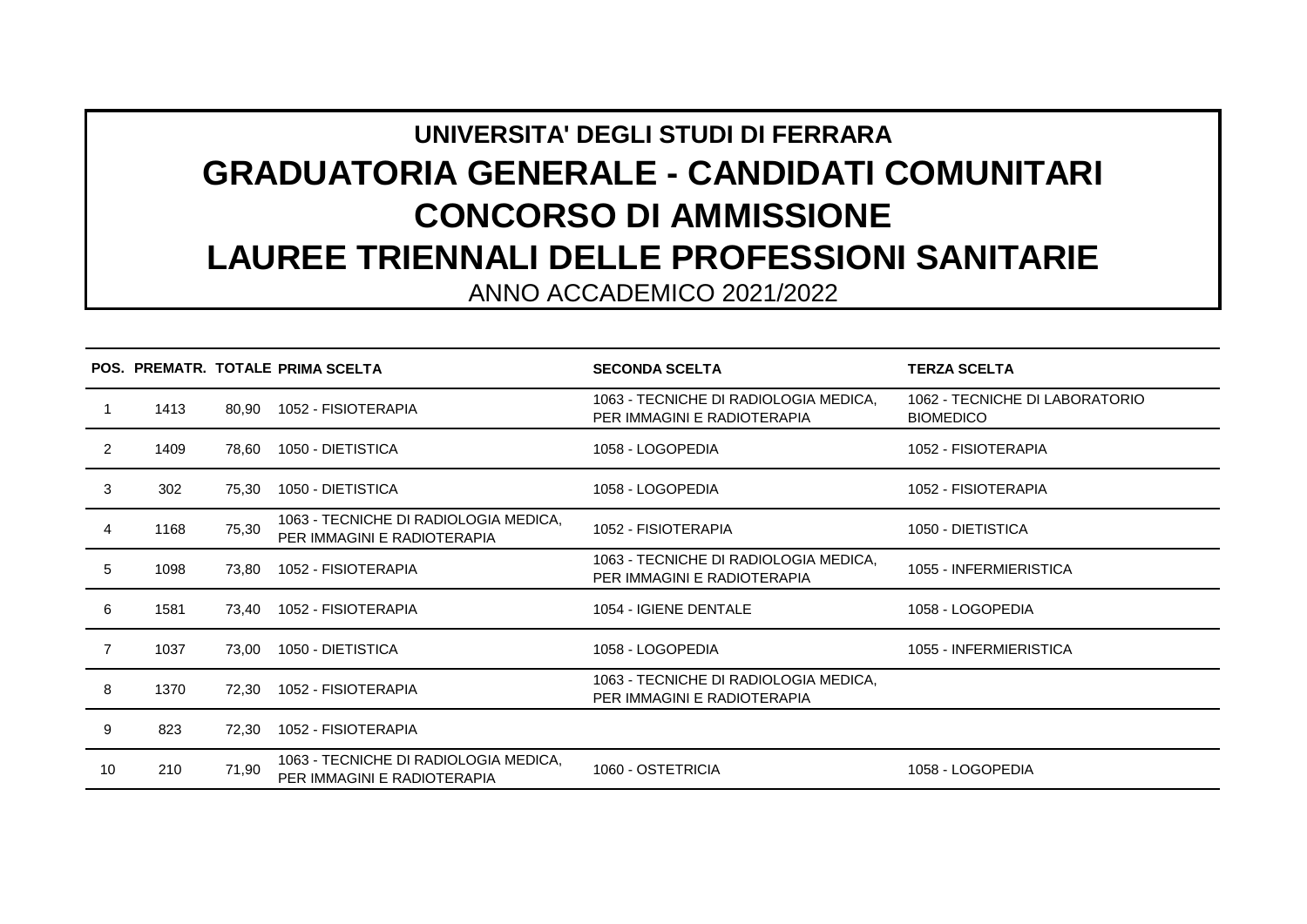| 11 | 402          | 71,50 | 1052 - FISIOTERAPIA    | 1060 - OSTETRICIA                                                    | 1055 - INFERMIERISTICA                                               |
|----|--------------|-------|------------------------|----------------------------------------------------------------------|----------------------------------------------------------------------|
| 12 | 323          | 71,20 | 1052 - FISIOTERAPIA    | 1060 - OSTETRICIA                                                    | 1055 - INFERMIERISTICA                                               |
| 13 | 848          | 71.20 | 1052 - FISIOTERAPIA    | 1061 - TECNICA DELLA RIABILITAZIONE<br><b>PSICHIATRICA</b>           |                                                                      |
| 14 | 860          | 70,80 | 1050 - DIETISTICA      | 1063 - TECNICHE DI RADIOLOGIA MEDICA,<br>PER IMMAGINI E RADIOTERAPIA | 1062 - TECNICHE DI LABORATORIO<br><b>BIOMEDICO</b>                   |
| 15 | 708          | 70.50 | 1055 - INFERMIERISTICA |                                                                      |                                                                      |
| 16 | 707          | 70,50 | 1060 - OSTETRICIA      | 1055 - INFERMIERISTICA                                               | 1052 - FISIOTERAPIA                                                  |
| 17 | 1498         | 70.40 | 1052 - FISIOTERAPIA    | 1063 - TECNICHE DI RADIOLOGIA MEDICA,<br>PER IMMAGINI E RADIOTERAPIA | 1062 - TECNICHE DI LABORATORIO<br><b>BIOMEDICO</b>                   |
| 18 | 963          | 70,40 | 1052 - FISIOTERAPIA    | 1058 - LOGOPEDIA                                                     | 1055 - INFERMIERISTICA                                               |
| 19 | 1616         | 70.40 | 1052 - FISIOTERAPIA    | 1059 - ORTOTTICA ED ASSISTENZA<br><b>OFTALMOLOGICA</b>               | 1050 - DIETISTICA                                                    |
| 20 | 1060         | 70,10 | 1060 - OSTETRICIA      | 1055 - INFERMIERISTICA                                               | 1059 - ORTOTTICA ED ASSISTENZA<br><b>OFTALMOLOGICA</b>               |
| 21 | $\mathbf{1}$ | 70.00 | 1052 - FISIOTERAPIA    | 1063 - TECNICHE DI RADIOLOGIA MEDICA,<br>PER IMMAGINI E RADIOTERAPIA | 1050 - DIETISTICA                                                    |
| 22 | 1617         | 69,90 | 1054 - IGIENE DENTALE  | 1060 - OSTETRICIA                                                    | 1052 - FISIOTERAPIA                                                  |
| 23 | 1312         | 69.70 | 1052 - FISIOTERAPIA    | 1058 - LOGOPEDIA                                                     | 1063 - TECNICHE DI RADIOLOGIA MEDICA,<br>PER IMMAGINI E RADIOTERAPIA |
| 24 | 768          | 69,60 | 1058 - LOGOPEDIA       | 1050 - DIETISTICA                                                    | 1063 - TECNICHE DI RADIOLOGIA MEDICA,<br>PER IMMAGINI E RADIOTERAPIA |
| 25 | 137          | 69,30 | 1052 - FISIOTERAPIA    | 1050 - DIETISTICA                                                    | 1063 - TECNICHE DI RADIOLOGIA MEDICA,<br>PER IMMAGINI E RADIOTERAPIA |
| 26 | 1000         | 68,90 | 1054 - IGIENE DENTALE  | 1050 - DIETISTICA                                                    | 1057 - INFERMIERISTICA - SEDE DI PIEVE DI<br><b>CENTO</b>            |
| 27 | 1726         | 68.50 | 1052 - FISIOTERAPIA    | 1063 - TECNICHE DI RADIOLOGIA MEDICA,<br>PER IMMAGINI E RADIOTERAPIA | 1062 - TECNICHE DI LABORATORIO<br><b>BIOMEDICO</b>                   |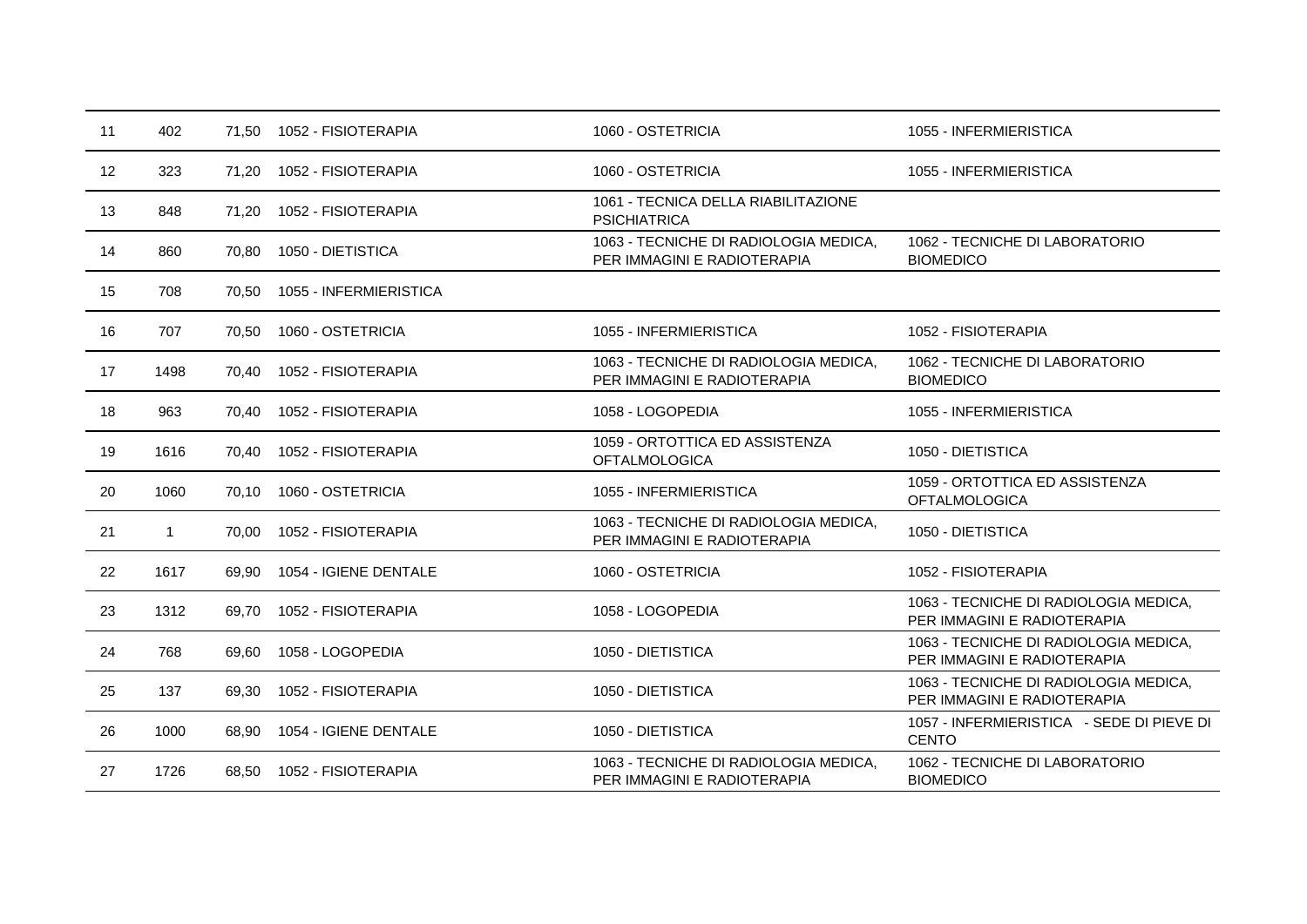| 28 | 1020           | 68,50 | 1050 - DIETISTICA                                                    |                                                                      |                                                                      |
|----|----------------|-------|----------------------------------------------------------------------|----------------------------------------------------------------------|----------------------------------------------------------------------|
| 29 | 1649           | 68.50 | 1052 - FISIOTERAPIA                                                  |                                                                      |                                                                      |
| 30 | 463            | 68,50 | 1052 - FISIOTERAPIA                                                  | 1062 - TECNICHE DI LABORATORIO<br><b>BIOMEDICO</b>                   | 1063 - TECNICHE DI RADIOLOGIA MEDICA,<br>PER IMMAGINI E RADIOTERAPIA |
| 31 | $\overline{7}$ | 68,50 | 1055 - INFERMIERISTICA                                               | 1063 - TECNICHE DI RADIOLOGIA MEDICA,<br>PER IMMAGINI E RADIOTERAPIA | 1062 - TECNICHE DI LABORATORIO<br><b>BIOMEDICO</b>                   |
| 32 | 1518           | 67,70 | 1058 - LOGOPEDIA                                                     | 1060 - OSTETRICIA                                                    | 1055 - INFERMIERISTICA                                               |
| 33 | 1170           | 67,60 | 1063 - TECNICHE DI RADIOLOGIA MEDICA,<br>PER IMMAGINI E RADIOTERAPIA | 1050 - DIETISTICA                                                    | 1060 - OSTETRICIA                                                    |
| 34 | 1318           | 67,40 | 1052 - FISIOTERAPIA                                                  | 1058 - LOGOPEDIA                                                     | 1063 - TECNICHE DI RADIOLOGIA MEDICA,<br>PER IMMAGINI E RADIOTERAPIA |
| 35 | 764            | 67,30 | 1052 - FISIOTERAPIA                                                  | 1050 - DIETISTICA                                                    | 1062 - TECNICHE DI LABORATORIO<br><b>BIOMEDICO</b>                   |
| 36 | 1042           | 67,30 | 1052 - FISIOTERAPIA                                                  | 1050 - DIETISTICA                                                    |                                                                      |
| 37 | 1495           | 67,00 | 1052 - FISIOTERAPIA                                                  | 1063 - TECNICHE DI RADIOLOGIA MEDICA,<br>PER IMMAGINI E RADIOTERAPIA | 1058 - LOGOPEDIA                                                     |
| 38 | 1255           | 67,00 | 1052 - FISIOTERAPIA                                                  |                                                                      |                                                                      |
| 39 | 1174           | 66,90 | 1052 - FISIOTERAPIA                                                  |                                                                      |                                                                      |
| 40 | 1402           | 66,70 | 1052 - FISIOTERAPIA                                                  |                                                                      |                                                                      |
| 41 | 78             | 66,70 | 1055 - INFERMIERISTICA                                               | 1057 - INFERMIERISTICA - SEDE DI PIEVE DI<br><b>CENTO</b>            | 3125 - INFERMIERISTICA - SEDE DI ADRIA                               |
| 42 | 1192           | 66,60 | 1052 - FISIOTERAPIA                                                  | 1058 - LOGOPEDIA                                                     | 1050 - DIETISTICA                                                    |
| 43 | 595            | 66.60 | 1052 - FISIOTERAPIA                                                  | 1055 - INFERMIERISTICA                                               | 3125 - INFERMIERISTICA - SEDE DI ADRIA                               |
| 44 | 1049           | 66,50 | 1052 - FISIOTERAPIA                                                  |                                                                      |                                                                      |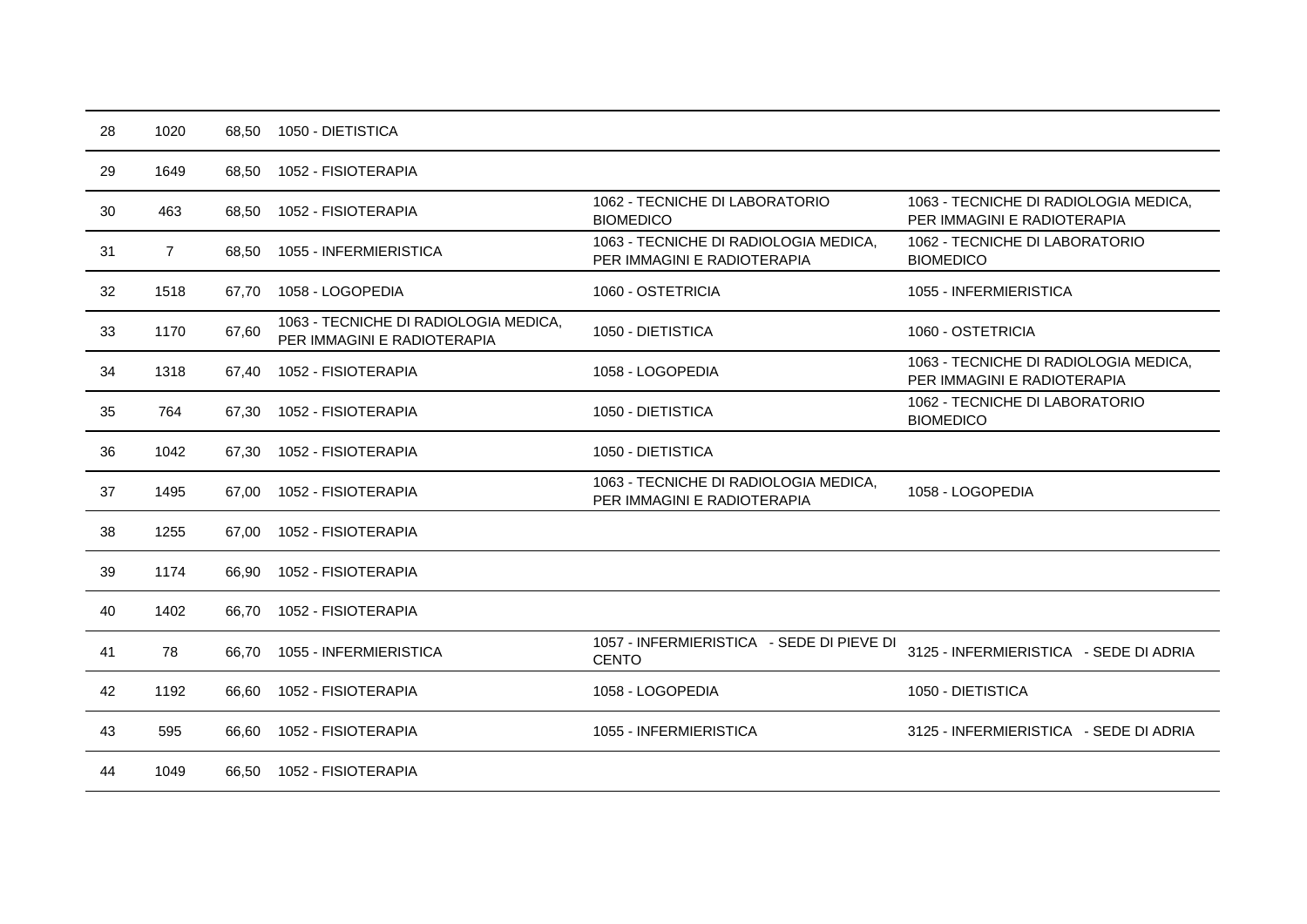| 45 | 1120 | 66,10 | 1052 - FISIOTERAPIA                                                  | 1062 - TECNICHE DI LABORATORIO<br><b>BIOMEDICO</b>                   | 1055 - INFERMIERISTICA                                               |
|----|------|-------|----------------------------------------------------------------------|----------------------------------------------------------------------|----------------------------------------------------------------------|
| 46 | 651  | 65,90 | 1052 - FISIOTERAPIA                                                  | 1058 - LOGOPEDIA                                                     | 1061 - TECNICA DELLA RIABILITAZIONE<br><b>PSICHIATRICA</b>           |
| 47 | 1700 | 65,90 | 1050 - DIETISTICA                                                    |                                                                      |                                                                      |
| 48 | 1115 | 65,80 | 1050 - DIETISTICA                                                    |                                                                      |                                                                      |
| 49 | 195  | 65,80 | 1050 - DIETISTICA                                                    | 1052 - FISIOTERAPIA                                                  | 1061 - TECNICA DELLA RIABILITAZIONE<br><b>PSICHIATRICA</b>           |
| 50 | 748  | 65,50 | 1052 - FISIOTERAPIA                                                  | 1058 - LOGOPEDIA                                                     | 1055 - INFERMIERISTICA                                               |
| 51 | 1003 | 65,20 | 1063 - TECNICHE DI RADIOLOGIA MEDICA,<br>PER IMMAGINI E RADIOTERAPIA | 1050 - DIETISTICA                                                    |                                                                      |
| 52 | 73   | 65,10 | 1055 - INFERMIERISTICA                                               | 3125 - INFERMIERISTICA - SEDE DI ADRIA                               | 1057 - INFERMIERISTICA - SEDE DI PIEVE DI<br><b>CENTO</b>            |
| 53 | 1146 | 65,10 | 1052 - FISIOTERAPIA                                                  | 1060 - OSTETRICIA                                                    | 3125 - INFERMIERISTICA - SEDE DI ADRIA                               |
| 54 | 1656 | 65,10 | 1052 - FISIOTERAPIA                                                  | 1054 - IGIENE DENTALE                                                | 1050 - DIETISTICA                                                    |
| 55 | 489  | 65,00 | 1052 - FISIOTERAPIA                                                  | 1063 - TECNICHE DI RADIOLOGIA MEDICA,<br>PER IMMAGINI E RADIOTERAPIA | 1050 - DIETISTICA                                                    |
| 56 | 510  | 64,80 | 1052 - FISIOTERAPIA                                                  | 1058 - LOGOPEDIA                                                     | 1059 - ORTOTTICA ED ASSISTENZA<br><b>OFTALMOLOGICA</b>               |
| 57 | 22   | 64.70 | 1052 - FISIOTERAPIA                                                  | 1055 - INFERMIERISTICA                                               | 1050 - DIETISTICA                                                    |
| 58 | 810  | 64,70 | 1058 - LOGOPEDIA                                                     | 1063 - TECNICHE DI RADIOLOGIA MEDICA,<br>PER IMMAGINI E RADIOTERAPIA | 1062 - TECNICHE DI LABORATORIO<br><b>BIOMEDICO</b>                   |
| 59 | 1529 | 64,60 | 1052 - FISIOTERAPIA                                                  | 1050 - DIETISTICA                                                    | 1058 - LOGOPEDIA                                                     |
| 60 | 931  | 64,60 | 1052 - FISIOTERAPIA                                                  | 1058 - LOGOPEDIA                                                     | 1063 - TECNICHE DI RADIOLOGIA MEDICA,<br>PER IMMAGINI E RADIOTERAPIA |
| 61 | 696  | 64,60 | 1050 - DIETISTICA                                                    | 1058 - LOGOPEDIA                                                     | 1060 - OSTETRICIA                                                    |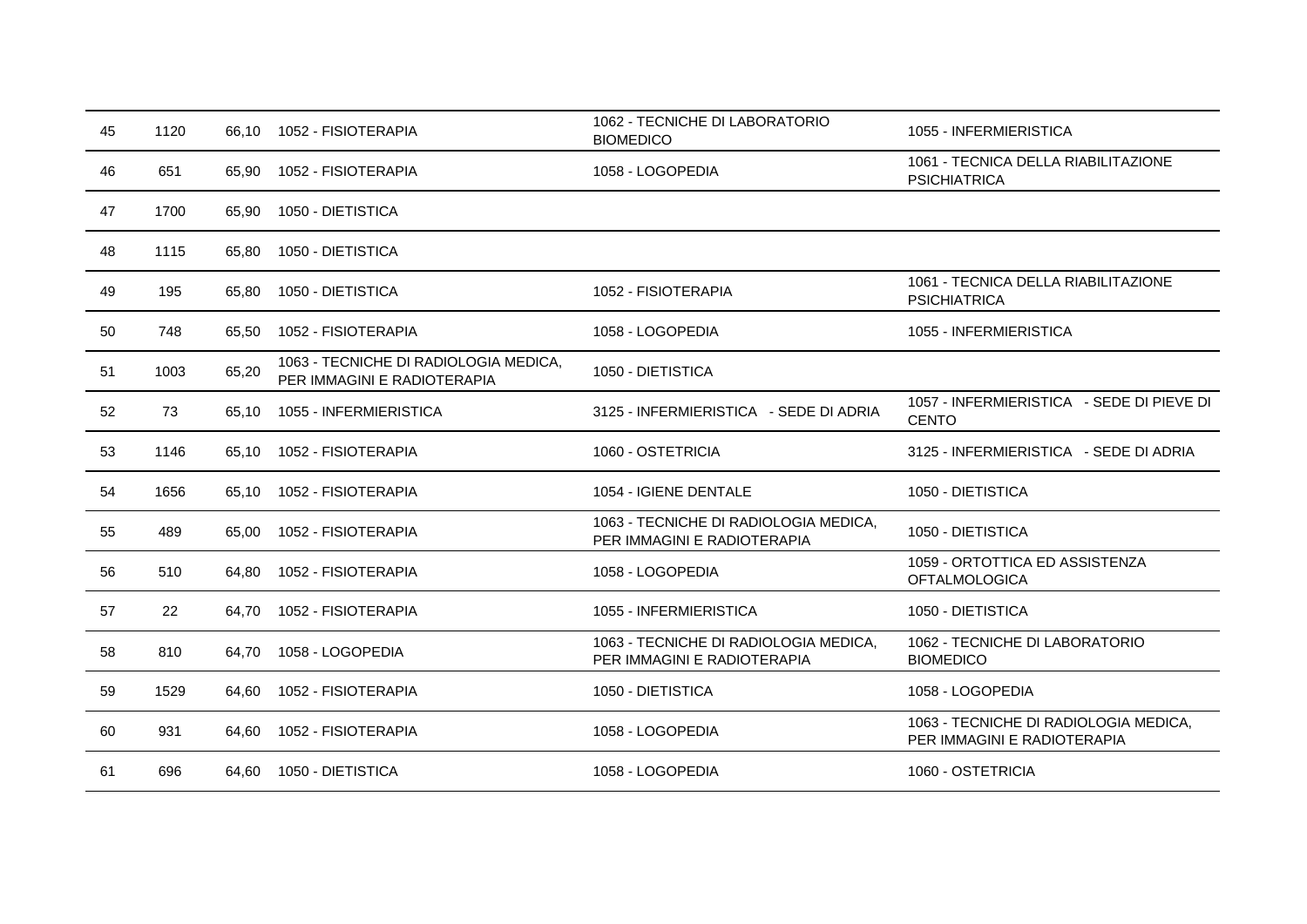| 62 | 150  | 64.40 | 1060 - OSTETRICIA                      | 1058 - LOGOPEDIA                                           | 1055 - INFERMIERISTICA                                               |
|----|------|-------|----------------------------------------|------------------------------------------------------------|----------------------------------------------------------------------|
| 63 | 325  | 64.40 | 3125 - INFERMIERISTICA - SEDE DI ADRIA | 1055 - INFERMIERISTICA                                     | 1057 - INFERMIERISTICA - SEDE DI PIEVE DI<br><b>CENTO</b>            |
| 64 | 321  | 64,40 | 1052 - FISIOTERAPIA                    | 1050 - DIETISTICA                                          | 1063 - TECNICHE DI RADIOLOGIA MEDICA,<br>PER IMMAGINI E RADIOTERAPIA |
| 65 | 1111 | 64,30 | 1050 - DIETISTICA                      | 1061 - TECNICA DELLA RIABILITAZIONE<br><b>PSICHIATRICA</b> | 1055 - INFERMIERISTICA                                               |
| 66 | 1429 | 64.00 | 1052 - FISIOTERAPIA                    |                                                            |                                                                      |
| 67 | 337  | 64,00 | 1052 - FISIOTERAPIA                    | 1054 - IGIENE DENTALE                                      | 1063 - TECNICHE DI RADIOLOGIA MEDICA,<br>PER IMMAGINI E RADIOTERAPIA |
| 68 | 586  | 64,00 | 1052 - FISIOTERAPIA                    | 1055 - INFERMIERISTICA                                     | 3125 - INFERMIERISTICA - SEDE DI ADRIA                               |
| 69 | 671  | 63.60 | 1052 - FISIOTERAPIA                    | 1055 - INFERMIERISTICA                                     | 1063 - TECNICHE DI RADIOLOGIA MEDICA,<br>PER IMMAGINI E RADIOTERAPIA |
| 70 | 478  | 63,60 | 1060 - OSTETRICIA                      | 1055 - INFERMIERISTICA                                     | 1061 - TECNICA DELLA RIABILITAZIONE<br><b>PSICHIATRICA</b>           |
| 71 | 1421 | 63,60 | 1060 - OSTETRICIA                      | 1052 - FISIOTERAPIA                                        | 1055 - INFERMIERISTICA                                               |
| 72 | 1425 | 63,60 | 1060 - OSTETRICIA                      | 1055 - INFERMIERISTICA                                     | 1050 - DIETISTICA                                                    |
| 73 | 545  | 63,60 | 1052 - FISIOTERAPIA                    | 1062 - TECNICHE DI LABORATORIO<br><b>BIOMEDICO</b>         | 1058 - LOGOPEDIA                                                     |
| 74 | 1378 | 63.30 | 1052 - FISIOTERAPIA                    | 1050 - DIETISTICA                                          | 1063 - TECNICHE DI RADIOLOGIA MEDICA,<br>PER IMMAGINI E RADIOTERAPIA |
| 75 | 218  | 63,30 | 1052 - FISIOTERAPIA                    | 1050 - DIETISTICA                                          | 1058 - LOGOPEDIA                                                     |
| 76 | 448  | 63,00 | 1052 - FISIOTERAPIA                    | 1058 - LOGOPEDIA                                           | 1062 - TECNICHE DI LABORATORIO<br><b>BIOMEDICO</b>                   |
| 77 | 142  | 62.90 | 1052 - FISIOTERAPIA                    | 1050 - DIETISTICA                                          |                                                                      |
| 78 | 808  | 62,90 | 1052 - FISIOTERAPIA                    | 1050 - DIETISTICA                                          | 1063 - TECNICHE DI RADIOLOGIA MEDICA.<br>PER IMMAGINI E RADIOTERAPIA |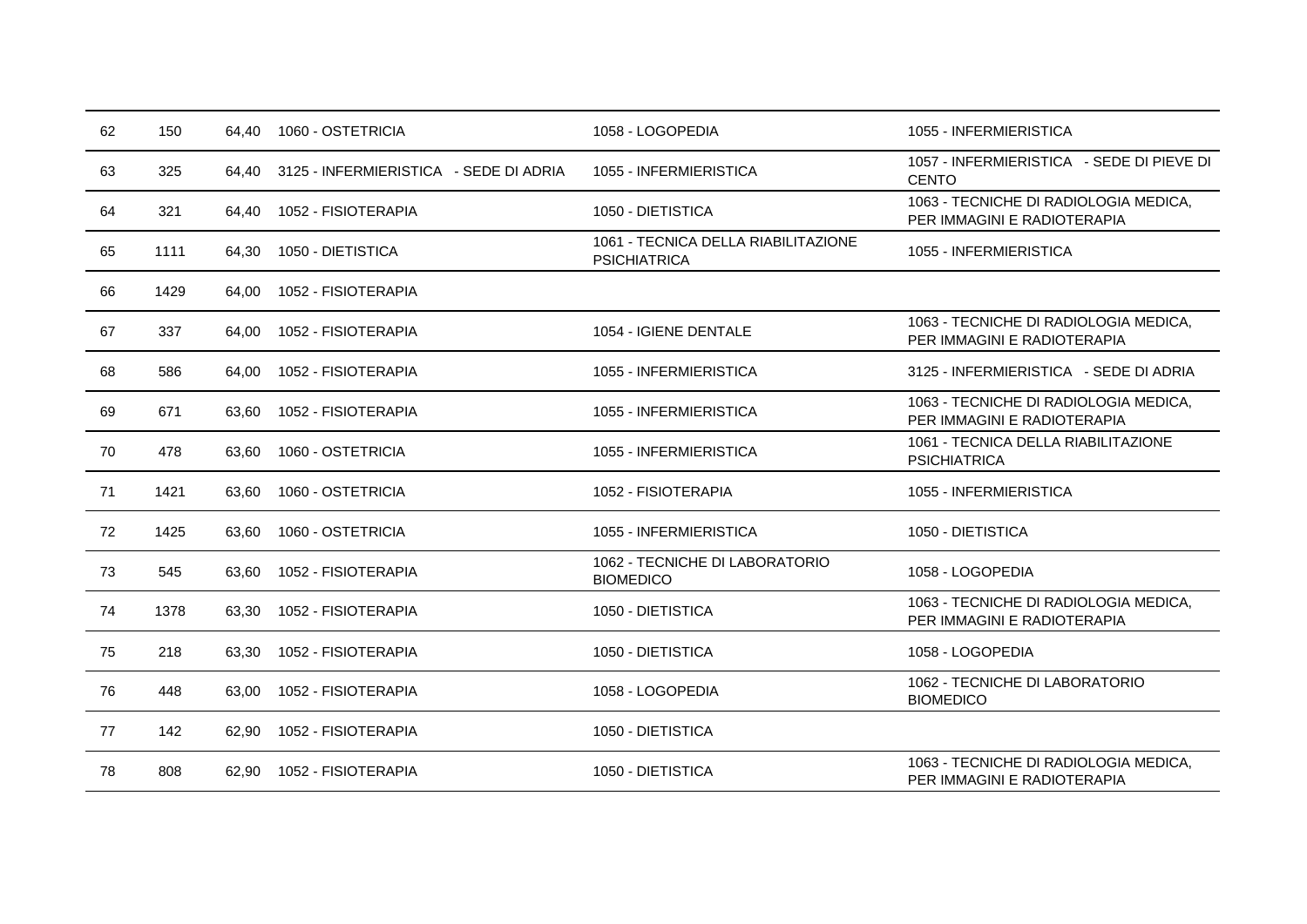| 79 | 882  | 62.90 | 1058 - LOGOPEDIA                                                     | 1063 - TECNICHE DI RADIOLOGIA MEDICA,<br>PER IMMAGINI E RADIOTERAPIA                     | 1050 - DIETISTICA                                                    |
|----|------|-------|----------------------------------------------------------------------|------------------------------------------------------------------------------------------|----------------------------------------------------------------------|
| 80 | 1004 | 62,90 | 1052 - FISIOTERAPIA                                                  | 1054 - IGIENE DENTALE                                                                    | 1058 - LOGOPEDIA                                                     |
| 81 | 149  | 62,80 | 1058 - LOGOPEDIA                                                     |                                                                                          |                                                                      |
| 82 | 205  | 62,80 | 1050 - DIETISTICA                                                    |                                                                                          |                                                                      |
| 83 | 1714 | 62.80 | 1050 - DIETISTICA                                                    | 1058 - LOGOPEDIA                                                                         | 1061 - TECNICA DELLA RIABILITAZIONE<br><b>PSICHIATRICA</b>           |
| 84 | 1608 | 62,50 | 1052 - FISIOTERAPIA                                                  | 1063 - TECNICHE DI RADIOLOGIA MEDICA,<br>PER IMMAGINI E RADIOTERAPIA                     | 1054 - IGIENE DENTALE                                                |
| 85 | 1259 | 62,50 | 1058 - LOGOPEDIA                                                     | 1050 - DIETISTICA                                                                        |                                                                      |
| 86 | 1179 | 62,50 | 1052 - FISIOTERAPIA                                                  | 1058 - LOGOPEDIA                                                                         | 1055 - INFERMIERISTICA                                               |
| 87 | 1140 | 62.40 | 1052 - FISIOTERAPIA                                                  | 1063 - TECNICHE DI RADIOLOGIA MEDICA,<br>PER IMMAGINI E RADIOTERAPIA                     | 1054 - IGIENE DENTALE                                                |
| 88 | 124  | 62,40 | 1057 - INFERMIERISTICA - SEDE DI PIEVE DI<br><b>CENTO</b>            | 1055 - INFERMIERISTICA                                                                   | 1052 - FISIOTERAPIA                                                  |
| 89 | 854  | 62,20 | 1060 - OSTETRICIA                                                    | 1062 - TECNICHE DI LABORATORIO<br><b>BIOMEDICO</b>                                       | 1061 - TECNICA DELLA RIABILITAZIONE<br><b>PSICHIATRICA</b>           |
| 90 | 55   | 62,10 | 1063 - TECNICHE DI RADIOLOGIA MEDICA,<br>PER IMMAGINI E RADIOTERAPIA |                                                                                          |                                                                      |
| 91 | 346  | 62,10 | 1052 - FISIOTERAPIA                                                  | 1063 - TECNICHE DI RADIOLOGIA MEDICA,<br>PER IMMAGINI E RADIOTERAPIA                     | 1062 - TECNICHE DI LABORATORIO<br><b>BIOMEDICO</b>                   |
| 92 | 694  | 62,10 | 1052 - FISIOTERAPIA                                                  | 1050 - DIETISTICA                                                                        | 1063 - TECNICHE DI RADIOLOGIA MEDICA,<br>PER IMMAGINI E RADIOTERAPIA |
| 93 | 285  | 62,10 | 1055 - INFERMIERISTICA                                               | 1060 - OSTETRICIA                                                                        | 1061 - TECNICA DELLA RIABILITAZIONE<br><b>PSICHIATRICA</b>           |
| 94 | 1150 | 62,00 | 1052 - FISIOTERAPIA                                                  | 1050 - DIETISTICA                                                                        |                                                                      |
| 95 | 386  | 62,00 | 1055 - INFERMIERISTICA                                               | 1057 - INFERMIERISTICA - SEDE DI PIEVE DI 1062 - TECNICHE DI LABORATORIO<br><b>CENTO</b> | <b>BIOMEDICO</b>                                                     |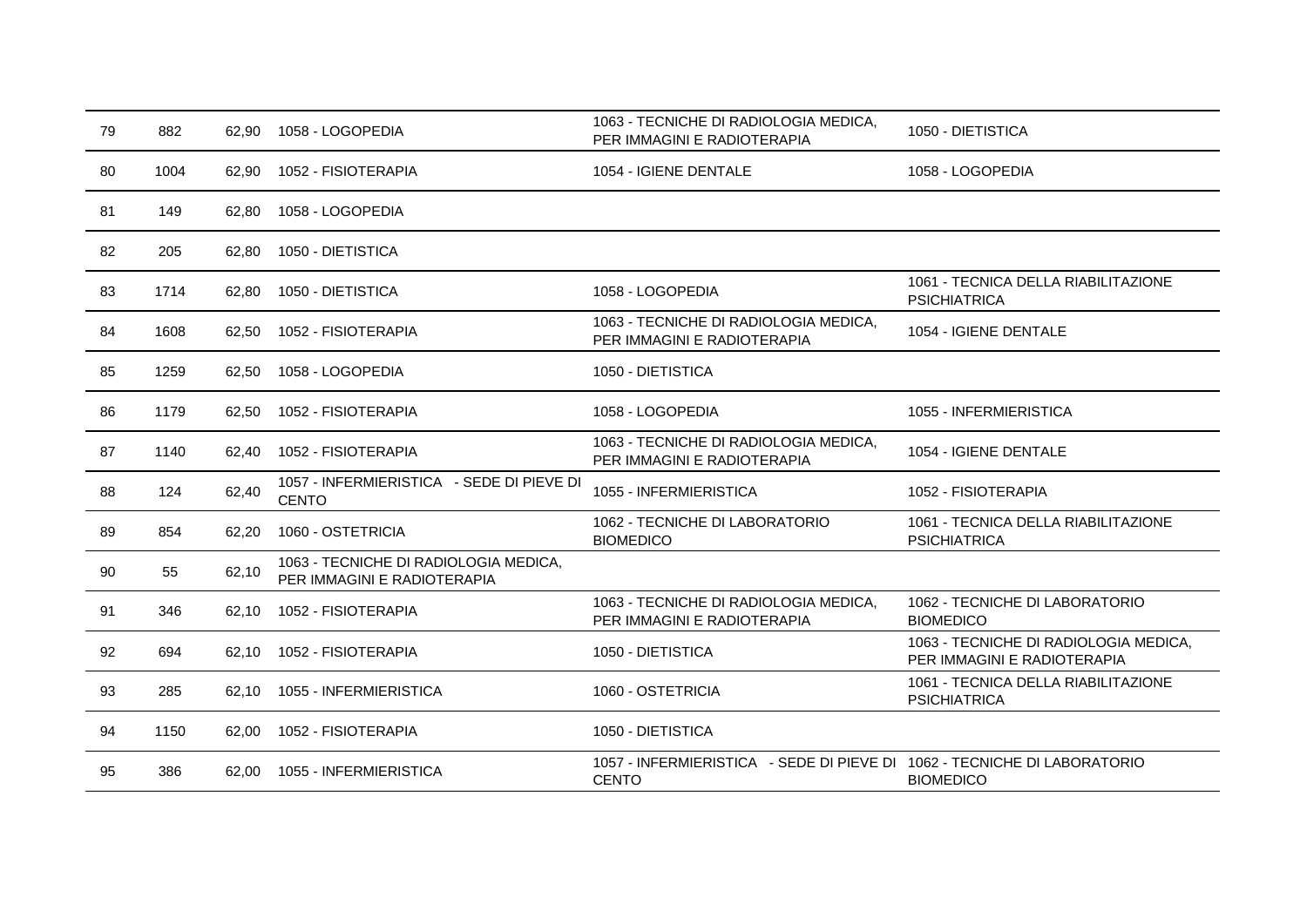| 96  | 1262 | 62,00 | 1052 - FISIOTERAPIA                                                  | 1055 - INFERMIERISTICA                                               | 1058 - LOGOPEDIA                                                     |
|-----|------|-------|----------------------------------------------------------------------|----------------------------------------------------------------------|----------------------------------------------------------------------|
| 97  | 812  | 62,00 | 1052 - FISIOTERAPIA                                                  | 1050 - DIETISTICA                                                    | 1062 - TECNICHE DI LABORATORIO<br><b>BIOMEDICO</b>                   |
| 98  | 1670 | 61.80 | 1052 - FISIOTERAPIA                                                  | 1055 - INFERMIERISTICA                                               | 1063 - TECNICHE DI RADIOLOGIA MEDICA,<br>PER IMMAGINI E RADIOTERAPIA |
| 99  | 959  | 61,70 | 1058 - LOGOPEDIA                                                     | 1055 - INFERMIERISTICA                                               | 3125 - INFERMIERISTICA - SEDE DI ADRIA                               |
| 100 | 91   | 61,70 | 1052 - FISIOTERAPIA                                                  | 1063 - TECNICHE DI RADIOLOGIA MEDICA,<br>PER IMMAGINI E RADIOTERAPIA | 1055 - INFERMIERISTICA                                               |
| 101 | 1065 | 61.70 | 1060 - OSTETRICIA                                                    | 1050 - DIETISTICA                                                    | 1052 - FISIOTERAPIA                                                  |
| 102 | 1366 | 61,60 | 1052 - FISIOTERAPIA                                                  |                                                                      |                                                                      |
| 103 | 1300 | 61,60 | 1052 - FISIOTERAPIA                                                  | 1058 - LOGOPEDIA                                                     | 1055 - INFERMIERISTICA                                               |
| 104 | 1306 | 61.40 | 1052 - FISIOTERAPIA                                                  | 1063 - TECNICHE DI RADIOLOGIA MEDICA,<br>PER IMMAGINI E RADIOTERAPIA | 1055 - INFERMIERISTICA                                               |
| 105 | 1284 | 61,40 | 1058 - LOGOPEDIA                                                     | 1055 - INFERMIERISTICA                                               | 1050 - DIETISTICA                                                    |
| 106 | 1091 | 61.40 | 1060 - OSTETRICIA                                                    | 1058 - LOGOPEDIA                                                     | 1061 - TECNICA DELLA RIABILITAZIONE<br><b>PSICHIATRICA</b>           |
| 107 | 398  | 61,40 | 1058 - LOGOPEDIA                                                     | 1061 - TECNICA DELLA RIABILITAZIONE<br><b>PSICHIATRICA</b>           | 1055 - INFERMIERISTICA                                               |
| 108 | 16   | 61,30 | 1052 - FISIOTERAPIA                                                  | 1063 - TECNICHE DI RADIOLOGIA MEDICA,<br>PER IMMAGINI E RADIOTERAPIA |                                                                      |
| 109 | 1671 | 61,00 | 1058 - LOGOPEDIA                                                     | 1050 - DIETISTICA                                                    | 1052 - FISIOTERAPIA                                                  |
| 110 | 736  | 61,00 | 1052 - FISIOTERAPIA                                                  |                                                                      |                                                                      |
| 111 | 1388 | 61.00 | 1054 - IGIENE DENTALE                                                | 1055 - INFERMIERISTICA                                               | 1050 - DIETISTICA                                                    |
| 112 | 1114 | 60,90 | 1063 - TECNICHE DI RADIOLOGIA MEDICA,<br>PER IMMAGINI E RADIOTERAPIA | 1055 - INFERMIERISTICA                                               | 1060 - OSTETRICIA                                                    |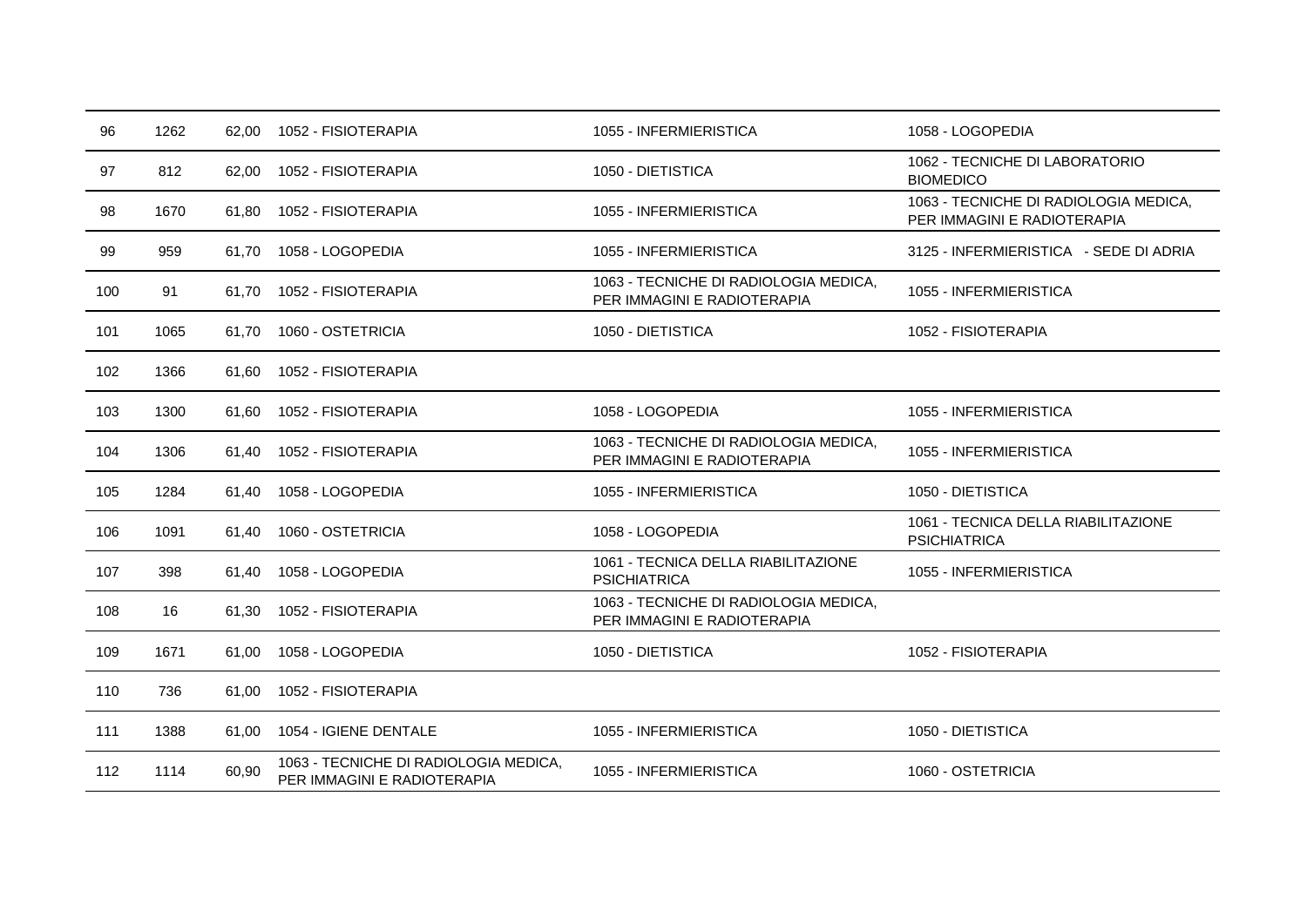| 113 | 203            | 60,90 | 1052 - FISIOTERAPIA                                                  | 1050 - DIETISTICA                                                    | 1054 - IGIENE DENTALE                                                |
|-----|----------------|-------|----------------------------------------------------------------------|----------------------------------------------------------------------|----------------------------------------------------------------------|
| 114 | 1290           | 60,90 | 1052 - FISIOTERAPIA                                                  | 1062 - TECNICHE DI LABORATORIO<br><b>BIOMEDICO</b>                   | 1061 - TECNICA DELLA RIABILITAZIONE<br><b>PSICHIATRICA</b>           |
| 115 | 446            | 60.90 | 1060 - OSTETRICIA                                                    | 1063 - TECNICHE DI RADIOLOGIA MEDICA,<br>PER IMMAGINI E RADIOTERAPIA | 1055 - INFERMIERISTICA                                               |
| 116 | 1567           | 60,60 | 1060 - OSTETRICIA                                                    | 1055 - INFERMIERISTICA                                               | 3125 - INFERMIERISTICA - SEDE DI ADRIA                               |
| 117 | 200            | 60,60 | 1052 - FISIOTERAPIA                                                  | 1055 - INFERMIERISTICA                                               | 1050 - DIETISTICA                                                    |
| 118 | $\overline{2}$ | 60,60 | 1052 - FISIOTERAPIA                                                  | 1060 - OSTETRICIA                                                    | 1050 - DIETISTICA                                                    |
| 119 | 820            | 60,60 | 1063 - TECNICHE DI RADIOLOGIA MEDICA,<br>PER IMMAGINI E RADIOTERAPIA | 1060 - OSTETRICIA                                                    | 1054 - IGIENE DENTALE                                                |
| 120 | 12             | 60,50 | 1062 - TECNICHE DI LABORATORIO<br><b>BIOMEDICO</b>                   | 1063 - TECNICHE DI RADIOLOGIA MEDICA,<br>PER IMMAGINI E RADIOTERAPIA | 1055 - INFERMIERISTICA                                               |
| 121 | 693            | 60,30 | 1063 - TECNICHE DI RADIOLOGIA MEDICA,<br>PER IMMAGINI E RADIOTERAPIA | 1057 - INFERMIERISTICA - SEDE DI PIEVE DI<br><b>CENTO</b>            | 1054 - IGIENE DENTALE                                                |
| 122 | 156            | 60,30 | 1052 - FISIOTERAPIA                                                  | 1055 - INFERMIERISTICA                                               | 1063 - TECNICHE DI RADIOLOGIA MEDICA,<br>PER IMMAGINI E RADIOTERAPIA |
| 123 | 896            | 60,30 | 1063 - TECNICHE DI RADIOLOGIA MEDICA,<br>PER IMMAGINI E RADIOTERAPIA | 1052 - FISIOTERAPIA                                                  | 1055 - INFERMIERISTICA                                               |
| 124 | 1579           | 60,20 | 1052 - FISIOTERAPIA                                                  | 1063 - TECNICHE DI RADIOLOGIA MEDICA,<br>PER IMMAGINI E RADIOTERAPIA | 1050 - DIETISTICA                                                    |
| 125 | 381            | 60,20 | 1060 - OSTETRICIA                                                    | 1052 - FISIOTERAPIA                                                  | 1063 - TECNICHE DI RADIOLOGIA MEDICA,<br>PER IMMAGINI E RADIOTERAPIA |
| 126 | 1280           | 60,20 | 1052 - FISIOTERAPIA                                                  |                                                                      |                                                                      |
| 127 | 180            | 60,10 | 1058 - LOGOPEDIA                                                     | 1061 - TECNICA DELLA RIABILITAZIONE<br><b>PSICHIATRICA</b>           | 1060 - OSTETRICIA                                                    |
| 128 | 1093           | 60.10 | 1058 - LOGOPEDIA                                                     | 1060 - OSTETRICIA                                                    | 1062 - TECNICHE DI LABORATORIO<br><b>BIOMEDICO</b>                   |
| 129 | 1476           | 59.90 | 1052 - FISIOTERAPIA                                                  | 1060 - OSTETRICIA                                                    | 1054 - IGIENE DENTALE                                                |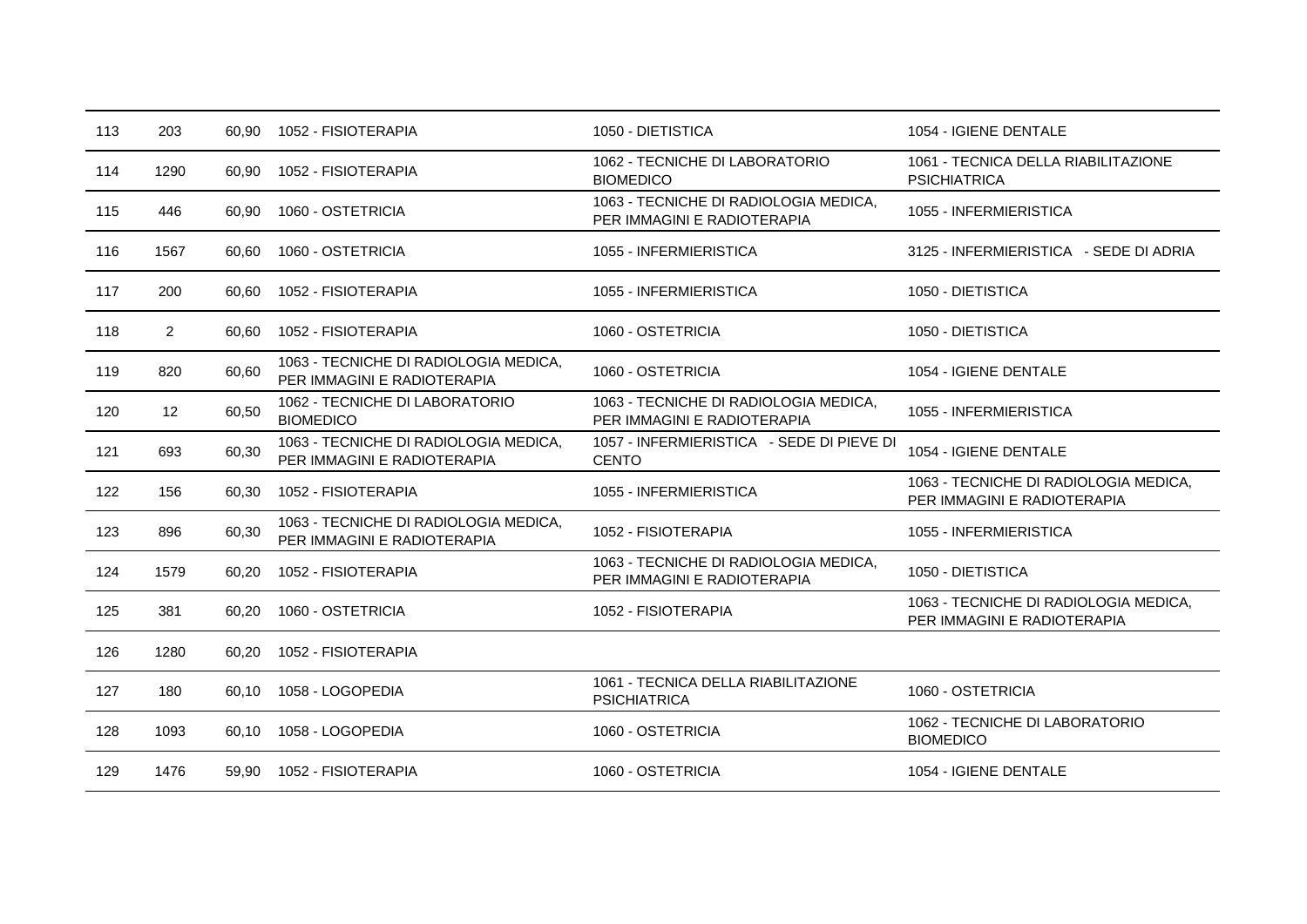| 130 | 948  | 59.90 | 1060 - OSTETRICIA                                                    | 1055 - INFERMIERISTICA | 3125 - INFERMIERISTICA - SEDE DI ADRIA                     |
|-----|------|-------|----------------------------------------------------------------------|------------------------|------------------------------------------------------------|
| 131 | 1438 | 59,80 | 1050 - DIETISTICA                                                    | 1052 - FISIOTERAPIA    |                                                            |
| 132 | 1046 | 59,80 | 1050 - DIETISTICA                                                    | 1052 - FISIOTERAPIA    |                                                            |
| 133 | 1467 | 59,70 | 1052 - FISIOTERAPIA                                                  | 1050 - DIETISTICA      | 1058 - LOGOPEDIA                                           |
| 134 | 223  | 59,50 | 1061 - TECNICA DELLA RIABILITAZIONE<br><b>PSICHIATRICA</b>           | 1058 - LOGOPEDIA       | 1052 - FISIOTERAPIA                                        |
| 135 | 1399 | 59,50 | 1058 - LOGOPEDIA                                                     | 1050 - DIETISTICA      | 1061 - TECNICA DELLA RIABILITAZIONE<br><b>PSICHIATRICA</b> |
| 136 | 658  | 59,50 | 1058 - LOGOPEDIA                                                     |                        |                                                            |
| 137 | 1504 | 59,50 | 1052 - FISIOTERAPIA                                                  | 1050 - DIETISTICA      | 1058 - LOGOPEDIA                                           |
| 138 | 807  | 59,50 | 1058 - LOGOPEDIA                                                     | 1052 - FISIOTERAPIA    | 1061 - TECNICA DELLA RIABILITAZIONE<br><b>PSICHIATRICA</b> |
| 139 | 1123 | 59,40 | 1052 - FISIOTERAPIA                                                  | 1050 - DIETISTICA      | 1055 - INFERMIERISTICA                                     |
| 140 | 1677 | 59.40 | 1052 - FISIOTERAPIA                                                  | 1050 - DIETISTICA      | 1060 - OSTETRICIA                                          |
| 141 | 1550 | 59,20 | 1063 - TECNICHE DI RADIOLOGIA MEDICA,<br>PER IMMAGINI E RADIOTERAPIA | 1055 - INFERMIERISTICA | 1060 - OSTETRICIA                                          |
| 142 | 687  | 59,10 | 1052 - FISIOTERAPIA                                                  | 1050 - DIETISTICA      | 1062 - TECNICHE DI LABORATORIO<br><b>BIOMEDICO</b>         |
| 143 | 733  | 59,10 | 1063 - TECNICHE DI RADIOLOGIA MEDICA,<br>PER IMMAGINI E RADIOTERAPIA | 1052 - FISIOTERAPIA    | 1055 - INFERMIERISTICA                                     |
| 144 | 260  | 59,10 | 1058 - LOGOPEDIA                                                     | 1060 - OSTETRICIA      | 1052 - FISIOTERAPIA                                        |
| 145 | 1084 | 59,10 | 1050 - DIETISTICA                                                    | 1052 - FISIOTERAPIA    | 1054 - IGIENE DENTALE                                      |
| 146 | 1158 | 59,00 | 1052 - FISIOTERAPIA                                                  | 1050 - DIETISTICA      |                                                            |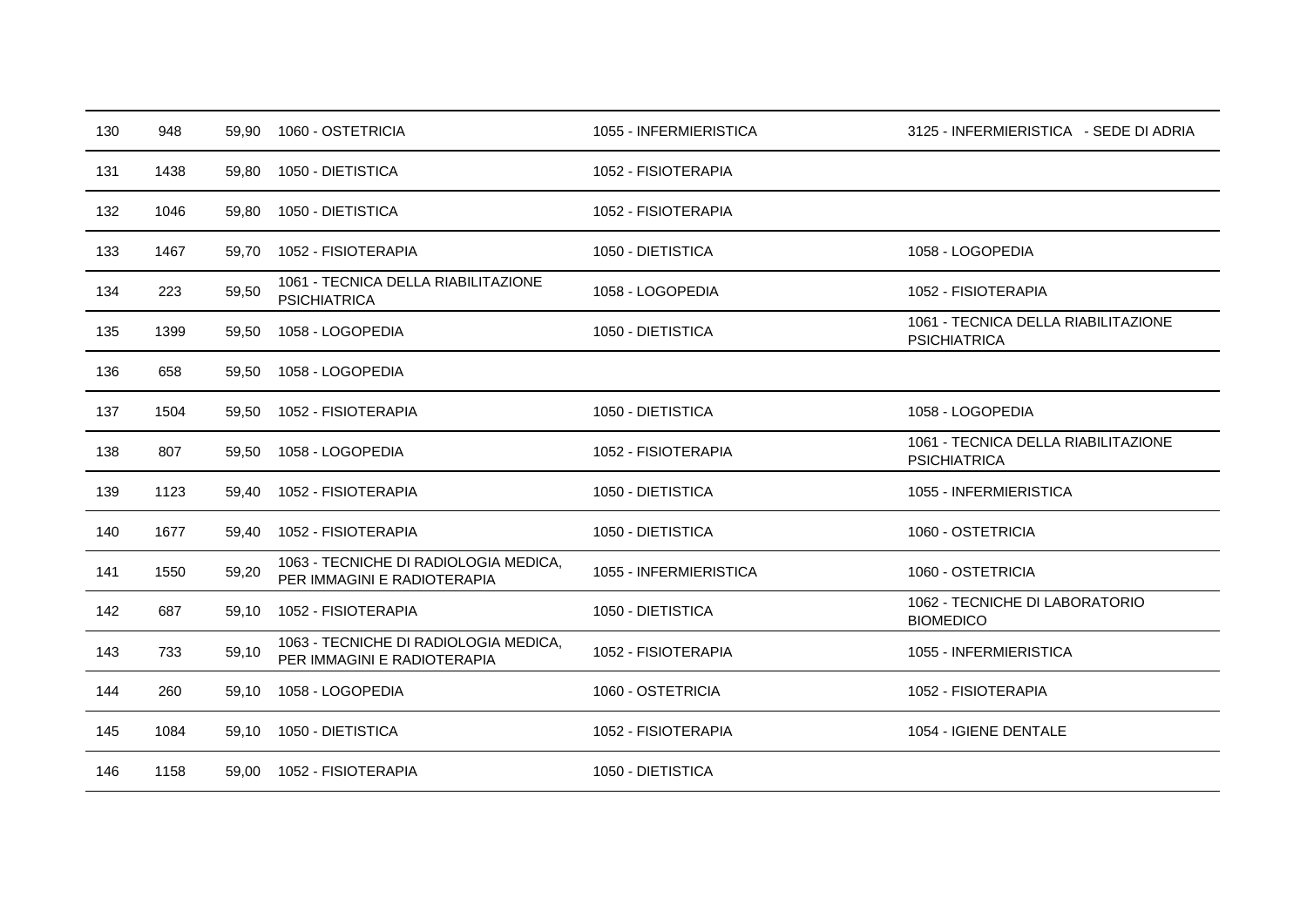| 147 | 920  | 59.00 | 1052 - FISIOTERAPIA                                                  | 1061 - TECNICA DELLA RIABILITAZIONE<br><b>PSICHIATRICA</b>           | 1050 - DIETISTICA                                                    |
|-----|------|-------|----------------------------------------------------------------------|----------------------------------------------------------------------|----------------------------------------------------------------------|
| 148 | 114  | 58,80 | 1062 - TECNICHE DI LABORATORIO<br><b>BIOMEDICO</b>                   | 1063 - TECNICHE DI RADIOLOGIA MEDICA,<br>PER IMMAGINI E RADIOTERAPIA | 1055 - INFERMIERISTICA                                               |
| 149 | 1014 | 58,80 | 1052 - FISIOTERAPIA                                                  | 1060 - OSTETRICIA                                                    | 1050 - DIETISTICA                                                    |
| 150 | 501  | 58.70 | 1054 - IGIENE DENTALE                                                | 1050 - DIETISTICA                                                    | 1059 - ORTOTTICA ED ASSISTENZA<br><b>OFTALMOLOGICA</b>               |
| 151 | 798  | 58,70 | 1052 - FISIOTERAPIA                                                  | 1058 - LOGOPEDIA                                                     | 1063 - TECNICHE DI RADIOLOGIA MEDICA,<br>PER IMMAGINI E RADIOTERAPIA |
| 152 | 571  | 58,70 | 1063 - TECNICHE DI RADIOLOGIA MEDICA,<br>PER IMMAGINI E RADIOTERAPIA | 1062 - TECNICHE DI LABORATORIO<br><b>BIOMEDICO</b>                   | 1055 - INFERMIERISTICA                                               |
| 153 | 57   | 58,70 | 1063 - TECNICHE DI RADIOLOGIA MEDICA,<br>PER IMMAGINI E RADIOTERAPIA | 1052 - FISIOTERAPIA                                                  | 1054 - IGIENE DENTALE                                                |
| 154 | 1475 | 58,60 | 1052 - FISIOTERAPIA                                                  | 1050 - DIETISTICA                                                    | 1058 - LOGOPEDIA                                                     |
| 155 | 4    | 58,50 | 1052 - FISIOTERAPIA                                                  | 1050 - DIETISTICA                                                    | 1055 - INFERMIERISTICA                                               |
| 156 | 1331 | 58,40 | 1059 - ORTOTTICA ED ASSISTENZA<br><b>OFTALMOLOGICA</b>               | 1063 - TECNICHE DI RADIOLOGIA MEDICA,<br>PER IMMAGINI E RADIOTERAPIA | 1052 - FISIOTERAPIA                                                  |
| 157 | 1712 | 58,40 | 1054 - IGIENE DENTALE                                                | 1058 - LOGOPEDIA                                                     | 1055 - INFERMIERISTICA                                               |
| 158 | 703  | 58,40 | 1052 - FISIOTERAPIA                                                  | 1063 - TECNICHE DI RADIOLOGIA MEDICA,<br>PER IMMAGINI E RADIOTERAPIA | 1050 - DIETISTICA                                                    |
| 159 | 1730 | 58,30 | 1052 - FISIOTERAPIA                                                  |                                                                      |                                                                      |
| 160 | 13   | 58,30 | 1055 - INFERMIERISTICA                                               | 1062 - TECNICHE DI LABORATORIO<br><b>BIOMEDICO</b>                   | 1063 - TECNICHE DI RADIOLOGIA MEDICA,<br>PER IMMAGINI E RADIOTERAPIA |
| 161 | 341  | 58,30 | 1063 - TECNICHE DI RADIOLOGIA MEDICA,<br>PER IMMAGINI E RADIOTERAPIA | 1052 - FISIOTERAPIA                                                  | 1055 - INFERMIERISTICA                                               |
| 162 | 27   | 58,30 | 1052 - FISIOTERAPIA                                                  | 1058 - LOGOPEDIA                                                     |                                                                      |
| 163 | 1391 | 58,20 | 1052 - FISIOTERAPIA                                                  | 1050 - DIETISTICA                                                    | 1063 - TECNICHE DI RADIOLOGIA MEDICA,<br>PER IMMAGINI E RADIOTERAPIA |
|     |      |       |                                                                      |                                                                      |                                                                      |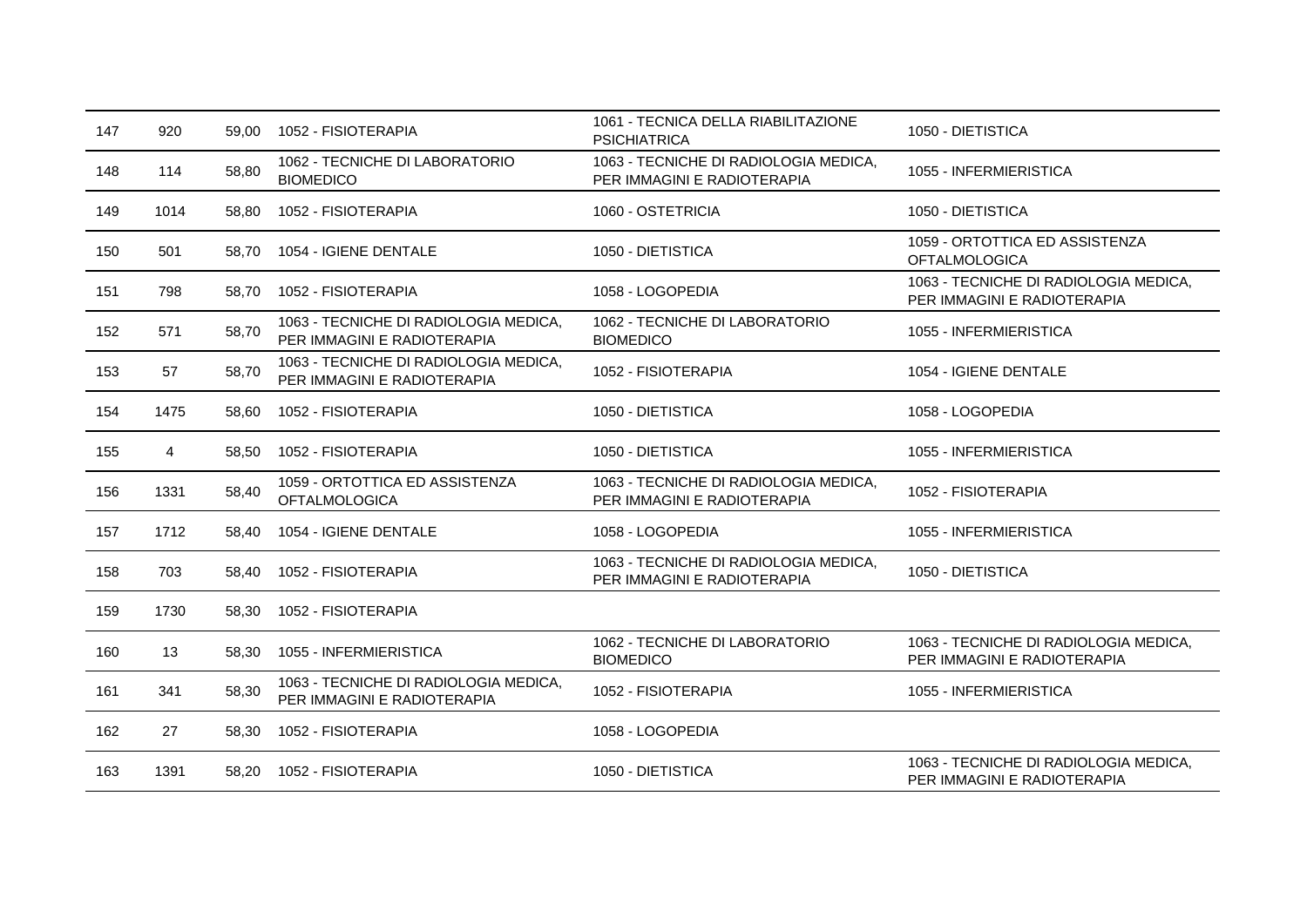| 164 | 695  | 58.10 | 1052 - FISIOTERAPIA                                | 1060 - OSTETRICIA                                                    | 1063 - TECNICHE DI RADIOLOGIA MEDICA,<br>PER IMMAGINI E RADIOTERAPIA |
|-----|------|-------|----------------------------------------------------|----------------------------------------------------------------------|----------------------------------------------------------------------|
| 165 | 1023 | 58,00 | 1062 - TECNICHE DI LABORATORIO<br><b>BIOMEDICO</b> | 1063 - TECNICHE DI RADIOLOGIA MEDICA,<br>PER IMMAGINI E RADIOTERAPIA | 1052 - FISIOTERAPIA                                                  |
| 166 | 1226 | 58,00 | 1060 - OSTETRICIA                                  | 1058 - LOGOPEDIA                                                     |                                                                      |
| 167 | 631  | 58,00 | 1052 - FISIOTERAPIA                                | 1058 - LOGOPEDIA                                                     | 1055 - INFERMIERISTICA                                               |
| 168 | 575  | 57,90 | 1052 - FISIOTERAPIA                                | 1050 - DIETISTICA                                                    | 1058 - LOGOPEDIA                                                     |
| 169 | 286  | 57,90 | 1052 - FISIOTERAPIA                                |                                                                      |                                                                      |
| 170 | 345  | 57,90 | 1055 - INFERMIERISTICA                             | 1063 - TECNICHE DI RADIOLOGIA MEDICA,<br>PER IMMAGINI E RADIOTERAPIA | 1061 - TECNICA DELLA RIABILITAZIONE<br><b>PSICHIATRICA</b>           |
| 171 | 1679 | 57,80 | 1052 - FISIOTERAPIA                                | 1055 - INFERMIERISTICA                                               | 1050 - DIETISTICA                                                    |
| 172 | 570  | 57,70 | 1060 - OSTETRICIA                                  | 1055 - INFERMIERISTICA                                               | 1057 - INFERMIERISTICA - SEDE DI PIEVE DI<br><b>CENTO</b>            |
| 173 | 1202 | 57,60 | 1058 - LOGOPEDIA                                   | 3125 - INFERMIERISTICA - SEDE DI ADRIA                               | 1061 - TECNICA DELLA RIABILITAZIONE<br><b>PSICHIATRICA</b>           |
| 174 | 1422 | 57,60 | 1062 - TECNICHE DI LABORATORIO<br><b>BIOMEDICO</b> | 1063 - TECNICHE DI RADIOLOGIA MEDICA,<br>PER IMMAGINI E RADIOTERAPIA | 1058 - LOGOPEDIA                                                     |
| 175 | 300  | 57,60 | 1060 - OSTETRICIA                                  | 1050 - DIETISTICA                                                    | 1052 - FISIOTERAPIA                                                  |
| 176 | 1103 | 57,50 | 1058 - LOGOPEDIA                                   | 1061 - TECNICA DELLA RIABILITAZIONE<br><b>PSICHIATRICA</b>           | 1050 - DIETISTICA                                                    |
| 177 | 610  | 57,50 | 1052 - FISIOTERAPIA                                | 1050 - DIETISTICA                                                    | 1060 - OSTETRICIA                                                    |
| 178 | 1433 | 57,50 | 1052 - FISIOTERAPIA                                | 1050 - DIETISTICA                                                    | 1063 - TECNICHE DI RADIOLOGIA MEDICA,<br>PER IMMAGINI E RADIOTERAPIA |
| 179 | 1676 | 57,30 | 1060 - OSTETRICIA                                  | 1055 - INFERMIERISTICA                                               |                                                                      |
| 180 | 1131 |       | 57,10  1050 - DIETISTICA                           | 1052 - FISIOTERAPIA                                                  | 1058 - LOGOPEDIA                                                     |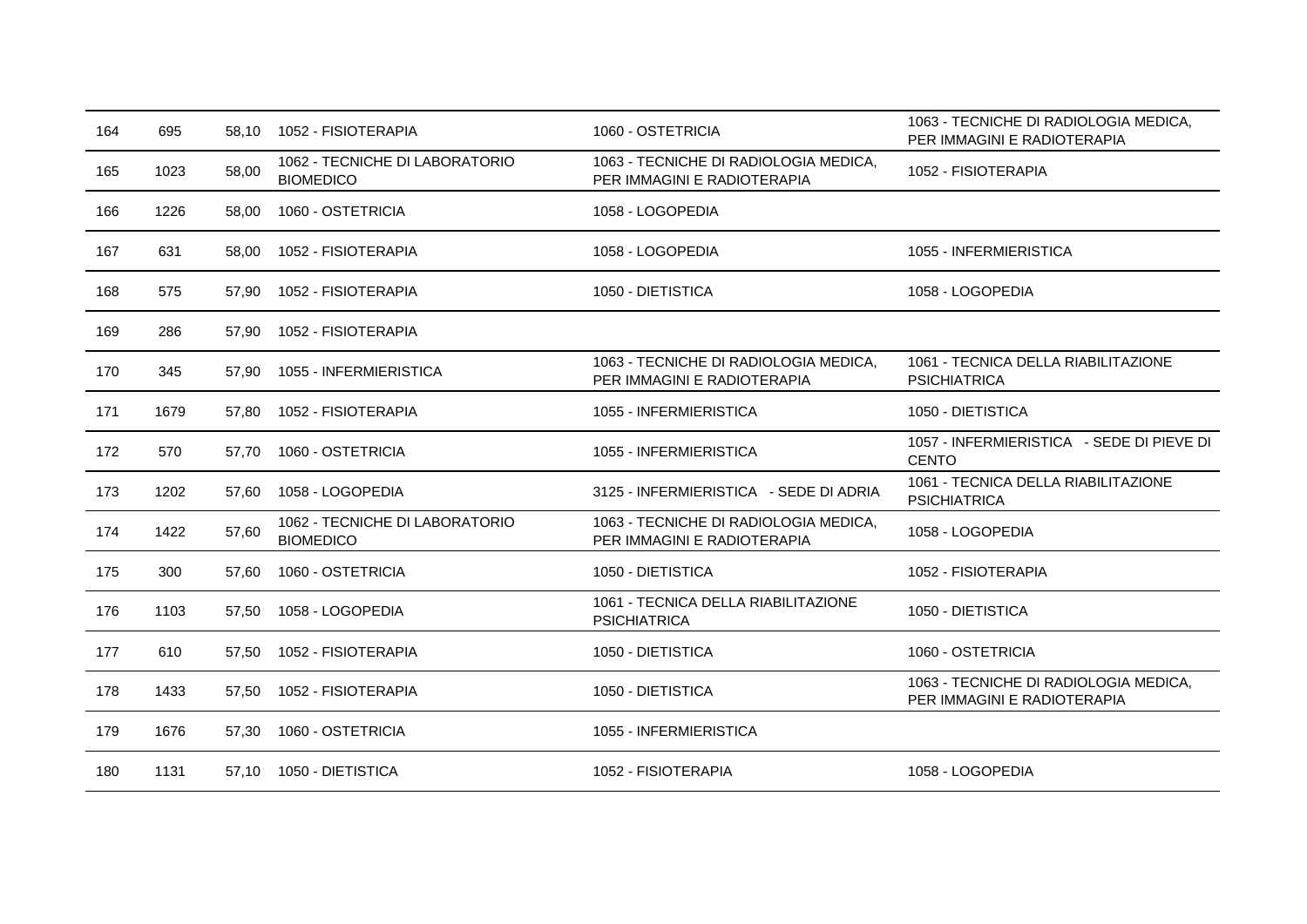| 181 | 714  | 56,90 | 1061 - TECNICA DELLA RIABILITAZIONE<br><b>PSICHIATRICA</b>           | 1052 - FISIOTERAPIA                                                                             | 1057 - INFERMIERISTICA - SEDE DI PIEVE DI<br><b>CENTO</b>            |
|-----|------|-------|----------------------------------------------------------------------|-------------------------------------------------------------------------------------------------|----------------------------------------------------------------------|
| 182 | 1659 | 56,90 | 1058 - LOGOPEDIA                                                     | 1052 - FISIOTERAPIA                                                                             | 1063 - TECNICHE DI RADIOLOGIA MEDICA,<br>PER IMMAGINI E RADIOTERAPIA |
| 183 | 1493 | 56,90 | 1052 - FISIOTERAPIA                                                  | 1063 - TECNICHE DI RADIOLOGIA MEDICA,<br>PER IMMAGINI E RADIOTERAPIA                            | 1050 - DIETISTICA                                                    |
| 184 | 36   | 56.90 | 1052 - FISIOTERAPIA                                                  | 1063 - TECNICHE DI RADIOLOGIA MEDICA,<br>PER IMMAGINI E RADIOTERAPIA                            | 1061 - TECNICA DELLA RIABILITAZIONE<br><b>PSICHIATRICA</b>           |
| 185 | 1371 | 56,90 | 1063 - TECNICHE DI RADIOLOGIA MEDICA,<br>PER IMMAGINI E RADIOTERAPIA | 1050 - DIETISTICA                                                                               | 1062 - TECNICHE DI LABORATORIO<br><b>BIOMEDICO</b>                   |
| 186 | 1533 | 56,80 | 1052 - FISIOTERAPIA                                                  | 1050 - DIETISTICA                                                                               | 1063 - TECNICHE DI RADIOLOGIA MEDICA,<br>PER IMMAGINI E RADIOTERAPIA |
| 187 | 1727 | 56,80 | 1052 - FISIOTERAPIA                                                  | 1055 - INFERMIERISTICA                                                                          | 1063 - TECNICHE DI RADIOLOGIA MEDICA,<br>PER IMMAGINI E RADIOTERAPIA |
| 188 | 785  | 56,80 | 1058 - LOGOPEDIA                                                     | 1060 - OSTETRICIA                                                                               | 1061 - TECNICA DELLA RIABILITAZIONE<br><b>PSICHIATRICA</b>           |
| 189 | 1603 | 56,80 | 1060 - OSTETRICIA                                                    | 1055 - INFERMIERISTICA                                                                          | 1052 - FISIOTERAPIA                                                  |
| 190 | 289  | 56,70 | 1052 - FISIOTERAPIA                                                  | 1059 - ORTOTTICA ED ASSISTENZA<br><b>OFTALMOLOGICA</b>                                          | 1054 - IGIENE DENTALE                                                |
| 191 | 1319 | 56,70 | 1052 - FISIOTERAPIA                                                  | 1063 - TECNICHE DI RADIOLOGIA MEDICA,<br>PER IMMAGINI E RADIOTERAPIA                            | 1058 - LOGOPEDIA                                                     |
| 192 | 779  | 56,70 | 1050 - DIETISTICA                                                    | 1052 - FISIOTERAPIA                                                                             | 1058 - LOGOPEDIA                                                     |
| 193 | 1372 | 56.70 | 1052 - FISIOTERAPIA                                                  | 1063 - TECNICHE DI RADIOLOGIA MEDICA,<br>PER IMMAGINI E RADIOTERAPIA                            |                                                                      |
| 194 | 1289 | 56.60 | 1055 - INFERMIERISTICA                                               | 1057 - INFERMIERISTICA - SEDE DI PIEVE DI<br><b>CENTO</b>                                       | 3125 - INFERMIERISTICA - SEDE DI ADRIA                               |
| 195 | 645  | 56,60 | 1058 - LOGOPEDIA                                                     | 1060 - OSTETRICIA                                                                               | 1052 - FISIOTERAPIA                                                  |
| 196 | 1007 | 56.60 | 1055 - INFERMIERISTICA                                               | 1057 - INFERMIERISTICA - SEDE DI PIEVE DI<br><b>CENTO</b>                                       | 3125 - INFERMIERISTICA - SEDE DI ADRIA                               |
| 197 | 1143 | 56,50 | 1052 - FISIOTERAPIA                                                  | 1057 - INFERMIERISTICA - SEDE DI PIEVE DI 1063 - TECNICHE DI RADIOLOGIA MEDICA,<br><b>CENTO</b> | PER IMMAGINI E RADIOTERAPIA                                          |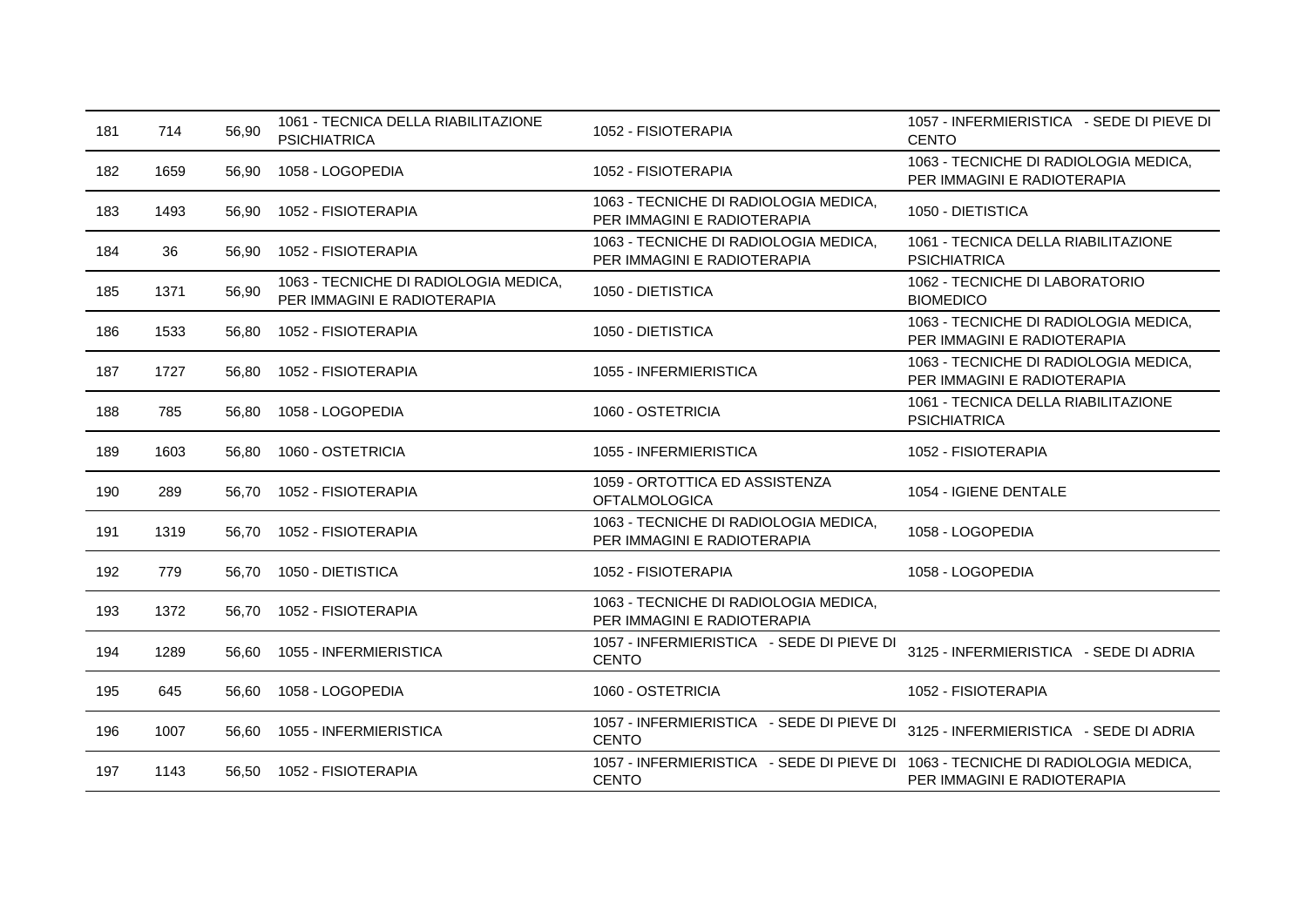| 198 | 1361 |       | 56.50 1058 - LOGOPEDIA                                               | 1060 - OSTETRICIA                                                    | 1055 - INFERMIERISTICA                                               |
|-----|------|-------|----------------------------------------------------------------------|----------------------------------------------------------------------|----------------------------------------------------------------------|
| 199 | 1207 | 56,50 | 1052 - FISIOTERAPIA                                                  | 1059 - ORTOTTICA ED ASSISTENZA<br><b>OFTALMOLOGICA</b>               |                                                                      |
| 200 | 1554 | 56,30 | 1052 - FISIOTERAPIA                                                  |                                                                      |                                                                      |
| 201 | 437  | 56,30 | 1052 - FISIOTERAPIA                                                  | 1063 - TECNICHE DI RADIOLOGIA MEDICA,<br>PER IMMAGINI E RADIOTERAPIA | 1050 - DIETISTICA                                                    |
| 202 | 563  | 56,10 | 1050 - DIETISTICA                                                    | 1052 - FISIOTERAPIA                                                  | 1058 - LOGOPEDIA                                                     |
| 203 | 947  | 56.10 | 1052 - FISIOTERAPIA                                                  | 1063 - TECNICHE DI RADIOLOGIA MEDICA,<br>PER IMMAGINI E RADIOTERAPIA | 1054 - IGIENE DENTALE                                                |
| 204 | 1215 | 56,10 | 1052 - FISIOTERAPIA                                                  | 1060 - OSTETRICIA                                                    | 1055 - INFERMIERISTICA                                               |
| 205 | 32   | 56,10 | 1063 - TECNICHE DI RADIOLOGIA MEDICA,<br>PER IMMAGINI E RADIOTERAPIA | 1058 - LOGOPEDIA                                                     | 1060 - OSTETRICIA                                                    |
| 206 | 1703 | 56.10 | 1052 - FISIOTERAPIA                                                  | 1050 - DIETISTICA                                                    | 1055 - INFERMIERISTICA                                               |
| 207 | 409  | 56,10 | 1058 - LOGOPEDIA                                                     |                                                                      |                                                                      |
| 208 | 630  | 56.00 | 1054 - IGIENE DENTALE                                                | 1050 - DIETISTICA                                                    |                                                                      |
| 209 | 177  | 56,00 | 1060 - OSTETRICIA                                                    | 1055 - INFERMIERISTICA                                               | 1050 - DIETISTICA                                                    |
| 210 | 182  | 56,00 | 1052 - FISIOTERAPIA                                                  | 1062 - TECNICHE DI LABORATORIO<br><b>BIOMEDICO</b>                   | 1055 - INFERMIERISTICA                                               |
| 211 | 771  | 55,80 | 1052 - FISIOTERAPIA                                                  | 1060 - OSTETRICIA                                                    | 1063 - TECNICHE DI RADIOLOGIA MEDICA,<br>PER IMMAGINI E RADIOTERAPIA |
| 212 | 1243 | 55.70 | 1052 - FISIOTERAPIA                                                  | 1063 - TECNICHE DI RADIOLOGIA MEDICA,<br>PER IMMAGINI E RADIOTERAPIA | 1059 - ORTOTTICA ED ASSISTENZA<br><b>OFTALMOLOGICA</b>               |
| 213 | 74   | 55,70 | 1052 - FISIOTERAPIA                                                  | 1054 - IGIENE DENTALE                                                | 1060 - OSTETRICIA                                                    |
| 214 | 1445 | 55.70 | 1052 - FISIOTERAPIA                                                  | 1063 - TECNICHE DI RADIOLOGIA MEDICA,<br>PER IMMAGINI E RADIOTERAPIA | 1062 - TECNICHE DI LABORATORIO<br><b>BIOMEDICO</b>                   |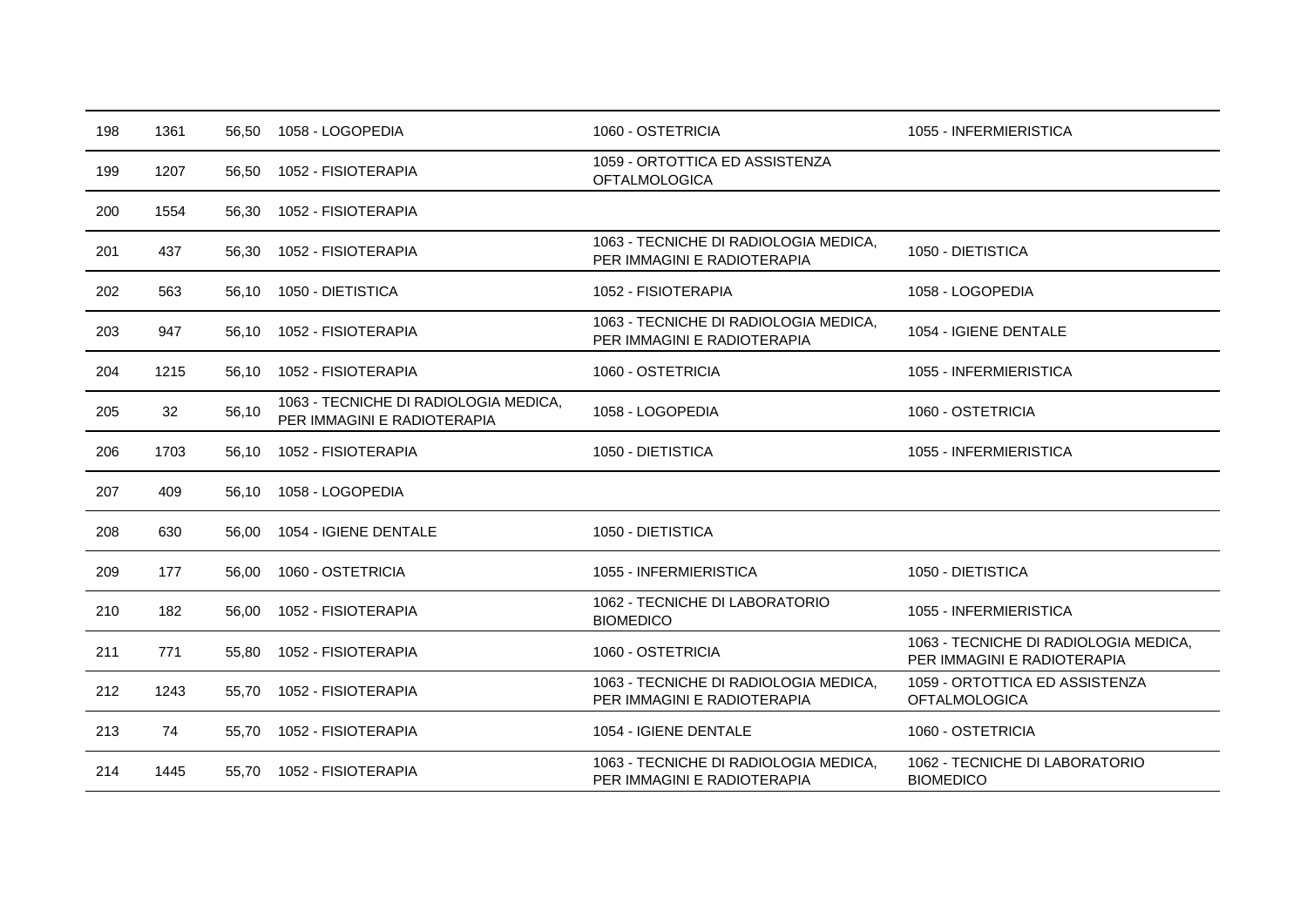| 215 | 1364 |       | 55.60 1052 - FISIOTERAPIA                                            | 1055 - INFERMIERISTICA                                                                   | 1050 - DIETISTICA                                         |
|-----|------|-------|----------------------------------------------------------------------|------------------------------------------------------------------------------------------|-----------------------------------------------------------|
| 216 | 1611 | 55,50 | 1052 - FISIOTERAPIA                                                  | 1050 - DIETISTICA                                                                        | 1054 - IGIENE DENTALE                                     |
| 217 | 980  | 55.50 | 1060 - OSTETRICIA                                                    | 1063 - TECNICHE DI RADIOLOGIA MEDICA,<br>PER IMMAGINI E RADIOTERAPIA                     | 1055 - INFERMIERISTICA                                    |
| 218 | 1232 | 55,40 | 1052 - FISIOTERAPIA                                                  | 1055 - INFERMIERISTICA                                                                   | 1057 - INFERMIERISTICA - SEDE DI PIEVE DI<br><b>CENTO</b> |
| 219 | 1275 | 55.40 | 1060 - OSTETRICIA                                                    | 1061 - TECNICA DELLA RIABILITAZIONE<br><b>PSICHIATRICA</b>                               | 1055 - INFERMIERISTICA                                    |
| 220 | 1347 | 55.40 | 1052 - FISIOTERAPIA                                                  | 1058 - LOGOPEDIA                                                                         | 1060 - OSTETRICIA                                         |
| 221 | 1332 | 55,40 | 1059 - ORTOTTICA ED ASSISTENZA<br><b>OFTALMOLOGICA</b>               | 1050 - DIETISTICA                                                                        | 1062 - TECNICHE DI LABORATORIO<br><b>BIOMEDICO</b>        |
| 222 | 757  | 55,30 | 1052 - FISIOTERAPIA                                                  |                                                                                          |                                                           |
| 223 | 1337 | 55.30 | 1058 - LOGOPEDIA                                                     | 1050 - DIETISTICA                                                                        | 1059 - ORTOTTICA ED ASSISTENZA<br><b>OFTALMOLOGICA</b>    |
| 224 | 1161 | 55,30 | 1052 - FISIOTERAPIA                                                  | 1050 - DIETISTICA                                                                        | 1054 - IGIENE DENTALE                                     |
| 225 | 1690 | 55.20 | 1052 - FISIOTERAPIA                                                  | 1055 - INFERMIERISTICA                                                                   | 1059 - ORTOTTICA ED ASSISTENZA<br><b>OFTALMOLOGICA</b>    |
| 226 | 868  | 55,20 | 1052 - FISIOTERAPIA                                                  | 1058 - LOGOPEDIA                                                                         | 1050 - DIETISTICA                                         |
| 227 | 93   | 55.20 | 1052 - FISIOTERAPIA                                                  | 1050 - DIETISTICA                                                                        |                                                           |
| 228 | 262  | 55,10 | 1052 - FISIOTERAPIA                                                  | 1057 - INFERMIERISTICA - SEDE DI PIEVE DI 1059 - ORTOTTICA ED ASSISTENZA<br><b>CENTO</b> | <b>OFTALMOLOGICA</b>                                      |
| 229 | 749  | 55,00 | 1060 - OSTETRICIA                                                    | 1058 - LOGOPEDIA                                                                         | 1055 - INFERMIERISTICA                                    |
| 230 | 584  | 55,00 | 1063 - TECNICHE DI RADIOLOGIA MEDICA,<br>PER IMMAGINI E RADIOTERAPIA | 1061 - TECNICA DELLA RIABILITAZIONE<br><b>PSICHIATRICA</b>                               | 1060 - OSTETRICIA                                         |
| 231 | 1132 | 55,00 | 1054 - IGIENE DENTALE                                                | 1062 - TECNICHE DI LABORATORIO<br><b>BIOMEDICO</b>                                       | 1059 - ORTOTTICA ED ASSISTENZA<br><b>OFTALMOLOGICA</b>    |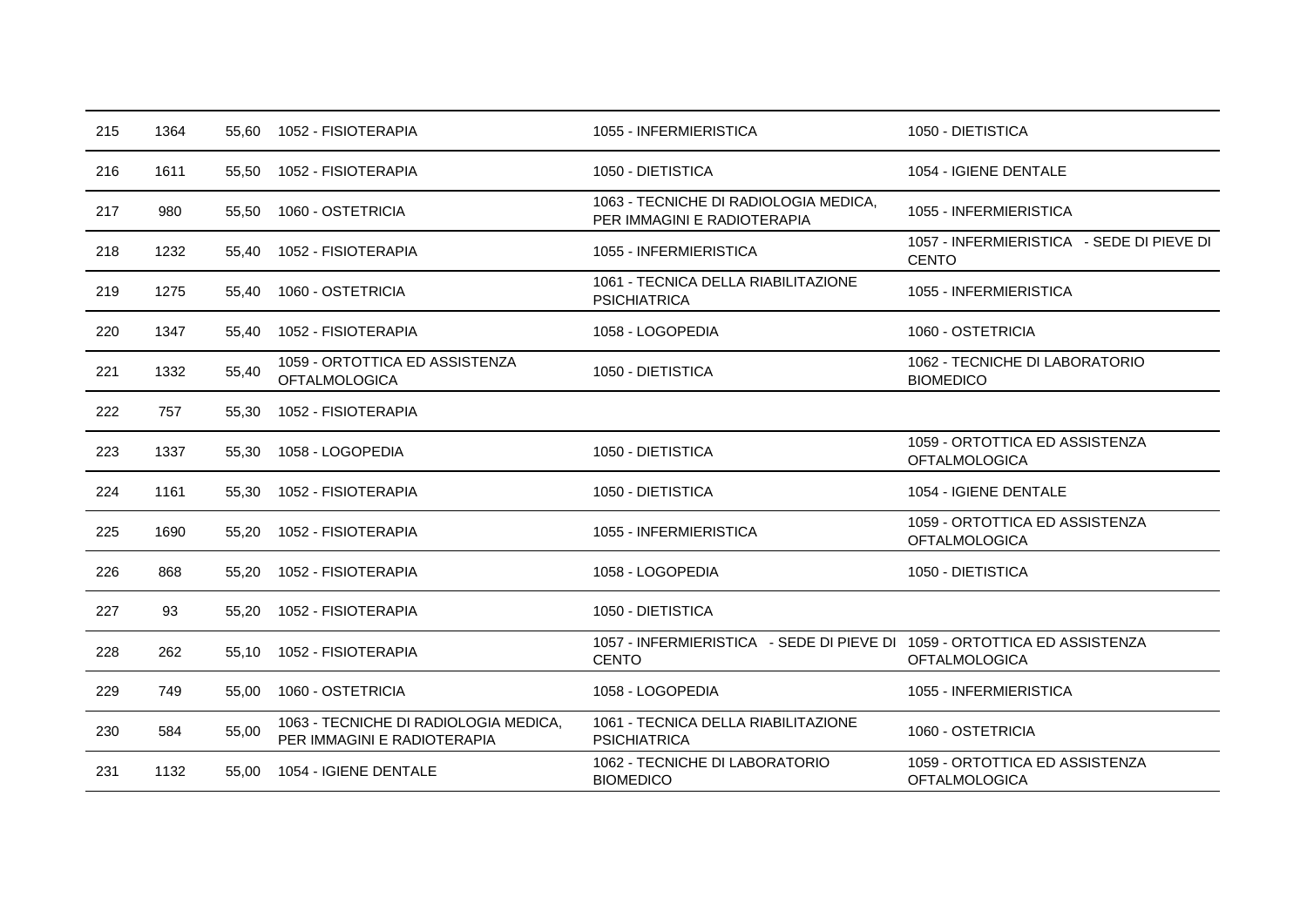| 232 | 1520 | 54,90 | 1055 - INFERMIERISTICA                                               |                                                                      |                                                            |
|-----|------|-------|----------------------------------------------------------------------|----------------------------------------------------------------------|------------------------------------------------------------|
| 233 | 668  | 54,90 | 1052 - FISIOTERAPIA                                                  | 1055 - INFERMIERISTICA                                               | 3125 - INFERMIERISTICA - SEDE DI ADRIA                     |
| 234 | 975  | 54,70 | 1052 - FISIOTERAPIA                                                  |                                                                      |                                                            |
| 235 | 887  | 54.60 | 1052 - FISIOTERAPIA                                                  | 1050 - DIETISTICA                                                    | 1055 - INFERMIERISTICA                                     |
| 236 | 1408 | 54,50 | 1052 - FISIOTERAPIA                                                  |                                                                      |                                                            |
| 237 | 1339 | 54,50 | 1050 - DIETISTICA                                                    | 1062 - TECNICHE DI LABORATORIO<br><b>BIOMEDICO</b>                   | 1055 - INFERMIERISTICA                                     |
| 238 | 24   | 54,50 | 1063 - TECNICHE DI RADIOLOGIA MEDICA,<br>PER IMMAGINI E RADIOTERAPIA | 1054 - IGIENE DENTALE                                                | 1055 - INFERMIERISTICA                                     |
| 239 | 495  | 54,30 | 1058 - LOGOPEDIA                                                     | 1052 - FISIOTERAPIA                                                  |                                                            |
| 240 | 935  | 54.20 | 1052 - FISIOTERAPIA                                                  | 1058 - LOGOPEDIA                                                     | 1059 - ORTOTTICA ED ASSISTENZA<br><b>OFTALMOLOGICA</b>     |
| 241 | 37   | 54,20 | 1052 - FISIOTERAPIA                                                  | 1058 - LOGOPEDIA                                                     | 1050 - DIETISTICA                                          |
| 242 | 1126 | 54,20 | 1055 - INFERMIERISTICA                                               | 1060 - OSTETRICIA                                                    | 1052 - FISIOTERAPIA                                        |
| 243 | 50   | 54,20 | 1052 - FISIOTERAPIA                                                  | 1063 - TECNICHE DI RADIOLOGIA MEDICA,<br>PER IMMAGINI E RADIOTERAPIA | 1055 - INFERMIERISTICA                                     |
| 244 | 1180 | 54,20 | 1055 - INFERMIERISTICA                                               | 1057 - INFERMIERISTICA - SEDE DI PIEVE DI<br><b>CENTO</b>            | 3125 - INFERMIERISTICA - SEDE DI ADRIA                     |
| 245 | 498  | 54.10 | 1060 - OSTETRICIA                                                    | 1055 - INFERMIERISTICA                                               | 1061 - TECNICA DELLA RIABILITAZIONE<br><b>PSICHIATRICA</b> |
| 246 | 284  | 54,10 | 1063 - TECNICHE DI RADIOLOGIA MEDICA,<br>PER IMMAGINI E RADIOTERAPIA | 1052 - FISIOTERAPIA                                                  | 1062 - TECNICHE DI LABORATORIO<br><b>BIOMEDICO</b>         |
| 247 | 795  | 53,90 | 1052 - FISIOTERAPIA                                                  | 1050 - DIETISTICA                                                    | 1055 - INFERMIERISTICA                                     |
| 248 | 1136 | 53,90 | 1052 - FISIOTERAPIA                                                  | 1058 - LOGOPEDIA                                                     | 1059 - ORTOTTICA ED ASSISTENZA<br><b>OFTALMOLOGICA</b>     |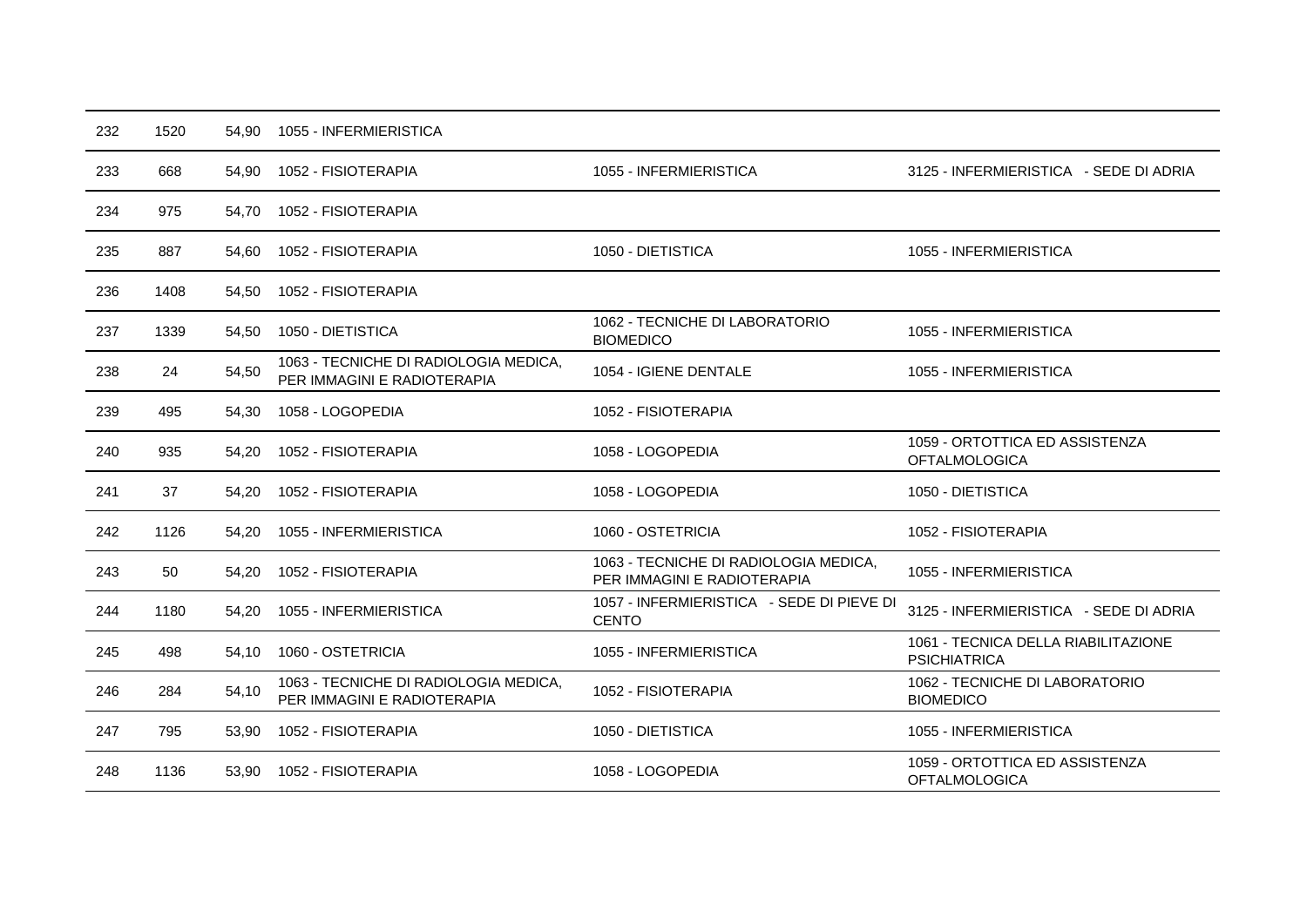| 249 | 1348 | 53,90 | 1058 - LOGOPEDIA                                       | 1052 - FISIOTERAPIA                                                  | 1050 - DIETISTICA                                                    |
|-----|------|-------|--------------------------------------------------------|----------------------------------------------------------------------|----------------------------------------------------------------------|
| 250 | 72   | 53,90 | 1052 - FISIOTERAPIA                                    | 1055 - INFERMIERISTICA                                               | 1063 - TECNICHE DI RADIOLOGIA MEDICA,<br>PER IMMAGINI E RADIOTERAPIA |
| 251 | 388  | 53.80 | 1052 - FISIOTERAPIA                                    | 1063 - TECNICHE DI RADIOLOGIA MEDICA,<br>PER IMMAGINI E RADIOTERAPIA | 1062 - TECNICHE DI LABORATORIO<br><b>BIOMEDICO</b>                   |
| 252 | 1623 | 53,80 | 1052 - FISIOTERAPIA                                    |                                                                      |                                                                      |
| 253 | 309  | 53.70 | 1052 - FISIOTERAPIA                                    | 1063 - TECNICHE DI RADIOLOGIA MEDICA,<br>PER IMMAGINI E RADIOTERAPIA | 1062 - TECNICHE DI LABORATORIO<br><b>BIOMEDICO</b>                   |
| 254 | 529  | 53.70 | 1052 - FISIOTERAPIA                                    | 1063 - TECNICHE DI RADIOLOGIA MEDICA.<br>PER IMMAGINI E RADIOTERAPIA | 1055 - INFERMIERISTICA                                               |
| 255 | 59   | 53.70 | 1058 - LOGOPEDIA                                       |                                                                      |                                                                      |
| 256 | 1242 | 53,70 | 1059 - ORTOTTICA ED ASSISTENZA<br><b>OFTALMOLOGICA</b> | 1062 - TECNICHE DI LABORATORIO<br><b>BIOMEDICO</b>                   | 1058 - LOGOPEDIA                                                     |
| 257 | 777  | 53.60 | 1050 - DIETISTICA                                      | 1052 - FISIOTERAPIA                                                  | 1057 - INFERMIERISTICA - SEDE DI PIEVE DI<br><b>CENTO</b>            |
| 258 | 244  | 53,50 | 1052 - FISIOTERAPIA                                    | 1063 - TECNICHE DI RADIOLOGIA MEDICA,<br>PER IMMAGINI E RADIOTERAPIA | 1058 - LOGOPEDIA                                                     |
| 259 | 976  | 53,50 | 1052 - FISIOTERAPIA                                    | 1063 - TECNICHE DI RADIOLOGIA MEDICA,<br>PER IMMAGINI E RADIOTERAPIA |                                                                      |
| 260 | 1478 | 53,40 | 1052 - FISIOTERAPIA                                    | 1062 - TECNICHE DI LABORATORIO<br><b>BIOMEDICO</b>                   | 1063 - TECNICHE DI RADIOLOGIA MEDICA,<br>PER IMMAGINI E RADIOTERAPIA |
| 261 | 1631 | 53,20 | 1059 - ORTOTTICA ED ASSISTENZA<br><b>OFTALMOLOGICA</b> | 1052 - FISIOTERAPIA                                                  | 1054 - IGIENE DENTALE                                                |
| 262 | 1062 | 53,10 | 1052 - FISIOTERAPIA                                    | 1058 - LOGOPEDIA                                                     | 1050 - DIETISTICA                                                    |
| 263 | 1635 | 53,10 | 1058 - LOGOPEDIA                                       | 1052 - FISIOTERAPIA                                                  | 1050 - DIETISTICA                                                    |
| 264 | 488  | 53,10 | 1052 - FISIOTERAPIA                                    | 1054 - IGIENE DENTALE                                                | 1058 - LOGOPEDIA                                                     |
| 265 | 716  | 53.00 | 1058 - LOGOPEDIA                                       | 1050 - DIETISTICA                                                    | 1052 - FISIOTERAPIA                                                  |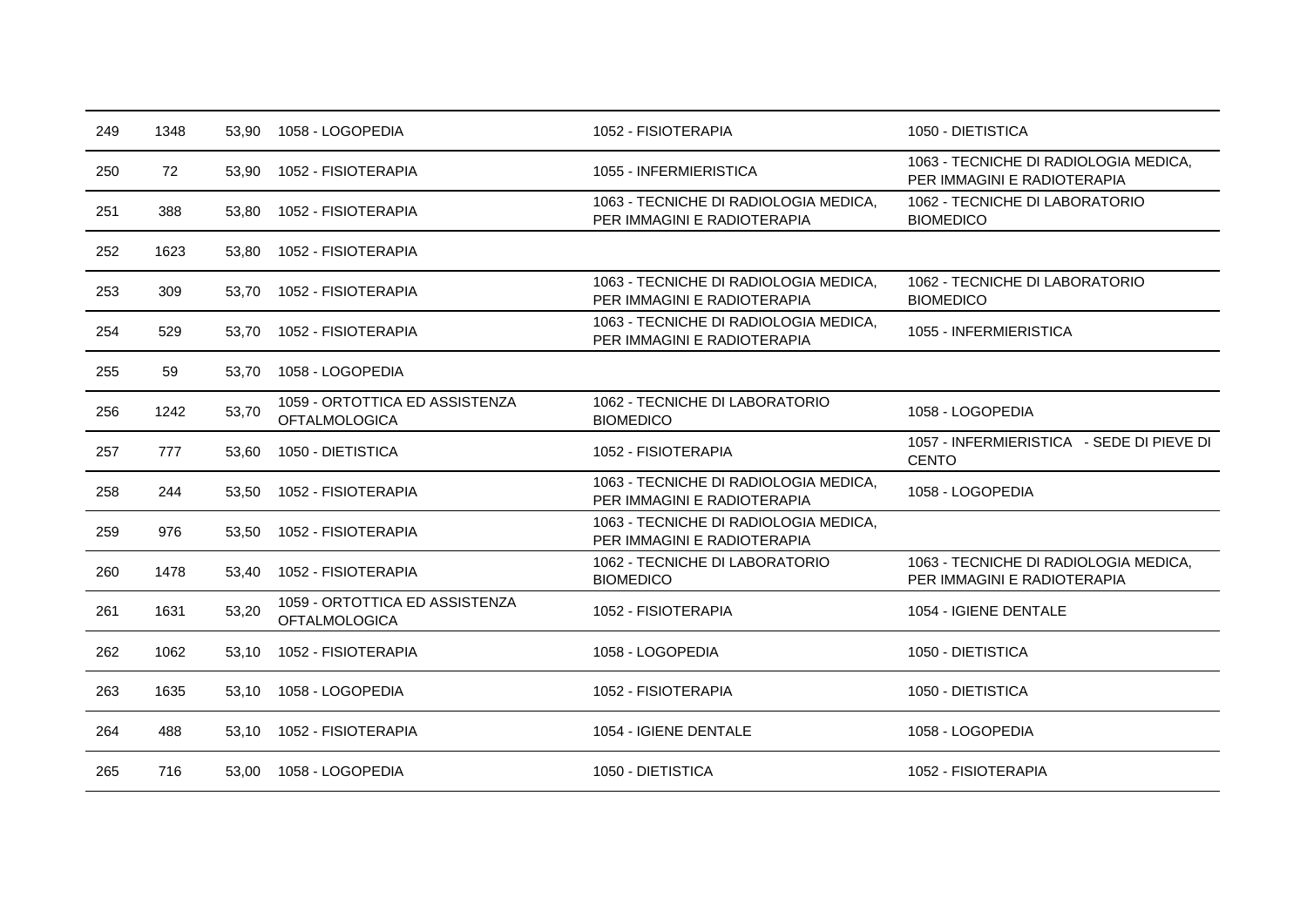| 266 | 1193 | 53.00 | 1052 - FISIOTERAPIA                                        | 1063 - TECNICHE DI RADIOLOGIA MEDICA,<br>PER IMMAGINI E RADIOTERAPIA                     | 1054 - IGIENE DENTALE                                                |
|-----|------|-------|------------------------------------------------------------|------------------------------------------------------------------------------------------|----------------------------------------------------------------------|
| 267 | 1326 | 53,00 | 1062 - TECNICHE DI LABORATORIO<br><b>BIOMEDICO</b>         | 1054 - IGIENE DENTALE                                                                    | 1050 - DIETISTICA                                                    |
| 268 | 1383 | 53,00 | 1061 - TECNICA DELLA RIABILITAZIONE<br><b>PSICHIATRICA</b> | 1057 - INFERMIERISTICA - SEDE DI PIEVE DI 1062 - TECNICHE DI LABORATORIO<br><b>CENTO</b> | <b>BIOMEDICO</b>                                                     |
| 269 | 54   | 52,90 | 1052 - FISIOTERAPIA                                        | 1063 - TECNICHE DI RADIOLOGIA MEDICA,<br>PER IMMAGINI E RADIOTERAPIA                     | 1050 - DIETISTICA                                                    |
| 270 | 688  | 52,80 | 1062 - TECNICHE DI LABORATORIO<br><b>BIOMEDICO</b>         | 1055 - INFERMIERISTICA                                                                   | 1054 - IGIENE DENTALE                                                |
| 271 | 1427 | 52,80 | 1060 - OSTETRICIA                                          | 1052 - FISIOTERAPIA                                                                      | 1055 - INFERMIERISTICA                                               |
| 272 | 1025 | 52,70 | 1052 - FISIOTERAPIA                                        | 1050 - DIETISTICA                                                                        | 1055 - INFERMIERISTICA                                               |
| 273 | 762  | 52.70 | 1055 - INFERMIERISTICA                                     | 1057 - INFERMIERISTICA - SEDE DI PIEVE DI<br><b>CENTO</b>                                | 3125 - INFERMIERISTICA - SEDE DI ADRIA                               |
| 274 | 898  | 52.70 | 1052 - FISIOTERAPIA                                        |                                                                                          |                                                                      |
| 275 | 608  | 52,70 | 1060 - OSTETRICIA                                          | 1063 - TECNICHE DI RADIOLOGIA MEDICA,<br>PER IMMAGINI E RADIOTERAPIA                     | 1055 - INFERMIERISTICA                                               |
| 276 | 1525 | 52,60 | 1058 - LOGOPEDIA                                           | 1063 - TECNICHE DI RADIOLOGIA MEDICA,<br>PER IMMAGINI E RADIOTERAPIA                     | 1061 - TECNICA DELLA RIABILITAZIONE<br><b>PSICHIATRICA</b>           |
| 277 | 117  | 52,60 | 1060 - OSTETRICIA                                          | 1055 - INFERMIERISTICA                                                                   | 1052 - FISIOTERAPIA                                                  |
| 278 | 1118 | 52,60 | 1050 - DIETISTICA                                          |                                                                                          |                                                                      |
| 279 | 1128 | 52,60 | 1052 - FISIOTERAPIA                                        | 1058 - LOGOPEDIA                                                                         | 1055 - INFERMIERISTICA                                               |
| 280 | 765  | 52,60 | 1052 - FISIOTERAPIA                                        | 1054 - IGIENE DENTALE                                                                    | 1060 - OSTETRICIA                                                    |
| 281 | 1595 | 52,60 | 1054 - IGIENE DENTALE                                      | 1052 - FISIOTERAPIA                                                                      | 1063 - TECNICHE DI RADIOLOGIA MEDICA,<br>PER IMMAGINI E RADIOTERAPIA |
| 282 | 129  | 52,60 | 1052 - FISIOTERAPIA                                        | 1063 - TECNICHE DI RADIOLOGIA MEDICA,<br>PER IMMAGINI E RADIOTERAPIA                     | 1050 - DIETISTICA                                                    |
|     |      |       |                                                            |                                                                                          |                                                                      |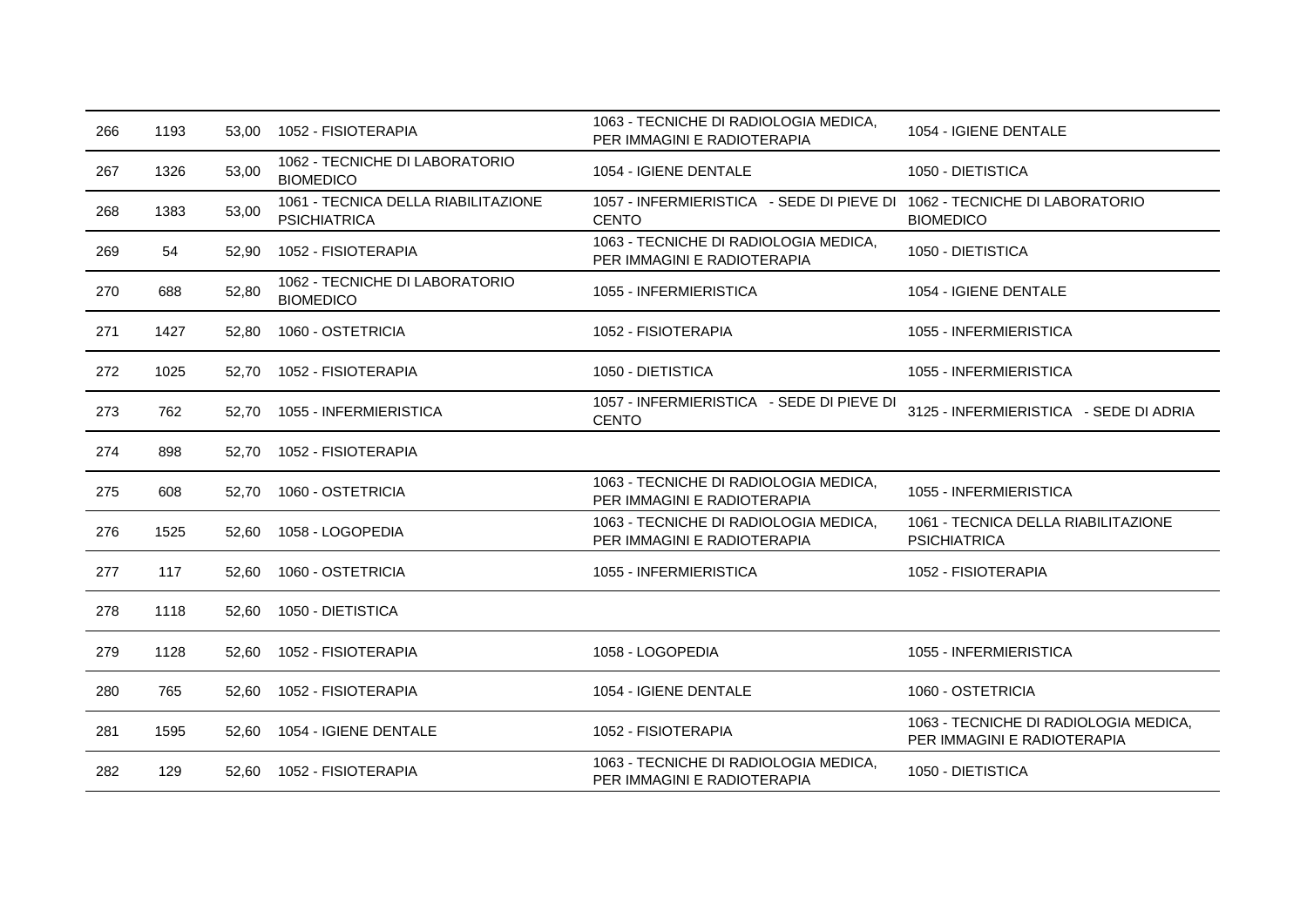| 283 | 1050 | 52,50 | 1052 - FISIOTERAPIA                                                  | 1063 - TECNICHE DI RADIOLOGIA MEDICA,<br>PER IMMAGINI E RADIOTERAPIA | 1058 - LOGOPEDIA                                       |
|-----|------|-------|----------------------------------------------------------------------|----------------------------------------------------------------------|--------------------------------------------------------|
| 284 | 1698 | 52,40 | 1052 - FISIOTERAPIA                                                  | 1055 - INFERMIERISTICA                                               |                                                        |
| 285 | 1048 | 52,30 | 1063 - TECNICHE DI RADIOLOGIA MEDICA,<br>PER IMMAGINI E RADIOTERAPIA | 1062 - TECNICHE DI LABORATORIO<br><b>BIOMEDICO</b>                   | 1052 - FISIOTERAPIA                                    |
| 286 | 431  | 52,30 | 1054 - IGIENE DENTALE                                                | 1052 - FISIOTERAPIA                                                  | 1062 - TECNICHE DI LABORATORIO<br><b>BIOMEDICO</b>     |
| 287 | 609  | 52,30 | 1060 - OSTETRICIA                                                    | 1058 - LOGOPEDIA                                                     | 1055 - INFERMIERISTICA                                 |
| 288 | 760  | 52,30 | 1052 - FISIOTERAPIA                                                  | 1061 - TECNICA DELLA RIABILITAZIONE<br><b>PSICHIATRICA</b>           | 1058 - LOGOPEDIA                                       |
| 289 | 1246 | 52,30 | 1055 - INFERMIERISTICA                                               | 1060 - OSTETRICIA                                                    |                                                        |
| 290 | 106  | 52,20 | 1052 - FISIOTERAPIA                                                  | 3125 - INFERMIERISTICA - SEDE DI ADRIA                               | 1055 - INFERMIERISTICA                                 |
| 291 | 1283 | 52,20 | 1058 - LOGOPEDIA                                                     | 1052 - FISIOTERAPIA                                                  | 1050 - DIETISTICA                                      |
| 292 | 369  | 52,10 | 1052 - FISIOTERAPIA                                                  | 1055 - INFERMIERISTICA                                               | 1060 - OSTETRICIA                                      |
| 293 | 64   | 52,10 | 1063 - TECNICHE DI RADIOLOGIA MEDICA,<br>PER IMMAGINI E RADIOTERAPIA | 1057 - INFERMIERISTICA - SEDE DI PIEVE DI<br><b>CENTO</b>            | 1055 - INFERMIERISTICA                                 |
| 294 | 71   | 52,10 | 1055 - INFERMIERISTICA                                               | 3125 - INFERMIERISTICA - SEDE DI ADRIA                               | 1060 - OSTETRICIA                                      |
| 295 | 1539 | 52,00 | 1061 - TECNICA DELLA RIABILITAZIONE<br><b>PSICHIATRICA</b>           | 1060 - OSTETRICIA                                                    | 1050 - DIETISTICA                                      |
| 296 | 1346 | 52,00 | 1052 - FISIOTERAPIA                                                  | 1058 - LOGOPEDIA                                                     |                                                        |
| 297 | 1664 | 52,00 | 1062 - TECNICHE DI LABORATORIO<br><b>BIOMEDICO</b>                   | 1063 - TECNICHE DI RADIOLOGIA MEDICA,<br>PER IMMAGINI E RADIOTERAPIA | 1059 - ORTOTTICA ED ASSISTENZA<br><b>OFTALMOLOGICA</b> |
| 298 | 721  | 52,00 | 1058 - LOGOPEDIA                                                     | 1061 - TECNICA DELLA RIABILITAZIONE<br><b>PSICHIATRICA</b>           | 1059 - ORTOTTICA ED ASSISTENZA<br><b>OFTALMOLOGICA</b> |
| 299 | 132  | 52,00 | 1060 - OSTETRICIA                                                    | 1055 - INFERMIERISTICA                                               | 1052 - FISIOTERAPIA                                    |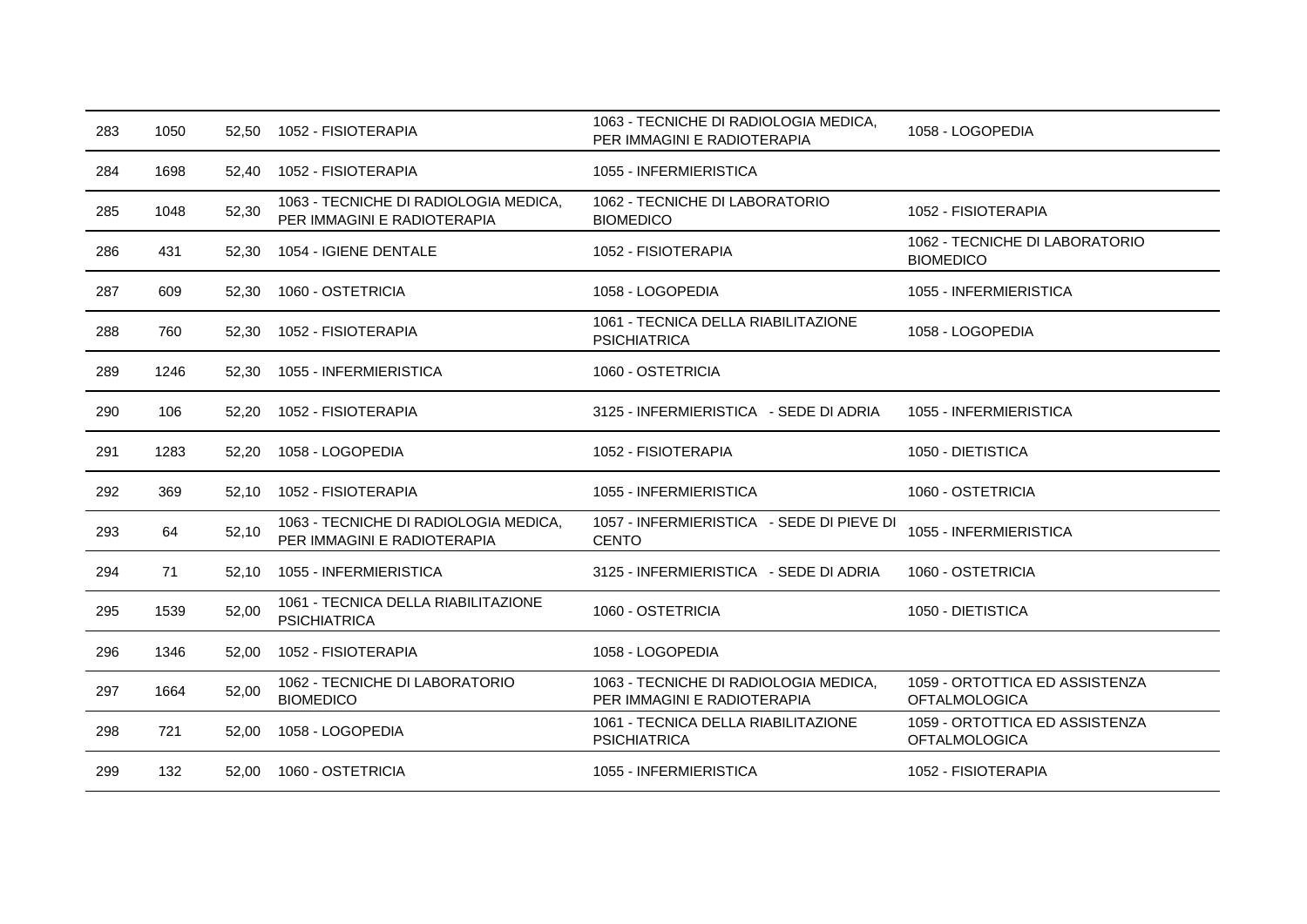| 300 | 230  | 51,90 | 1063 - TECNICHE DI RADIOLOGIA MEDICA,<br>PER IMMAGINI E RADIOTERAPIA | 1059 - ORTOTTICA ED ASSISTENZA<br><b>OFTALMOLOGICA</b>               | 1058 - LOGOPEDIA                                                     |
|-----|------|-------|----------------------------------------------------------------------|----------------------------------------------------------------------|----------------------------------------------------------------------|
| 301 | 1607 | 51,90 | 1058 - LOGOPEDIA                                                     | 1063 - TECNICHE DI RADIOLOGIA MEDICA,<br>PER IMMAGINI E RADIOTERAPIA | 1054 - IGIENE DENTALE                                                |
| 302 | 1585 | 51,90 | 1052 - FISIOTERAPIA                                                  | 1050 - DIETISTICA                                                    | 1054 - IGIENE DENTALE                                                |
| 303 | 1491 | 51,90 | 1063 - TECNICHE DI RADIOLOGIA MEDICA,<br>PER IMMAGINI E RADIOTERAPIA | 1052 - FISIOTERAPIA                                                  | 1058 - LOGOPEDIA                                                     |
| 304 | 83   | 51,90 | 1058 - LOGOPEDIA                                                     | 1063 - TECNICHE DI RADIOLOGIA MEDICA,<br>PER IMMAGINI E RADIOTERAPIA | 1061 - TECNICA DELLA RIABILITAZIONE<br><b>PSICHIATRICA</b>           |
| 305 | 1547 | 51,90 | 1060 - OSTETRICIA                                                    | 1058 - LOGOPEDIA                                                     | 1061 - TECNICA DELLA RIABILITAZIONE<br><b>PSICHIATRICA</b>           |
| 306 | 1510 | 51,80 | 1052 - FISIOTERAPIA                                                  | 1063 - TECNICHE DI RADIOLOGIA MEDICA,<br>PER IMMAGINI E RADIOTERAPIA | 1058 - LOGOPEDIA                                                     |
| 307 | 804  | 51,80 | 1052 - FISIOTERAPIA                                                  |                                                                      |                                                                      |
| 308 | 297  | 51,80 | 1052 - FISIOTERAPIA                                                  | 1050 - DIETISTICA                                                    |                                                                      |
| 309 | 1713 | 51.70 | 1060 - OSTETRICIA                                                    | 1063 - TECNICHE DI RADIOLOGIA MEDICA,<br>PER IMMAGINI E RADIOTERAPIA | 1055 - INFERMIERISTICA                                               |
| 310 | 560  | 51,70 | 1063 - TECNICHE DI RADIOLOGIA MEDICA,<br>PER IMMAGINI E RADIOTERAPIA | 1052 - FISIOTERAPIA                                                  | 1055 - INFERMIERISTICA                                               |
| 311 | 1544 | 51,60 | 1052 - FISIOTERAPIA                                                  | 1050 - DIETISTICA                                                    | 1058 - LOGOPEDIA                                                     |
| 312 | 701  | 51,60 | 1052 - FISIOTERAPIA                                                  | 1050 - DIETISTICA                                                    | 1060 - OSTETRICIA                                                    |
| 313 | 1139 | 51,50 | 1052 - FISIOTERAPIA                                                  |                                                                      |                                                                      |
| 314 | 365  | 51,50 | 1058 - LOGOPEDIA                                                     | 1060 - OSTETRICIA                                                    | 1054 - IGIENE DENTALE                                                |
| 315 | 1019 | 51,50 | 1052 - FISIOTERAPIA                                                  | 1055 - INFERMIERISTICA                                               | 1063 - TECNICHE DI RADIOLOGIA MEDICA,<br>PER IMMAGINI E RADIOTERAPIA |
| 316 | 1204 | 51,50 | 1052 - FISIOTERAPIA                                                  | 1050 - DIETISTICA                                                    | 1061 - TECNICA DELLA RIABILITAZIONE<br><b>PSICHIATRICA</b>           |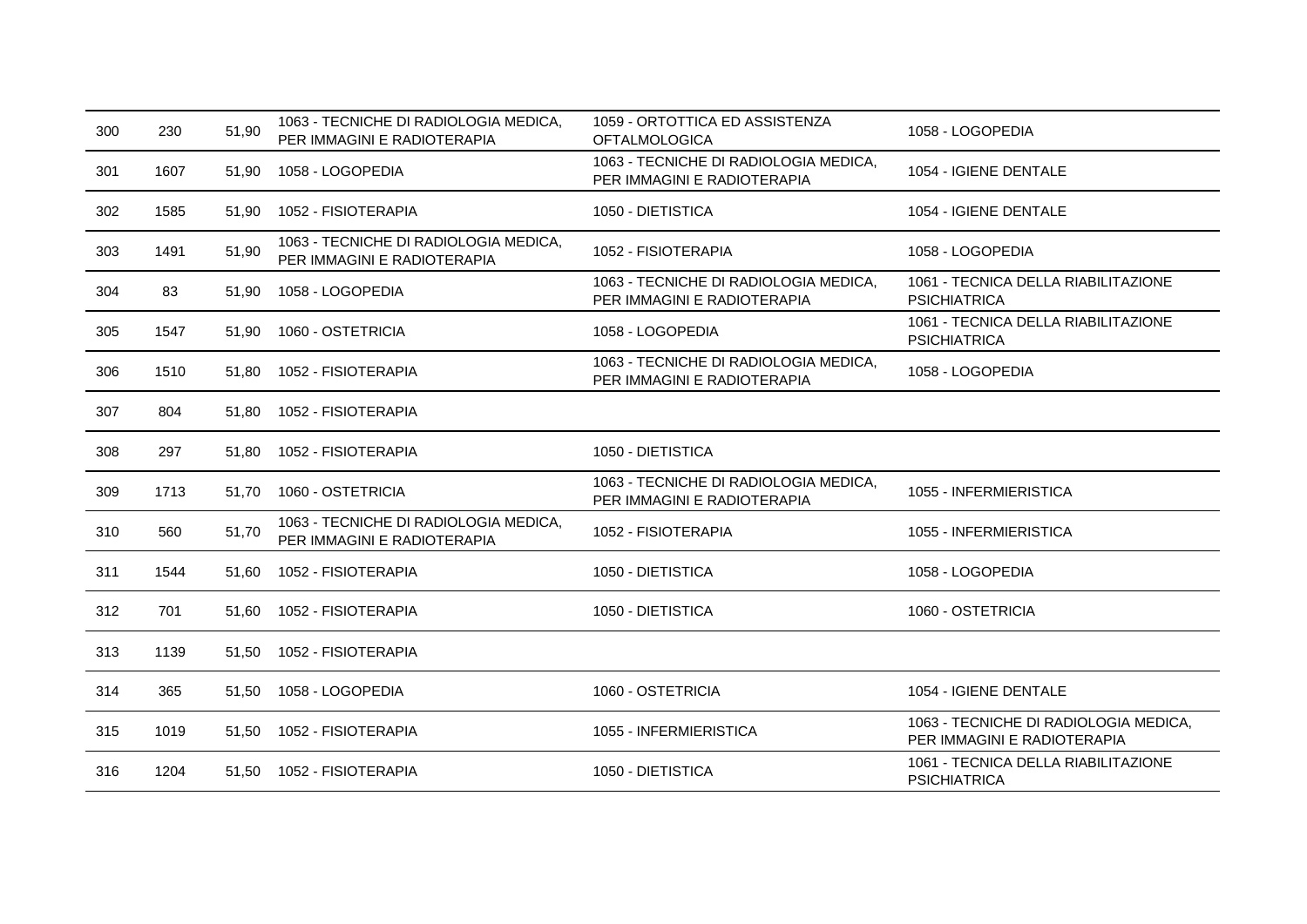| 317 | 796  | 51,50 | 1061 - TECNICA DELLA RIABILITAZIONE<br><b>PSICHIATRICA</b> | 1058 - LOGOPEDIA                                                     | 1052 - FISIOTERAPIA                                                  |
|-----|------|-------|------------------------------------------------------------|----------------------------------------------------------------------|----------------------------------------------------------------------|
| 318 | 1116 | 51,50 | 1062 - TECNICHE DI LABORATORIO<br><b>BIOMEDICO</b>         | 1060 - OSTETRICIA                                                    | 1052 - FISIOTERAPIA                                                  |
| 319 | 1507 | 51,40 | 1052 - FISIOTERAPIA                                        | 1058 - LOGOPEDIA                                                     | 1062 - TECNICHE DI LABORATORIO<br><b>BIOMEDICO</b>                   |
| 320 | 1310 | 51,40 | 1057 - INFERMIERISTICA - SEDE DI PIEVE DI<br><b>CENTO</b>  | 3125 - INFERMIERISTICA - SEDE DI ADRIA                               | 1055 - INFERMIERISTICA                                               |
| 321 | 425  | 51,20 | 1060 - OSTETRICIA                                          | 1055 - INFERMIERISTICA                                               | 1057 - INFERMIERISTICA - SEDE DI PIEVE DI<br><b>CENTO</b>            |
| 322 | 240  | 51,20 | 1052 - FISIOTERAPIA                                        | 1050 - DIETISTICA                                                    |                                                                      |
| 323 | 1530 | 51,20 | 1061 - TECNICA DELLA RIABILITAZIONE<br><b>PSICHIATRICA</b> | 1058 - LOGOPEDIA                                                     | 1055 - INFERMIERISTICA                                               |
| 324 | 1640 | 51.10 | 1058 - LOGOPEDIA                                           | 1050 - DIETISTICA                                                    | 1063 - TECNICHE DI RADIOLOGIA MEDICA,<br>PER IMMAGINI E RADIOTERAPIA |
| 325 | 111  | 51,10 | 1052 - FISIOTERAPIA                                        | 1058 - LOGOPEDIA                                                     | 1050 - DIETISTICA                                                    |
| 326 | 989  | 51,10 | 1052 - FISIOTERAPIA                                        | 1058 - LOGOPEDIA                                                     | 1057 - INFERMIERISTICA - SEDE DI PIEVE DI<br><b>CENTO</b>            |
| 327 | 1032 | 51.10 | 1058 - LOGOPEDIA                                           | 1060 - OSTETRICIA                                                    | 1050 - DIETISTICA                                                    |
| 328 | 1524 | 51,00 | 1052 - FISIOTERAPIA                                        | 1063 - TECNICHE DI RADIOLOGIA MEDICA,<br>PER IMMAGINI E RADIOTERAPIA | 1058 - LOGOPEDIA                                                     |
| 329 | 140  | 50,90 | 1060 - OSTETRICIA                                          | 1055 - INFERMIERISTICA                                               | 3125 - INFERMIERISTICA - SEDE DI ADRIA                               |
| 330 | 743  | 50,90 | 1050 - DIETISTICA                                          | 1052 - FISIOTERAPIA                                                  | 1058 - LOGOPEDIA                                                     |
| 331 | 727  | 50,80 | 1052 - FISIOTERAPIA                                        | 1050 - DIETISTICA                                                    | 1054 - IGIENE DENTALE                                                |
| 332 | 279  | 50,80 | 1058 - LOGOPEDIA                                           | 1060 - OSTETRICIA                                                    | 3125 - INFERMIERISTICA - SEDE DI ADRIA                               |
| 333 | 480  |       | 50,80  1058 - LOGOPEDIA                                    | 1052 - FISIOTERAPIA                                                  | 1059 - ORTOTTICA ED ASSISTENZA<br><b>OFTALMOLOGICA</b>               |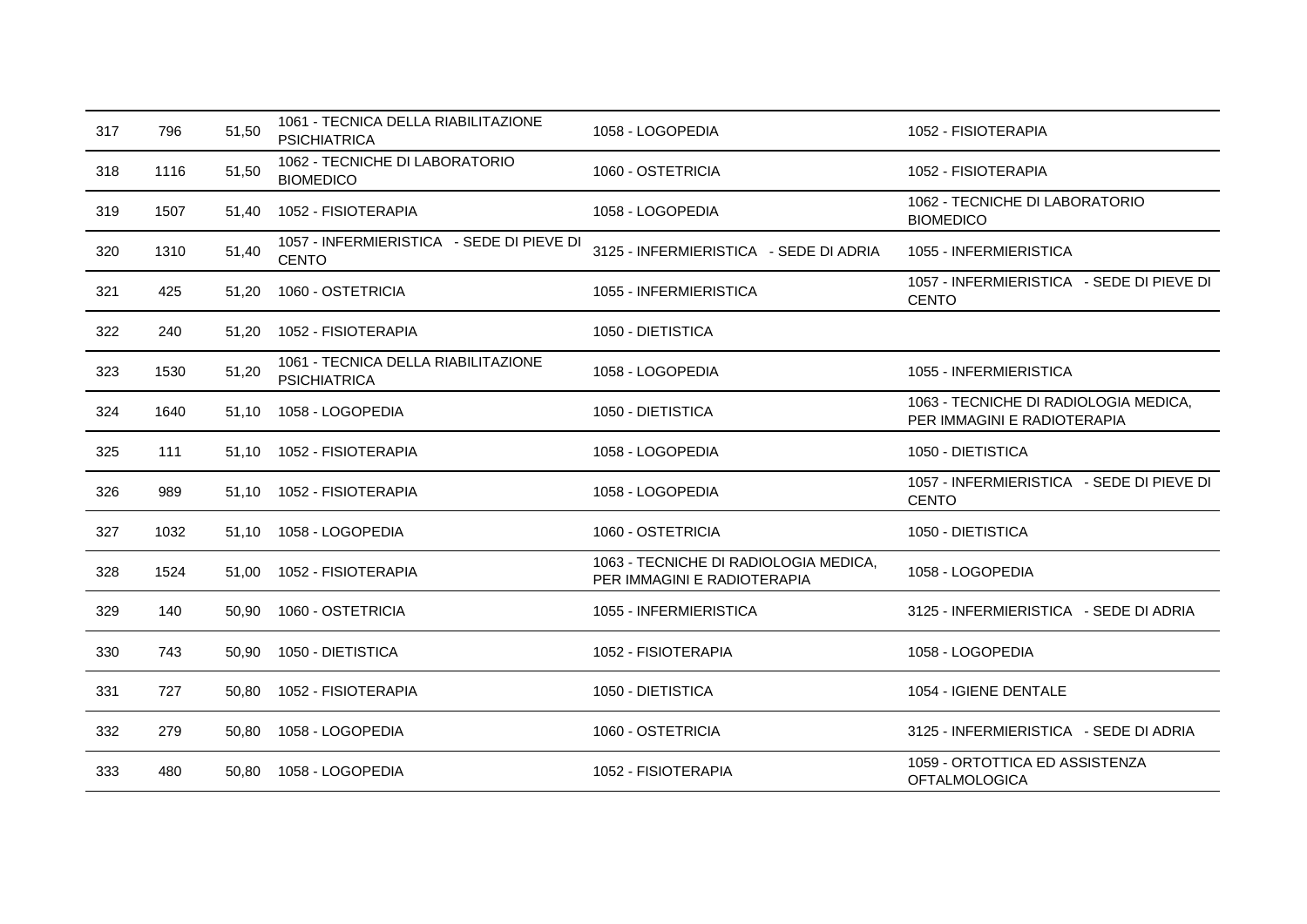| 334 | 1701 | 50.70 | 1052 - FISIOTERAPIA                                                  | 1058 - LOGOPEDIA                                   | 1062 - TECNICHE DI LABORATORIO<br><b>BIOMEDICO</b>                   |
|-----|------|-------|----------------------------------------------------------------------|----------------------------------------------------|----------------------------------------------------------------------|
| 335 | 1269 | 50,60 | 1052 - FISIOTERAPIA                                                  | 1050 - DIETISTICA                                  | 1054 - IGIENE DENTALE                                                |
| 336 | 458  | 50,60 | 1052 - FISIOTERAPIA                                                  | 1058 - LOGOPEDIA                                   | 1050 - DIETISTICA                                                    |
| 337 | 643  | 50,60 | 1052 - FISIOTERAPIA                                                  | 1050 - DIETISTICA                                  | 1062 - TECNICHE DI LABORATORIO<br><b>BIOMEDICO</b>                   |
| 338 | 568  | 50,50 | 1061 - TECNICA DELLA RIABILITAZIONE<br><b>PSICHIATRICA</b>           | 1050 - DIETISTICA                                  |                                                                      |
| 339 | 147  | 50,50 | 1060 - OSTETRICIA                                                    | 1055 - INFERMIERISTICA                             | 1058 - LOGOPEDIA                                                     |
| 340 | 567  | 50,40 | 1058 - LOGOPEDIA                                                     | 1060 - OSTETRICIA                                  | 1055 - INFERMIERISTICA                                               |
| 341 | 274  | 50.40 | 1058 - LOGOPEDIA                                                     | 1050 - DIETISTICA                                  | 1052 - FISIOTERAPIA                                                  |
| 342 | 461  | 50.40 | 1054 - IGIENE DENTALE                                                | 1058 - LOGOPEDIA                                   | 1062 - TECNICHE DI LABORATORIO<br><b>BIOMEDICO</b>                   |
| 343 | 102  | 50.40 | 1052 - FISIOTERAPIA                                                  | 1054 - IGIENE DENTALE                              | 1063 - TECNICHE DI RADIOLOGIA MEDICA,<br>PER IMMAGINI E RADIOTERAPIA |
| 344 | 1584 | 50,10 | 1063 - TECNICHE DI RADIOLOGIA MEDICA,<br>PER IMMAGINI E RADIOTERAPIA | 1062 - TECNICHE DI LABORATORIO<br><b>BIOMEDICO</b> | 1055 - INFERMIERISTICA                                               |
| 345 | 566  | 50,10 | 1052 - FISIOTERAPIA                                                  | 1050 - DIETISTICA                                  | 1061 - TECNICA DELLA RIABILITAZIONE<br><b>PSICHIATRICA</b>           |
| 346 | 800  | 50.10 | 1052 - FISIOTERAPIA                                                  | 1050 - DIETISTICA                                  | 1063 - TECNICHE DI RADIOLOGIA MEDICA,<br>PER IMMAGINI E RADIOTERAPIA |
| 347 | 1390 | 50,00 | 1058 - LOGOPEDIA                                                     | 1055 - INFERMIERISTICA                             | 1057 - INFERMIERISTICA - SEDE DI PIEVE DI<br><b>CENTO</b>            |
| 348 | 1643 | 49,80 | 1052 - FISIOTERAPIA                                                  | 1055 - INFERMIERISTICA                             | 1063 - TECNICHE DI RADIOLOGIA MEDICA,<br>PER IMMAGINI E RADIOTERAPIA |
| 349 | 249  | 49.70 | 1052 - FISIOTERAPIA                                                  | 1062 - TECNICHE DI LABORATORIO<br><b>BIOMEDICO</b> | 1050 - DIETISTICA                                                    |
| 350 | 816  |       | 49,70 1052 - FISIOTERAPIA                                            | 1050 - DIETISTICA                                  | 1063 - TECNICHE DI RADIOLOGIA MEDICA,<br>PER IMMAGINI E RADIOTERAPIA |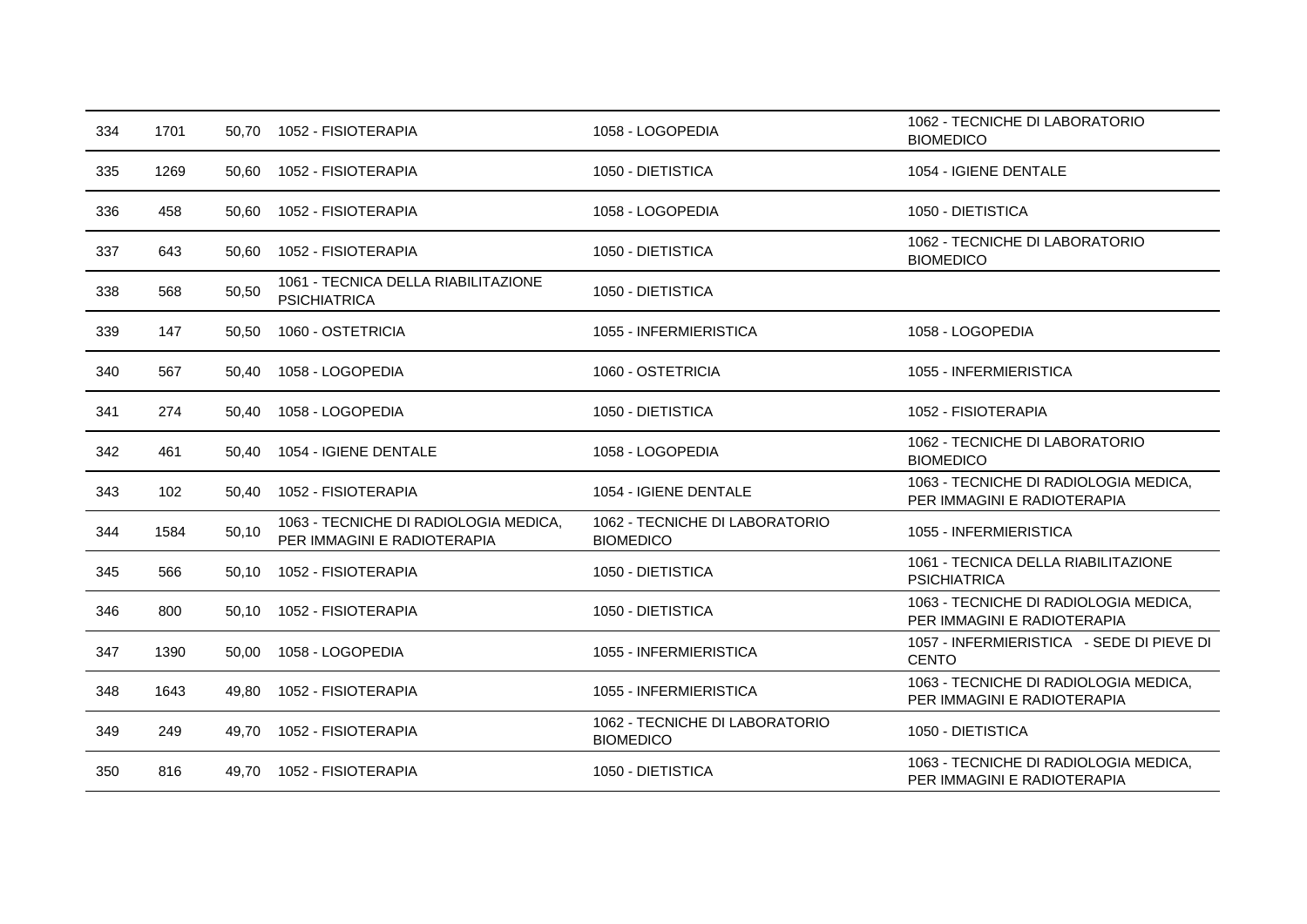| 351 | 82   | 49.70 | 1052 - FISIOTERAPIA                                                  | 1058 - LOGOPEDIA                                          | 1063 - TECNICHE DI RADIOLOGIA MEDICA,<br>PER IMMAGINI E RADIOTERAPIA |
|-----|------|-------|----------------------------------------------------------------------|-----------------------------------------------------------|----------------------------------------------------------------------|
| 352 | 1458 | 49,70 | 1060 - OSTETRICIA                                                    |                                                           |                                                                      |
| 353 | 852  | 49.70 | 1058 - LOGOPEDIA                                                     | 1052 - FISIOTERAPIA                                       | 1062 - TECNICHE DI LABORATORIO<br><b>BIOMEDICO</b>                   |
| 354 | 382  | 49.60 | 1052 - FISIOTERAPIA                                                  |                                                           |                                                                      |
| 355 | 304  | 49.60 | 1052 - FISIOTERAPIA                                                  | 1058 - LOGOPEDIA                                          | 1050 - DIETISTICA                                                    |
| 356 | 194  | 49.60 | 1052 - FISIOTERAPIA                                                  | 1055 - INFERMIERISTICA                                    | 1063 - TECNICHE DI RADIOLOGIA MEDICA,<br>PER IMMAGINI E RADIOTERAPIA |
| 357 | 266  | 49,60 | 1060 - OSTETRICIA                                                    | 1058 - LOGOPEDIA                                          | 1050 - DIETISTICA                                                    |
| 358 | 1327 | 49,60 | 1058 - LOGOPEDIA                                                     | 1062 - TECNICHE DI LABORATORIO<br><b>BIOMEDICO</b>        | 1060 - OSTETRICIA                                                    |
| 359 | 1536 | 49,50 | 1058 - LOGOPEDIA                                                     | 1062 - TECNICHE DI LABORATORIO<br><b>BIOMEDICO</b>        | 1060 - OSTETRICIA                                                    |
| 360 | 863  | 49,50 | 1054 - IGIENE DENTALE                                                | 1052 - FISIOTERAPIA                                       | 1063 - TECNICHE DI RADIOLOGIA MEDICA,<br>PER IMMAGINI E RADIOTERAPIA |
| 361 | 986  | 49,50 | 1063 - TECNICHE DI RADIOLOGIA MEDICA,<br>PER IMMAGINI E RADIOTERAPIA | 1057 - INFERMIERISTICA - SEDE DI PIEVE DI<br><b>CENTO</b> | 1058 - LOGOPEDIA                                                     |
| 362 | 971  | 49,40 | 1061 - TECNICA DELLA RIABILITAZIONE<br><b>PSICHIATRICA</b>           | 1060 - OSTETRICIA                                         | 1055 - INFERMIERISTICA                                               |
| 363 | 865  | 49.40 | 1054 - IGIENE DENTALE                                                | 1050 - DIETISTICA                                         | 1059 - ORTOTTICA ED ASSISTENZA<br><b>OFTALMOLOGICA</b>               |
| 364 | 548  | 49,40 | 1052 - FISIOTERAPIA                                                  | 1050 - DIETISTICA                                         | 1059 - ORTOTTICA ED ASSISTENZA<br><b>OFTALMOLOGICA</b>               |
| 365 | 902  | 49,40 | 1057 - INFERMIERISTICA - SEDE DI PIEVE DI<br><b>CENTO</b>            | 3125 - INFERMIERISTICA - SEDE DI ADRIA                    | 1055 - INFERMIERISTICA                                               |
| 366 | 842  | 49,30 | 1052 - FISIOTERAPIA                                                  | 1050 - DIETISTICA                                         | 1063 - TECNICHE DI RADIOLOGIA MEDICA,<br>PER IMMAGINI E RADIOTERAPIA |
| 367 | 394  | 49,30 | 1060 - OSTETRICIA                                                    | 1052 - FISIOTERAPIA                                       | 1055 - INFERMIERISTICA                                               |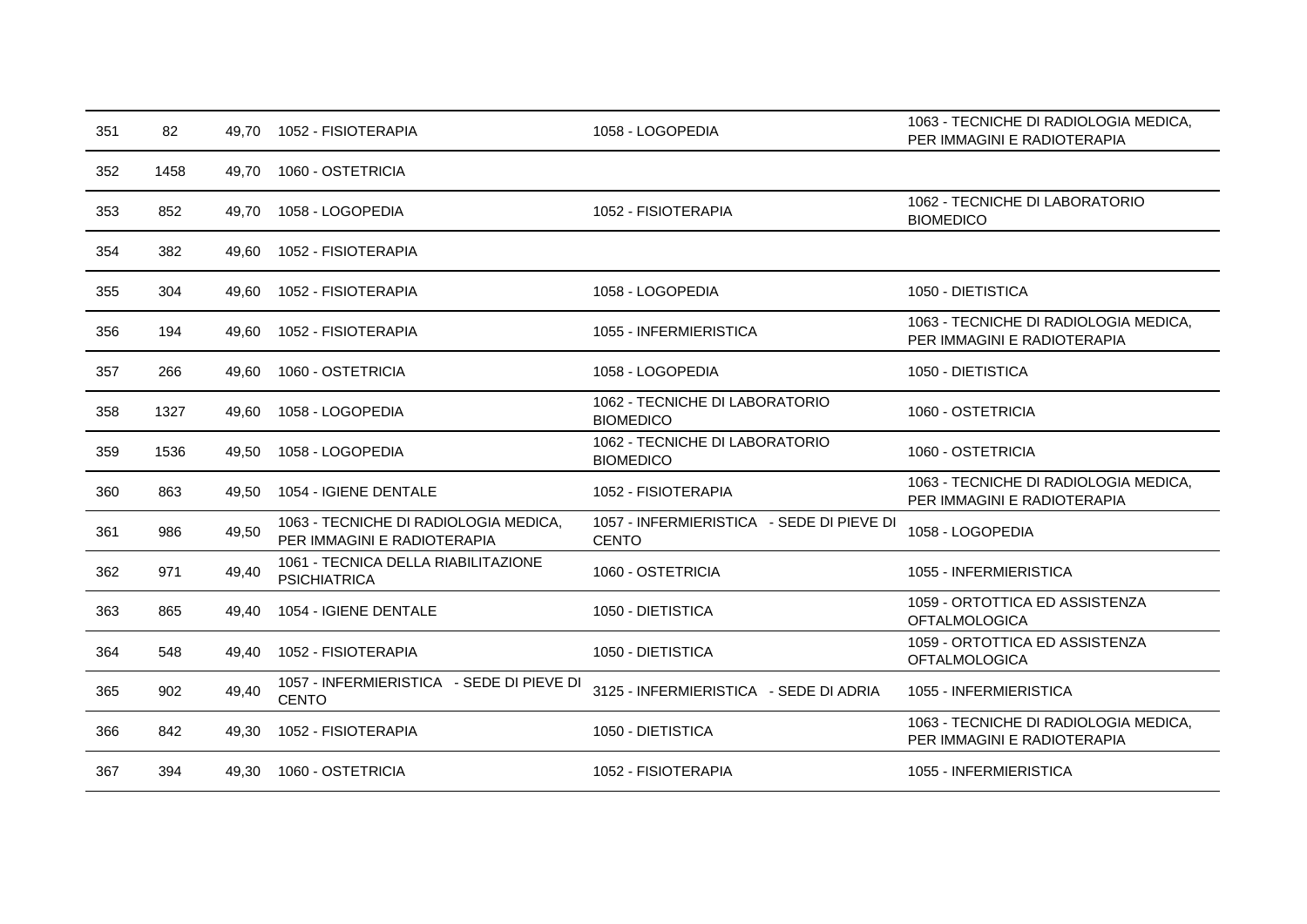| 368 | 1081 | 49,30 | 1060 - OSTETRICIA                                                    | 1055 - INFERMIERISTICA                                               | 1063 - TECNICHE DI RADIOLOGIA MEDICA,<br>PER IMMAGINI E RADIOTERAPIA |
|-----|------|-------|----------------------------------------------------------------------|----------------------------------------------------------------------|----------------------------------------------------------------------|
| 369 | 1501 | 49,20 | 1058 - LOGOPEDIA                                                     | 1060 - OSTETRICIA                                                    | 1052 - FISIOTERAPIA                                                  |
| 370 | 47   | 49,20 | 1055 - INFERMIERISTICA                                               | 3125 - INFERMIERISTICA - SEDE DI ADRIA                               | 1057 - INFERMIERISTICA - SEDE DI PIEVE DI<br><b>CENTO</b>            |
| 371 | 1574 | 49,10 | 1052 - FISIOTERAPIA                                                  | 1058 - LOGOPEDIA                                                     | 1050 - DIETISTICA                                                    |
| 372 | 1393 | 49,10 | 1052 - FISIOTERAPIA                                                  | 1050 - DIETISTICA                                                    | 1058 - LOGOPEDIA                                                     |
| 373 | 354  | 49,00 | 1052 - FISIOTERAPIA                                                  |                                                                      |                                                                      |
| 374 | 728  | 48,90 | 1050 - DIETISTICA                                                    |                                                                      |                                                                      |
| 375 | 88   | 48,90 | 1058 - LOGOPEDIA                                                     | 1054 - IGIENE DENTALE                                                | 1060 - OSTETRICIA                                                    |
| 376 | 1266 | 48,90 | 1052 - FISIOTERAPIA                                                  | 1055 - INFERMIERISTICA                                               | 1058 - LOGOPEDIA                                                     |
| 377 | 173  | 48,90 | 1060 - OSTETRICIA                                                    | 1058 - LOGOPEDIA                                                     | 1055 - INFERMIERISTICA                                               |
| 378 | 396  | 48,90 | 1060 - OSTETRICIA                                                    | 1055 - INFERMIERISTICA                                               | 1050 - DIETISTICA                                                    |
| 379 | 270  | 48,90 | 1062 - TECNICHE DI LABORATORIO<br><b>BIOMEDICO</b>                   |                                                                      |                                                                      |
| 380 | 894  | 48,80 | 1052 - FISIOTERAPIA                                                  | 1061 - TECNICA DELLA RIABILITAZIONE<br><b>PSICHIATRICA</b>           | 1063 - TECNICHE DI RADIOLOGIA MEDICA,<br>PER IMMAGINI E RADIOTERAPIA |
| 381 | 797  | 48,70 | 1052 - FISIOTERAPIA                                                  | 1063 - TECNICHE DI RADIOLOGIA MEDICA,<br>PER IMMAGINI E RADIOTERAPIA | 1054 - IGIENE DENTALE                                                |
| 382 | 133  | 48.70 | 1052 - FISIOTERAPIA                                                  | 1050 - DIETISTICA                                                    | 1060 - OSTETRICIA                                                    |
| 383 | 888  | 48,60 | 1063 - TECNICHE DI RADIOLOGIA MEDICA,<br>PER IMMAGINI E RADIOTERAPIA | 1054 - IGIENE DENTALE                                                | 1052 - FISIOTERAPIA                                                  |
| 384 | 34   | 48,60 | 1063 - TECNICHE DI RADIOLOGIA MEDICA,<br>PER IMMAGINI E RADIOTERAPIA | 1060 - OSTETRICIA                                                    | 1055 - INFERMIERISTICA                                               |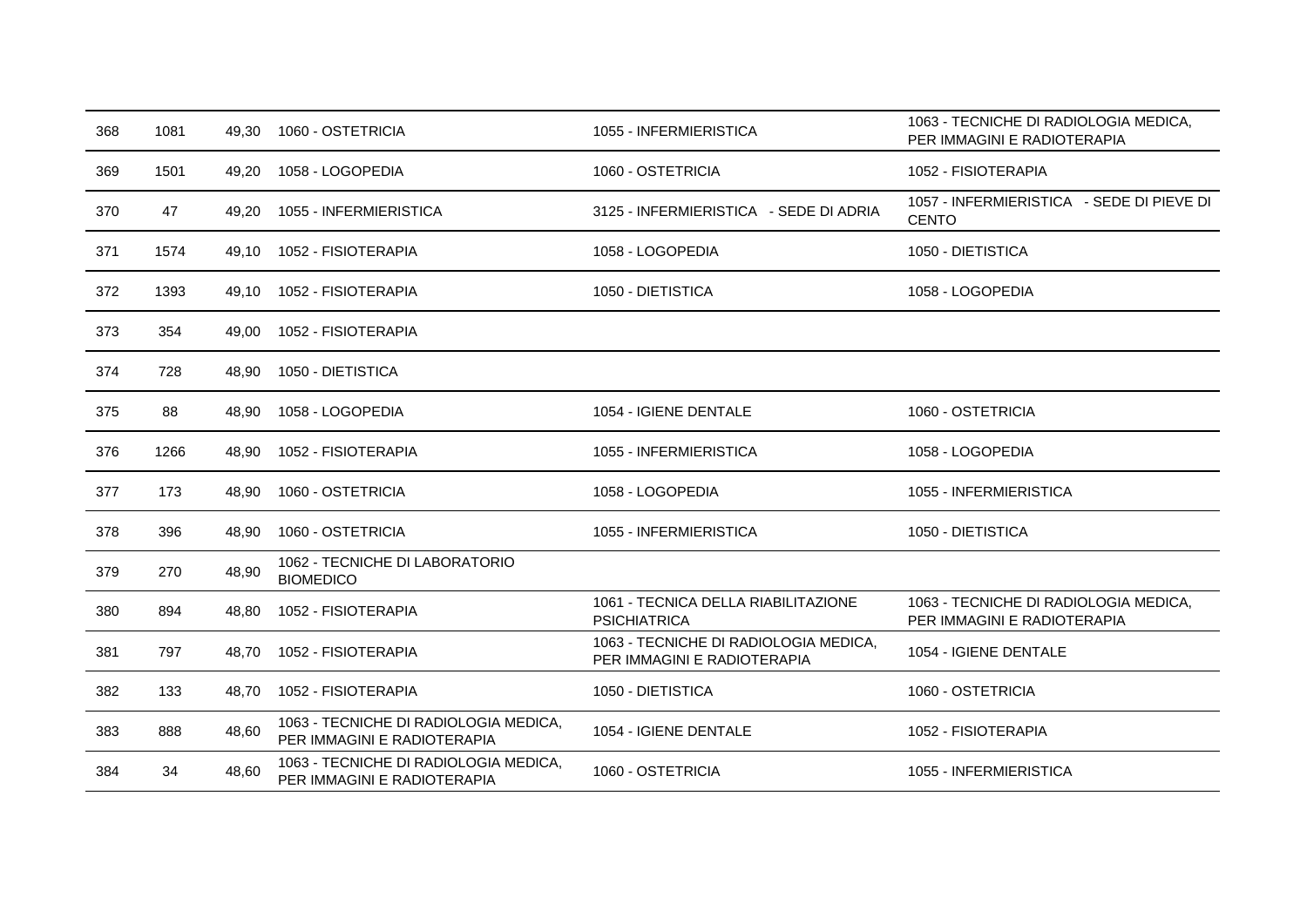| 385 | 945  | 48.60 | 1050 - DIETISTICA                                                    | 1058 - LOGOPEDIA                                                     |                                                            |
|-----|------|-------|----------------------------------------------------------------------|----------------------------------------------------------------------|------------------------------------------------------------|
| 386 | 146  | 48,60 | 1050 - DIETISTICA                                                    | 1052 - FISIOTERAPIA                                                  | 1055 - INFERMIERISTICA                                     |
| 387 | 640  | 48.60 | 1052 - FISIOTERAPIA                                                  | 1058 - LOGOPEDIA                                                     | 1061 - TECNICA DELLA RIABILITAZIONE<br><b>PSICHIATRICA</b> |
| 388 | 1396 | 48.60 | 1052 - FISIOTERAPIA                                                  | 1063 - TECNICHE DI RADIOLOGIA MEDICA,<br>PER IMMAGINI E RADIOTERAPIA | 1062 - TECNICHE DI LABORATORIO<br><b>BIOMEDICO</b>         |
| 389 | 1182 | 48,50 | 1050 - DIETISTICA                                                    | 1055 - INFERMIERISTICA                                               | 1052 - FISIOTERAPIA                                        |
| 390 | 1457 | 48,50 | 1058 - LOGOPEDIA                                                     | 1063 - TECNICHE DI RADIOLOGIA MEDICA,<br>PER IMMAGINI E RADIOTERAPIA | 1050 - DIETISTICA                                          |
| 391 | 1297 | 48,50 | 1063 - TECNICHE DI RADIOLOGIA MEDICA,<br>PER IMMAGINI E RADIOTERAPIA | 1052 - FISIOTERAPIA                                                  | 1062 - TECNICHE DI LABORATORIO<br><b>BIOMEDICO</b>         |
| 392 | 520  | 48,50 | 1058 - LOGOPEDIA                                                     |                                                                      |                                                            |
| 393 | 1568 | 48,50 | 1060 - OSTETRICIA                                                    | 1061 - TECNICA DELLA RIABILITAZIONE<br><b>PSICHIATRICA</b>           | 1058 - LOGOPEDIA                                           |
| 394 | 1256 | 48,40 | 1052 - FISIOTERAPIA                                                  | 1050 - DIETISTICA                                                    |                                                            |
| 395 | 1362 | 48,40 | 1063 - TECNICHE DI RADIOLOGIA MEDICA,<br>PER IMMAGINI E RADIOTERAPIA | 1062 - TECNICHE DI LABORATORIO<br><b>BIOMEDICO</b>                   | 1055 - INFERMIERISTICA                                     |
| 396 | 1693 | 48.40 | 1050 - DIETISTICA                                                    | 1060 - OSTETRICIA                                                    | 1062 - TECNICHE DI LABORATORIO<br><b>BIOMEDICO</b>         |
| 397 | 1223 | 48,40 | 1052 - FISIOTERAPIA                                                  | 1050 - DIETISTICA                                                    | 1058 - LOGOPEDIA                                           |
| 398 | 927  | 48,30 | 1052 - FISIOTERAPIA                                                  | 1063 - TECNICHE DI RADIOLOGIA MEDICA,<br>PER IMMAGINI E RADIOTERAPIA | 1055 - INFERMIERISTICA                                     |
| 399 | 18   | 48.30 | 1052 - FISIOTERAPIA                                                  | 1055 - INFERMIERISTICA                                               | 1050 - DIETISTICA                                          |
| 400 | 445  | 48,20 | 1052 - FISIOTERAPIA                                                  | 1063 - TECNICHE DI RADIOLOGIA MEDICA,<br>PER IMMAGINI E RADIOTERAPIA | 1050 - DIETISTICA                                          |
| 401 | 1227 | 48,20 | 1058 - LOGOPEDIA                                                     | 1052 - FISIOTERAPIA                                                  | 1050 - DIETISTICA                                          |
|     |      |       |                                                                      |                                                                      |                                                            |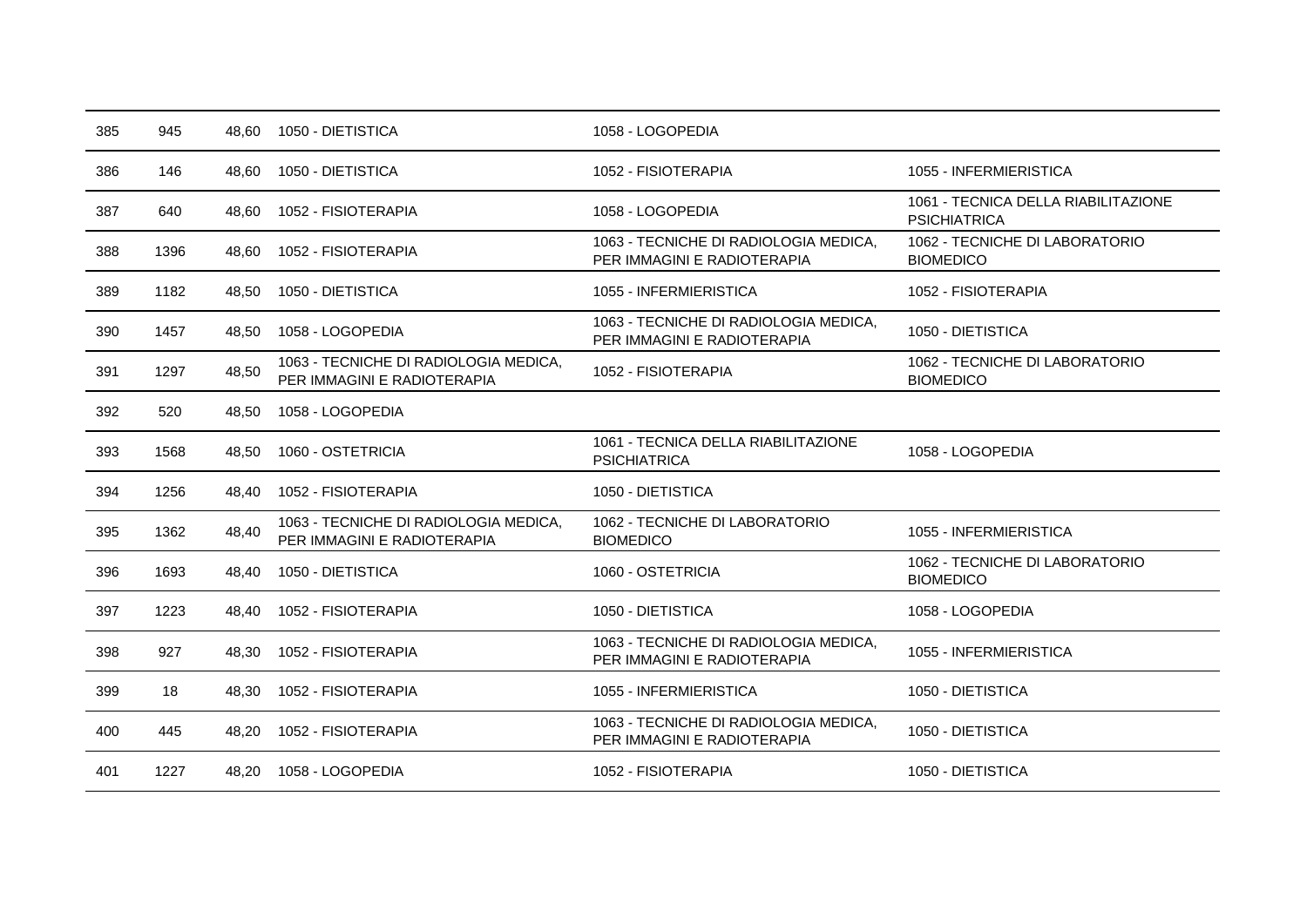| 402 | 1026 | 48.20 | 1055 - INFERMIERISTICA                                               | 1057 - INFERMIERISTICA - SEDE DI PIEVE DI 1061 - TECNICA DELLA RIABILITAZIONE<br><b>CENTO</b> | <b>PSICHIATRICA</b>                                                  |
|-----|------|-------|----------------------------------------------------------------------|-----------------------------------------------------------------------------------------------|----------------------------------------------------------------------|
| 403 | 1166 | 48,20 | 1058 - LOGOPEDIA                                                     | 1052 - FISIOTERAPIA                                                                           | 1063 - TECNICHE DI RADIOLOGIA MEDICA,<br>PER IMMAGINI E RADIOTERAPIA |
| 404 | 96   | 48,20 | 1052 - FISIOTERAPIA                                                  | 1058 - LOGOPEDIA                                                                              | 1054 - IGIENE DENTALE                                                |
| 405 | 534  | 48,00 | 1052 - FISIOTERAPIA                                                  | 1055 - INFERMIERISTICA                                                                        | 1063 - TECNICHE DI RADIOLOGIA MEDICA,<br>PER IMMAGINI E RADIOTERAPIA |
| 406 | 933  | 48.00 | 1063 - TECNICHE DI RADIOLOGIA MEDICA,<br>PER IMMAGINI E RADIOTERAPIA | 1054 - IGIENE DENTALE                                                                         | 1052 - FISIOTERAPIA                                                  |
| 407 | 1744 | 48,00 | 1062 - TECNICHE DI LABORATORIO<br><b>BIOMEDICO</b>                   | 1058 - LOGOPEDIA                                                                              | 1052 - FISIOTERAPIA                                                  |
| 408 | 910  | 47,90 | 1055 - INFERMIERISTICA                                               | 1060 - OSTETRICIA                                                                             |                                                                      |
| 409 | 1494 | 47,80 | 1060 - OSTETRICIA                                                    | 1062 - TECNICHE DI LABORATORIO<br><b>BIOMEDICO</b>                                            | 1052 - FISIOTERAPIA                                                  |
| 410 | 1265 | 47.70 | 1052 - FISIOTERAPIA                                                  |                                                                                               |                                                                      |
| 411 | 1240 | 47.70 | 1052 - FISIOTERAPIA                                                  | 1050 - DIETISTICA                                                                             | 1063 - TECNICHE DI RADIOLOGIA MEDICA,<br>PER IMMAGINI E RADIOTERAPIA |
| 412 | 1477 | 47.70 | 1052 - FISIOTERAPIA                                                  | 1062 - TECNICHE DI LABORATORIO<br><b>BIOMEDICO</b>                                            | 1063 - TECNICHE DI RADIOLOGIA MEDICA,<br>PER IMMAGINI E RADIOTERAPIA |
| 413 | 1212 | 47.70 | 1058 - LOGOPEDIA                                                     | 1059 - ORTOTTICA ED ASSISTENZA<br><b>OFTALMOLOGICA</b>                                        | 1050 - DIETISTICA                                                    |
| 414 | 1373 | 47.50 | 1052 - FISIOTERAPIA                                                  | 1063 - TECNICHE DI RADIOLOGIA MEDICA,<br>PER IMMAGINI E RADIOTERAPIA                          | 1050 - DIETISTICA                                                    |
| 415 | 1270 | 47,50 | 1058 - LOGOPEDIA                                                     | 1063 - TECNICHE DI RADIOLOGIA MEDICA,<br>PER IMMAGINI E RADIOTERAPIA                          | 1055 - INFERMIERISTICA                                               |
| 416 | 298  | 47,50 | 1054 - IGIENE DENTALE                                                | 1055 - INFERMIERISTICA                                                                        | 1057 - INFERMIERISTICA - SEDE DI PIEVE DI<br><b>CENTO</b>            |
| 417 | 1104 | 47.50 | 1058 - LOGOPEDIA                                                     | 1052 - FISIOTERAPIA                                                                           | 1063 - TECNICHE DI RADIOLOGIA MEDICA,<br>PER IMMAGINI E RADIOTERAPIA |
| 418 | 706  |       | 47,50  1050 - DIETISTICA                                             | 1063 - TECNICHE DI RADIOLOGIA MEDICA,<br>PER IMMAGINI E RADIOTERAPIA                          | 1055 - INFERMIERISTICA                                               |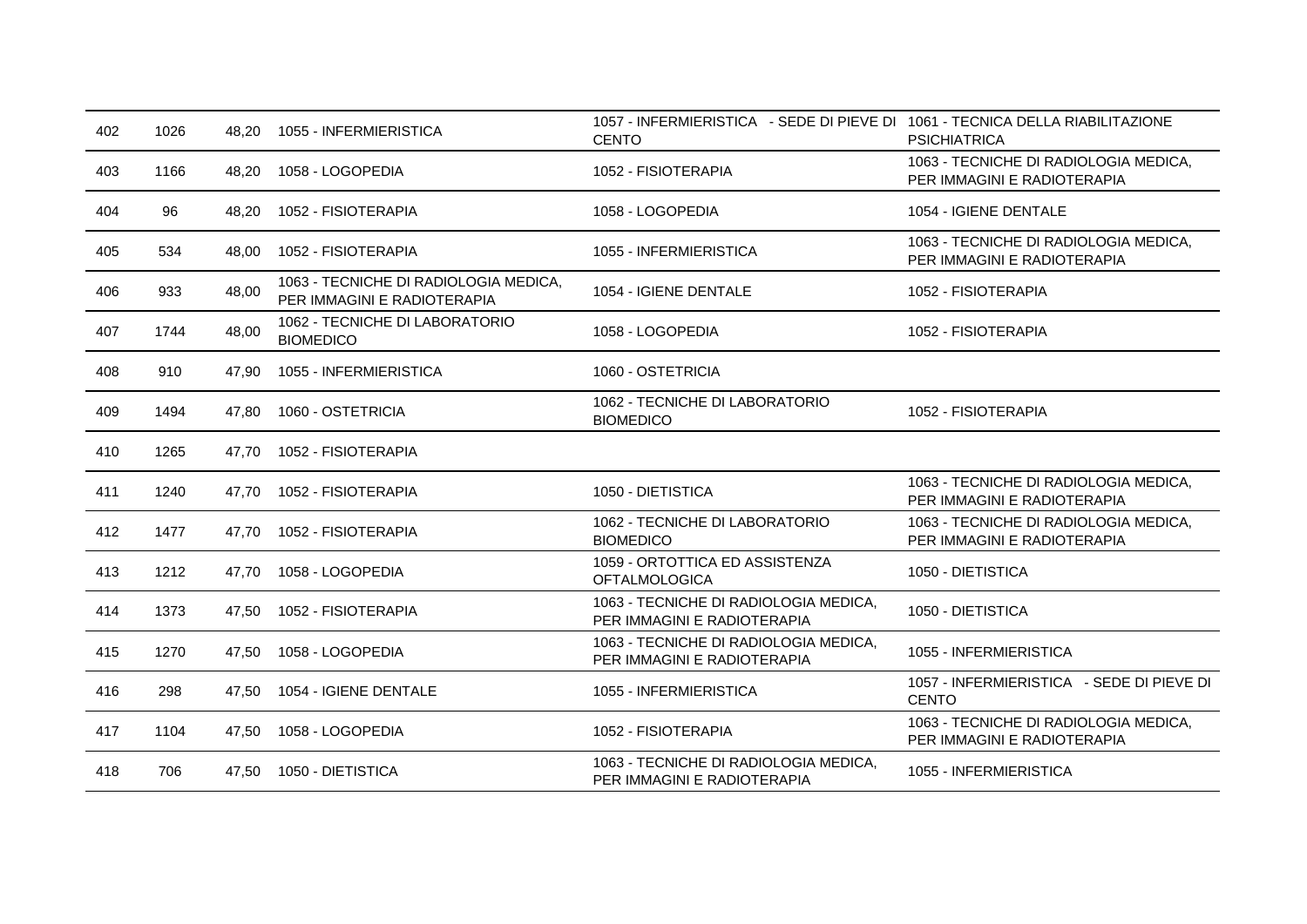| 419 | 1420 | 47,50 | 1063 - TECNICHE DI RADIOLOGIA MEDICA,<br>PER IMMAGINI E RADIOTERAPIA | 1052 - FISIOTERAPIA                                                  | 1050 - DIETISTICA                                                    |
|-----|------|-------|----------------------------------------------------------------------|----------------------------------------------------------------------|----------------------------------------------------------------------|
| 420 | 1439 | 47,40 | 1052 - FISIOTERAPIA                                                  | 1050 - DIETISTICA                                                    | 1060 - OSTETRICIA                                                    |
| 421 | 1330 | 47,40 | 1052 - FISIOTERAPIA                                                  | 1063 - TECNICHE DI RADIOLOGIA MEDICA,<br>PER IMMAGINI E RADIOTERAPIA | 1058 - LOGOPEDIA                                                     |
| 422 | 353  | 47.40 | 1060 - OSTETRICIA                                                    | 1055 - INFERMIERISTICA                                               | 3125 - INFERMIERISTICA - SEDE DI ADRIA                               |
| 423 | 450  | 47,40 | 1058 - LOGOPEDIA                                                     | 1060 - OSTETRICIA                                                    | 1055 - INFERMIERISTICA                                               |
| 424 | 1117 | 47,30 | 1059 - ORTOTTICA ED ASSISTENZA<br><b>OFTALMOLOGICA</b>               | 1060 - OSTETRICIA                                                    | 1055 - INFERMIERISTICA                                               |
| 425 | 1076 | 47,30 | 1058 - LOGOPEDIA                                                     | 1052 - FISIOTERAPIA                                                  | 1063 - TECNICHE DI RADIOLOGIA MEDICA,<br>PER IMMAGINI E RADIOTERAPIA |
| 426 | 371  | 47,20 | 1055 - INFERMIERISTICA                                               | 1063 - TECNICHE DI RADIOLOGIA MEDICA,<br>PER IMMAGINI E RADIOTERAPIA | 1058 - LOGOPEDIA                                                     |
| 427 | 301  | 47,20 | 1061 - TECNICA DELLA RIABILITAZIONE<br><b>PSICHIATRICA</b>           | 1050 - DIETISTICA                                                    | 1063 - TECNICHE DI RADIOLOGIA MEDICA,<br>PER IMMAGINI E RADIOTERAPIA |
| 428 | 1342 | 47,20 | 1050 - DIETISTICA                                                    | 1052 - FISIOTERAPIA                                                  |                                                                      |
| 429 | 558  | 47.10 | 1060 - OSTETRICIA                                                    |                                                                      |                                                                      |
| 430 | 1030 | 47.10 | 3125 - INFERMIERISTICA - SEDE DI ADRIA                               | 1055 - INFERMIERISTICA                                               | 1057 - INFERMIERISTICA - SEDE DI PIEVE DI<br><b>CENTO</b>            |
| 431 | 1047 | 47.10 | 1052 - FISIOTERAPIA                                                  | 1062 - TECNICHE DI LABORATORIO<br><b>BIOMEDICO</b>                   | 1058 - LOGOPEDIA                                                     |
| 432 | 1024 | 47,10 | 1063 - TECNICHE DI RADIOLOGIA MEDICA,<br>PER IMMAGINI E RADIOTERAPIA | 3125 - INFERMIERISTICA - SEDE DI ADRIA                               | 1055 - INFERMIERISTICA                                               |
| 433 | 69   | 47,00 | 1052 - FISIOTERAPIA                                                  | 1055 - INFERMIERISTICA                                               | 1054 - IGIENE DENTALE                                                |
| 434 | 87   | 46.90 | 3125 - INFERMIERISTICA - SEDE DI ADRIA                               | 1055 - INFERMIERISTICA                                               |                                                                      |
| 435 | 1588 | 46,90 | 1061 - TECNICA DELLA RIABILITAZIONE<br><b>PSICHIATRICA</b>           | 1055 - INFERMIERISTICA                                               | 1050 - DIETISTICA                                                    |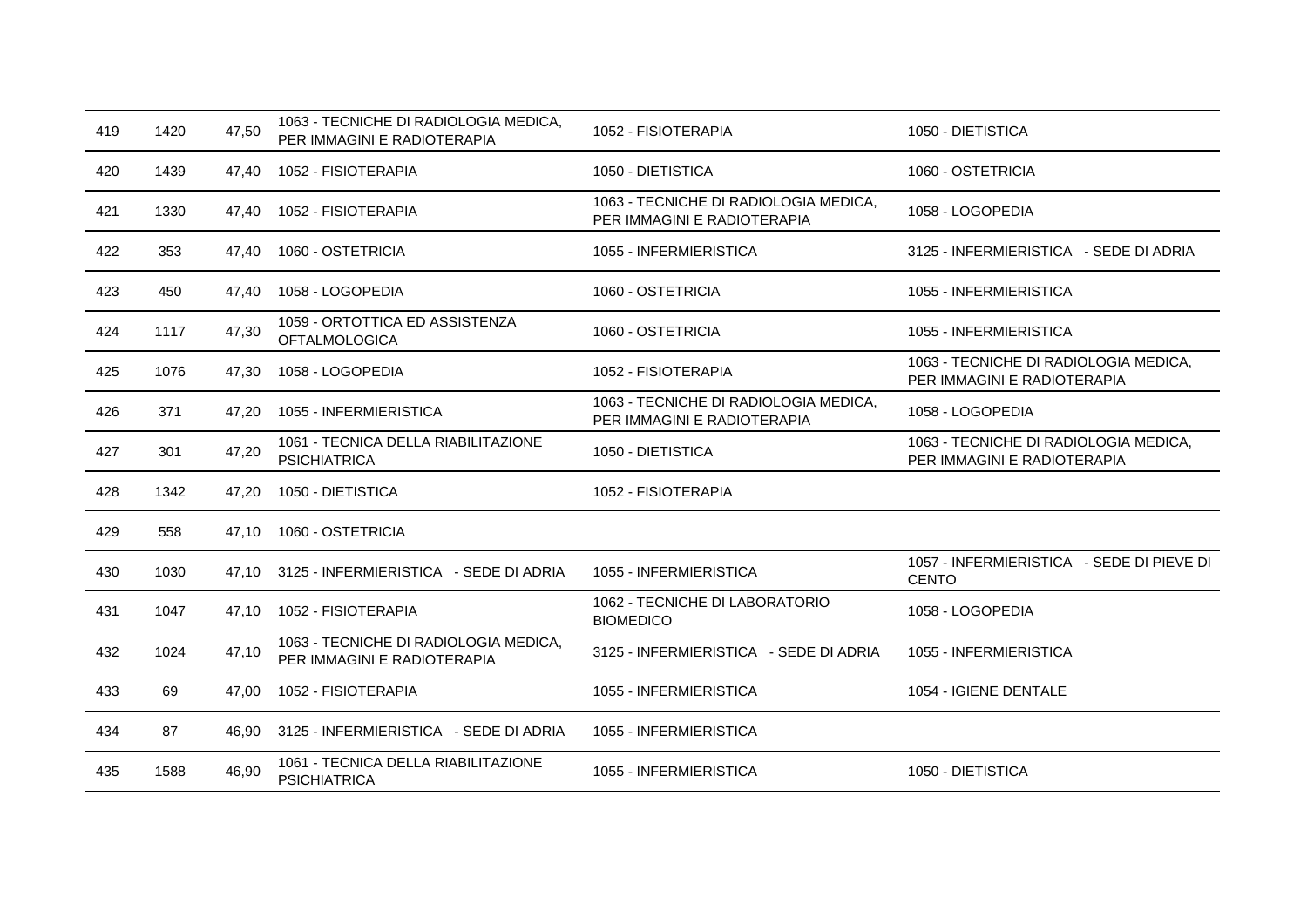| 436 | 1435 | 46,90 | 1050 - DIETISTICA                                                    |                                                                      |                                                                      |
|-----|------|-------|----------------------------------------------------------------------|----------------------------------------------------------------------|----------------------------------------------------------------------|
| 437 | 685  | 46,80 | 1052 - FISIOTERAPIA                                                  | 1063 - TECNICHE DI RADIOLOGIA MEDICA,<br>PER IMMAGINI E RADIOTERAPIA | 1050 - DIETISTICA                                                    |
| 438 | 1379 | 46,80 | 1050 - DIETISTICA                                                    | 1052 - FISIOTERAPIA                                                  | 1061 - TECNICA DELLA RIABILITAZIONE<br><b>PSICHIATRICA</b>           |
| 439 | 1064 | 46,80 | 1052 - FISIOTERAPIA                                                  |                                                                      |                                                                      |
| 440 | 1095 | 46,80 | 1060 - OSTETRICIA                                                    | 1055 - INFERMIERISTICA                                               |                                                                      |
| 441 | 1697 | 46,70 | 1063 - TECNICHE DI RADIOLOGIA MEDICA,<br>PER IMMAGINI E RADIOTERAPIA | 1059 - ORTOTTICA ED ASSISTENZA<br><b>OFTALMOLOGICA</b>               | 1055 - INFERMIERISTICA                                               |
| 442 | 311  | 46.70 | 1060 - OSTETRICIA                                                    | 1055 - INFERMIERISTICA                                               | 1063 - TECNICHE DI RADIOLOGIA MEDICA,<br>PER IMMAGINI E RADIOTERAPIA |
| 443 | 525  | 46,70 | 1057 - INFERMIERISTICA - SEDE DI PIEVE DI<br><b>CENTO</b>            | 1050 - DIETISTICA                                                    | 1052 - FISIOTERAPIA                                                  |
| 444 | 819  | 46,70 | 1052 - FISIOTERAPIA                                                  |                                                                      |                                                                      |
| 445 | 1514 | 46,70 | 1052 - FISIOTERAPIA                                                  | 1050 - DIETISTICA                                                    |                                                                      |
| 446 | 1151 | 46.70 | 1054 - IGIENE DENTALE                                                | 1052 - FISIOTERAPIA                                                  | 1058 - LOGOPEDIA                                                     |
| 447 | 1699 | 46,60 | 1052 - FISIOTERAPIA                                                  |                                                                      |                                                                      |
| 448 | 125  | 46,60 | 1055 - INFERMIERISTICA                                               | 3125 - INFERMIERISTICA - SEDE DI ADRIA                               | 1057 - INFERMIERISTICA - SEDE DI PIEVE DI<br><b>CENTO</b>            |
| 449 | 1178 | 46.50 | 1052 - FISIOTERAPIA                                                  | 1050 - DIETISTICA                                                    | 1058 - LOGOPEDIA                                                     |
| 450 | 1394 | 46,50 | 1058 - LOGOPEDIA                                                     | 1063 - TECNICHE DI RADIOLOGIA MEDICA,<br>PER IMMAGINI E RADIOTERAPIA | 1055 - INFERMIERISTICA                                               |
| 451 | 939  | 46,40 | 1052 - FISIOTERAPIA                                                  | 1063 - TECNICHE DI RADIOLOGIA MEDICA,<br>PER IMMAGINI E RADIOTERAPIA | 1062 - TECNICHE DI LABORATORIO<br><b>BIOMEDICO</b>                   |
| 452 | 280  | 46.40 | 1052 - FISIOTERAPIA                                                  | 1050 - DIETISTICA                                                    | 1054 - IGIENE DENTALE                                                |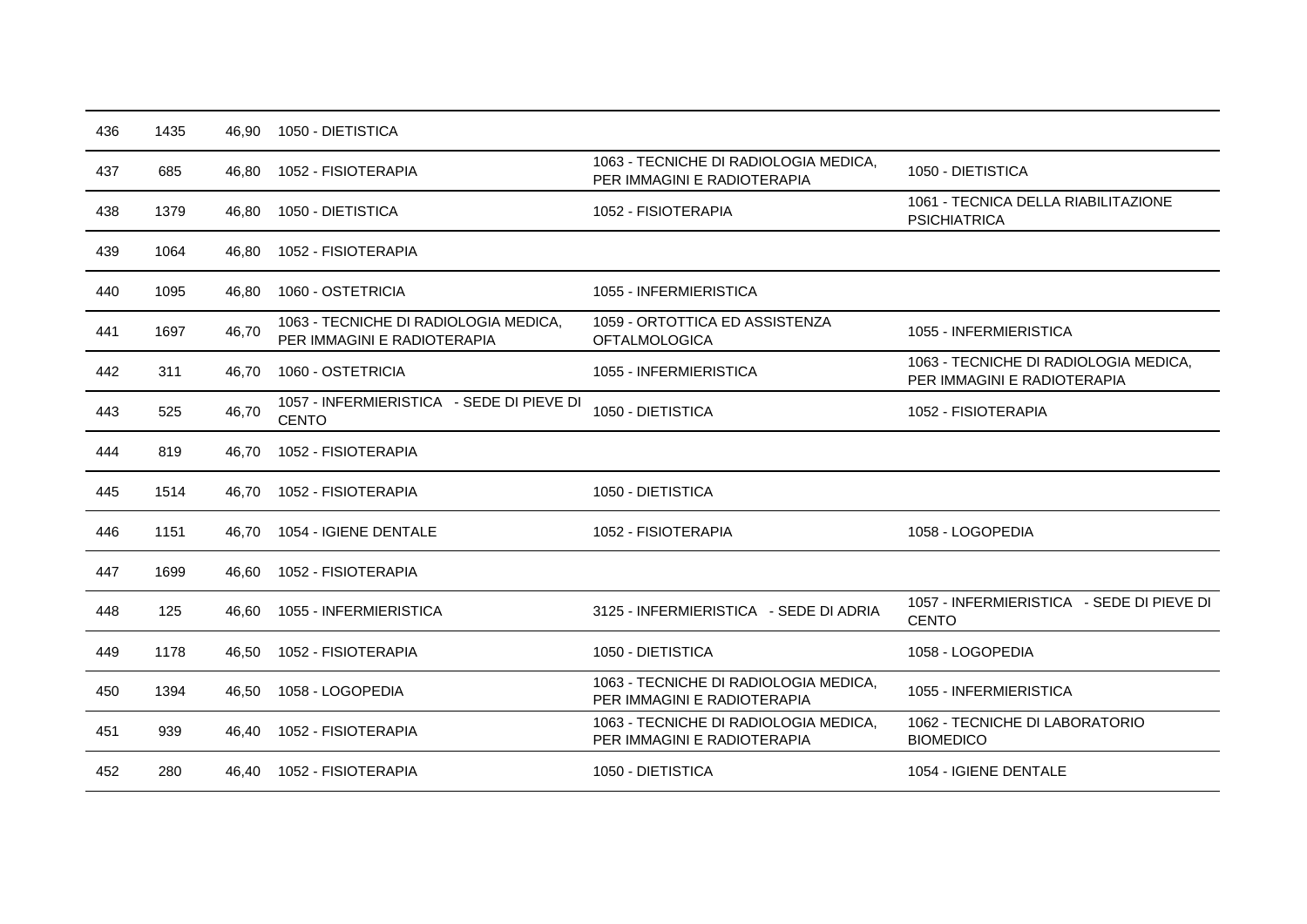| 453 | 370  | 46,30 | 1052 - FISIOTERAPIA                                                  | 1050 - DIETISTICA                                                    | 1058 - LOGOPEDIA                                                     |
|-----|------|-------|----------------------------------------------------------------------|----------------------------------------------------------------------|----------------------------------------------------------------------|
| 454 | 184  | 46,20 | 1052 - FISIOTERAPIA                                                  | 1063 - TECNICHE DI RADIOLOGIA MEDICA,<br>PER IMMAGINI E RADIOTERAPIA | 3125 - INFERMIERISTICA - SEDE DI ADRIA                               |
| 455 | 1573 | 46,20 | 1058 - LOGOPEDIA                                                     | 1052 - FISIOTERAPIA                                                  | 1055 - INFERMIERISTICA                                               |
| 456 | 1503 | 46,20 | 1055 - INFERMIERISTICA                                               | 1057 - INFERMIERISTICA - SEDE DI PIEVE DI<br><b>CENTO</b>            | 1060 - OSTETRICIA                                                    |
| 457 | 932  | 46,20 | 1060 - OSTETRICIA                                                    | 1055 - INFERMIERISTICA                                               | 1063 - TECNICHE DI RADIOLOGIA MEDICA,<br>PER IMMAGINI E RADIOTERAPIA |
| 458 | 1251 | 46.20 | 1052 - FISIOTERAPIA                                                  | 1063 - TECNICHE DI RADIOLOGIA MEDICA,<br>PER IMMAGINI E RADIOTERAPIA | 1058 - LOGOPEDIA                                                     |
| 459 | 221  | 46,10 | 1050 - DIETISTICA                                                    | 1052 - FISIOTERAPIA                                                  |                                                                      |
| 460 | 466  | 46.10 | 1052 - FISIOTERAPIA                                                  | 1059 - ORTOTTICA ED ASSISTENZA<br><b>OFTALMOLOGICA</b>               | 1060 - OSTETRICIA                                                    |
| 461 | 1395 | 46,10 | 1063 - TECNICHE DI RADIOLOGIA MEDICA,<br>PER IMMAGINI E RADIOTERAPIA | 1052 - FISIOTERAPIA                                                  | 1055 - INFERMIERISTICA                                               |
| 462 | 944  | 46.00 | 1058 - LOGOPEDIA                                                     | 1052 - FISIOTERAPIA                                                  | 1060 - OSTETRICIA                                                    |
| 463 | 521  | 46.00 | 1054 - IGIENE DENTALE                                                | 1052 - FISIOTERAPIA                                                  | 1060 - OSTETRICIA                                                    |
| 464 | 1687 | 46.00 | 3125 - INFERMIERISTICA - SEDE DI ADRIA                               | 1055 - INFERMIERISTICA                                               | 1057 - INFERMIERISTICA - SEDE DI PIEVE DI<br><b>CENTO</b>            |
| 465 | 918  | 45,90 | 1050 - DIETISTICA                                                    | 1063 - TECNICHE DI RADIOLOGIA MEDICA,<br>PER IMMAGINI E RADIOTERAPIA | 1054 - IGIENE DENTALE                                                |
| 466 | 484  | 45,90 | 1063 - TECNICHE DI RADIOLOGIA MEDICA,<br>PER IMMAGINI E RADIOTERAPIA | 1062 - TECNICHE DI LABORATORIO<br><b>BIOMEDICO</b>                   | 1054 - IGIENE DENTALE                                                |
| 467 | 1654 | 45,90 | 1052 - FISIOTERAPIA                                                  | 1063 - TECNICHE DI RADIOLOGIA MEDICA,<br>PER IMMAGINI E RADIOTERAPIA | 1054 - IGIENE DENTALE                                                |
| 468 | 3    | 45,90 | 1052 - FISIOTERAPIA                                                  | 1050 - DIETISTICA                                                    | 1062 - TECNICHE DI LABORATORIO<br><b>BIOMEDICO</b>                   |
| 469 | 1324 | 45.90 | 1052 - FISIOTERAPIA                                                  | 1055 - INFERMIERISTICA                                               | 1054 - IGIENE DENTALE                                                |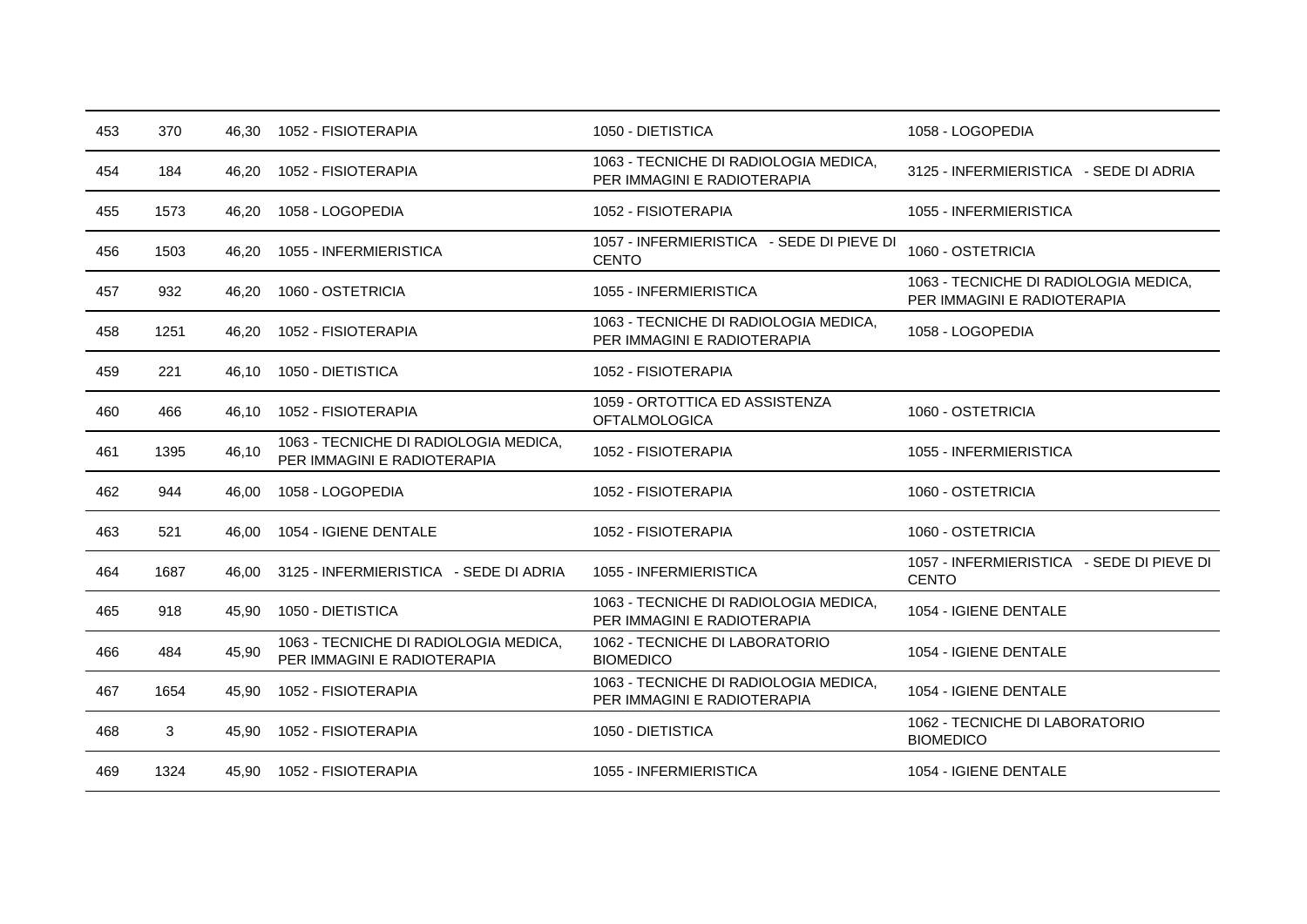| 470 | 294  | 45.90 | 1058 - LOGOPEDIA                                       | 1050 - DIETISTICA                                                    | 1059 - ORTOTTICA ED ASSISTENZA<br><b>OFTALMOLOGICA</b>     |
|-----|------|-------|--------------------------------------------------------|----------------------------------------------------------------------|------------------------------------------------------------|
| 471 | 234  | 45,80 | 1052 - FISIOTERAPIA                                    | 1063 - TECNICHE DI RADIOLOGIA MEDICA,<br>PER IMMAGINI E RADIOTERAPIA | 1050 - DIETISTICA                                          |
| 472 | 1552 | 45,80 | 1058 - LOGOPEDIA                                       | 1052 - FISIOTERAPIA                                                  | 1060 - OSTETRICIA                                          |
| 473 | 611  | 45,80 | 1052 - FISIOTERAPIA                                    | 1055 - INFERMIERISTICA                                               | 1054 - IGIENE DENTALE                                      |
| 474 | 420  | 45.80 | 1052 - FISIOTERAPIA                                    | 1063 - TECNICHE DI RADIOLOGIA MEDICA,<br>PER IMMAGINI E RADIOTERAPIA | 1059 - ORTOTTICA ED ASSISTENZA<br><b>OFTALMOLOGICA</b>     |
| 475 | 467  | 45,80 | 1058 - LOGOPEDIA                                       | 1052 - FISIOTERAPIA                                                  | 1060 - OSTETRICIA                                          |
| 476 | 1537 | 45,80 | 1052 - FISIOTERAPIA                                    |                                                                      |                                                            |
| 477 | 77   | 45.80 | 1052 - FISIOTERAPIA                                    | 1055 - INFERMIERISTICA                                               | 1058 - LOGOPEDIA                                           |
| 478 | 481  | 45,70 | 1050 - DIETISTICA                                      | 1055 - INFERMIERISTICA                                               | 1061 - TECNICA DELLA RIABILITAZIONE<br><b>PSICHIATRICA</b> |
| 479 | 405  | 45,60 | 1050 - DIETISTICA                                      |                                                                      |                                                            |
| 480 | 9    | 45,60 | 1059 - ORTOTTICA ED ASSISTENZA<br><b>OFTALMOLOGICA</b> |                                                                      |                                                            |
| 481 | 891  | 45,60 | 1052 - FISIOTERAPIA                                    | 1063 - TECNICHE DI RADIOLOGIA MEDICA,<br>PER IMMAGINI E RADIOTERAPIA | 1062 - TECNICHE DI LABORATORIO<br><b>BIOMEDICO</b>         |
| 482 | 674  | 45.60 | 1055 - INFERMIERISTICA                                 | 1057 - INFERMIERISTICA - SEDE DI PIEVE DI<br><b>CENTO</b>            | 3125 - INFERMIERISTICA - SEDE DI ADRIA                     |
| 483 | 1320 | 45.60 | 1055 - INFERMIERISTICA                                 | 1052 - FISIOTERAPIA                                                  | 1050 - DIETISTICA                                          |
| 484 | 792  | 45,50 | 1054 - IGIENE DENTALE                                  | 1055 - INFERMIERISTICA                                               | 1052 - FISIOTERAPIA                                        |
| 485 | 522  | 45.50 | 1060 - OSTETRICIA                                      | 1058 - LOGOPEDIA                                                     | 1052 - FISIOTERAPIA                                        |
| 486 | 377  | 45,50 | 1052 - FISIOTERAPIA                                    | 1063 - TECNICHE DI RADIOLOGIA MEDICA,<br>PER IMMAGINI E RADIOTERAPIA | 1054 - IGIENE DENTALE                                      |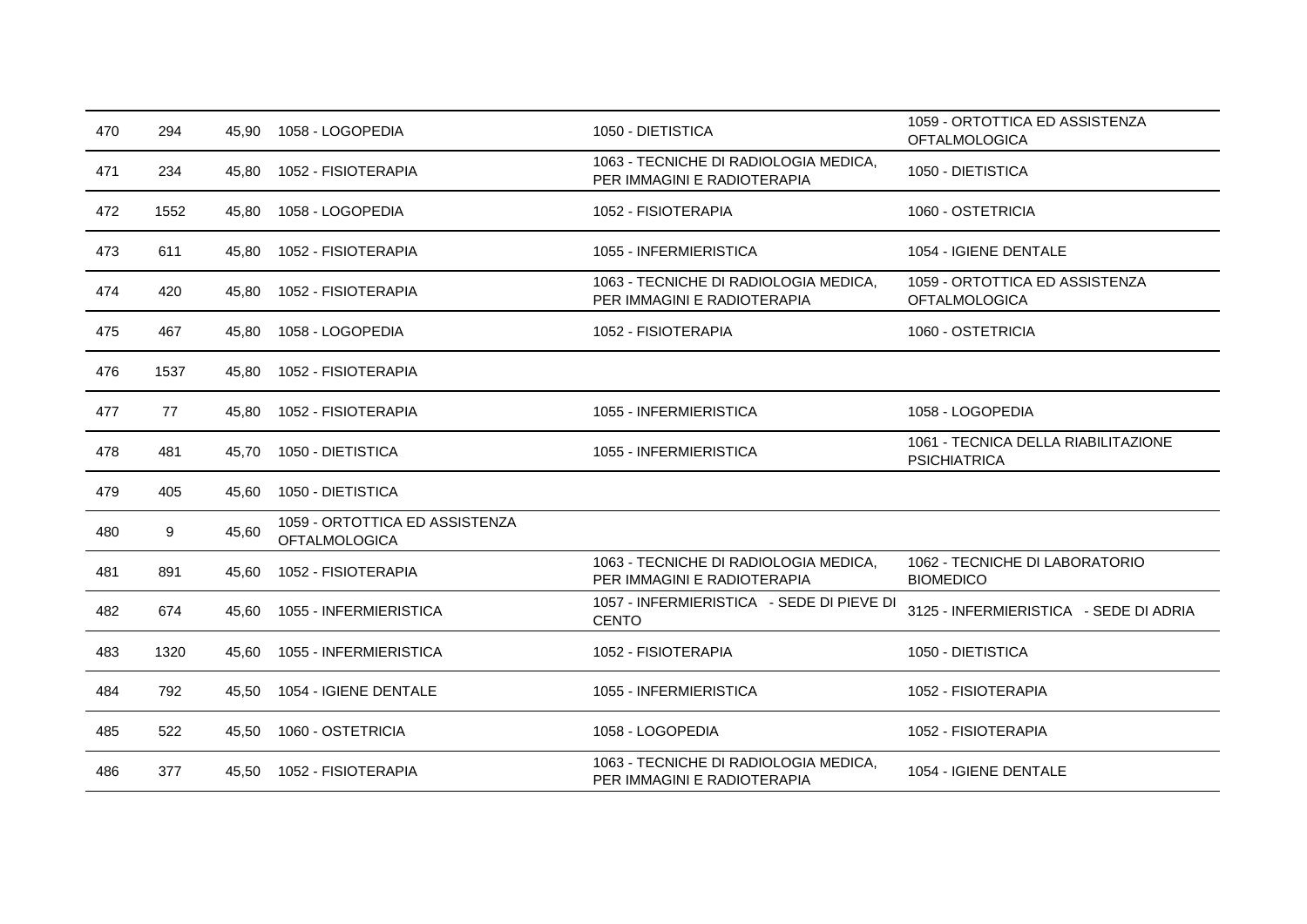| 487 | 772  | 45,50 | 1060 - OSTETRICIA                                                    | 1052 - FISIOTERAPIA                                                  | 1055 - INFERMIERISTICA                                    |
|-----|------|-------|----------------------------------------------------------------------|----------------------------------------------------------------------|-----------------------------------------------------------|
| 488 | 451  | 45,40 | 1060 - OSTETRICIA                                                    | 1052 - FISIOTERAPIA                                                  | 1055 - INFERMIERISTICA                                    |
| 489 | 672  | 45,40 | 1052 - FISIOTERAPIA                                                  | 1063 - TECNICHE DI RADIOLOGIA MEDICA,<br>PER IMMAGINI E RADIOTERAPIA | 1050 - DIETISTICA                                         |
| 490 | 647  | 45,40 | 1060 - OSTETRICIA                                                    | 1055 - INFERMIERISTICA                                               | 1057 - INFERMIERISTICA - SEDE DI PIEVE DI<br><b>CENTO</b> |
| 491 | 873  | 45,40 | 1058 - LOGOPEDIA                                                     | 1060 - OSTETRICIA                                                    | 1050 - DIETISTICA                                         |
| 492 | 220  | 45,30 | 1050 - DIETISTICA                                                    | 1055 - INFERMIERISTICA                                               | 1052 - FISIOTERAPIA                                       |
| 493 | 1384 | 45,20 | 1062 - TECNICHE DI LABORATORIO<br><b>BIOMEDICO</b>                   |                                                                      |                                                           |
| 494 | 176  | 45,20 | 1052 - FISIOTERAPIA                                                  |                                                                      |                                                           |
| 495 | 818  | 45,10 | 1058 - LOGOPEDIA                                                     | 1063 - TECNICHE DI RADIOLOGIA MEDICA,<br>PER IMMAGINI E RADIOTERAPIA | 1062 - TECNICHE DI LABORATORIO<br><b>BIOMEDICO</b>        |
| 496 | 1311 | 45.10 | 1052 - FISIOTERAPIA                                                  | 1050 - DIETISTICA                                                    | 1062 - TECNICHE DI LABORATORIO<br><b>BIOMEDICO</b>        |
| 497 | 1078 | 45.00 | 1052 - FISIOTERAPIA                                                  | 1062 - TECNICHE DI LABORATORIO<br><b>BIOMEDICO</b>                   | 1054 - IGIENE DENTALE                                     |
| 498 | 1273 | 44,90 | 1052 - FISIOTERAPIA                                                  | 1050 - DIETISTICA                                                    | 1059 - ORTOTTICA ED ASSISTENZA<br><b>OFTALMOLOGICA</b>    |
| 499 | 1758 | 44.80 | 1052 - FISIOTERAPIA                                                  | 1050 - DIETISTICA                                                    | 1058 - LOGOPEDIA                                          |
| 500 | 1600 | 44,80 | 1063 - TECNICHE DI RADIOLOGIA MEDICA,<br>PER IMMAGINI E RADIOTERAPIA | 1052 - FISIOTERAPIA                                                  | 1050 - DIETISTICA                                         |
| 501 | 813  | 44,80 | 1052 - FISIOTERAPIA                                                  | 1063 - TECNICHE DI RADIOLOGIA MEDICA,<br>PER IMMAGINI E RADIOTERAPIA | 1055 - INFERMIERISTICA                                    |
| 502 | 1660 | 44,80 | 1060 - OSTETRICIA                                                    | 1052 - FISIOTERAPIA                                                  | 1050 - DIETISTICA                                         |
| 503 | 56   | 44.80 | 1055 - INFERMIERISTICA                                               | 3125 - INFERMIERISTICA - SEDE DI ADRIA                               | 1057 - INFERMIERISTICA - SEDE DI PIEVE DI<br><b>CENTO</b> |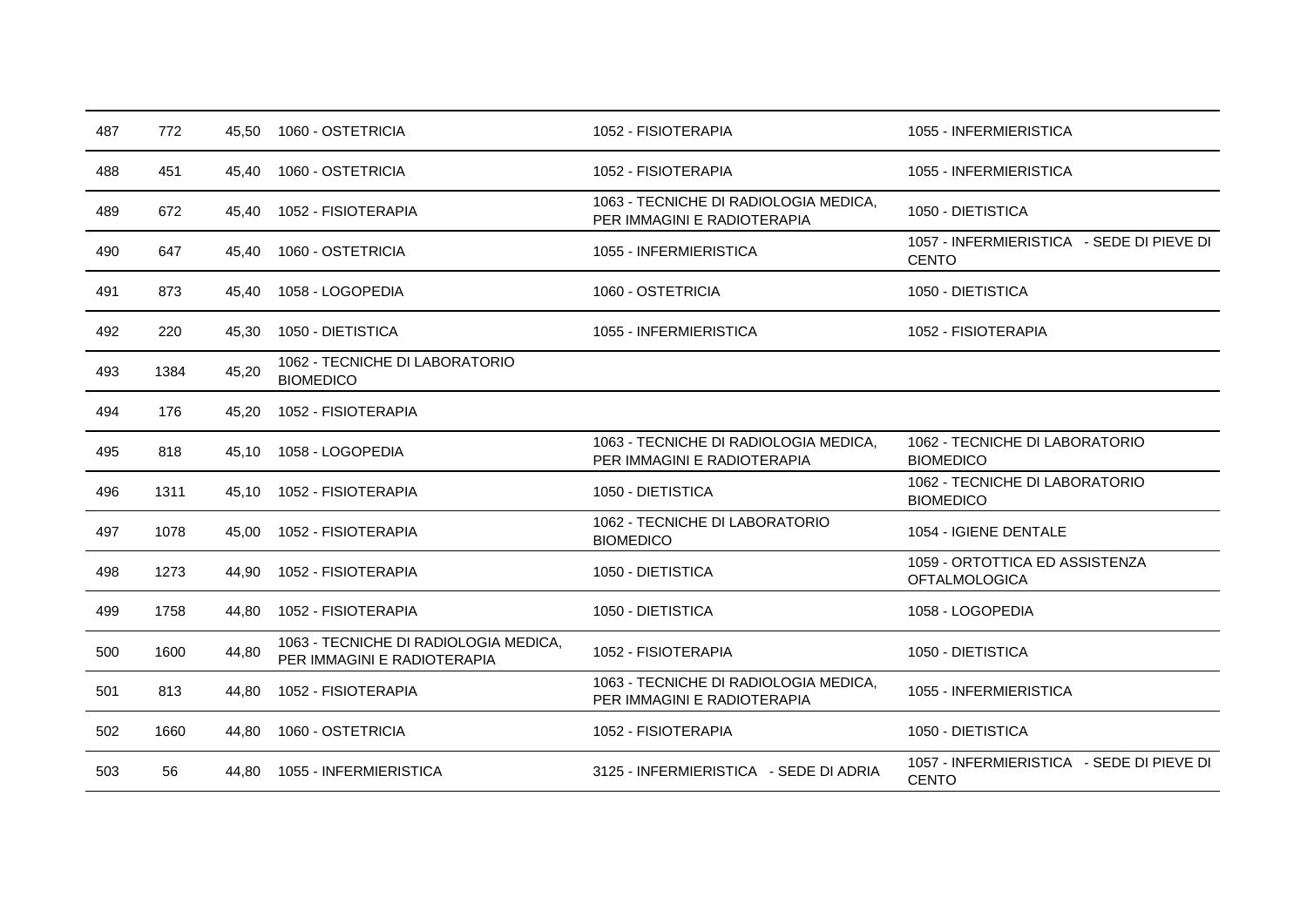| 504 | 738  | 44,80 | 1063 - TECNICHE DI RADIOLOGIA MEDICA,<br>PER IMMAGINI E RADIOTERAPIA | 1055 - INFERMIERISTICA                                               | 1062 - TECNICHE DI LABORATORIO<br><b>BIOMEDICO</b>                   |
|-----|------|-------|----------------------------------------------------------------------|----------------------------------------------------------------------|----------------------------------------------------------------------|
| 505 | 991  | 44.80 | 3125 - INFERMIERISTICA - SEDE DI ADRIA                               | 1055 - INFERMIERISTICA                                               | 1057 - INFERMIERISTICA - SEDE DI PIEVE DI<br><b>CENTO</b>            |
| 506 | 261  | 44.80 | 1052 - FISIOTERAPIA                                                  |                                                                      |                                                                      |
| 507 | 855  | 44.70 | 1060 - OSTETRICIA                                                    | 1063 - TECNICHE DI RADIOLOGIA MEDICA,<br>PER IMMAGINI E RADIOTERAPIA | 1062 - TECNICHE DI LABORATORIO<br><b>BIOMEDICO</b>                   |
| 508 | 1317 | 44.70 | 1050 - DIETISTICA                                                    | 1058 - LOGOPEDIA                                                     | 1063 - TECNICHE DI RADIOLOGIA MEDICA,<br>PER IMMAGINI E RADIOTERAPIA |
| 509 | 677  | 44.70 | 1058 - LOGOPEDIA                                                     | 1055 - INFERMIERISTICA                                               | 1063 - TECNICHE DI RADIOLOGIA MEDICA.<br>PER IMMAGINI E RADIOTERAPIA |
| 510 | 486  | 44.50 | 1054 - IGIENE DENTALE                                                | 1062 - TECNICHE DI LABORATORIO<br><b>BIOMEDICO</b>                   | 1055 - INFERMIERISTICA                                               |
| 511 | 1434 | 44,50 | 1058 - LOGOPEDIA                                                     | 1059 - ORTOTTICA ED ASSISTENZA<br><b>OFTALMOLOGICA</b>               | 1061 - TECNICA DELLA RIABILITAZIONE<br><b>PSICHIATRICA</b>           |
| 512 | 1144 | 44,50 | 1054 - IGIENE DENTALE                                                | 1063 - TECNICHE DI RADIOLOGIA MEDICA,<br>PER IMMAGINI E RADIOTERAPIA |                                                                      |
| 513 | 588  | 44.40 | 1058 - LOGOPEDIA                                                     | 1059 - ORTOTTICA ED ASSISTENZA<br><b>OFTALMOLOGICA</b>               | 1054 - IGIENE DENTALE                                                |
| 514 | 509  | 44.40 | 1052 - FISIOTERAPIA                                                  | 1063 - TECNICHE DI RADIOLOGIA MEDICA,<br>PER IMMAGINI E RADIOTERAPIA | 1062 - TECNICHE DI LABORATORIO<br><b>BIOMEDICO</b>                   |
| 515 | 1137 | 44,40 | 1060 - OSTETRICIA                                                    | 1052 - FISIOTERAPIA                                                  | 1063 - TECNICHE DI RADIOLOGIA MEDICA,<br>PER IMMAGINI E RADIOTERAPIA |
| 516 | 1173 | 44,30 | 1058 - LOGOPEDIA                                                     | 1063 - TECNICHE DI RADIOLOGIA MEDICA,<br>PER IMMAGINI E RADIOTERAPIA |                                                                      |
| 517 | 835  | 44,20 | 1050 - DIETISTICA                                                    | 1052 - FISIOTERAPIA                                                  | 1059 - ORTOTTICA ED ASSISTENZA<br><b>OFTALMOLOGICA</b>               |
| 518 | 233  | 44,20 | 1055 - INFERMIERISTICA                                               | 3125 - INFERMIERISTICA - SEDE DI ADRIA                               | 1057 - INFERMIERISTICA - SEDE DI PIEVE DI<br><b>CENTO</b>            |
| 519 | 1662 | 44,20 | 1060 - OSTETRICIA                                                    | 1062 - TECNICHE DI LABORATORIO<br><b>BIOMEDICO</b>                   | 1050 - DIETISTICA                                                    |
| 520 | 1070 | 44,10 | 1061 - TECNICA DELLA RIABILITAZIONE<br><b>PSICHIATRICA</b>           | 1052 - FISIOTERAPIA                                                  | 1058 - LOGOPEDIA                                                     |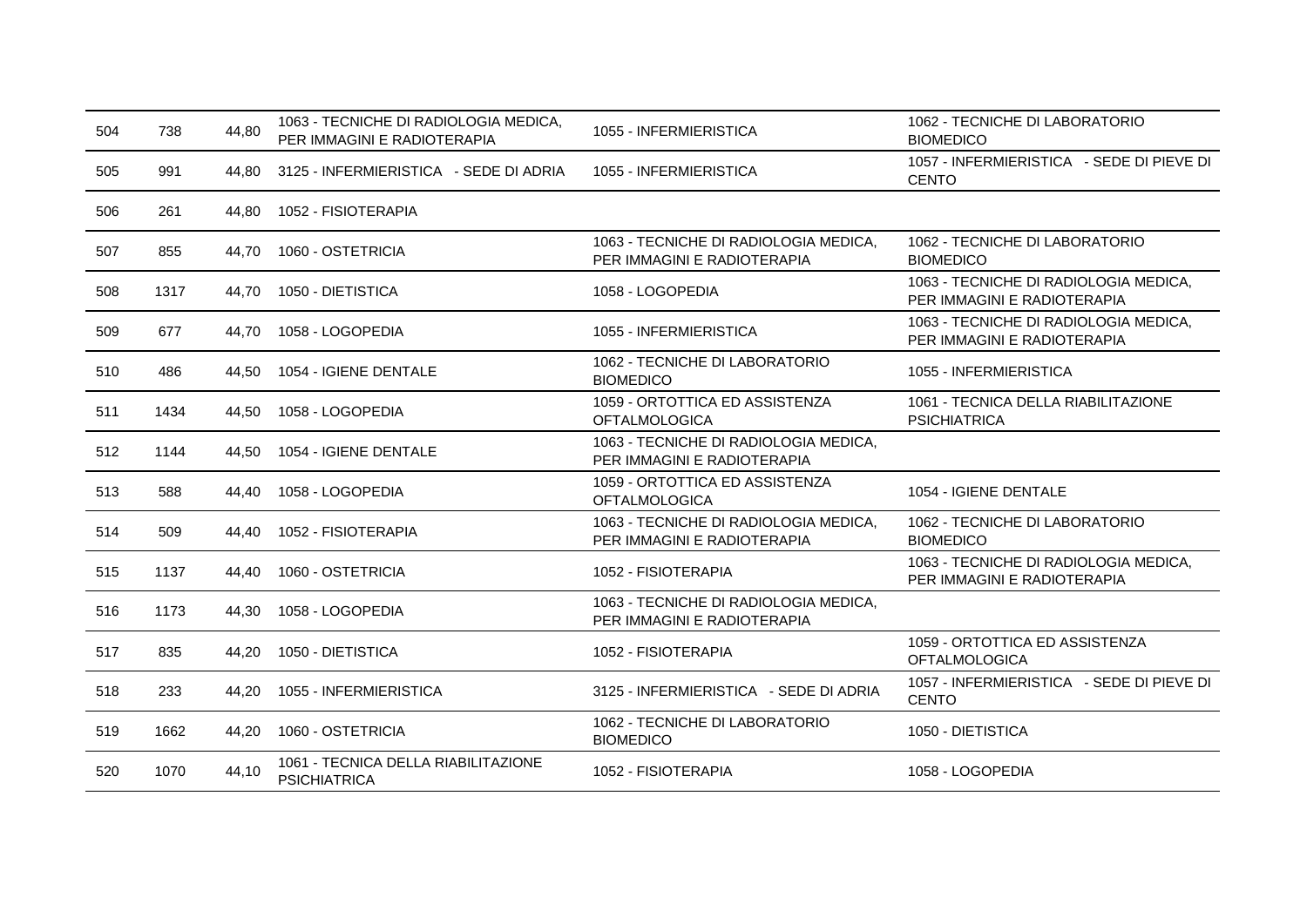| 521 | 138  | 44,10 | 1063 - TECNICHE DI RADIOLOGIA MEDICA,<br>PER IMMAGINI E RADIOTERAPIA | 1062 - TECNICHE DI LABORATORIO<br><b>BIOMEDICO</b>         | 1055 - INFERMIERISTICA                                               |
|-----|------|-------|----------------------------------------------------------------------|------------------------------------------------------------|----------------------------------------------------------------------|
| 522 | 459  | 44,10 | 1058 - LOGOPEDIA                                                     | 1061 - TECNICA DELLA RIABILITAZIONE<br><b>PSICHIATRICA</b> | 1060 - OSTETRICIA                                                    |
| 523 | 1519 | 44.10 | 1060 - OSTETRICIA                                                    | 1055 - INFERMIERISTICA                                     | 3125 - INFERMIERISTICA - SEDE DI ADRIA                               |
| 524 | 541  | 44,10 | 1062 - TECNICHE DI LABORATORIO<br><b>BIOMEDICO</b>                   | 1055 - INFERMIERISTICA                                     | 3125 - INFERMIERISTICA - SEDE DI ADRIA                               |
| 525 | 1483 | 44,00 | 1050 - DIETISTICA                                                    | 1062 - TECNICHE DI LABORATORIO<br><b>BIOMEDICO</b>         | 1061 - TECNICA DELLA RIABILITAZIONE<br><b>PSICHIATRICA</b>           |
| 526 | 1177 | 44,00 | 1062 - TECNICHE DI LABORATORIO<br><b>BIOMEDICO</b>                   | 1055 - INFERMIERISTICA                                     |                                                                      |
| 527 | 1355 | 43,90 | 1052 - FISIOTERAPIA                                                  | 1055 - INFERMIERISTICA                                     | 1058 - LOGOPEDIA                                                     |
| 528 | 621  | 43,90 | 1054 - IGIENE DENTALE                                                |                                                            |                                                                      |
| 529 | 1428 | 43.90 | 1058 - LOGOPEDIA                                                     | 1060 - OSTETRICIA                                          | 3125 - INFERMIERISTICA - SEDE DI ADRIA                               |
| 530 | 676  | 43.80 | 1052 - FISIOTERAPIA                                                  | 1050 - DIETISTICA                                          | 1062 - TECNICHE DI LABORATORIO<br><b>BIOMEDICO</b>                   |
| 531 | 417  | 43,80 | 1052 - FISIOTERAPIA                                                  | 1061 - TECNICA DELLA RIABILITAZIONE<br><b>PSICHIATRICA</b> | 1063 - TECNICHE DI RADIOLOGIA MEDICA,<br>PER IMMAGINI E RADIOTERAPIA |
| 532 | 646  | 43,80 | 1055 - INFERMIERISTICA                                               | 1057 - INFERMIERISTICA - SEDE DI PIEVE DI<br><b>CENTO</b>  |                                                                      |
| 533 | 1142 | 43,70 | 1058 - LOGOPEDIA                                                     | 1061 - TECNICA DELLA RIABILITAZIONE<br><b>PSICHIATRICA</b> | 1050 - DIETISTICA                                                    |
| 534 | 1099 | 43,70 | 1058 - LOGOPEDIA                                                     | 1061 - TECNICA DELLA RIABILITAZIONE<br><b>PSICHIATRICA</b> | 1050 - DIETISTICA                                                    |
| 535 | 622  | 43,60 | 1050 - DIETISTICA                                                    | 1052 - FISIOTERAPIA                                        | 1063 - TECNICHE DI RADIOLOGIA MEDICA,<br>PER IMMAGINI E RADIOTERAPIA |
| 536 | 1053 | 43,60 | 1050 - DIETISTICA                                                    | 1052 - FISIOTERAPIA                                        | 1063 - TECNICHE DI RADIOLOGIA MEDICA.<br>PER IMMAGINI E RADIOTERAPIA |
| 537 | 1221 |       | 43,60 1055 - INFERMIERISTICA                                         | 1052 - FISIOTERAPIA                                        | 1063 - TECNICHE DI RADIOLOGIA MEDICA,<br>PER IMMAGINI E RADIOTERAPIA |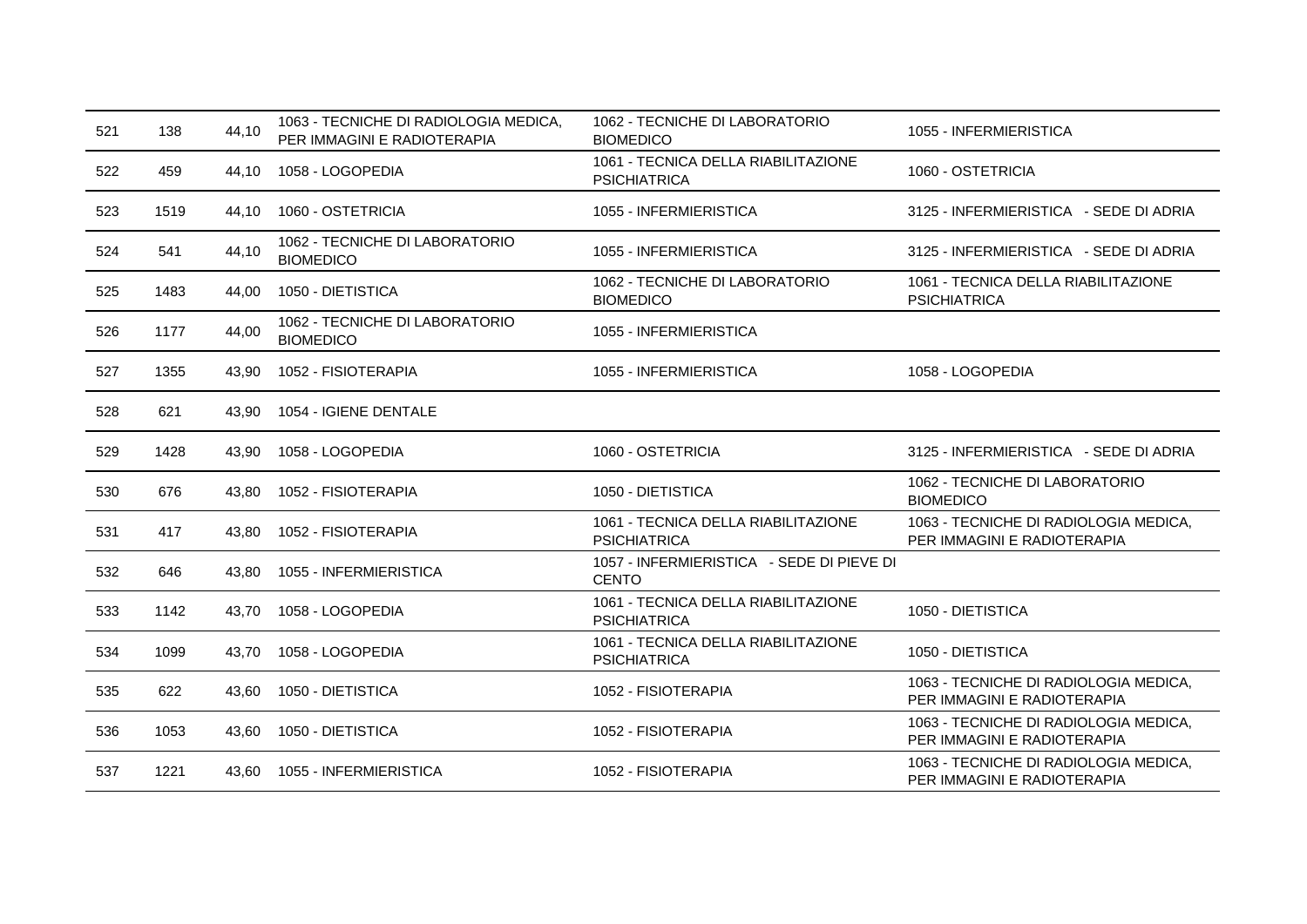| 538 | 1456 | 43,60 | 1060 - OSTETRICIA                                                    | 1055 - INFERMIERISTICA                                               | 1057 - INFERMIERISTICA - SEDE DI PIEVE DI<br><b>CENTO</b>            |
|-----|------|-------|----------------------------------------------------------------------|----------------------------------------------------------------------|----------------------------------------------------------------------|
| 539 | 70   | 43,50 | 1052 - FISIOTERAPIA                                                  |                                                                      |                                                                      |
| 540 | 105  | 43,50 | 1050 - DIETISTICA                                                    |                                                                      |                                                                      |
| 541 | 885  | 43,40 | 1063 - TECNICHE DI RADIOLOGIA MEDICA,<br>PER IMMAGINI E RADIOTERAPIA | 1055 - INFERMIERISTICA                                               | 1059 - ORTOTTICA ED ASSISTENZA<br><b>OFTALMOLOGICA</b>               |
| 542 | 313  | 43,40 | 1052 - FISIOTERAPIA                                                  | 1063 - TECNICHE DI RADIOLOGIA MEDICA,<br>PER IMMAGINI E RADIOTERAPIA | 1058 - LOGOPEDIA                                                     |
| 543 | 893  | 43,40 | 1058 - LOGOPEDIA                                                     | 1054 - IGIENE DENTALE                                                | 1050 - DIETISTICA                                                    |
| 544 | 1465 | 43,30 | 1050 - DIETISTICA                                                    | 1060 - OSTETRICIA                                                    | 1054 - IGIENE DENTALE                                                |
| 545 | 1356 | 43,30 | 1060 - OSTETRICIA                                                    | 1055 - INFERMIERISTICA                                               | 1057 - INFERMIERISTICA - SEDE DI PIEVE DI<br><b>CENTO</b>            |
| 546 | 1360 | 43,30 | 1060 - OSTETRICIA                                                    | 1063 - TECNICHE DI RADIOLOGIA MEDICA,<br>PER IMMAGINI E RADIOTERAPIA | 1058 - LOGOPEDIA                                                     |
| 547 | 1622 | 43.30 | 1055 - INFERMIERISTICA                                               | 3125 - INFERMIERISTICA - SEDE DI ADRIA                               | 1057 - INFERMIERISTICA - SEDE DI PIEVE DI<br><b>CENTO</b>            |
| 548 | 712  | 43,20 | 1052 - FISIOTERAPIA                                                  | 1061 - TECNICA DELLA RIABILITAZIONE<br><b>PSICHIATRICA</b>           | 1050 - DIETISTICA                                                    |
| 549 | 460  | 43,20 | 1052 - FISIOTERAPIA                                                  |                                                                      |                                                                      |
| 550 | 1563 | 43,10 | 1058 - LOGOPEDIA                                                     | 1055 - INFERMIERISTICA                                               | 1063 - TECNICHE DI RADIOLOGIA MEDICA,<br>PER IMMAGINI E RADIOTERAPIA |
| 551 | 1152 | 43,10 | 1050 - DIETISTICA                                                    | 1062 - TECNICHE DI LABORATORIO<br><b>BIOMEDICO</b>                   | 1052 - FISIOTERAPIA                                                  |
| 552 | 413  | 43,10 | 1050 - DIETISTICA                                                    |                                                                      |                                                                      |
| 553 | 1106 | 43,00 | 1058 - LOGOPEDIA                                                     | 1059 - ORTOTTICA ED ASSISTENZA<br><b>OFTALMOLOGICA</b>               | 1060 - OSTETRICIA                                                    |
| 554 | 1222 | 43,00 | 1058 - LOGOPEDIA                                                     | 1052 - FISIOTERAPIA                                                  | 1063 - TECNICHE DI RADIOLOGIA MEDICA,<br>PER IMMAGINI E RADIOTERAPIA |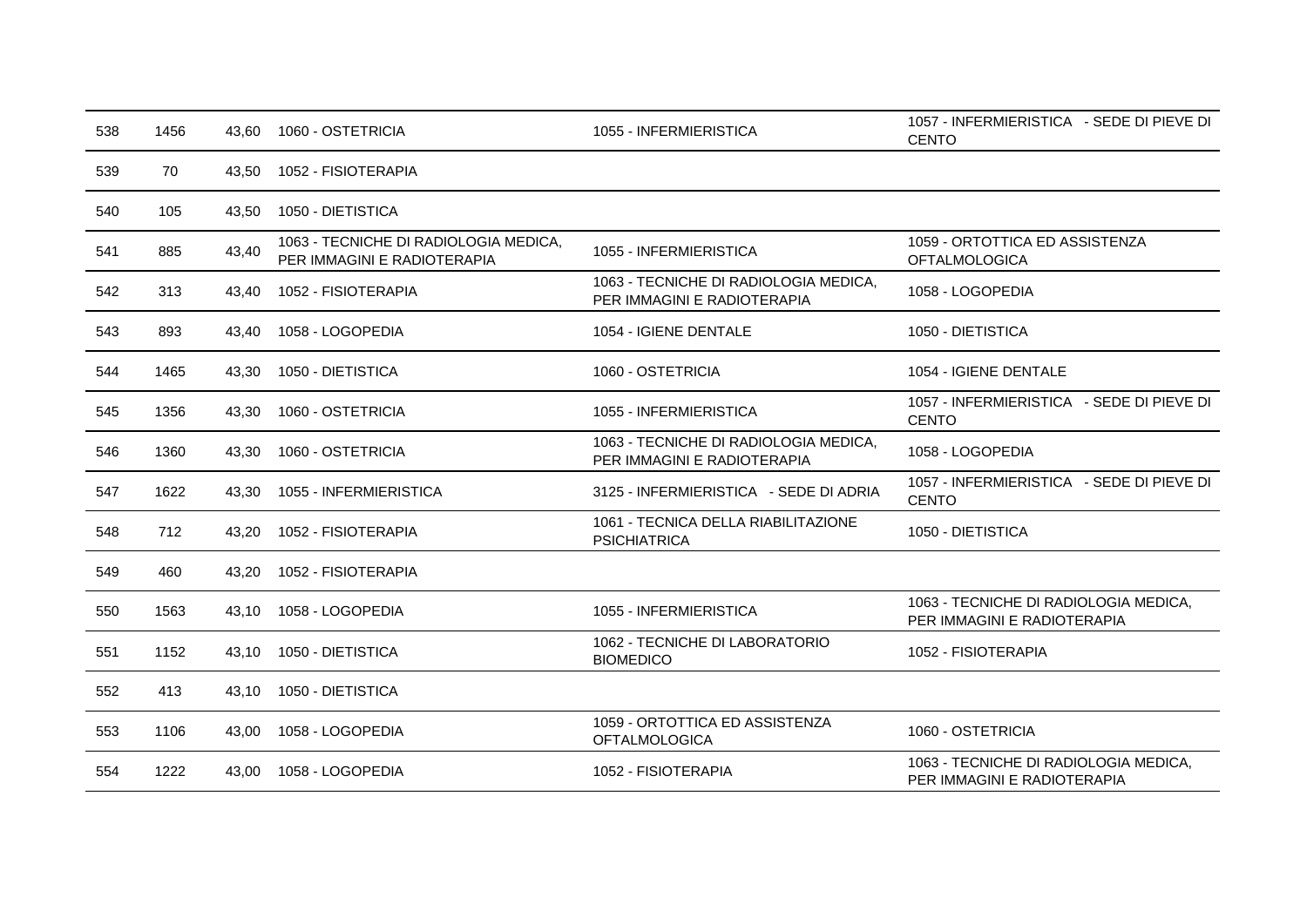| 555 | 990  | 43,00 | 1050 - DIETISTICA                                                    | 1055 - INFERMIERISTICA                                               | 1060 - OSTETRICIA                                                    |
|-----|------|-------|----------------------------------------------------------------------|----------------------------------------------------------------------|----------------------------------------------------------------------|
| 556 | 273  | 42.90 | 1052 - FISIOTERAPIA                                                  | 1063 - TECNICHE DI RADIOLOGIA MEDICA,<br>PER IMMAGINI E RADIOTERAPIA | 1050 - DIETISTICA                                                    |
| 557 | 403  | 42.90 | 1052 - FISIOTERAPIA                                                  | 1063 - TECNICHE DI RADIOLOGIA MEDICA,<br>PER IMMAGINI E RADIOTERAPIA | 1062 - TECNICHE DI LABORATORIO<br><b>BIOMEDICO</b>                   |
| 558 | 1121 | 42,90 | 1052 - FISIOTERAPIA                                                  |                                                                      |                                                                      |
| 559 | 580  | 42,80 | 1055 - INFERMIERISTICA                                               | 1063 - TECNICHE DI RADIOLOGIA MEDICA,<br>PER IMMAGINI E RADIOTERAPIA | 1057 - INFERMIERISTICA - SEDE DI PIEVE DI<br><b>CENTO</b>            |
| 560 | 1153 | 42,80 | 1052 - FISIOTERAPIA                                                  |                                                                      |                                                                      |
| 561 | 1668 | 42,80 | 1061 - TECNICA DELLA RIABILITAZIONE<br><b>PSICHIATRICA</b>           | 1058 - LOGOPEDIA                                                     | 1055 - INFERMIERISTICA                                               |
| 562 | 1375 | 42,80 | 1061 - TECNICA DELLA RIABILITAZIONE<br><b>PSICHIATRICA</b>           | 1052 - FISIOTERAPIA                                                  | 1058 - LOGOPEDIA                                                     |
| 563 | 838  | 42,70 | 1054 - IGIENE DENTALE                                                | 1063 - TECNICHE DI RADIOLOGIA MEDICA,<br>PER IMMAGINI E RADIOTERAPIA | 1059 - ORTOTTICA ED ASSISTENZA<br><b>OFTALMOLOGICA</b>               |
| 564 | 1359 | 42.70 | 1050 - DIETISTICA                                                    | 1052 - FISIOTERAPIA                                                  | 1063 - TECNICHE DI RADIOLOGIA MEDICA,<br>PER IMMAGINI E RADIOTERAPIA |
| 565 | 1382 | 42.70 | 1052 - FISIOTERAPIA                                                  | 1063 - TECNICHE DI RADIOLOGIA MEDICA,<br>PER IMMAGINI E RADIOTERAPIA | 1061 - TECNICA DELLA RIABILITAZIONE<br><b>PSICHIATRICA</b>           |
| 566 | 1398 | 42.70 | 1058 - LOGOPEDIA                                                     | 1063 - TECNICHE DI RADIOLOGIA MEDICA,<br>PER IMMAGINI E RADIOTERAPIA | 1055 - INFERMIERISTICA                                               |
| 567 | 1295 | 42,50 | 1063 - TECNICHE DI RADIOLOGIA MEDICA,<br>PER IMMAGINI E RADIOTERAPIA | 1062 - TECNICHE DI LABORATORIO<br><b>BIOMEDICO</b>                   | 1059 - ORTOTTICA ED ASSISTENZA<br><b>OFTALMOLOGICA</b>               |
| 568 | 1416 | 42,50 | 1055 - INFERMIERISTICA                                               | 1057 - INFERMIERISTICA - SEDE DI PIEVE DI<br><b>CENTO</b>            | 1052 - FISIOTERAPIA                                                  |
| 569 | 754  | 42,50 | 1052 - FISIOTERAPIA                                                  | 1058 - LOGOPEDIA                                                     | 1063 - TECNICHE DI RADIOLOGIA MEDICA,<br>PER IMMAGINI E RADIOTERAPIA |
| 570 | 875  |       | 42.50 1054 - IGIENE DENTALE                                          | 1055 - INFERMIERISTICA                                               | 1061 - TECNICA DELLA RIABILITAZIONE<br><b>PSICHIATRICA</b>           |
| 571 | 660  | 42.50 | 1058 - LOGOPEDIA                                                     | 1059 - ORTOTTICA ED ASSISTENZA<br><b>OFTALMOLOGICA</b>               | 1055 - INFERMIERISTICA                                               |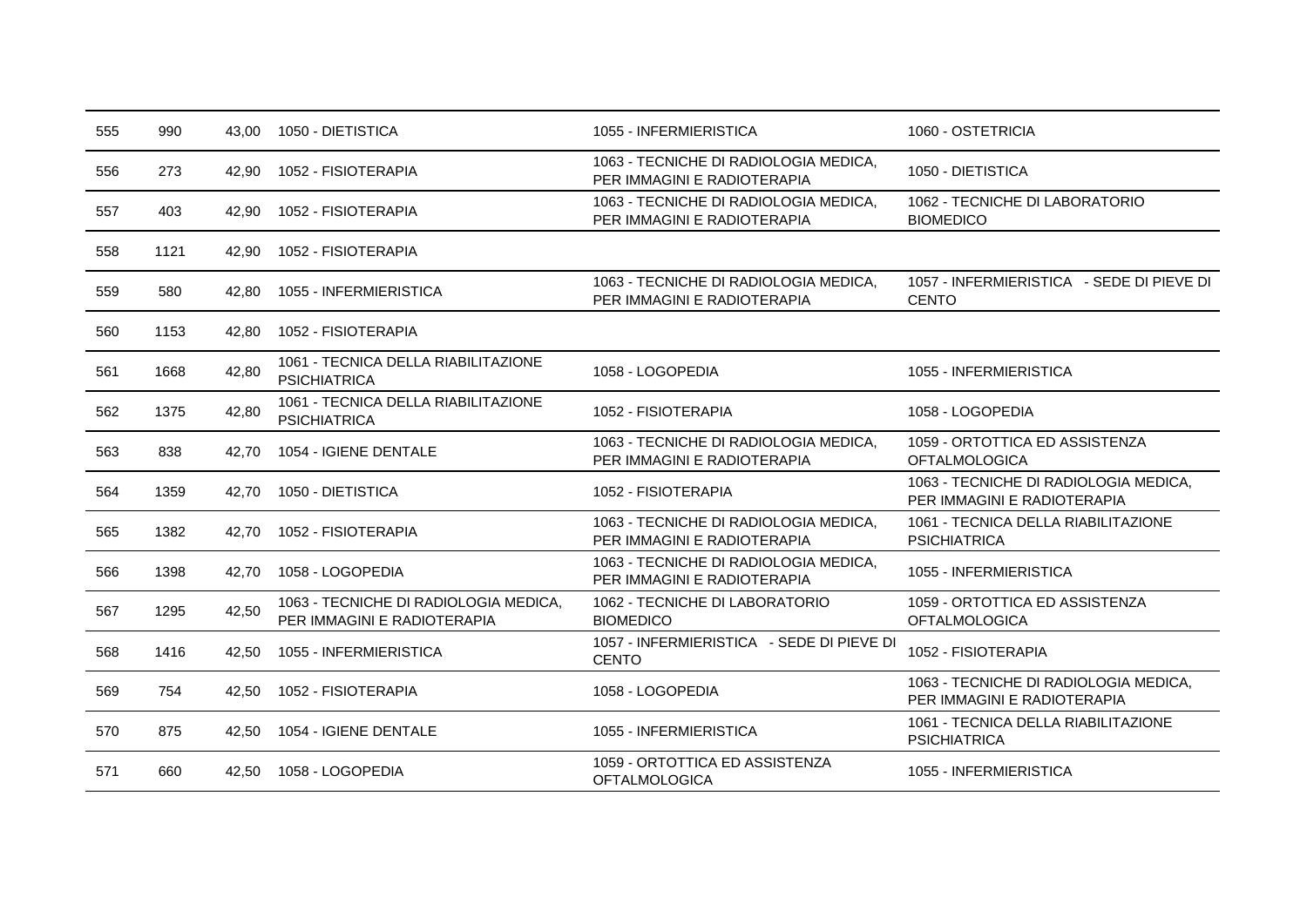| 572 | 1112 | 42,50 | 1052 - FISIOTERAPIA    | 1063 - TECNICHE DI RADIOLOGIA MEDICA,<br>PER IMMAGINI E RADIOTERAPIA | 1058 - LOGOPEDIA                                                     |
|-----|------|-------|------------------------|----------------------------------------------------------------------|----------------------------------------------------------------------|
| 573 | 245  | 42,50 | 1050 - DIETISTICA      | 1058 - LOGOPEDIA                                                     | 1052 - FISIOTERAPIA                                                  |
| 574 | 1440 | 42,50 | 1052 - FISIOTERAPIA    |                                                                      |                                                                      |
| 575 | 755  | 42,40 | 1058 - LOGOPEDIA       | 1052 - FISIOTERAPIA                                                  | 1060 - OSTETRICIA                                                    |
| 576 | 761  | 42,30 | 1054 - IGIENE DENTALE  | 1050 - DIETISTICA                                                    | 1060 - OSTETRICIA                                                    |
| 577 | 108  | 42.30 | 1054 - IGIENE DENTALE  | 1060 - OSTETRICIA                                                    | 1050 - DIETISTICA                                                    |
| 578 | 634  | 42,30 | 1058 - LOGOPEDIA       | 1062 - TECNICHE DI LABORATORIO<br><b>BIOMEDICO</b>                   | 1054 - IGIENE DENTALE                                                |
| 579 | 1405 | 42,30 | 1058 - LOGOPEDIA       | 1059 - ORTOTTICA ED ASSISTENZA<br><b>OFTALMOLOGICA</b>               | 1055 - INFERMIERISTICA                                               |
| 580 | 1718 | 42.20 | 1054 - IGIENE DENTALE  | 1060 - OSTETRICIA                                                    | 1055 - INFERMIERISTICA                                               |
| 581 | 1593 | 42,20 | 1060 - OSTETRICIA      | 1058 - LOGOPEDIA                                                     | 1055 - INFERMIERISTICA                                               |
| 582 | 1220 | 42,20 | 1052 - FISIOTERAPIA    |                                                                      |                                                                      |
| 583 | 253  | 42,20 | 1052 - FISIOTERAPIA    | 1050 - DIETISTICA                                                    | 1063 - TECNICHE DI RADIOLOGIA MEDICA,<br>PER IMMAGINI E RADIOTERAPIA |
| 584 | 1644 | 42,10 | 1052 - FISIOTERAPIA    |                                                                      |                                                                      |
| 585 | 781  | 42,10 | 1052 - FISIOTERAPIA    | 3125 - INFERMIERISTICA - SEDE DI ADRIA                               | 1060 - OSTETRICIA                                                    |
| 586 | 1077 | 42,10 | 1058 - LOGOPEDIA       | 1050 - DIETISTICA                                                    | 1059 - ORTOTTICA ED ASSISTENZA<br><b>OFTALMOLOGICA</b>               |
| 587 | 1587 | 42,00 | 1055 - INFERMIERISTICA | 1057 - INFERMIERISTICA - SEDE DI PIEVE DI<br><b>CENTO</b>            | 1060 - OSTETRICIA                                                    |
| 588 | 1271 | 42,00 | 1052 - FISIOTERAPIA    | 1055 - INFERMIERISTICA                                               | 1050 - DIETISTICA                                                    |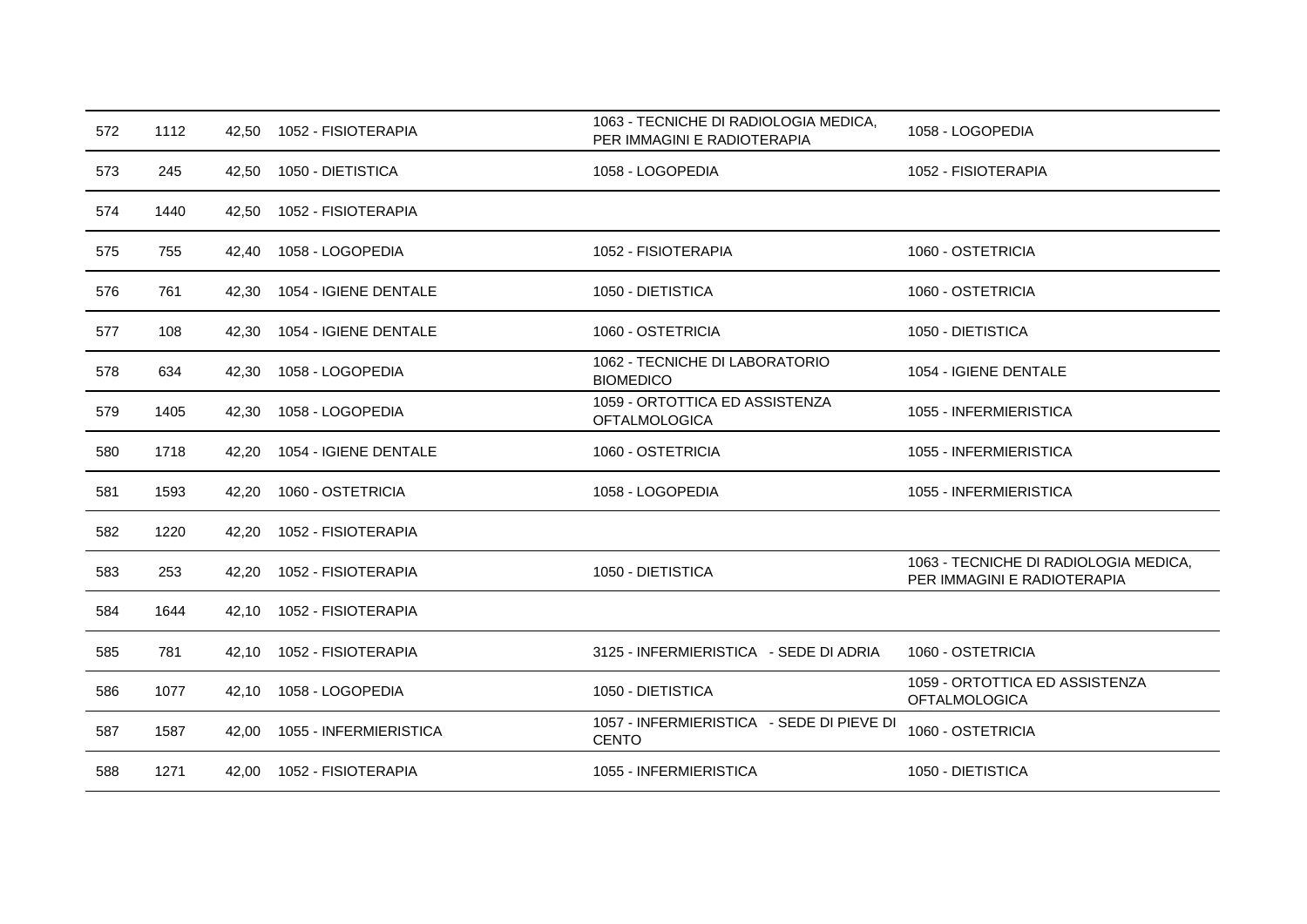| 589 | 681  | 41,90 | 1063 - TECNICHE DI RADIOLOGIA MEDICA,<br>PER IMMAGINI E RADIOTERAPIA | 1062 - TECNICHE DI LABORATORIO<br><b>BIOMEDICO</b>                   | 1059 - ORTOTTICA ED ASSISTENZA<br><b>OFTALMOLOGICA</b>               |
|-----|------|-------|----------------------------------------------------------------------|----------------------------------------------------------------------|----------------------------------------------------------------------|
| 590 | 163  | 41,90 | 1052 - FISIOTERAPIA                                                  | 1055 - INFERMIERISTICA                                               | 3125 - INFERMIERISTICA - SEDE DI ADRIA                               |
| 591 | 1462 | 41,90 | 1052 - FISIOTERAPIA                                                  |                                                                      |                                                                      |
| 592 | 758  | 41.90 | 1055 - INFERMIERISTICA                                               | 1057 - INFERMIERISTICA - SEDE DI PIEVE DI<br><b>CENTO</b>            | 3125 - INFERMIERISTICA - SEDE DI ADRIA                               |
| 593 | 662  | 41,80 | 1060 - OSTETRICIA                                                    | 1058 - LOGOPEDIA                                                     | 1050 - DIETISTICA                                                    |
| 594 | 380  | 41,80 | 1055 - INFERMIERISTICA                                               | 1060 - OSTETRICIA                                                    | 1054 - IGIENE DENTALE                                                |
| 595 | 702  | 41.70 | 1052 - FISIOTERAPIA                                                  | 1063 - TECNICHE DI RADIOLOGIA MEDICA,<br>PER IMMAGINI E RADIOTERAPIA | 1055 - INFERMIERISTICA                                               |
| 596 | 869  | 41.70 | 1052 - FISIOTERAPIA                                                  | 1050 - DIETISTICA                                                    | 1055 - INFERMIERISTICA                                               |
| 597 | 23   | 41,60 | 1060 - OSTETRICIA                                                    | 1062 - TECNICHE DI LABORATORIO<br><b>BIOMEDICO</b>                   | 1050 - DIETISTICA                                                    |
| 598 | 1511 | 41.60 | 1050 - DIETISTICA                                                    | 1063 - TECNICHE DI RADIOLOGIA MEDICA,<br>PER IMMAGINI E RADIOTERAPIA | 1060 - OSTETRICIA                                                    |
| 599 | 278  | 41.60 | 1060 - OSTETRICIA                                                    | 1055 - INFERMIERISTICA                                               | 1062 - TECNICHE DI LABORATORIO<br><b>BIOMEDICO</b>                   |
| 600 | 515  | 41,40 | 1061 - TECNICA DELLA RIABILITAZIONE<br><b>PSICHIATRICA</b>           | 1063 - TECNICHE DI RADIOLOGIA MEDICA,<br>PER IMMAGINI E RADIOTERAPIA | 1062 - TECNICHE DI LABORATORIO<br><b>BIOMEDICO</b>                   |
| 601 | 67   | 41,40 | 1060 - OSTETRICIA                                                    | 1058 - LOGOPEDIA                                                     | 1063 - TECNICHE DI RADIOLOGIA MEDICA,<br>PER IMMAGINI E RADIOTERAPIA |
| 602 | 1642 | 41,40 | 1052 - FISIOTERAPIA                                                  | 1063 - TECNICHE DI RADIOLOGIA MEDICA,<br>PER IMMAGINI E RADIOTERAPIA | 1062 - TECNICHE DI LABORATORIO<br><b>BIOMEDICO</b>                   |
| 603 | 1357 | 41,40 | 1058 - LOGOPEDIA                                                     | 1063 - TECNICHE DI RADIOLOGIA MEDICA,<br>PER IMMAGINI E RADIOTERAPIA | 1052 - FISIOTERAPIA                                                  |
| 604 | 1734 | 41,20 | 1061 - TECNICA DELLA RIABILITAZIONE<br><b>PSICHIATRICA</b>           | 1062 - TECNICHE DI LABORATORIO<br><b>BIOMEDICO</b>                   | 1050 - DIETISTICA                                                    |
| 605 | 1260 |       | 41,10 1052 - FISIOTERAPIA                                            | 1055 - INFERMIERISTICA                                               | 1058 - LOGOPEDIA                                                     |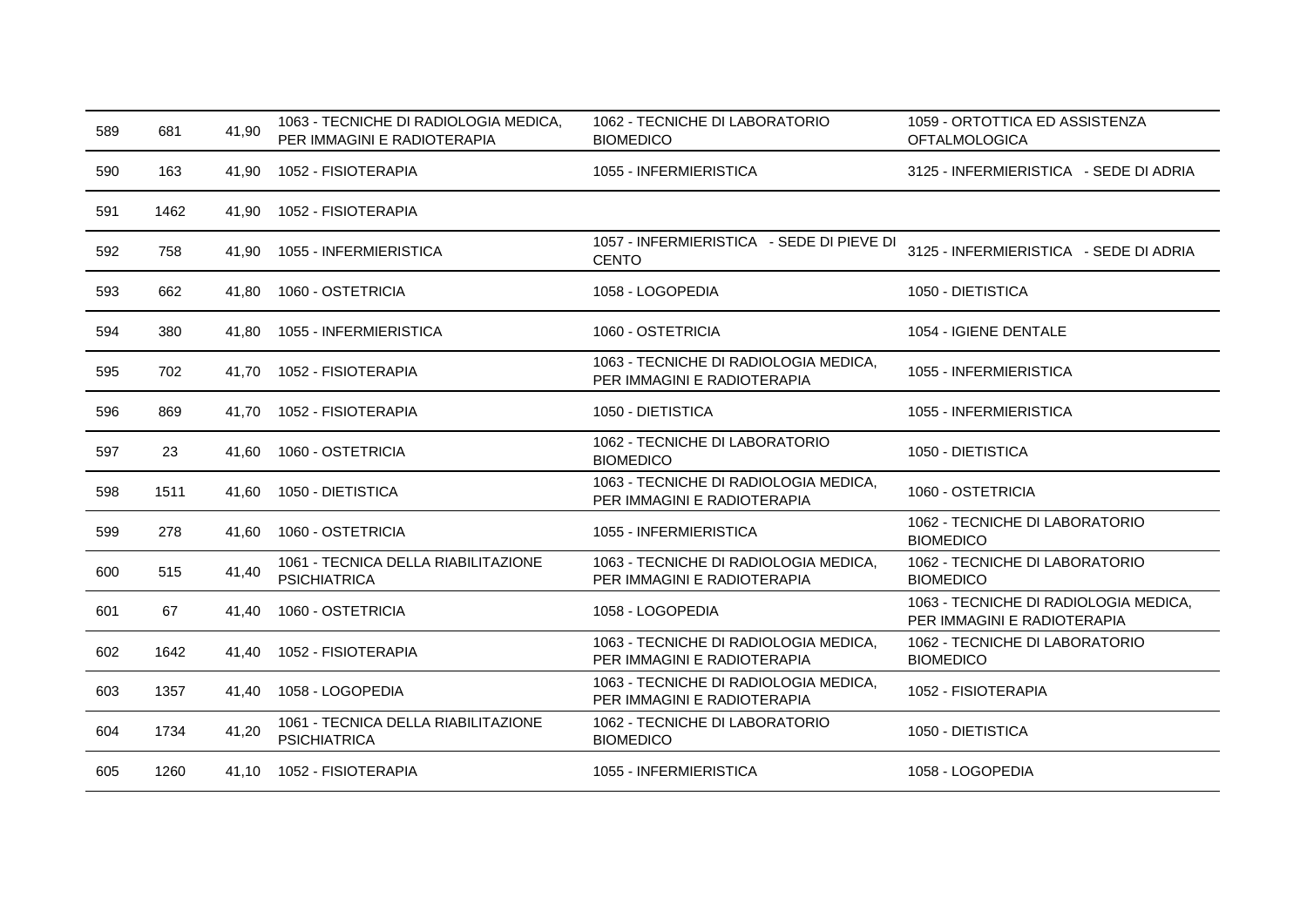| 606 | 1444 | 41.10 | 1060 - OSTETRICIA                                                    | 1054 - IGIENE DENTALE                                                | 1055 - INFERMIERISTICA                                               |
|-----|------|-------|----------------------------------------------------------------------|----------------------------------------------------------------------|----------------------------------------------------------------------|
| 607 | 1729 | 41,00 | 1052 - FISIOTERAPIA                                                  | 1054 - IGIENE DENTALE                                                | 1059 - ORTOTTICA ED ASSISTENZA<br><b>OFTALMOLOGICA</b>               |
| 608 | 1301 | 41,00 | 1063 - TECNICHE DI RADIOLOGIA MEDICA,<br>PER IMMAGINI E RADIOTERAPIA | 1055 - INFERMIERISTICA                                               | 3125 - INFERMIERISTICA - SEDE DI ADRIA                               |
| 609 | 851  | 41.00 | 1052 - FISIOTERAPIA                                                  | 1055 - INFERMIERISTICA                                               | 1060 - OSTETRICIA                                                    |
| 610 | 1594 | 40,90 | 1058 - LOGOPEDIA                                                     | 1062 - TECNICHE DI LABORATORIO<br><b>BIOMEDICO</b>                   | 1061 - TECNICA DELLA RIABILITAZIONE<br><b>PSICHIATRICA</b>           |
| 611 | 45   | 40,90 | 1052 - FISIOTERAPIA                                                  | 1060 - OSTETRICIA                                                    | 1055 - INFERMIERISTICA                                               |
| 612 | 867  | 40,90 | 1058 - LOGOPEDIA                                                     | 1063 - TECNICHE DI RADIOLOGIA MEDICA,<br>PER IMMAGINI E RADIOTERAPIA | 1052 - FISIOTERAPIA                                                  |
| 613 | 1211 | 40,90 | 1052 - FISIOTERAPIA                                                  | 1062 - TECNICHE DI LABORATORIO<br><b>BIOMEDICO</b>                   | 1063 - TECNICHE DI RADIOLOGIA MEDICA,<br>PER IMMAGINI E RADIOTERAPIA |
| 614 | 348  | 40.90 | 1055 - INFERMIERISTICA                                               | 1060 - OSTETRICIA                                                    | 1052 - FISIOTERAPIA                                                  |
| 615 | 360  | 40,90 | 1055 - INFERMIERISTICA                                               | 1057 - INFERMIERISTICA - SEDE DI PIEVE DI<br><b>CENTO</b>            | 3125 - INFERMIERISTICA - SEDE DI ADRIA                               |
| 616 | 472  | 40,80 | 1052 - FISIOTERAPIA                                                  |                                                                      |                                                                      |
| 617 | 342  | 40,80 | 1060 - OSTETRICIA                                                    | 1063 - TECNICHE DI RADIOLOGIA MEDICA,<br>PER IMMAGINI E RADIOTERAPIA | 1055 - INFERMIERISTICA                                               |
| 618 | 226  | 40,80 | 1052 - FISIOTERAPIA                                                  | 1061 - TECNICA DELLA RIABILITAZIONE<br><b>PSICHIATRICA</b>           | 1062 - TECNICHE DI LABORATORIO<br><b>BIOMEDICO</b>                   |
| 619 | 1414 | 40,70 | 1062 - TECNICHE DI LABORATORIO<br><b>BIOMEDICO</b>                   | 1063 - TECNICHE DI RADIOLOGIA MEDICA,<br>PER IMMAGINI E RADIOTERAPIA | 1052 - FISIOTERAPIA                                                  |
| 620 | 116  | 40,70 | 1055 - INFERMIERISTICA                                               | 1057 - INFERMIERISTICA - SEDE DI PIEVE DI<br><b>CENTO</b>            | 1060 - OSTETRICIA                                                    |
| 621 | 793  | 40,70 | 1054 - IGIENE DENTALE                                                | 1058 - LOGOPEDIA                                                     | 1059 - ORTOTTICA ED ASSISTENZA<br><b>OFTALMOLOGICA</b>               |
| 622 | 135  | 40.70 | 1055 - INFERMIERISTICA                                               | 1060 - OSTETRICIA                                                    | 1061 - TECNICA DELLA RIABILITAZIONE<br><b>PSICHIATRICA</b>           |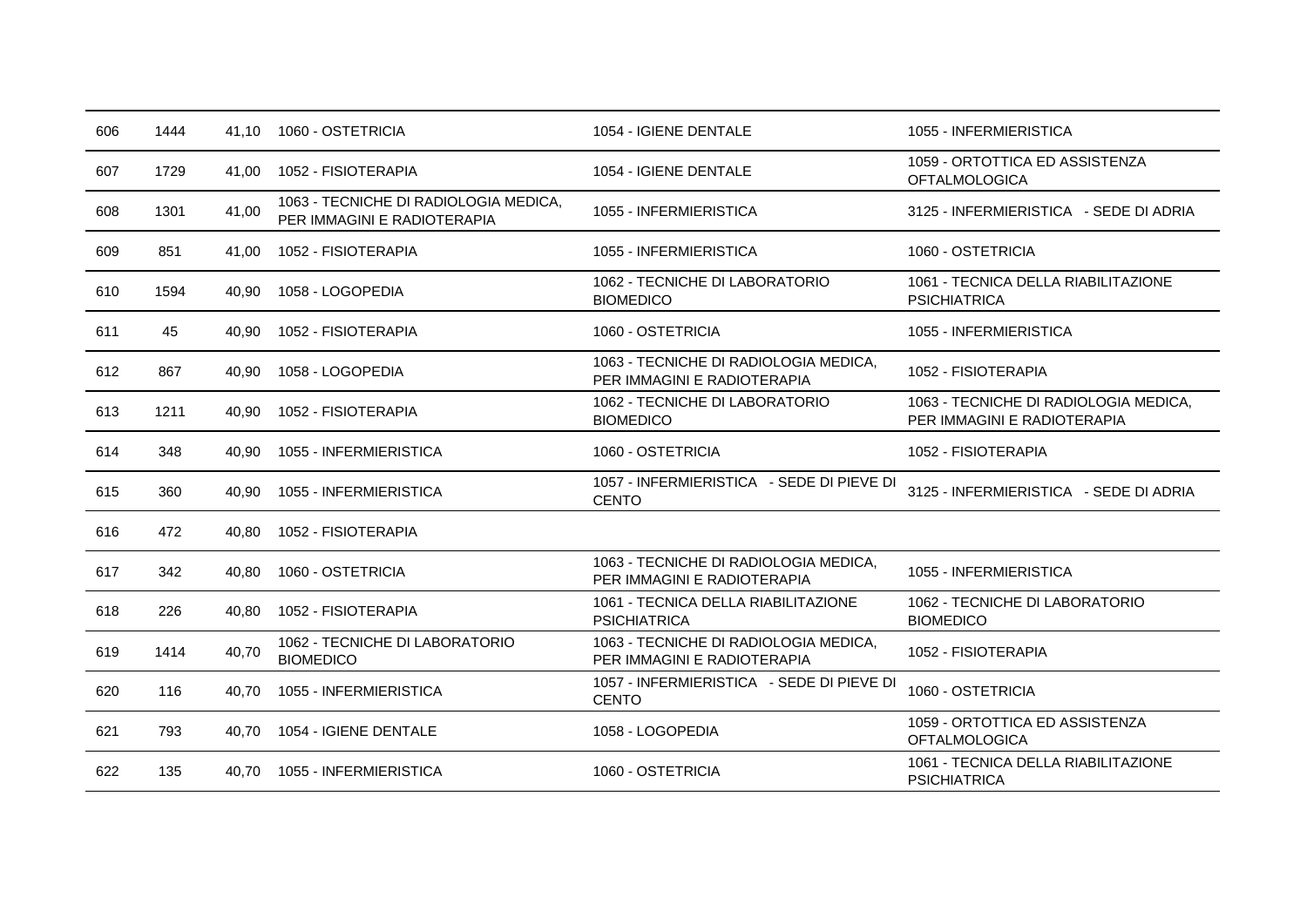| 623 | 1725 | 40.70 | 3125 - INFERMIERISTICA - SEDE DI ADRIA                               | 1055 - INFERMIERISTICA                                               | 1057 - INFERMIERISTICA - SEDE DI PIEVE DI<br><b>CENTO</b>            |
|-----|------|-------|----------------------------------------------------------------------|----------------------------------------------------------------------|----------------------------------------------------------------------|
| 624 | 329  | 40,60 | 1058 - LOGOPEDIA                                                     | 1055 - INFERMIERISTICA                                               | 1061 - TECNICA DELLA RIABILITAZIONE<br><b>PSICHIATRICA</b>           |
| 625 | 334  | 40,60 | 1052 - FISIOTERAPIA                                                  | 1050 - DIETISTICA                                                    |                                                                      |
| 626 | 517  | 40.60 | 1052 - FISIOTERAPIA                                                  | 1063 - TECNICHE DI RADIOLOGIA MEDICA,<br>PER IMMAGINI E RADIOTERAPIA | 1058 - LOGOPEDIA                                                     |
| 627 | 857  | 40.60 | 1060 - OSTETRICIA                                                    | 1054 - IGIENE DENTALE                                                | 1062 - TECNICHE DI LABORATORIO<br><b>BIOMEDICO</b>                   |
| 628 | 399  | 40,50 | 1052 - FISIOTERAPIA                                                  | 1058 - LOGOPEDIA                                                     | 1050 - DIETISTICA                                                    |
| 629 | 1741 | 40,30 | 1058 - LOGOPEDIA                                                     |                                                                      |                                                                      |
| 630 | 158  | 40,30 | 1063 - TECNICHE DI RADIOLOGIA MEDICA,<br>PER IMMAGINI E RADIOTERAPIA | 1059 - ORTOTTICA ED ASSISTENZA<br><b>OFTALMOLOGICA</b>               | 1055 - INFERMIERISTICA                                               |
| 631 | 349  | 40,30 | 1052 - FISIOTERAPIA                                                  | 1062 - TECNICHE DI LABORATORIO<br><b>BIOMEDICO</b>                   | 1055 - INFERMIERISTICA                                               |
| 632 | 1199 | 40,20 | 1059 - ORTOTTICA ED ASSISTENZA<br><b>OFTALMOLOGICA</b>               | 1052 - FISIOTERAPIA                                                  | 1063 - TECNICHE DI RADIOLOGIA MEDICA,<br>PER IMMAGINI E RADIOTERAPIA |
| 633 | 109  | 40,20 | 1052 - FISIOTERAPIA                                                  | 1055 - INFERMIERISTICA                                               | 1063 - TECNICHE DI RADIOLOGIA MEDICA,<br>PER IMMAGINI E RADIOTERAPIA |
| 634 | 1720 | 40,20 | 1052 - FISIOTERAPIA                                                  | 1055 - INFERMIERISTICA                                               | 1050 - DIETISTICA                                                    |
| 635 | 1604 | 40.10 | 1052 - FISIOTERAPIA                                                  |                                                                      |                                                                      |
| 636 | 1639 | 40.10 | 1058 - LOGOPEDIA                                                     | 1061 - TECNICA DELLA RIABILITAZIONE<br><b>PSICHIATRICA</b>           |                                                                      |
| 637 | 1661 | 40,00 | 1055 - INFERMIERISTICA                                               | 3125 - INFERMIERISTICA - SEDE DI ADRIA                               | 1057 - INFERMIERISTICA - SEDE DI PIEVE DI<br><b>CENTO</b>            |
| 638 | 157  | 40,00 | 1052 - FISIOTERAPIA                                                  |                                                                      |                                                                      |
| 639 | 787  | 40.00 | 1060 - OSTETRICIA                                                    | 1061 - TECNICA DELLA RIABILITAZIONE<br><b>PSICHIATRICA</b>           | 1055 - INFERMIERISTICA                                               |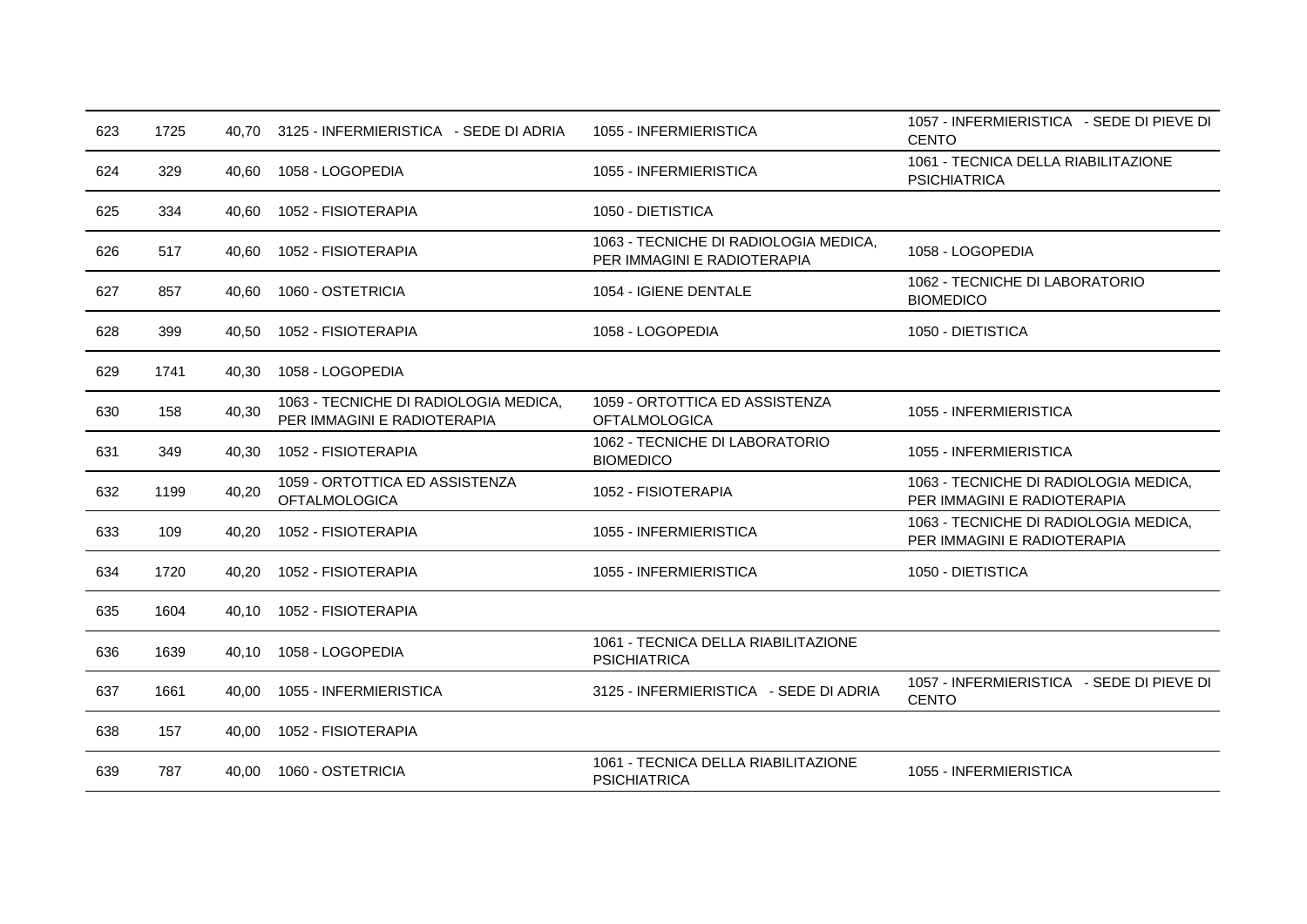| 640 | 1627 | 39,90 | 1052 - FISIOTERAPIA                                                  | 1055 - INFERMIERISTICA                                     | 1063 - TECNICHE DI RADIOLOGIA MEDICA,<br>PER IMMAGINI E RADIOTERAPIA |
|-----|------|-------|----------------------------------------------------------------------|------------------------------------------------------------|----------------------------------------------------------------------|
| 641 | 1681 | 39.90 | 1052 - FISIOTERAPIA                                                  | 1058 - LOGOPEDIA                                           | 1055 - INFERMIERISTICA                                               |
| 642 | 1125 | 39,80 | 1052 - FISIOTERAPIA                                                  | 1058 - LOGOPEDIA                                           | 1050 - DIETISTICA                                                    |
| 643 | 1245 | 39,80 | 1052 - FISIOTERAPIA                                                  | 1059 - ORTOTTICA ED ASSISTENZA<br><b>OFTALMOLOGICA</b>     | 1061 - TECNICA DELLA RIABILITAZIONE<br><b>PSICHIATRICA</b>           |
| 644 | 831  | 39.80 | 1052 - FISIOTERAPIA                                                  | 1055 - INFERMIERISTICA                                     | 1050 - DIETISTICA                                                    |
| 645 | 185  | 39,80 | 1063 - TECNICHE DI RADIOLOGIA MEDICA,<br>PER IMMAGINI E RADIOTERAPIA | 1055 - INFERMIERISTICA                                     | 3125 - INFERMIERISTICA - SEDE DI ADRIA                               |
| 646 | 1080 | 39,80 | 1060 - OSTETRICIA                                                    | 1050 - DIETISTICA                                          |                                                                      |
| 647 | 1281 | 39,80 | 1058 - LOGOPEDIA                                                     | 1059 - ORTOTTICA ED ASSISTENZA<br><b>OFTALMOLOGICA</b>     | 1061 - TECNICA DELLA RIABILITAZIONE<br><b>PSICHIATRICA</b>           |
| 648 | 1210 | 39,70 | 1058 - LOGOPEDIA                                                     | 1061 - TECNICA DELLA RIABILITAZIONE<br><b>PSICHIATRICA</b> | 1050 - DIETISTICA                                                    |
| 649 | 1610 | 39,40 | 1052 - FISIOTERAPIA                                                  | 1050 - DIETISTICA                                          | 1054 - IGIENE DENTALE                                                |
| 650 | 1171 | 39,40 | 1062 - TECNICHE DI LABORATORIO<br><b>BIOMEDICO</b>                   | 1052 - FISIOTERAPIA                                        | 1063 - TECNICHE DI RADIOLOGIA MEDICA,<br>PER IMMAGINI E RADIOTERAPIA |
| 651 | 161  | 39,40 | 1052 - FISIOTERAPIA                                                  | 1050 - DIETISTICA                                          | 1063 - TECNICHE DI RADIOLOGIA MEDICA,<br>PER IMMAGINI E RADIOTERAPIA |
| 652 | 1316 | 39,40 | 1063 - TECNICHE DI RADIOLOGIA MEDICA,<br>PER IMMAGINI E RADIOTERAPIA | 1054 - IGIENE DENTALE                                      | 1052 - FISIOTERAPIA                                                  |
| 653 | 1565 | 39,40 | 1060 - OSTETRICIA                                                    | 1054 - IGIENE DENTALE                                      | 1058 - LOGOPEDIA                                                     |
| 654 | 1633 | 39,30 | 1052 - FISIOTERAPIA                                                  | 1050 - DIETISTICA                                          | 1058 - LOGOPEDIA                                                     |
| 655 | 1728 | 39,30 | 1060 - OSTETRICIA                                                    | 1055 - INFERMIERISTICA                                     | 1052 - FISIOTERAPIA                                                  |
| 656 | 1054 | 39,20 | 1050 - DIETISTICA                                                    | 1052 - FISIOTERAPIA                                        | 1055 - INFERMIERISTICA                                               |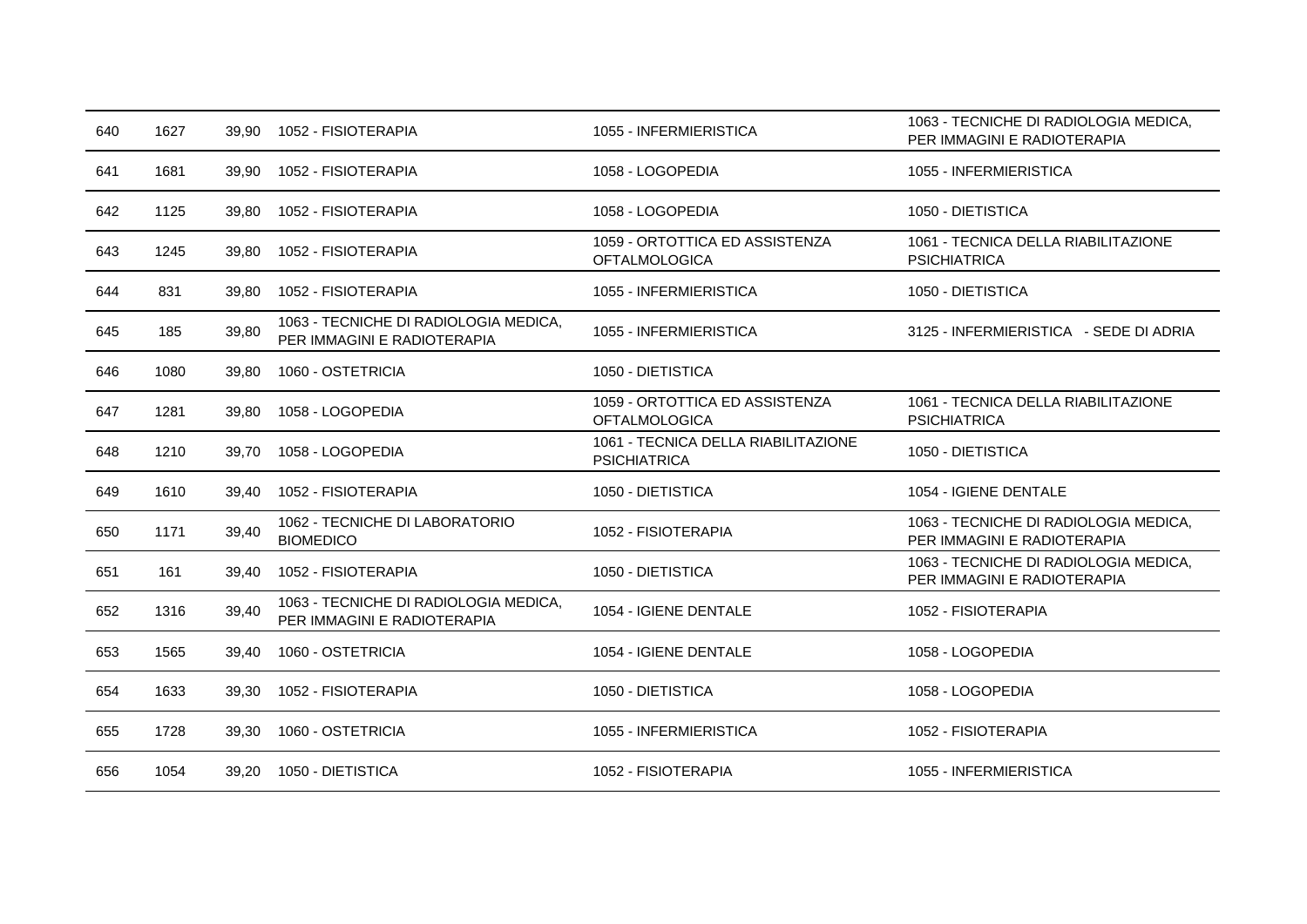| 657 | 928  | 39,20 | 1058 - LOGOPEDIA                                                     | 1055 - INFERMIERISTICA                                               | 1052 - FISIOTERAPIA                                        |
|-----|------|-------|----------------------------------------------------------------------|----------------------------------------------------------------------|------------------------------------------------------------|
| 658 | 1489 | 39,10 | 1058 - LOGOPEDIA                                                     | 1063 - TECNICHE DI RADIOLOGIA MEDICA,<br>PER IMMAGINI E RADIOTERAPIA | 1050 - DIETISTICA                                          |
| 659 | 1464 | 39.10 | 1050 - DIETISTICA                                                    | 1054 - IGIENE DENTALE                                                |                                                            |
| 660 | 1254 | 39,10 | 1052 - FISIOTERAPIA                                                  | 1050 - DIETISTICA                                                    | 1055 - INFERMIERISTICA                                     |
| 661 | 839  | 39,10 | 1060 - OSTETRICIA                                                    | 1055 - INFERMIERISTICA                                               | 3125 - INFERMIERISTICA - SEDE DI ADRIA                     |
| 662 | 699  | 39,10 | 1052 - FISIOTERAPIA                                                  | 1061 - TECNICA DELLA RIABILITAZIONE<br><b>PSICHIATRICA</b>           | 1055 - INFERMIERISTICA                                     |
| 663 | 876  | 39,00 | 1054 - IGIENE DENTALE                                                | 1050 - DIETISTICA                                                    | 1059 - ORTOTTICA ED ASSISTENZA<br><b>OFTALMOLOGICA</b>     |
| 664 | 908  | 38,90 | 1055 - INFERMIERISTICA                                               | 1057 - INFERMIERISTICA - SEDE DI PIEVE DI<br><b>CENTO</b>            |                                                            |
| 665 | 988  | 38,90 | 1057 - INFERMIERISTICA - SEDE DI PIEVE DI<br><b>CENTO</b>            | 3125 - INFERMIERISTICA - SEDE DI ADRIA                               | 1055 - INFERMIERISTICA                                     |
| 666 | 1233 | 38,90 | 1063 - TECNICHE DI RADIOLOGIA MEDICA,<br>PER IMMAGINI E RADIOTERAPIA | 1058 - LOGOPEDIA                                                     | 1050 - DIETISTICA                                          |
| 667 | 635  | 38.80 | 1060 - OSTETRICIA                                                    | 1055 - INFERMIERISTICA                                               | 1061 - TECNICA DELLA RIABILITAZIONE<br><b>PSICHIATRICA</b> |
| 668 | 462  | 38.70 | 1054 - IGIENE DENTALE                                                |                                                                      |                                                            |
| 669 | 853  | 38,70 | 1052 - FISIOTERAPIA                                                  | 1050 - DIETISTICA                                                    | 3125 - INFERMIERISTICA - SEDE DI ADRIA                     |
| 670 | 1528 | 38,70 | 1063 - TECNICHE DI RADIOLOGIA MEDICA,<br>PER IMMAGINI E RADIOTERAPIA | 1062 - TECNICHE DI LABORATORIO<br><b>BIOMEDICO</b>                   |                                                            |
| 671 | 363  | 38,70 | 1055 - INFERMIERISTICA                                               | 3125 - INFERMIERISTICA - SEDE DI ADRIA                               | 1057 - INFERMIERISTICA - SEDE DI PIEVE DI<br><b>CENTO</b>  |
| 672 | 231  | 38.60 | 1054 - IGIENE DENTALE                                                | 1052 - FISIOTERAPIA                                                  | 1058 - LOGOPEDIA                                           |
| 673 | 965  | 38,50 | 1058 - LOGOPEDIA                                                     | 1061 - TECNICA DELLA RIABILITAZIONE<br><b>PSICHIATRICA</b>           | 1059 - ORTOTTICA ED ASSISTENZA<br><b>OFTALMOLOGICA</b>     |
|     |      |       |                                                                      |                                                                      |                                                            |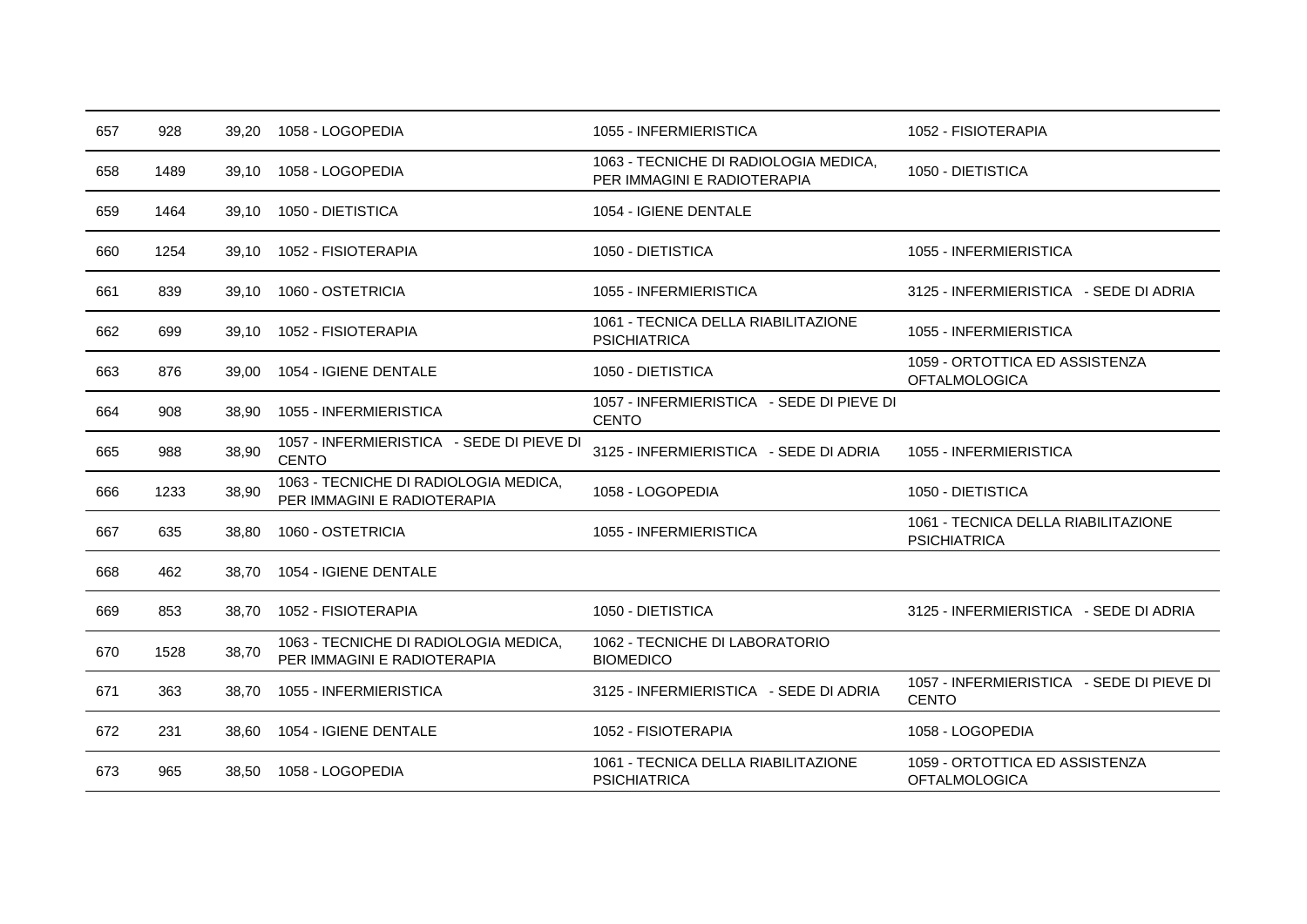| 674 | 1447 | 38,50 | 1057 - INFERMIERISTICA - SEDE DI PIEVE DI<br><b>CENTO</b>  | 1055 - INFERMIERISTICA                                               | 1054 - IGIENE DENTALE                                                |
|-----|------|-------|------------------------------------------------------------|----------------------------------------------------------------------|----------------------------------------------------------------------|
| 675 | 1191 | 38,50 | 1058 - LOGOPEDIA                                           | 1063 - TECNICHE DI RADIOLOGIA MEDICA,<br>PER IMMAGINI E RADIOTERAPIA | 1055 - INFERMIERISTICA                                               |
| 676 | 130  | 38,50 | 1055 - INFERMIERISTICA                                     | 1063 - TECNICHE DI RADIOLOGIA MEDICA,<br>PER IMMAGINI E RADIOTERAPIA | 1062 - TECNICHE DI LABORATORIO<br><b>BIOMEDICO</b>                   |
| 677 | 690  | 38,50 | 1060 - OSTETRICIA                                          | 1052 - FISIOTERAPIA                                                  | 1062 - TECNICHE DI LABORATORIO<br><b>BIOMEDICO</b>                   |
| 678 | 429  | 38,40 | 1061 - TECNICA DELLA RIABILITAZIONE<br><b>PSICHIATRICA</b> | 1058 - LOGOPEDIA                                                     | 1055 - INFERMIERISTICA                                               |
| 679 | 803  | 38,40 | 1058 - LOGOPEDIA                                           | 1061 - TECNICA DELLA RIABILITAZIONE<br><b>PSICHIATRICA</b>           | 1059 - ORTOTTICA ED ASSISTENZA<br><b>OFTALMOLOGICA</b>               |
| 680 | 1041 | 38,40 | 1061 - TECNICA DELLA RIABILITAZIONE<br><b>PSICHIATRICA</b> | 1059 - ORTOTTICA ED ASSISTENZA<br><b>OFTALMOLOGICA</b>               | 1055 - INFERMIERISTICA                                               |
| 681 | 1229 | 38,40 | 1054 - IGIENE DENTALE                                      |                                                                      |                                                                      |
| 682 | 1100 | 38,40 | 1058 - LOGOPEDIA                                           | 1054 - IGIENE DENTALE                                                | 1063 - TECNICHE DI RADIOLOGIA MEDICA,<br>PER IMMAGINI E RADIOTERAPIA |
| 683 | 268  | 38,30 | 1052 - FISIOTERAPIA                                        | 1063 - TECNICHE DI RADIOLOGIA MEDICA,<br>PER IMMAGINI E RADIOTERAPIA | 1050 - DIETISTICA                                                    |
| 684 | 782  | 38,30 | 1052 - FISIOTERAPIA                                        |                                                                      |                                                                      |
| 685 | 1657 | 38,30 | 1052 - FISIOTERAPIA                                        | 1055 - INFERMIERISTICA                                               | 1063 - TECNICHE DI RADIOLOGIA MEDICA,<br>PER IMMAGINI E RADIOTERAPIA |
| 686 | 1473 | 38,30 | 1062 - TECNICHE DI LABORATORIO<br><b>BIOMEDICO</b>         | 1063 - TECNICHE DI RADIOLOGIA MEDICA,<br>PER IMMAGINI E RADIOTERAPIA | 1052 - FISIOTERAPIA                                                  |
| 687 | 447  | 38,30 | 1055 - INFERMIERISTICA                                     | 1052 - FISIOTERAPIA                                                  | 1063 - TECNICHE DI RADIOLOGIA MEDICA,<br>PER IMMAGINI E RADIOTERAPIA |
| 688 | 511  | 38,30 | 1052 - FISIOTERAPIA                                        | 1063 - TECNICHE DI RADIOLOGIA MEDICA,<br>PER IMMAGINI E RADIOTERAPIA | 1062 - TECNICHE DI LABORATORIO<br><b>BIOMEDICO</b>                   |
| 689 | 28   | 38.20 | 1058 - LOGOPEDIA                                           | 1060 - OSTETRICIA                                                    |                                                                      |
| 690 | 52   | 38,20 | 1055 - INFERMIERISTICA                                     | 1057 - INFERMIERISTICA - SEDE DI PIEVE DI<br><b>CENTO</b>            | 1060 - OSTETRICIA                                                    |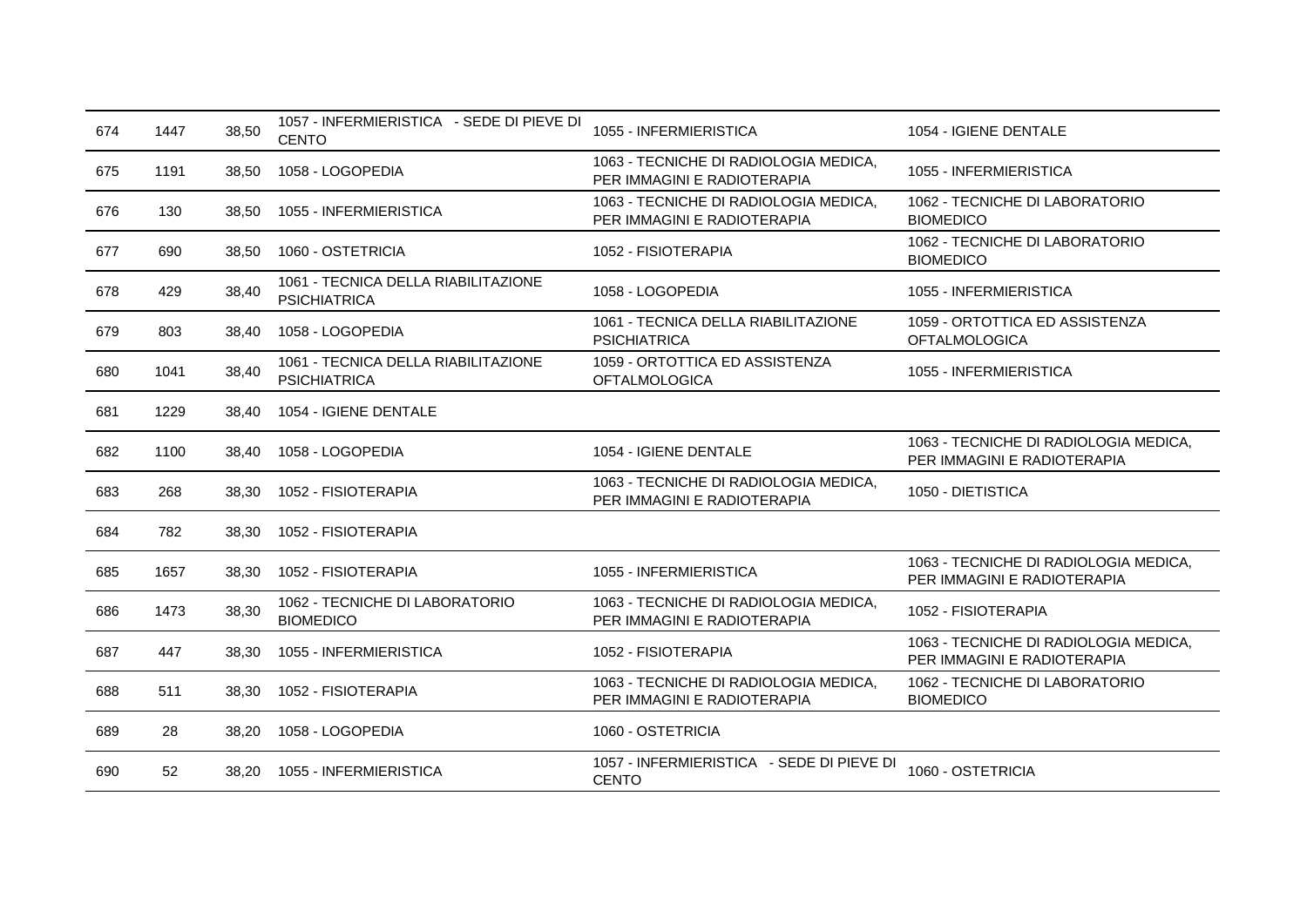| 691 | 1374 | 38,10 | 1061 - TECNICA DELLA RIABILITAZIONE<br><b>PSICHIATRICA</b>           | 1062 - TECNICHE DI LABORATORIO<br><b>BIOMEDICO</b>                                       | 1063 - TECNICHE DI RADIOLOGIA MEDICA,<br>PER IMMAGINI E RADIOTERAPIA |
|-----|------|-------|----------------------------------------------------------------------|------------------------------------------------------------------------------------------|----------------------------------------------------------------------|
| 692 | 1092 | 38,10 | 1055 - INFERMIERISTICA                                               | 1057 - INFERMIERISTICA - SEDE DI PIEVE DI 1059 - ORTOTTICA ED ASSISTENZA<br><b>CENTO</b> | <b>OFTALMOLOGICA</b>                                                 |
| 693 | 1613 | 38,10 | 1062 - TECNICHE DI LABORATORIO<br><b>BIOMEDICO</b>                   | 1054 - IGIENE DENTALE                                                                    | 1059 - ORTOTTICA ED ASSISTENZA<br><b>OFTALMOLOGICA</b>               |
| 694 | 328  | 38,00 | 1060 - OSTETRICIA                                                    | 1055 - INFERMIERISTICA                                                                   | 3125 - INFERMIERISTICA - SEDE DI ADRIA                               |
| 695 | 937  | 38,00 | 1052 - FISIOTERAPIA                                                  | 1055 - INFERMIERISTICA                                                                   | 3125 - INFERMIERISTICA - SEDE DI ADRIA                               |
| 696 | 1156 | 37,90 | 1062 - TECNICHE DI LABORATORIO<br><b>BIOMEDICO</b>                   | 1050 - DIETISTICA                                                                        | 1055 - INFERMIERISTICA                                               |
| 697 | 862  | 37,90 | 1052 - FISIOTERAPIA                                                  | 1062 - TECNICHE DI LABORATORIO<br><b>BIOMEDICO</b>                                       | 1063 - TECNICHE DI RADIOLOGIA MEDICA,<br>PER IMMAGINI E RADIOTERAPIA |
| 698 | 639  | 37,90 | 1052 - FISIOTERAPIA                                                  | 1055 - INFERMIERISTICA                                                                   | 3125 - INFERMIERISTICA - SEDE DI ADRIA                               |
| 699 | 367  | 37,70 | 1059 - ORTOTTICA ED ASSISTENZA<br><b>OFTALMOLOGICA</b>               | 1050 - DIETISTICA                                                                        | 1054 - IGIENE DENTALE                                                |
| 700 | 400  | 37.70 | 1054 - IGIENE DENTALE                                                |                                                                                          |                                                                      |
| 701 | 1480 | 37.70 | 1052 - FISIOTERAPIA                                                  | 1050 - DIETISTICA                                                                        | 1063 - TECNICHE DI RADIOLOGIA MEDICA,<br>PER IMMAGINI E RADIOTERAPIA |
| 702 | 900  | 37.70 | 1055 - INFERMIERISTICA                                               | 1052 - FISIOTERAPIA                                                                      | 1060 - OSTETRICIA                                                    |
| 703 | 440  | 37,50 | 1060 - OSTETRICIA                                                    | 1061 - TECNICA DELLA RIABILITAZIONE<br><b>PSICHIATRICA</b>                               | 1059 - ORTOTTICA ED ASSISTENZA<br><b>OFTALMOLOGICA</b>               |
| 704 | 38   | 37.50 | 1054 - IGIENE DENTALE                                                | 1060 - OSTETRICIA                                                                        | 1059 - ORTOTTICA ED ASSISTENZA<br><b>OFTALMOLOGICA</b>               |
| 705 | 878  | 37,40 | 1055 - INFERMIERISTICA                                               | 1052 - FISIOTERAPIA                                                                      | 1061 - TECNICA DELLA RIABILITAZIONE<br><b>PSICHIATRICA</b>           |
| 706 | 1305 | 37.40 | 1055 - INFERMIERISTICA                                               | 3125 - INFERMIERISTICA - SEDE DI ADRIA                                                   | 1057 - INFERMIERISTICA - SEDE DI PIEVE DI<br><b>CENTO</b>            |
| 707 | 265  | 37,40 | 1063 - TECNICHE DI RADIOLOGIA MEDICA,<br>PER IMMAGINI E RADIOTERAPIA | 1055 - INFERMIERISTICA                                                                   | 1050 - DIETISTICA                                                    |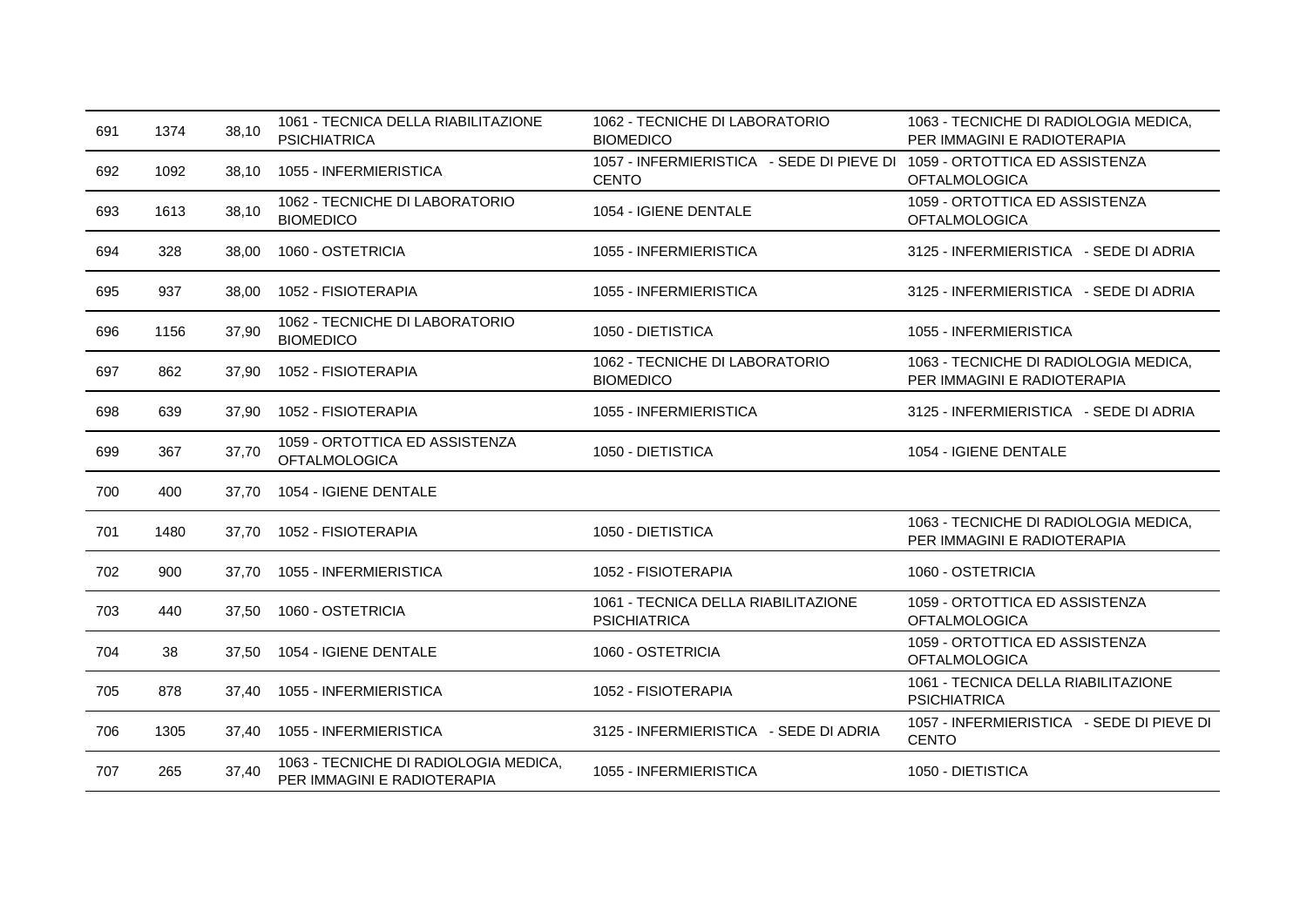| 708 | 825  | 37,30 | 1061 - TECNICA DELLA RIABILITAZIONE<br><b>PSICHIATRICA</b>           | 1052 - FISIOTERAPIA                                                  | 1063 - TECNICHE DI RADIOLOGIA MEDICA,<br>PER IMMAGINI E RADIOTERAPIA |
|-----|------|-------|----------------------------------------------------------------------|----------------------------------------------------------------------|----------------------------------------------------------------------|
| 709 | 1304 | 37,30 | 1052 - FISIOTERAPIA                                                  | 1063 - TECNICHE DI RADIOLOGIA MEDICA,<br>PER IMMAGINI E RADIOTERAPIA | 1054 - IGIENE DENTALE                                                |
| 710 | 544  | 37,30 | 1052 - FISIOTERAPIA                                                  | 1055 - INFERMIERISTICA                                               | 1058 - LOGOPEDIA                                                     |
| 711 | 1708 | 37,30 | 1055 - INFERMIERISTICA                                               | 1060 - OSTETRICIA                                                    | 1061 - TECNICA DELLA RIABILITAZIONE<br><b>PSICHIATRICA</b>           |
| 712 | 1538 | 37,20 | 1054 - IGIENE DENTALE                                                | 1060 - OSTETRICIA                                                    |                                                                      |
| 713 | 438  | 37,20 | 1052 - FISIOTERAPIA                                                  | 1059 - ORTOTTICA ED ASSISTENZA<br><b>OFTALMOLOGICA</b>               | 1063 - TECNICHE DI RADIOLOGIA MEDICA,<br>PER IMMAGINI E RADIOTERAPIA |
| 714 | 1082 | 37,20 | 1063 - TECNICHE DI RADIOLOGIA MEDICA,<br>PER IMMAGINI E RADIOTERAPIA | 1062 - TECNICHE DI LABORATORIO<br><b>BIOMEDICO</b>                   | 1052 - FISIOTERAPIA                                                  |
| 715 | 1591 | 37,20 | 1058 - LOGOPEDIA                                                     | 1054 - IGIENE DENTALE                                                | 1060 - OSTETRICIA                                                    |
| 716 | 901  | 37.20 | 1052 - FISIOTERAPIA                                                  | 1060 - OSTETRICIA                                                    | 1055 - INFERMIERISTICA                                               |
| 717 | 1083 | 37,20 | 1052 - FISIOTERAPIA                                                  | 1063 - TECNICHE DI RADIOLOGIA MEDICA,<br>PER IMMAGINI E RADIOTERAPIA | 1055 - INFERMIERISTICA                                               |
| 718 | 1365 | 37,20 | 1052 - FISIOTERAPIA                                                  | 1062 - TECNICHE DI LABORATORIO<br><b>BIOMEDICO</b>                   | 1055 - INFERMIERISTICA                                               |
| 719 | 579  | 37,00 | 1057 - INFERMIERISTICA - SEDE DI PIEVE DI<br><b>CENTO</b>            | 1055 - INFERMIERISTICA                                               | 1054 - IGIENE DENTALE                                                |
| 720 | 720  | 37,00 | 1050 - DIETISTICA                                                    | 1058 - LOGOPEDIA                                                     | 1052 - FISIOTERAPIA                                                  |
| 721 | 159  | 37,00 | 1052 - FISIOTERAPIA                                                  | 1050 - DIETISTICA                                                    | 1063 - TECNICHE DI RADIOLOGIA MEDICA,<br>PER IMMAGINI E RADIOTERAPIA |
| 722 | 6    | 37,00 | 1060 - OSTETRICIA                                                    | 1058 - LOGOPEDIA                                                     | 1063 - TECNICHE DI RADIOLOGIA MEDICA,<br>PER IMMAGINI E RADIOTERAPIA |
| 723 | 1578 | 36.90 | 1054 - IGIENE DENTALE                                                | 1052 - FISIOTERAPIA                                                  | 1050 - DIETISTICA                                                    |
| 724 | 1705 | 36,90 | 1061 - TECNICA DELLA RIABILITAZIONE<br><b>PSICHIATRICA</b>           | 1052 - FISIOTERAPIA                                                  | 1059 - ORTOTTICA ED ASSISTENZA<br><b>OFTALMOLOGICA</b>               |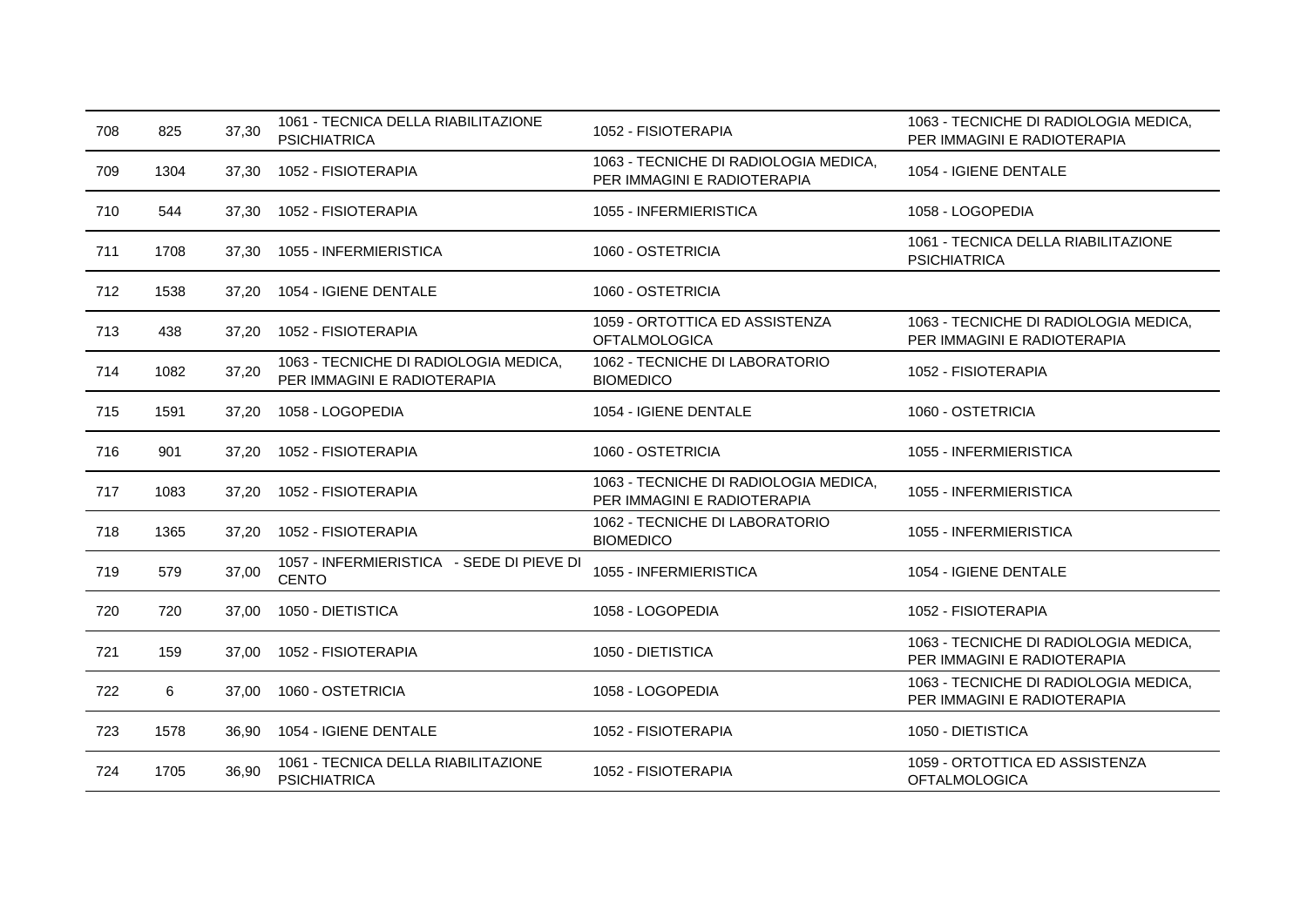| 725 | 1198 | 36,90 | 1058 - LOGOPEDIA       | 1052 - FISIOTERAPIA                                                  | 1050 - DIETISTICA                                                    |
|-----|------|-------|------------------------|----------------------------------------------------------------------|----------------------------------------------------------------------|
| 726 | 994  | 36,80 | 1054 - IGIENE DENTALE  | 1052 - FISIOTERAPIA                                                  | 1055 - INFERMIERISTICA                                               |
| 727 | 1350 | 36,80 | 1060 - OSTETRICIA      | 1055 - INFERMIERISTICA                                               |                                                                      |
| 728 | 1590 | 36,70 | 1060 - OSTETRICIA      | 1054 - IGIENE DENTALE                                                | 1055 - INFERMIERISTICA                                               |
| 729 | 960  | 36,60 | 1052 - FISIOTERAPIA    | 1050 - DIETISTICA                                                    | 1055 - INFERMIERISTICA                                               |
| 730 | 724  | 36,60 | 1052 - FISIOTERAPIA    | 1050 - DIETISTICA                                                    | 1063 - TECNICHE DI RADIOLOGIA MEDICA,<br>PER IMMAGINI E RADIOTERAPIA |
| 731 | 171  | 36,60 | 1055 - INFERMIERISTICA | 1052 - FISIOTERAPIA                                                  | 1063 - TECNICHE DI RADIOLOGIA MEDICA,<br>PER IMMAGINI E RADIOTERAPIA |
| 732 | 1492 | 36,60 | 1055 - INFERMIERISTICA | 1057 - INFERMIERISTICA - SEDE DI PIEVE DI<br><b>CENTO</b>            | 3125 - INFERMIERISTICA - SEDE DI ADRIA                               |
| 733 | 543  | 36,50 | 1060 - OSTETRICIA      | 1055 - INFERMIERISTICA                                               | 3125 - INFERMIERISTICA - SEDE DI ADRIA                               |
| 734 | 740  | 36,50 | 1055 - INFERMIERISTICA | 1052 - FISIOTERAPIA                                                  | 3125 - INFERMIERISTICA - SEDE DI ADRIA                               |
| 735 | 282  | 36,50 | 1054 - IGIENE DENTALE  | 1058 - LOGOPEDIA                                                     | 1055 - INFERMIERISTICA                                               |
| 736 | 1583 | 36,50 | 1052 - FISIOTERAPIA    | 1050 - DIETISTICA                                                    | 1058 - LOGOPEDIA                                                     |
| 737 | 352  | 36,40 | 1058 - LOGOPEDIA       | 1063 - TECNICHE DI RADIOLOGIA MEDICA,<br>PER IMMAGINI E RADIOTERAPIA | 1060 - OSTETRICIA                                                    |
| 738 | 11   | 36,40 | 1055 - INFERMIERISTICA | 1061 - TECNICA DELLA RIABILITAZIONE<br><b>PSICHIATRICA</b>           | 1060 - OSTETRICIA                                                    |
| 739 | 164  | 36,20 | 1050 - DIETISTICA      |                                                                      |                                                                      |
| 740 | 430  | 36,20 | 1050 - DIETISTICA      |                                                                      |                                                                      |
| 741 | 783  | 36,20 | 1058 - LOGOPEDIA       | 1050 - DIETISTICA                                                    | 1060 - OSTETRICIA                                                    |
|     |      |       |                        |                                                                      |                                                                      |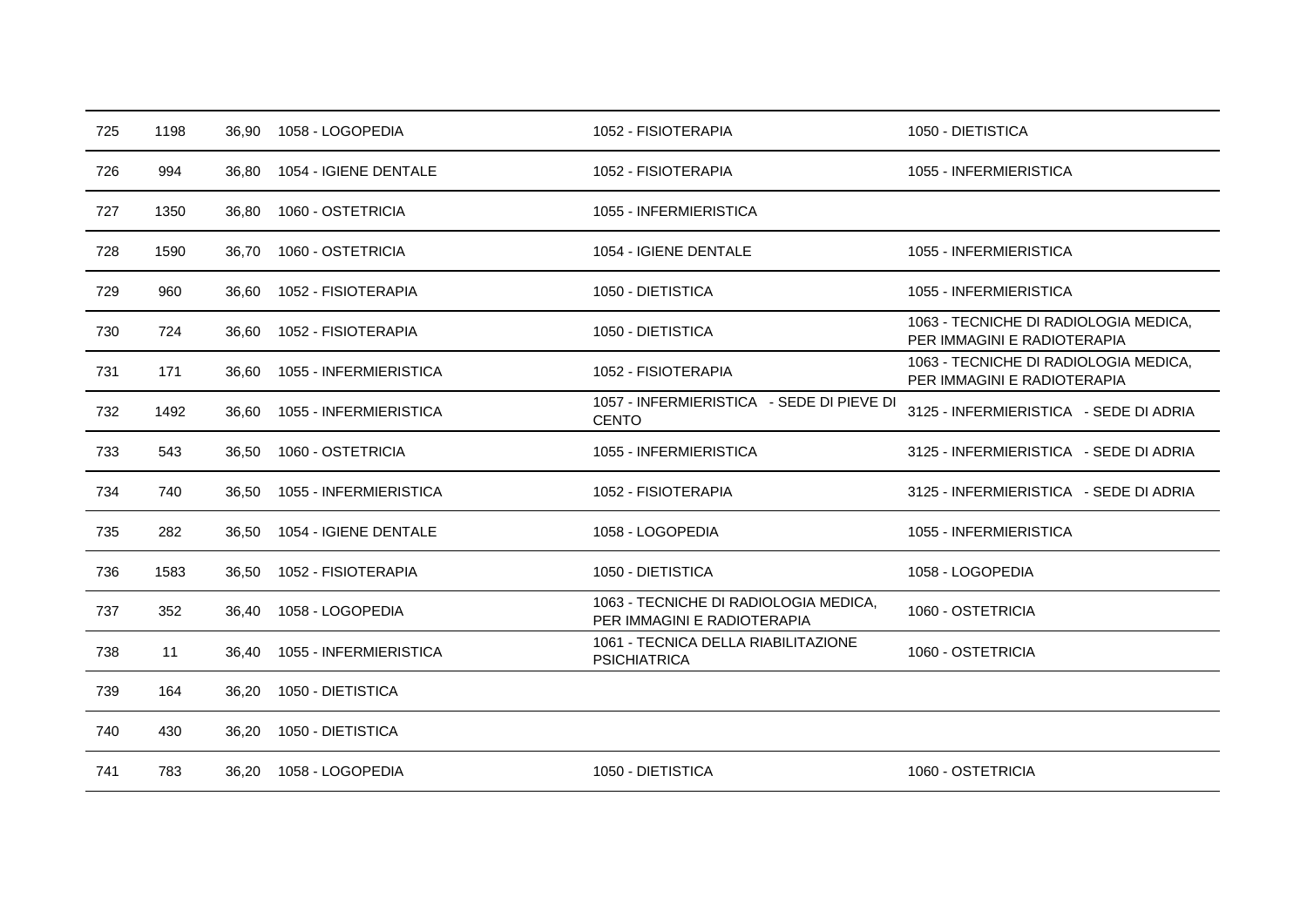| 742 | 715  |       | 36.10  1052 - FISIOTERAPIA                                           | 1055 - INFERMIERISTICA                                               | 3125 - INFERMIERISTICA - SEDE DI ADRIA                               |
|-----|------|-------|----------------------------------------------------------------------|----------------------------------------------------------------------|----------------------------------------------------------------------|
| 743 | 657  | 36,10 | 1052 - FISIOTERAPIA                                                  | 1050 - DIETISTICA                                                    | 1063 - TECNICHE DI RADIOLOGIA MEDICA,<br>PER IMMAGINI E RADIOTERAPIA |
| 744 | 118  | 36.10 | 1055 - INFERMIERISTICA                                               | 3125 - INFERMIERISTICA - SEDE DI ADRIA                               | 1057 - INFERMIERISTICA - SEDE DI PIEVE DI<br><b>CENTO</b>            |
| 745 | 162  | 36,00 | 1058 - LOGOPEDIA                                                     | 1063 - TECNICHE DI RADIOLOGIA MEDICA,<br>PER IMMAGINI E RADIOTERAPIA | 1059 - ORTOTTICA ED ASSISTENZA<br><b>OFTALMOLOGICA</b>               |
| 746 | 930  | 35,90 | 1052 - FISIOTERAPIA                                                  | 1063 - TECNICHE DI RADIOLOGIA MEDICA,<br>PER IMMAGINI E RADIOTERAPIA | 1055 - INFERMIERISTICA                                               |
| 747 | 1609 | 35.90 | 1050 - DIETISTICA                                                    | 1058 - LOGOPEDIA                                                     | 1054 - IGIENE DENTALE                                                |
| 748 | 1599 | 35,80 | 1063 - TECNICHE DI RADIOLOGIA MEDICA,<br>PER IMMAGINI E RADIOTERAPIA | 1054 - IGIENE DENTALE                                                | 1055 - INFERMIERISTICA                                               |
| 749 | 1526 | 35,70 | 1058 - LOGOPEDIA                                                     | 1052 - FISIOTERAPIA                                                  | 1063 - TECNICHE DI RADIOLOGIA MEDICA,<br>PER IMMAGINI E RADIOTERAPIA |
| 750 | 625  | 35.70 | 1060 - OSTETRICIA                                                    | 1063 - TECNICHE DI RADIOLOGIA MEDICA,<br>PER IMMAGINI E RADIOTERAPIA | 1055 - INFERMIERISTICA                                               |
| 751 | 652  | 35,70 | 1061 - TECNICA DELLA RIABILITAZIONE<br><b>PSICHIATRICA</b>           | 1052 - FISIOTERAPIA                                                  | 3125 - INFERMIERISTICA - SEDE DI ADRIA                               |
| 752 | 497  | 35.70 | 1060 - OSTETRICIA                                                    | 1055 - INFERMIERISTICA                                               | 1052 - FISIOTERAPIA                                                  |
| 753 | 871  | 35.70 | 1052 - FISIOTERAPIA                                                  | 1055 - INFERMIERISTICA                                               | 1057 - INFERMIERISTICA - SEDE DI PIEVE DI<br><b>CENTO</b>            |
| 754 | 415  | 35,70 | 1062 - TECNICHE DI LABORATORIO<br><b>BIOMEDICO</b>                   | 1054 - IGIENE DENTALE                                                | 1055 - INFERMIERISTICA                                               |
| 755 | 1090 | 35.70 | 3125 - INFERMIERISTICA - SEDE DI ADRIA                               | 1057 - INFERMIERISTICA - SEDE DI PIEVE DI<br><b>CENTO</b>            | 1055 - INFERMIERISTICA                                               |
| 756 | 1451 | 35,60 | 1052 - FISIOTERAPIA                                                  | 1063 - TECNICHE DI RADIOLOGIA MEDICA,<br>PER IMMAGINI E RADIOTERAPIA | 1050 - DIETISTICA                                                    |
| 757 | 1760 | 35,60 | 1058 - LOGOPEDIA                                                     | 1052 - FISIOTERAPIA                                                  | 1061 - TECNICA DELLA RIABILITAZIONE<br><b>PSICHIATRICA</b>           |
| 758 | 954  | 35.60 | 1055 - INFERMIERISTICA                                               | 3125 - INFERMIERISTICA - SEDE DI ADRIA                               | 1057 - INFERMIERISTICA - SEDE DI PIEVE DI<br><b>CENTO</b>            |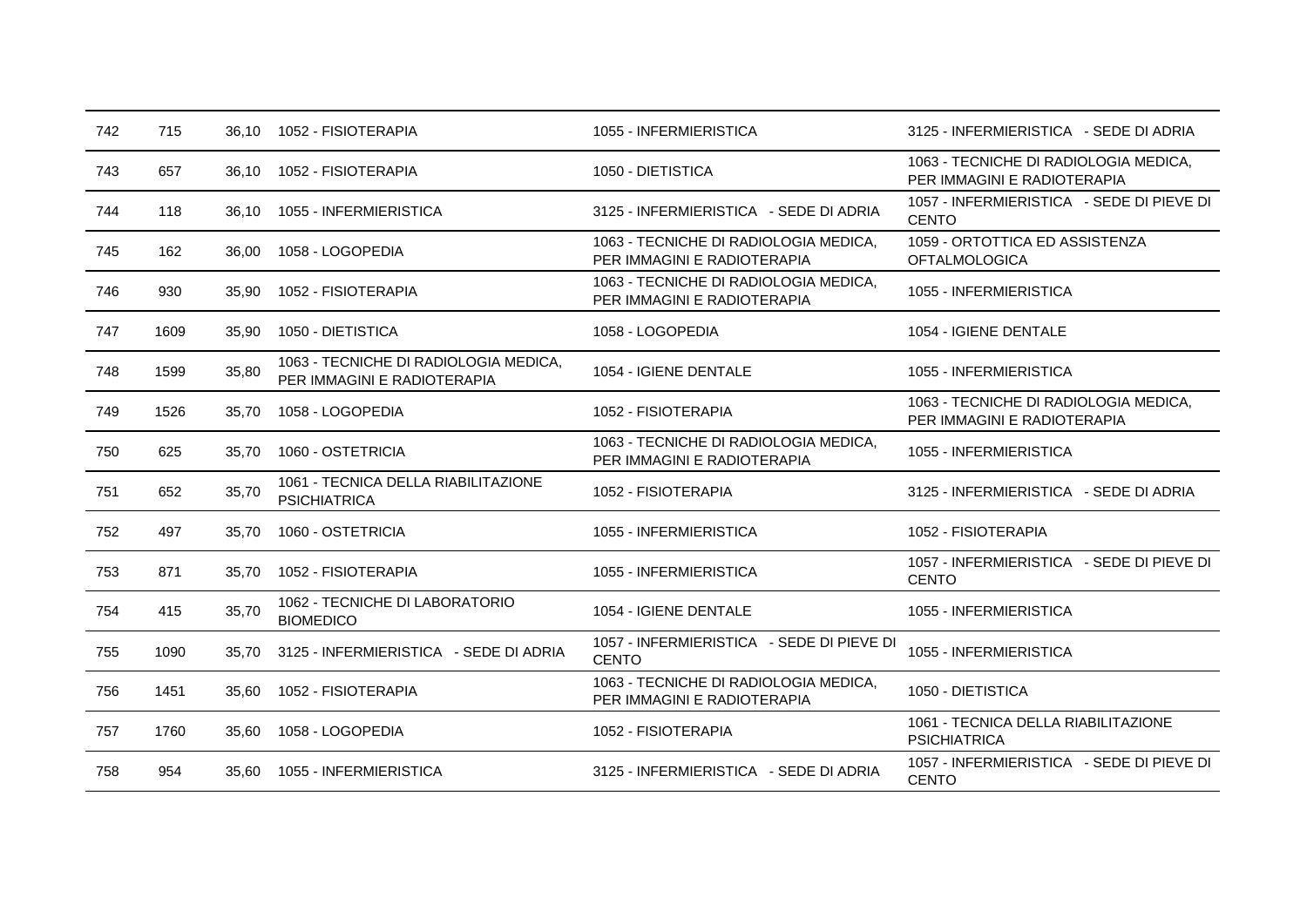| 759 | 327  | 35.60 | 1052 - FISIOTERAPIA                                                  | 1050 - DIETISTICA                                                    | 1058 - LOGOPEDIA                                                     |
|-----|------|-------|----------------------------------------------------------------------|----------------------------------------------------------------------|----------------------------------------------------------------------|
| 760 | 846  | 35,60 | 1055 - INFERMIERISTICA                                               | 3125 - INFERMIERISTICA - SEDE DI ADRIA                               | 1057 - INFERMIERISTICA - SEDE DI PIEVE DI<br><b>CENTO</b>            |
| 761 | 1479 | 35,50 | 1057 - INFERMIERISTICA - SEDE DI PIEVE DI<br><b>CENTO</b>            | 1055 - INFERMIERISTICA                                               | 3125 - INFERMIERISTICA - SEDE DI ADRIA                               |
| 762 | 239  | 35,40 | 1052 - FISIOTERAPIA                                                  | 1063 - TECNICHE DI RADIOLOGIA MEDICA,<br>PER IMMAGINI E RADIOTERAPIA | 1062 - TECNICHE DI LABORATORIO<br><b>BIOMEDICO</b>                   |
| 763 | 533  | 35,40 | 1063 - TECNICHE DI RADIOLOGIA MEDICA,<br>PER IMMAGINI E RADIOTERAPIA | 1052 - FISIOTERAPIA                                                  | 1058 - LOGOPEDIA                                                     |
| 764 | 387  | 35,40 | 1050 - DIETISTICA                                                    |                                                                      |                                                                      |
| 765 | 1557 | 35,20 | 1052 - FISIOTERAPIA                                                  | 1063 - TECNICHE DI RADIOLOGIA MEDICA.<br>PER IMMAGINI E RADIOTERAPIA | 1050 - DIETISTICA                                                    |
| 766 | 372  | 35.20 | 1055 - INFERMIERISTICA                                               | 3125 - INFERMIERISTICA - SEDE DI ADRIA                               | 1057 - INFERMIERISTICA - SEDE DI PIEVE DI<br><b>CENTO</b>            |
| 767 | 1443 | 35,20 | 1055 - INFERMIERISTICA                                               | 3125 - INFERMIERISTICA - SEDE DI ADRIA                               | 1057 - INFERMIERISTICA - SEDE DI PIEVE DI<br><b>CENTO</b>            |
| 768 | 844  | 35.10 | 3125 - INFERMIERISTICA - SEDE DI ADRIA                               | 1061 - TECNICA DELLA RIABILITAZIONE<br><b>PSICHIATRICA</b>           | 1063 - TECNICHE DI RADIOLOGIA MEDICA,<br>PER IMMAGINI E RADIOTERAPIA |
| 769 | 627  | 35,10 | 1050 - DIETISTICA                                                    | 1058 - LOGOPEDIA                                                     | 1059 - ORTOTTICA ED ASSISTENZA<br><b>OFTALMOLOGICA</b>               |
| 770 | 824  | 35,00 | 1052 - FISIOTERAPIA                                                  |                                                                      |                                                                      |
| 771 | 969  | 35.00 | 1058 - LOGOPEDIA                                                     | 1062 - TECNICHE DI LABORATORIO<br><b>BIOMEDICO</b>                   | 1059 - ORTOTTICA ED ASSISTENZA<br><b>OFTALMOLOGICA</b>               |
| 772 | 642  | 34,90 | 1061 - TECNICA DELLA RIABILITAZIONE<br><b>PSICHIATRICA</b>           | 1055 - INFERMIERISTICA                                               | 1060 - OSTETRICIA                                                    |
| 773 | 290  | 34,90 | 1063 - TECNICHE DI RADIOLOGIA MEDICA,<br>PER IMMAGINI E RADIOTERAPIA | 1050 - DIETISTICA                                                    | 1052 - FISIOTERAPIA                                                  |
| 774 | 1743 | 34,90 | 1058 - LOGOPEDIA                                                     | 1052 - FISIOTERAPIA                                                  | 1061 - TECNICA DELLA RIABILITAZIONE<br><b>PSICHIATRICA</b>           |
| 775 | 1502 | 34,90 | 1055 - INFERMIERISTICA                                               | 1052 - FISIOTERAPIA                                                  | 1060 - OSTETRICIA                                                    |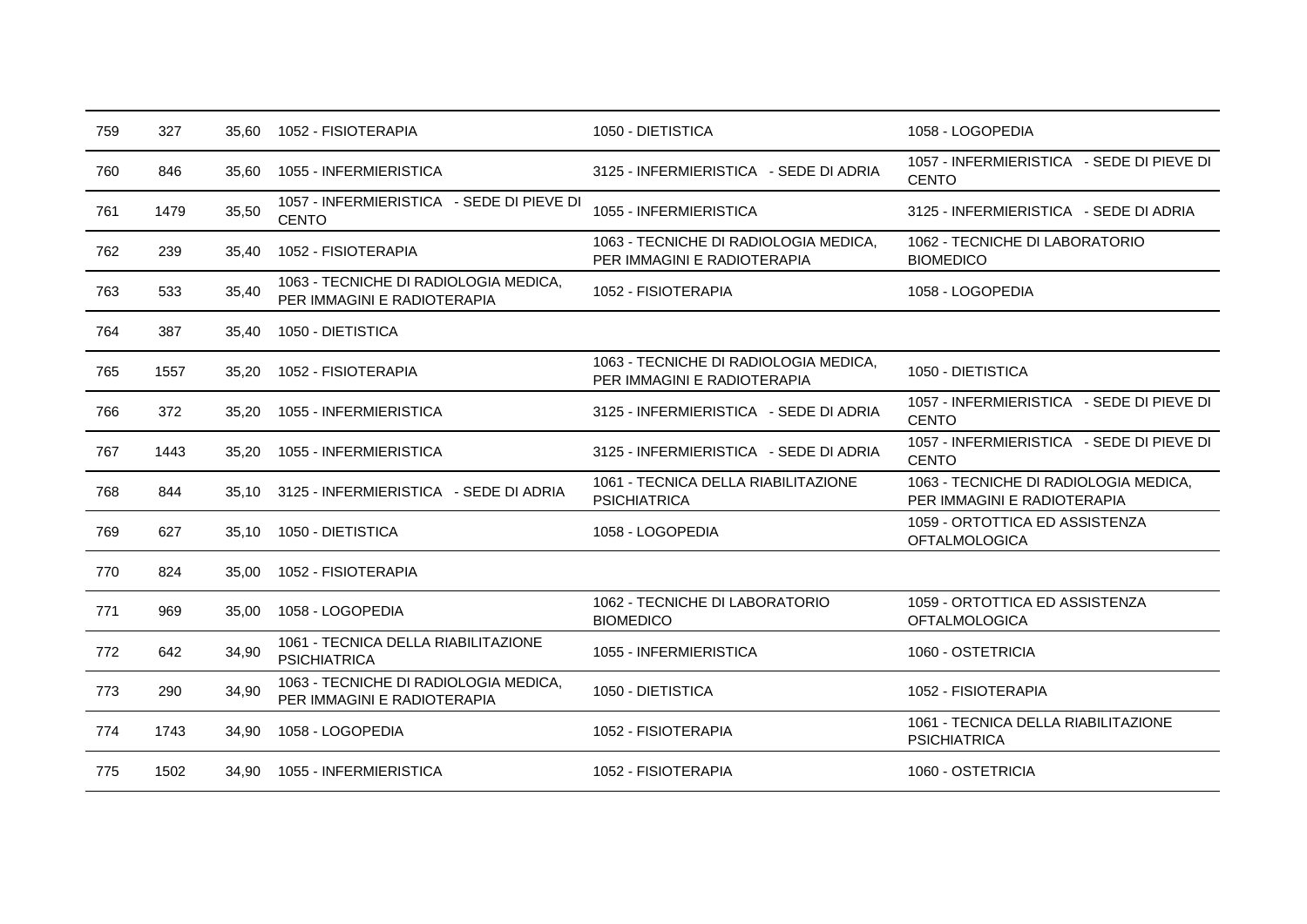| 776 | 112  | 34,80 | 1052 - FISIOTERAPIA                                                  | 1063 - TECNICHE DI RADIOLOGIA MEDICA,<br>PER IMMAGINI E RADIOTERAPIA | 1062 - TECNICHE DI LABORATORIO<br><b>BIOMEDICO</b>                   |
|-----|------|-------|----------------------------------------------------------------------|----------------------------------------------------------------------|----------------------------------------------------------------------|
| 777 | 207  | 34,70 | 1060 - OSTETRICIA                                                    | 1055 - INFERMIERISTICA                                               | 3125 - INFERMIERISTICA - SEDE DI ADRIA                               |
| 778 | 248  | 34,70 | 1055 - INFERMIERISTICA                                               | 1059 - ORTOTTICA ED ASSISTENZA<br><b>OFTALMOLOGICA</b>               | 1062 - TECNICHE DI LABORATORIO<br><b>BIOMEDICO</b>                   |
| 779 | 1113 | 34,70 | 1050 - DIETISTICA                                                    | 1055 - INFERMIERISTICA                                               | 1052 - FISIOTERAPIA                                                  |
| 780 | 958  | 34,60 | 1052 - FISIOTERAPIA                                                  | 1050 - DIETISTICA                                                    | 1054 - IGIENE DENTALE                                                |
| 781 | 43   | 34,60 | 1052 - FISIOTERAPIA                                                  | 1061 - TECNICA DELLA RIABILITAZIONE<br><b>PSICHIATRICA</b>           | 1050 - DIETISTICA                                                    |
| 782 | 829  | 34,60 | 1061 - TECNICA DELLA RIABILITAZIONE<br><b>PSICHIATRICA</b>           | 1054 - IGIENE DENTALE                                                | 1059 - ORTOTTICA ED ASSISTENZA<br><b>OFTALMOLOGICA</b>               |
| 783 | 332  | 34,60 | 1052 - FISIOTERAPIA                                                  | 1050 - DIETISTICA                                                    | 1063 - TECNICHE DI RADIOLOGIA MEDICA,<br>PER IMMAGINI E RADIOTERAPIA |
| 784 | 35   | 34,60 | 1052 - FISIOTERAPIA                                                  | 1059 - ORTOTTICA ED ASSISTENZA<br><b>OFTALMOLOGICA</b>               | 1062 - TECNICHE DI LABORATORIO<br><b>BIOMEDICO</b>                   |
| 785 | 172  | 34,50 | 1061 - TECNICA DELLA RIABILITAZIONE<br><b>PSICHIATRICA</b>           | 1058 - LOGOPEDIA                                                     | 1050 - DIETISTICA                                                    |
| 786 | 493  | 34,50 | 1052 - FISIOTERAPIA                                                  | 1055 - INFERMIERISTICA                                               | 1063 - TECNICHE DI RADIOLOGIA MEDICA,<br>PER IMMAGINI E RADIOTERAPIA |
| 787 | 408  | 34,40 | 1052 - FISIOTERAPIA                                                  | 1063 - TECNICHE DI RADIOLOGIA MEDICA,<br>PER IMMAGINI E RADIOTERAPIA | 1050 - DIETISTICA                                                    |
| 788 | 516  | 34,40 | 1063 - TECNICHE DI RADIOLOGIA MEDICA,<br>PER IMMAGINI E RADIOTERAPIA | 1059 - ORTOTTICA ED ASSISTENZA<br><b>OFTALMOLOGICA</b>               | 1055 - INFERMIERISTICA                                               |
| 789 | 26   | 34,40 | 1058 - LOGOPEDIA                                                     | 1055 - INFERMIERISTICA                                               |                                                                      |
| 790 | 1667 | 34,30 | 1052 - FISIOTERAPIA                                                  |                                                                      |                                                                      |
| 791 | 98   | 34,30 | 3125 - INFERMIERISTICA - SEDE DI ADRIA                               | 1055 - INFERMIERISTICA                                               | 1060 - OSTETRICIA                                                    |
| 792 | 246  | 34,20 | 1055 - INFERMIERISTICA                                               | 3125 - INFERMIERISTICA - SEDE DI ADRIA                               | 1057 - INFERMIERISTICA - SEDE DI PIEVE DI<br><b>CENTO</b>            |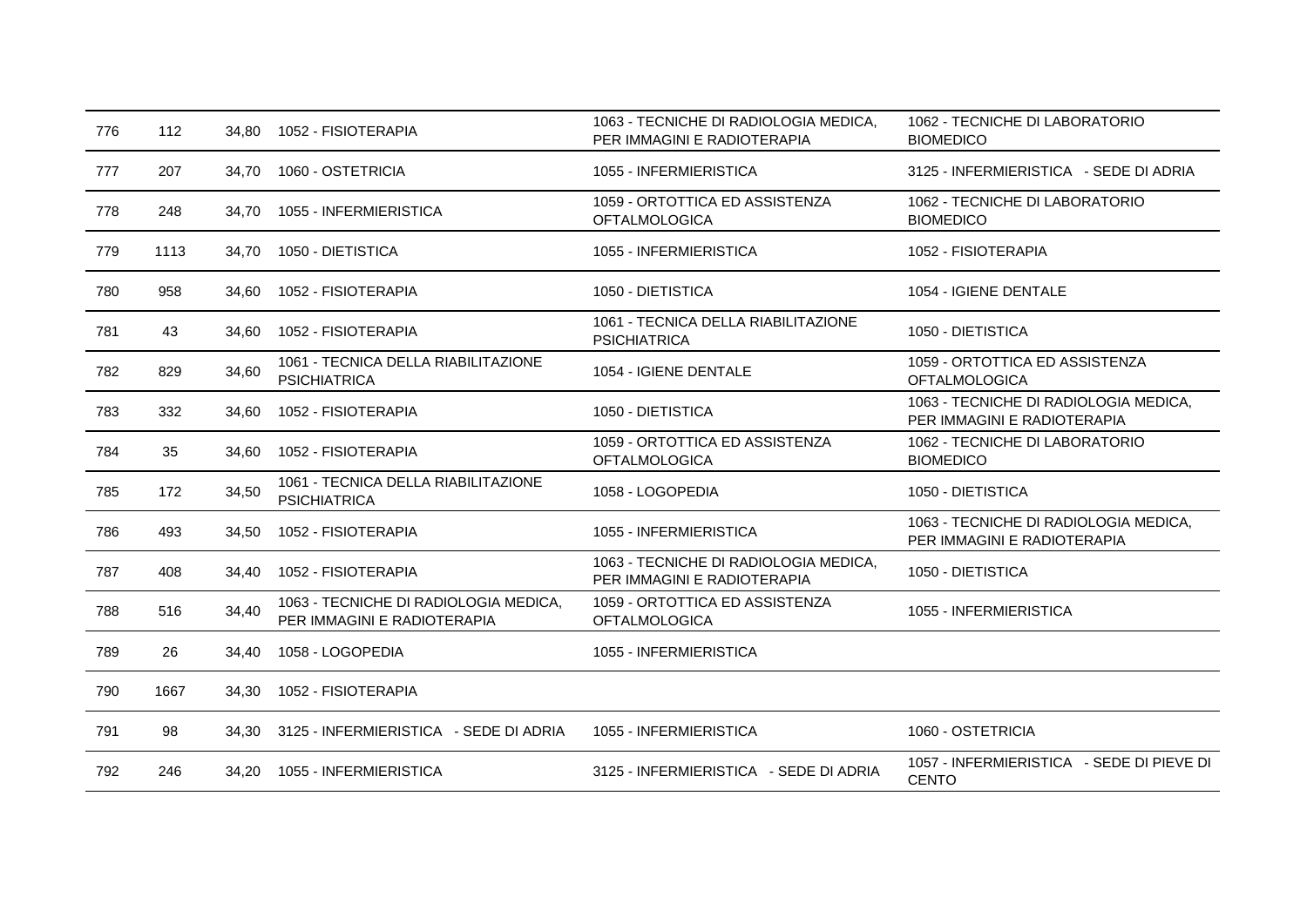| 793 | 193  | 34,20 | 1052 - FISIOTERAPIA                                                  | 1055 - INFERMIERISTICA                                               | 1060 - OSTETRICIA                                          |
|-----|------|-------|----------------------------------------------------------------------|----------------------------------------------------------------------|------------------------------------------------------------|
| 794 | 1201 | 34,10 | 1063 - TECNICHE DI RADIOLOGIA MEDICA,<br>PER IMMAGINI E RADIOTERAPIA | 1055 - INFERMIERISTICA                                               | 1061 - TECNICA DELLA RIABILITAZIONE<br><b>PSICHIATRICA</b> |
| 795 | 1066 | 34,10 | 1058 - LOGOPEDIA                                                     | 1057 - INFERMIERISTICA - SEDE DI PIEVE DI<br><b>CENTO</b>            | 1054 - IGIENE DENTALE                                      |
| 796 | 983  | 34.10 | 1058 - LOGOPEDIA                                                     | 1061 - TECNICA DELLA RIABILITAZIONE<br><b>PSICHIATRICA</b>           | 1050 - DIETISTICA                                          |
| 797 | 421  | 34,00 | 1063 - TECNICHE DI RADIOLOGIA MEDICA,<br>PER IMMAGINI E RADIOTERAPIA | 1052 - FISIOTERAPIA                                                  | 1055 - INFERMIERISTICA                                     |
| 798 | 1721 | 34,00 | 1063 - TECNICHE DI RADIOLOGIA MEDICA,<br>PER IMMAGINI E RADIOTERAPIA | 1052 - FISIOTERAPIA                                                  | 1050 - DIETISTICA                                          |
| 799 | 1641 | 34,00 | 1052 - FISIOTERAPIA                                                  | 1055 - INFERMIERISTICA                                               | 1061 - TECNICA DELLA RIABILITAZIONE<br><b>PSICHIATRICA</b> |
| 800 | 618  | 34,00 | 1060 - OSTETRICIA                                                    | 1063 - TECNICHE DI RADIOLOGIA MEDICA,<br>PER IMMAGINI E RADIOTERAPIA | 1055 - INFERMIERISTICA                                     |
| 801 | 1249 | 33,90 | 1058 - LOGOPEDIA                                                     | 1055 - INFERMIERISTICA                                               | 1057 - INFERMIERISTICA - SEDE DI PIEVE DI<br><b>CENTO</b>  |
| 802 | 410  | 33,80 | 1052 - FISIOTERAPIA                                                  | 1063 - TECNICHE DI RADIOLOGIA MEDICA.<br>PER IMMAGINI E RADIOTERAPIA | 1050 - DIETISTICA                                          |
| 803 | 999  | 33,80 | 1052 - FISIOTERAPIA                                                  | 1063 - TECNICHE DI RADIOLOGIA MEDICA,<br>PER IMMAGINI E RADIOTERAPIA | 1054 - IGIENE DENTALE                                      |
| 804 | 120  | 33,80 | 1050 - DIETISTICA                                                    | 1052 - FISIOTERAPIA                                                  |                                                            |
| 805 | 1597 | 33,80 | 1052 - FISIOTERAPIA                                                  | 1060 - OSTETRICIA                                                    | 1055 - INFERMIERISTICA                                     |
| 806 | 1075 | 33,80 | 1055 - INFERMIERISTICA                                               | 1057 - INFERMIERISTICA - SEDE DI PIEVE DI<br><b>CENTO</b>            | 3125 - INFERMIERISTICA - SEDE DI ADRIA                     |
| 807 | 1673 | 33.70 | 1052 - FISIOTERAPIA                                                  | 1063 - TECNICHE DI RADIOLOGIA MEDICA,<br>PER IMMAGINI E RADIOTERAPIA | 1055 - INFERMIERISTICA                                     |
| 808 | 237  | 33,70 | 1061 - TECNICA DELLA RIABILITAZIONE<br><b>PSICHIATRICA</b>           | 1052 - FISIOTERAPIA                                                  | 1058 - LOGOPEDIA                                           |
| 809 | 1228 | 33,70 | 1063 - TECNICHE DI RADIOLOGIA MEDICA,<br>PER IMMAGINI E RADIOTERAPIA | 1052 - FISIOTERAPIA                                                  | 1058 - LOGOPEDIA                                           |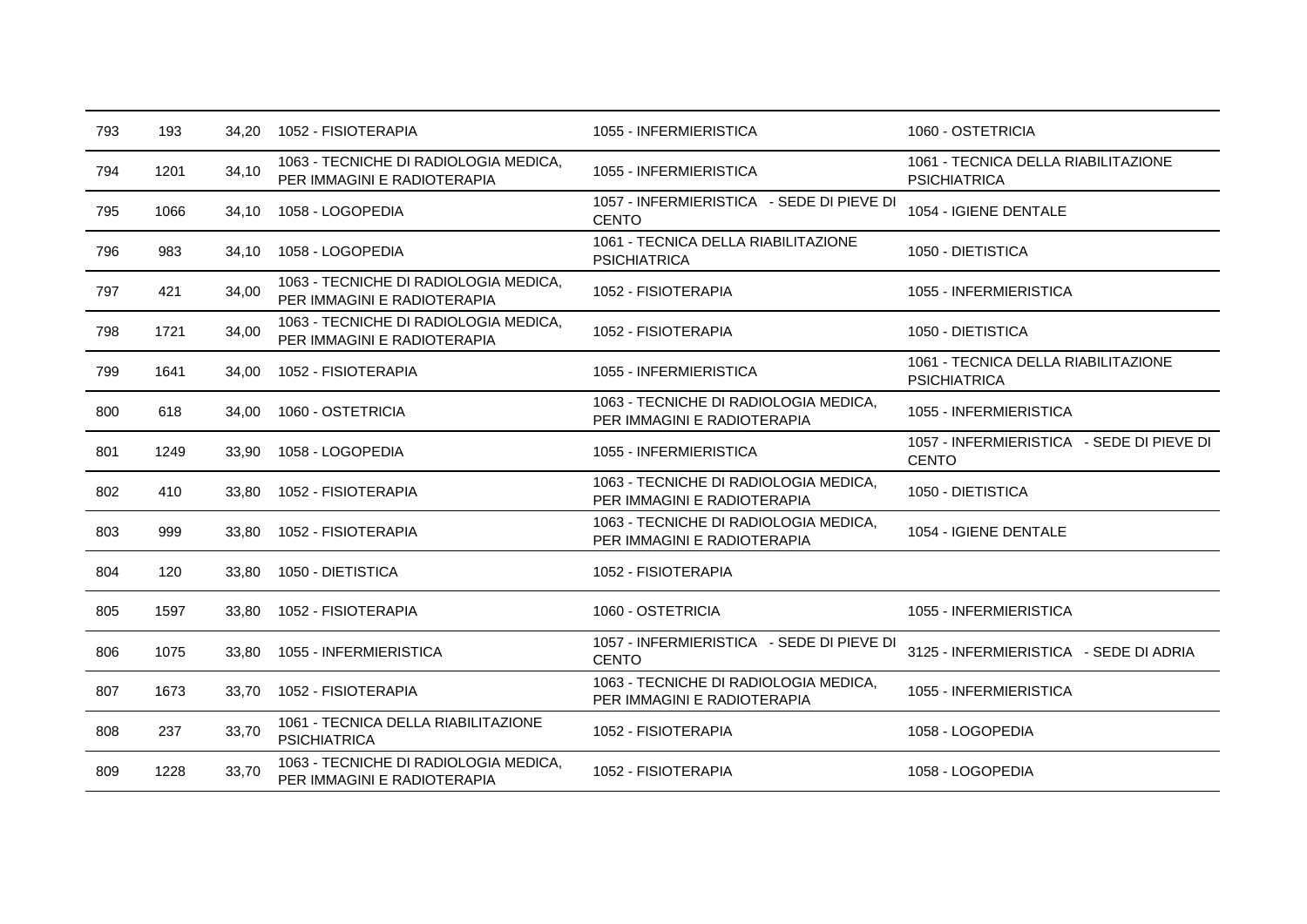| 810 | 1531 | 33,60 | 1057 - INFERMIERISTICA - SEDE DI PIEVE DI<br><b>CENTO</b>            | 1052 - FISIOTERAPIA                                                  | 1063 - TECNICHE DI RADIOLOGIA MEDICA,<br>PER IMMAGINI E RADIOTERAPIA |
|-----|------|-------|----------------------------------------------------------------------|----------------------------------------------------------------------|----------------------------------------------------------------------|
| 811 | 709  | 33.50 | 3125 - INFERMIERISTICA - SEDE DI ADRIA                               | 1055 - INFERMIERISTICA                                               | 1057 - INFERMIERISTICA - SEDE DI PIEVE DI<br><b>CENTO</b>            |
| 812 | 190  | 33,40 | 1060 - OSTETRICIA                                                    | 1058 - LOGOPEDIA                                                     | 1054 - IGIENE DENTALE                                                |
| 813 | 1069 | 33,40 | 1052 - FISIOTERAPIA                                                  | 1055 - INFERMIERISTICA                                               | 1058 - LOGOPEDIA                                                     |
| 814 | 732  | 33,40 | 1057 - INFERMIERISTICA - SEDE DI PIEVE DI<br><b>CENTO</b>            | 1055 - INFERMIERISTICA                                               | 1052 - FISIOTERAPIA                                                  |
| 815 | 152  | 33,30 | 1058 - LOGOPEDIA                                                     | 1050 - DIETISTICA                                                    | 1055 - INFERMIERISTICA                                               |
| 816 | 1472 | 33,10 | 1055 - INFERMIERISTICA                                               | 1063 - TECNICHE DI RADIOLOGIA MEDICA,<br>PER IMMAGINI E RADIOTERAPIA | 1052 - FISIOTERAPIA                                                  |
| 817 | 926  | 33,10 | 1060 - OSTETRICIA                                                    | 1055 - INFERMIERISTICA                                               | 1061 - TECNICA DELLA RIABILITAZIONE<br><b>PSICHIATRICA</b>           |
| 818 | 53   | 33.10 | 1054 - IGIENE DENTALE                                                | 1055 - INFERMIERISTICA                                               | 1058 - LOGOPEDIA                                                     |
| 819 | 470  | 33,00 | 1050 - DIETISTICA                                                    | 1052 - FISIOTERAPIA                                                  | 1058 - LOGOPEDIA                                                     |
| 820 | 1620 | 32,90 | 1060 - OSTETRICIA                                                    | 1062 - TECNICHE DI LABORATORIO<br><b>BIOMEDICO</b>                   |                                                                      |
| 821 | 503  | 32,90 | 1055 - INFERMIERISTICA                                               | 1057 - INFERMIERISTICA - SEDE DI PIEVE DI<br><b>CENTO</b>            | 1060 - OSTETRICIA                                                    |
| 822 | 1089 | 32,80 | 1052 - FISIOTERAPIA                                                  | 1058 - LOGOPEDIA                                                     | 1060 - OSTETRICIA                                                    |
| 823 | 1122 | 32,70 | 1063 - TECNICHE DI RADIOLOGIA MEDICA,<br>PER IMMAGINI E RADIOTERAPIA | 1055 - INFERMIERISTICA                                               | 1062 - TECNICHE DI LABORATORIO<br><b>BIOMEDICO</b>                   |
| 824 | 276  | 32.70 | 1052 - FISIOTERAPIA                                                  | 1050 - DIETISTICA                                                    | 1063 - TECNICHE DI RADIOLOGIA MEDICA,<br>PER IMMAGINI E RADIOTERAPIA |
| 825 | 126  | 32,70 | 1055 - INFERMIERISTICA                                               | 1057 - INFERMIERISTICA - SEDE DI PIEVE DI<br><b>CENTO</b>            | 1060 - OSTETRICIA                                                    |
| 826 | 1471 | 32,60 | 1052 - FISIOTERAPIA                                                  | 1050 - DIETISTICA                                                    | 1062 - TECNICHE DI LABORATORIO<br><b>BIOMEDICO</b>                   |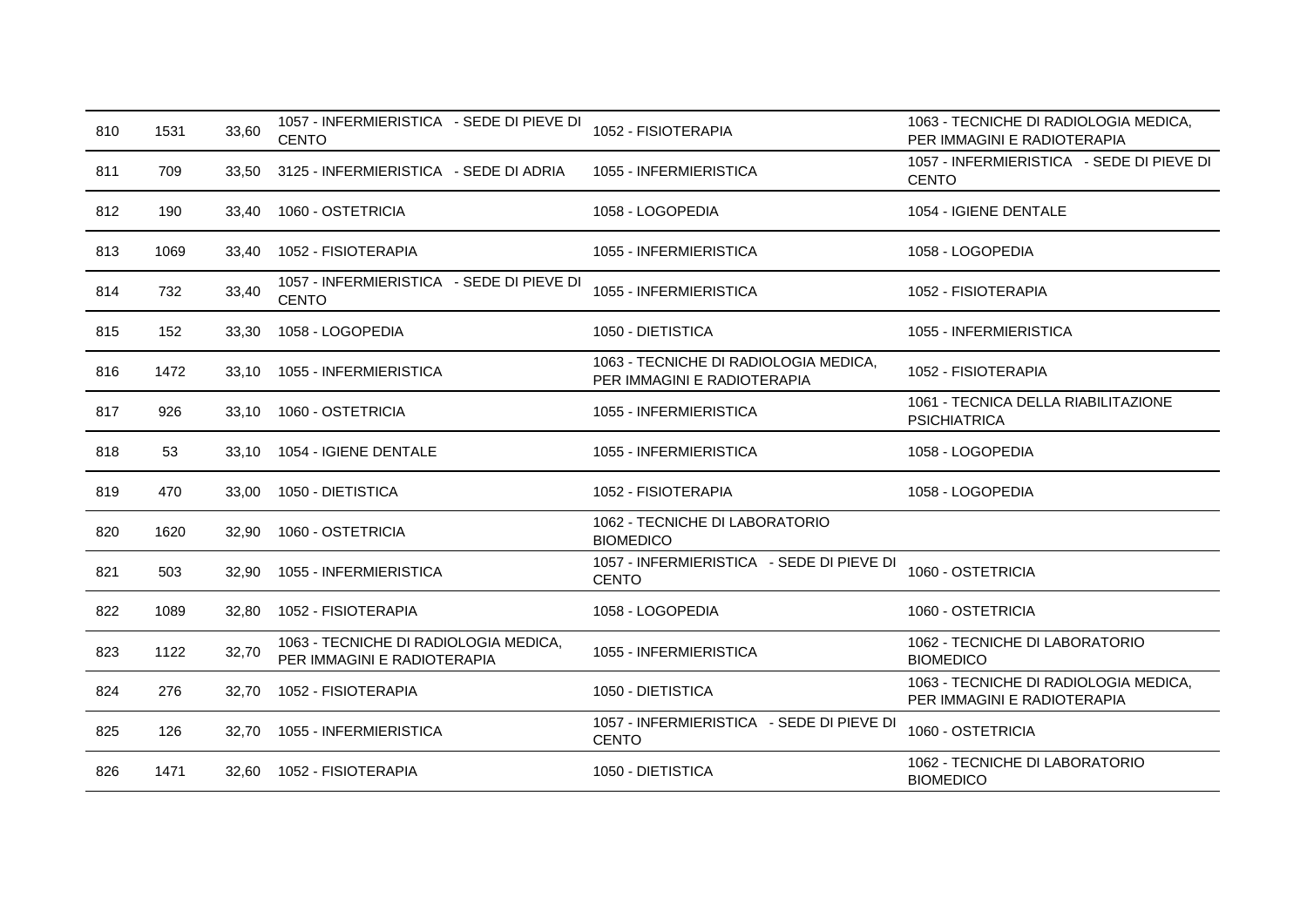| 827 | 1272 | 32,60 | 1052 - FISIOTERAPIA                                                  | 1063 - TECNICHE DI RADIOLOGIA MEDICA,<br>PER IMMAGINI E RADIOTERAPIA | 1055 - INFERMIERISTICA                                               |
|-----|------|-------|----------------------------------------------------------------------|----------------------------------------------------------------------|----------------------------------------------------------------------|
| 828 | 364  | 32,60 | 3125 - INFERMIERISTICA - SEDE DI ADRIA                               | 1060 - OSTETRICIA                                                    | 1061 - TECNICA DELLA RIABILITAZIONE<br><b>PSICHIATRICA</b>           |
| 829 | 1036 | 32,50 | 1061 - TECNICA DELLA RIABILITAZIONE<br><b>PSICHIATRICA</b>           | 1052 - FISIOTERAPIA                                                  | 1058 - LOGOPEDIA                                                     |
| 830 | 1442 | 32,40 | 1054 - IGIENE DENTALE                                                | 1055 - INFERMIERISTICA                                               | 1057 - INFERMIERISTICA - SEDE DI PIEVE DI<br><b>CENTO</b>            |
| 831 | 1038 | 32,40 | 1052 - FISIOTERAPIA                                                  |                                                                      |                                                                      |
| 832 | 1684 | 32.30 | 1052 - FISIOTERAPIA                                                  | 1063 - TECNICHE DI RADIOLOGIA MEDICA,<br>PER IMMAGINI E RADIOTERAPIA | 1058 - LOGOPEDIA                                                     |
| 833 | 1184 | 32.20 | 1055 - INFERMIERISTICA                                               | 1052 - FISIOTERAPIA                                                  | 1063 - TECNICHE DI RADIOLOGIA MEDICA,<br>PER IMMAGINI E RADIOTERAPIA |
| 834 | 192  | 32,20 | 1050 - DIETISTICA                                                    |                                                                      |                                                                      |
| 835 | 1500 | 32.20 | 1052 - FISIOTERAPIA                                                  | 1063 - TECNICHE DI RADIOLOGIA MEDICA,<br>PER IMMAGINI E RADIOTERAPIA | 1050 - DIETISTICA                                                    |
| 836 | 412  | 32.20 | 1050 - DIETISTICA                                                    | 1052 - FISIOTERAPIA                                                  |                                                                      |
| 837 | 1488 | 32,20 | 1052 - FISIOTERAPIA                                                  | 1054 - IGIENE DENTALE                                                | 1063 - TECNICHE DI RADIOLOGIA MEDICA,<br>PER IMMAGINI E RADIOTERAPIA |
| 838 | 1349 | 32,20 | 1060 - OSTETRICIA                                                    | 1055 - INFERMIERISTICA                                               | 1057 - INFERMIERISTICA - SEDE DI PIEVE DI<br><b>CENTO</b>            |
| 839 | 995  | 32.10 | 1058 - LOGOPEDIA                                                     | 1060 - OSTETRICIA                                                    | 1052 - FISIOTERAPIA                                                  |
| 840 | 154  | 32,10 | 1050 - DIETISTICA                                                    | 1063 - TECNICHE DI RADIOLOGIA MEDICA.<br>PER IMMAGINI E RADIOTERAPIA | 1062 - TECNICHE DI LABORATORIO<br><b>BIOMEDICO</b>                   |
| 841 | 1276 | 32,10 | 1060 - OSTETRICIA                                                    | 1055 - INFERMIERISTICA                                               | 1052 - FISIOTERAPIA                                                  |
| 842 | 1555 | 32,10 | 1063 - TECNICHE DI RADIOLOGIA MEDICA,<br>PER IMMAGINI E RADIOTERAPIA | 1062 - TECNICHE DI LABORATORIO<br><b>BIOMEDICO</b>                   | 1055 - INFERMIERISTICA                                               |
| 843 | 1149 | 32,10 | 1052 - FISIOTERAPIA                                                  | 1061 - TECNICA DELLA RIABILITAZIONE<br><b>PSICHIATRICA</b>           | 1055 - INFERMIERISTICA                                               |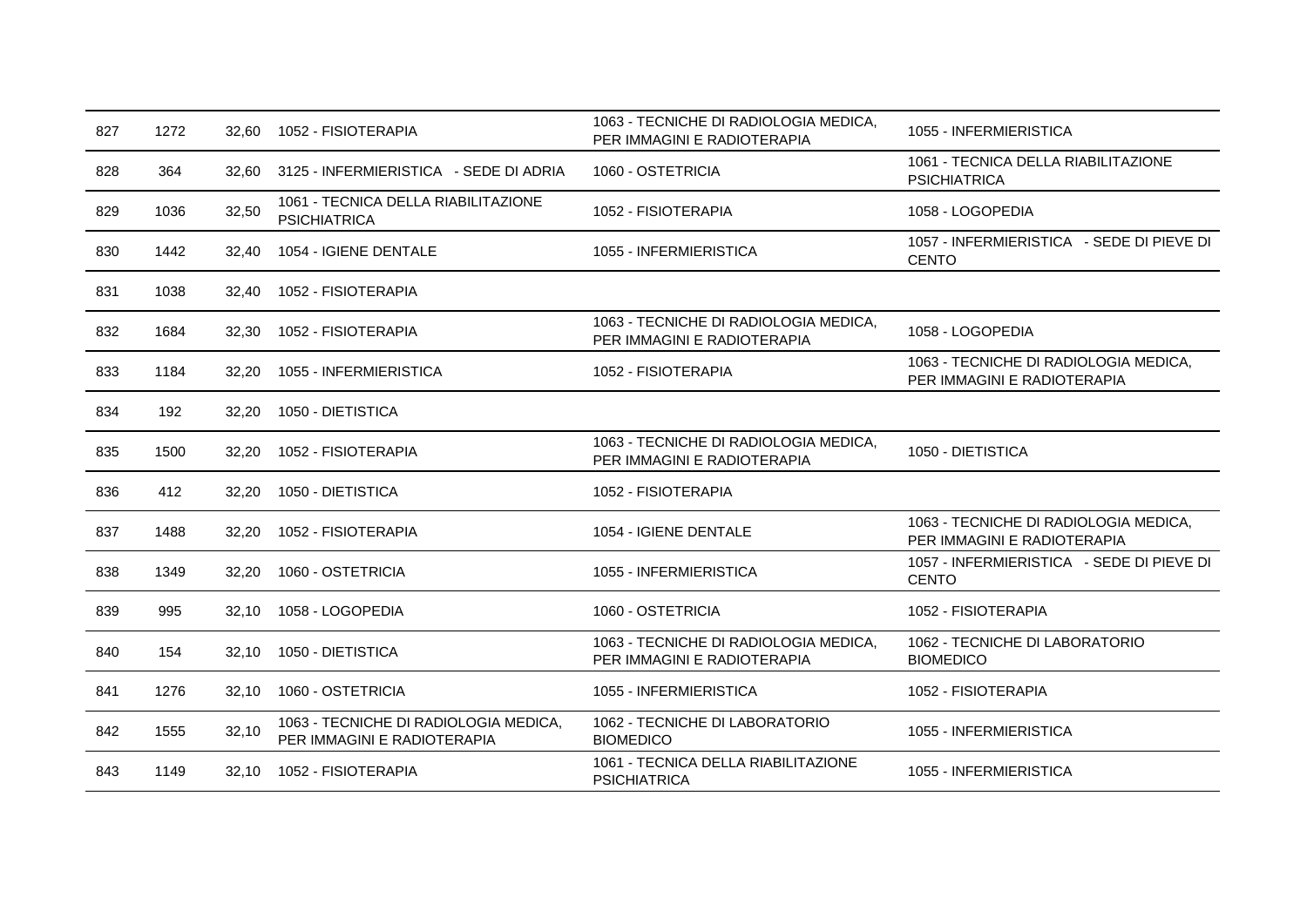| 844 | 1181 | 32,00 | 1052 - FISIOTERAPIA                                    | 1055 - INFERMIERISTICA                                               | 1063 - TECNICHE DI RADIOLOGIA MEDICA,<br>PER IMMAGINI E RADIOTERAPIA |
|-----|------|-------|--------------------------------------------------------|----------------------------------------------------------------------|----------------------------------------------------------------------|
| 845 | 514  | 32,00 | 1052 - FISIOTERAPIA                                    | 1063 - TECNICHE DI RADIOLOGIA MEDICA,<br>PER IMMAGINI E RADIOTERAPIA | 1054 - IGIENE DENTALE                                                |
| 846 | 742  | 32,00 | 1052 - FISIOTERAPIA                                    | 1055 - INFERMIERISTICA                                               | 1057 - INFERMIERISTICA - SEDE DI PIEVE DI<br><b>CENTO</b>            |
| 847 | 350  | 31,90 | 1055 - INFERMIERISTICA                                 | 1060 - OSTETRICIA                                                    | 1052 - FISIOTERAPIA                                                  |
| 848 | 1497 | 31,90 | 1052 - FISIOTERAPIA                                    | 1063 - TECNICHE DI RADIOLOGIA MEDICA,<br>PER IMMAGINI E RADIOTERAPIA | 1055 - INFERMIERISTICA                                               |
| 849 | 479  | 31,80 | 1059 - ORTOTTICA ED ASSISTENZA<br><b>OFTALMOLOGICA</b> | 1061 - TECNICA DELLA RIABILITAZIONE<br><b>PSICHIATRICA</b>           | 1055 - INFERMIERISTICA                                               |
| 850 | 711  | 31,80 | 1054 - IGIENE DENTALE                                  | 1057 - INFERMIERISTICA - SEDE DI PIEVE DI<br><b>CENTO</b>            | 3125 - INFERMIERISTICA - SEDE DI ADRIA                               |
| 851 | 455  | 31,60 | 1055 - INFERMIERISTICA                                 | 3125 - INFERMIERISTICA - SEDE DI ADRIA                               | 1057 - INFERMIERISTICA - SEDE DI PIEVE DI<br><b>CENTO</b>            |
| 852 | 10   | 31,60 | 1062 - TECNICHE DI LABORATORIO<br><b>BIOMEDICO</b>     | 1063 - TECNICHE DI RADIOLOGIA MEDICA,<br>PER IMMAGINI E RADIOTERAPIA | 1054 - IGIENE DENTALE                                                |
| 853 | 984  | 31,50 | 1060 - OSTETRICIA                                      | 1055 - INFERMIERISTICA                                               | 1057 - INFERMIERISTICA - SEDE DI PIEVE DI<br><b>CENTO</b>            |
| 854 | 656  | 31.50 | 1052 - FISIOTERAPIA                                    | 1055 - INFERMIERISTICA                                               | 1059 - ORTOTTICA ED ASSISTENZA<br><b>OFTALMOLOGICA</b>               |
| 855 | 1029 | 31,40 | 1058 - LOGOPEDIA                                       | 1052 - FISIOTERAPIA                                                  | 1050 - DIETISTICA                                                    |
| 856 | 1067 | 31,40 | 1060 - OSTETRICIA                                      | 1055 - INFERMIERISTICA                                               |                                                                      |
| 857 | 148  | 31,40 | 1052 - FISIOTERAPIA                                    | 1063 - TECNICHE DI RADIOLOGIA MEDICA,<br>PER IMMAGINI E RADIOTERAPIA | 1055 - INFERMIERISTICA                                               |
| 858 | 1282 | 31,40 | 1052 - FISIOTERAPIA                                    |                                                                      |                                                                      |
| 859 | 599  | 31.40 | 1055 - INFERMIERISTICA                                 | 1060 - OSTETRICIA                                                    | 1057 - INFERMIERISTICA - SEDE DI PIEVE DI<br><b>CENTO</b>            |
| 860 | 100  | 31,30 | 1052 - FISIOTERAPIA                                    |                                                                      |                                                                      |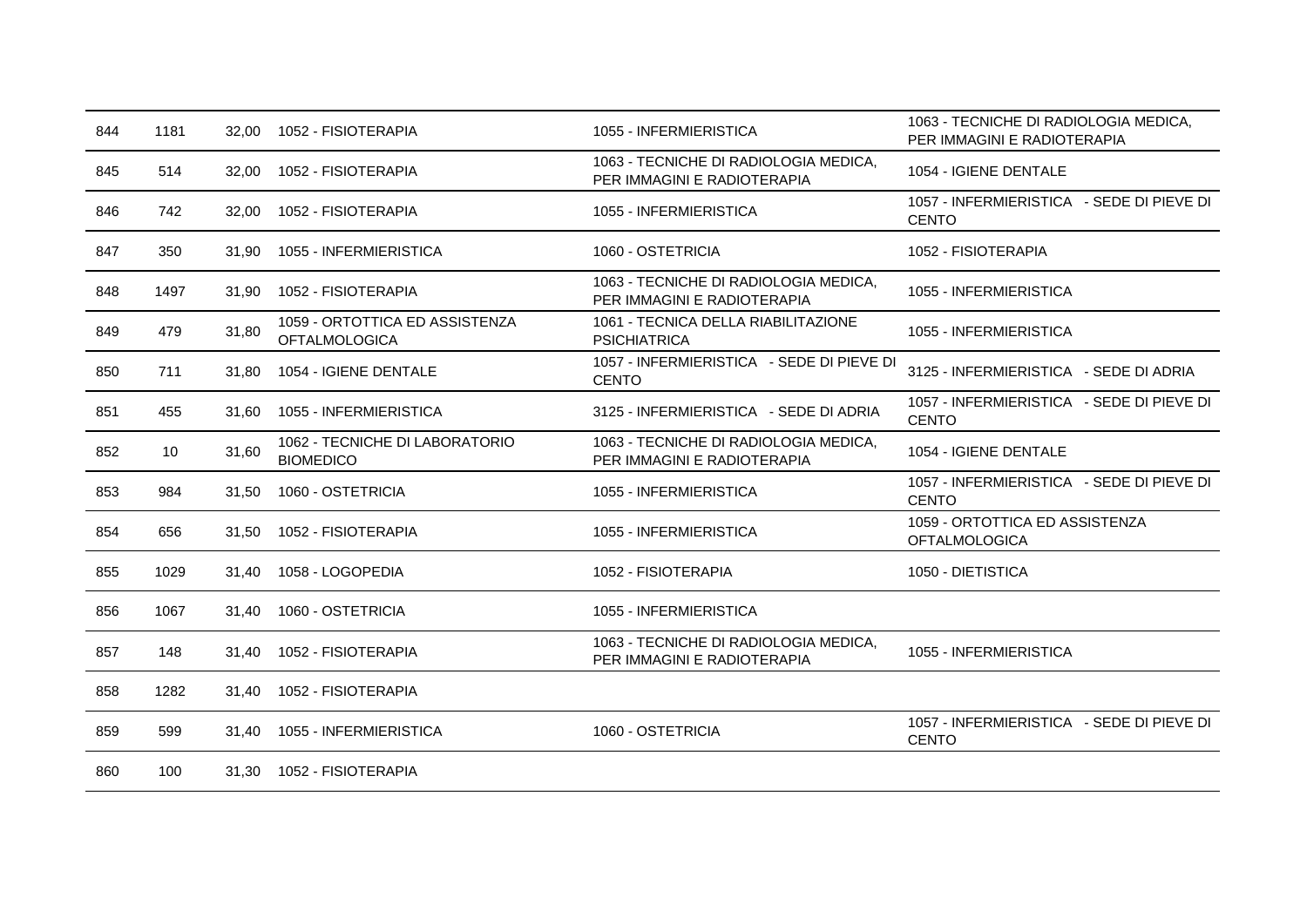| 861 | 385  | 31,30 | 1062 - TECNICHE DI LABORATORIO<br><b>BIOMEDICO</b>                   | 1063 - TECNICHE DI RADIOLOGIA MEDICA,<br>PER IMMAGINI E RADIOTERAPIA |                                                                      |
|-----|------|-------|----------------------------------------------------------------------|----------------------------------------------------------------------|----------------------------------------------------------------------|
| 862 | 362  | 31,20 | 1055 - INFERMIERISTICA                                               | 1057 - INFERMIERISTICA - SEDE DI PIEVE DI<br><b>CENTO</b>            | 3125 - INFERMIERISTICA - SEDE DI ADRIA                               |
| 863 | 915  | 31,20 | 1060 - OSTETRICIA                                                    | 1052 - FISIOTERAPIA                                                  | 1059 - ORTOTTICA ED ASSISTENZA<br><b>OFTALMOLOGICA</b>               |
| 864 | 1431 | 31,20 | 1052 - FISIOTERAPIA                                                  | 1055 - INFERMIERISTICA                                               | 1050 - DIETISTICA                                                    |
| 865 | 1474 | 31,20 | 1052 - FISIOTERAPIA                                                  | 1055 - INFERMIERISTICA                                               | 1057 - INFERMIERISTICA - SEDE DI PIEVE DI<br><b>CENTO</b>            |
| 866 | 614  | 31.10 | 1054 - IGIENE DENTALE                                                | 1052 - FISIOTERAPIA                                                  |                                                                      |
| 867 | 236  | 31.00 | 1052 - FISIOTERAPIA                                                  | 1055 - INFERMIERISTICA                                               | 1050 - DIETISTICA                                                    |
| 868 | 665  | 31,00 | 1052 - FISIOTERAPIA                                                  | 1062 - TECNICHE DI LABORATORIO<br><b>BIOMEDICO</b>                   | 1063 - TECNICHE DI RADIOLOGIA MEDICA,<br>PER IMMAGINI E RADIOTERAPIA |
| 869 | 603  | 31.00 | 1050 - DIETISTICA                                                    | 1052 - FISIOTERAPIA                                                  | 1061 - TECNICA DELLA RIABILITAZIONE<br><b>PSICHIATRICA</b>           |
| 870 | 1086 | 31.00 | 1060 - OSTETRICIA                                                    | 1062 - TECNICHE DI LABORATORIO<br><b>BIOMEDICO</b>                   | 1055 - INFERMIERISTICA                                               |
| 871 | 1751 | 31.00 | 3125 - INFERMIERISTICA - SEDE DI ADRIA                               | 1055 - INFERMIERISTICA                                               | 1060 - OSTETRICIA                                                    |
| 872 | 607  | 30,90 | 1054 - IGIENE DENTALE                                                | 1063 - TECNICHE DI RADIOLOGIA MEDICA,<br>PER IMMAGINI E RADIOTERAPIA | 1052 - FISIOTERAPIA                                                  |
| 873 | 1731 | 30,90 | 1058 - LOGOPEDIA                                                     | 1054 - IGIENE DENTALE                                                | 1063 - TECNICHE DI RADIOLOGIA MEDICA,<br>PER IMMAGINI E RADIOTERAPIA |
| 874 | 427  | 30,90 | 1060 - OSTETRICIA                                                    | 1063 - TECNICHE DI RADIOLOGIA MEDICA,<br>PER IMMAGINI E RADIOTERAPIA | 1055 - INFERMIERISTICA                                               |
| 875 | 340  | 30,90 | 1055 - INFERMIERISTICA                                               |                                                                      |                                                                      |
| 876 | 48   | 30,90 | 1063 - TECNICHE DI RADIOLOGIA MEDICA,<br>PER IMMAGINI E RADIOTERAPIA | 1062 - TECNICHE DI LABORATORIO<br><b>BIOMEDICO</b>                   | 3125 - INFERMIERISTICA - SEDE DI ADRIA                               |
| 877 | 122  | 30,90 | 1059 - ORTOTTICA ED ASSISTENZA<br><b>OFTALMOLOGICA</b>               | 1061 - TECNICA DELLA RIABILITAZIONE<br><b>PSICHIATRICA</b>           | 1063 - TECNICHE DI RADIOLOGIA MEDICA,<br>PER IMMAGINI E RADIOTERAPIA |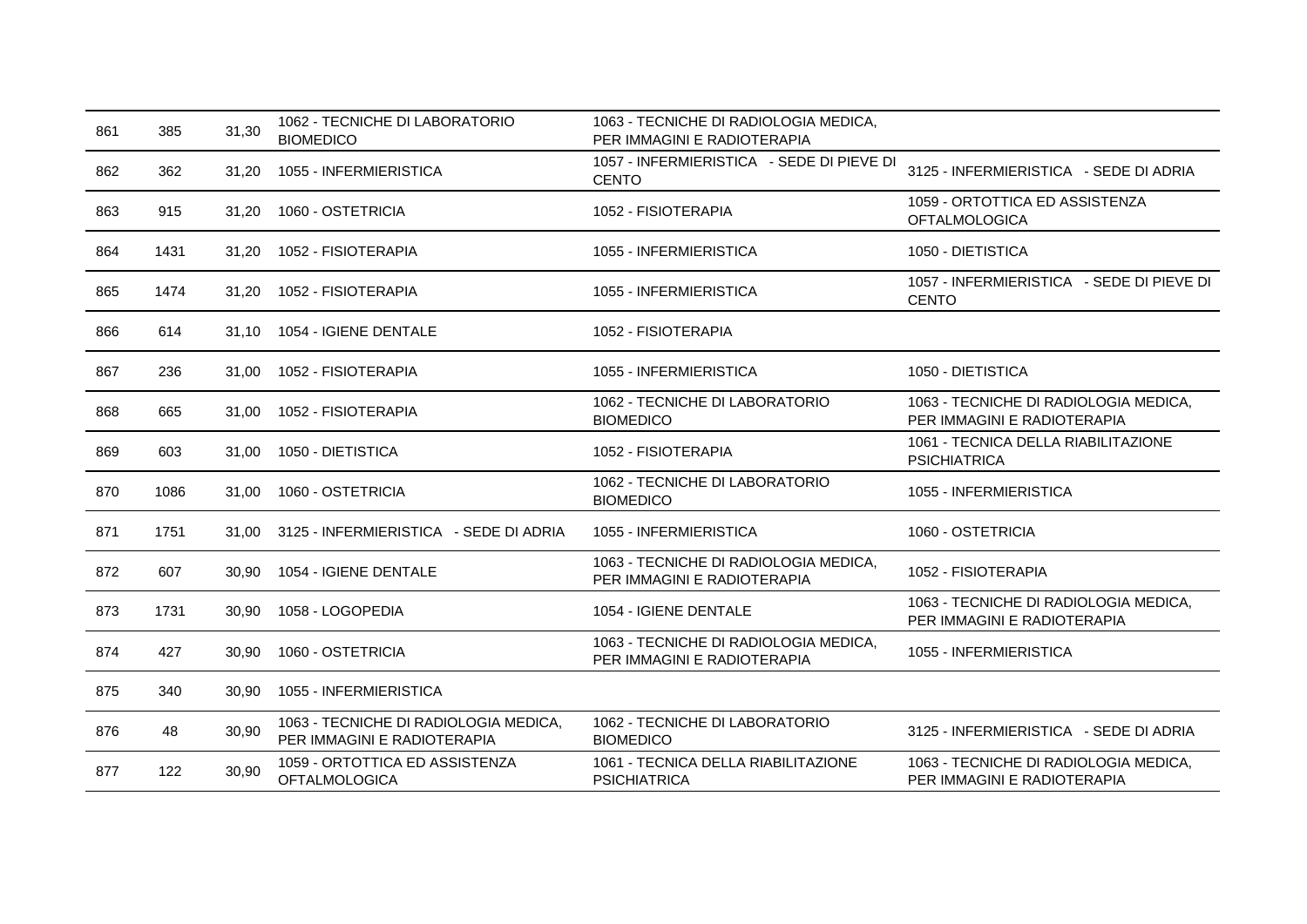| 878 | 1241 | 30.90 | 1055 - INFERMIERISTICA                                               | 1057 - INFERMIERISTICA - SEDE DI PIEVE DI<br><b>CENTO</b>                                       | 3125 - INFERMIERISTICA - SEDE DI ADRIA                               |
|-----|------|-------|----------------------------------------------------------------------|-------------------------------------------------------------------------------------------------|----------------------------------------------------------------------|
| 879 | 299  | 30,80 | 1054 - IGIENE DENTALE                                                | 1050 - DIETISTICA                                                                               | 1061 - TECNICA DELLA RIABILITAZIONE<br><b>PSICHIATRICA</b>           |
| 880 | 1253 | 30,80 | 1052 - FISIOTERAPIA                                                  | 1058 - LOGOPEDIA                                                                                | 1063 - TECNICHE DI RADIOLOGIA MEDICA,<br>PER IMMAGINI E RADIOTERAPIA |
| 881 | 530  | 30,80 | 1055 - INFERMIERISTICA                                               | 1057 - INFERMIERISTICA - SEDE DI PIEVE DI<br><b>CENTO</b>                                       | 1052 - FISIOTERAPIA                                                  |
| 882 | 49   | 30,70 | 1061 - TECNICA DELLA RIABILITAZIONE<br><b>PSICHIATRICA</b>           | 1055 - INFERMIERISTICA                                                                          | 1058 - LOGOPEDIA                                                     |
| 883 | 826  | 30,70 | 1063 - TECNICHE DI RADIOLOGIA MEDICA,<br>PER IMMAGINI E RADIOTERAPIA | 1055 - INFERMIERISTICA                                                                          | 1052 - FISIOTERAPIA                                                  |
| 884 | 17   | 30,70 | 1058 - LOGOPEDIA                                                     | 1055 - INFERMIERISTICA                                                                          | 1061 - TECNICA DELLA RIABILITAZIONE<br><b>PSICHIATRICA</b>           |
| 885 | 766  | 30,60 | 1055 - INFERMIERISTICA                                               | 1057 - INFERMIERISTICA - SEDE DI PIEVE DI 1063 - TECNICHE DI RADIOLOGIA MEDICA,<br><b>CENTO</b> | PER IMMAGINI E RADIOTERAPIA                                          |
| 886 | 1484 | 30,60 | 1063 - TECNICHE DI RADIOLOGIA MEDICA,<br>PER IMMAGINI E RADIOTERAPIA | 1059 - ORTOTTICA ED ASSISTENZA<br><b>OFTALMOLOGICA</b>                                          |                                                                      |
| 887 | 68   | 30,60 | 1052 - FISIOTERAPIA                                                  | 1054 - IGIENE DENTALE                                                                           | 1058 - LOGOPEDIA                                                     |
| 888 | 1130 | 30,50 | 1059 - ORTOTTICA ED ASSISTENZA<br><b>OFTALMOLOGICA</b>               |                                                                                                 |                                                                      |
| 889 | 1468 | 30,50 | 1050 - DIETISTICA                                                    | 1052 - FISIOTERAPIA                                                                             | 1060 - OSTETRICIA                                                    |
| 890 | 1669 | 30,50 | 1055 - INFERMIERISTICA                                               | 3125 - INFERMIERISTICA - SEDE DI ADRIA                                                          | 1057 - INFERMIERISTICA - SEDE DI PIEVE DI<br><b>CENTO</b>            |
| 891 | 913  | 30,30 | 1055 - INFERMIERISTICA                                               | 1052 - FISIOTERAPIA                                                                             | 1063 - TECNICHE DI RADIOLOGIA MEDICA,<br>PER IMMAGINI E RADIOTERAPIA |
| 892 | 1380 | 30,30 | 1052 - FISIOTERAPIA                                                  | 1055 - INFERMIERISTICA                                                                          | 1058 - LOGOPEDIA                                                     |
| 893 | 1709 | 30,30 | 1060 - OSTETRICIA                                                    | 1050 - DIETISTICA                                                                               | 1057 - INFERMIERISTICA - SEDE DI PIEVE DI<br><b>CENTO</b>            |
| 894 | 121  | 30,30 | 1052 - FISIOTERAPIA                                                  | 1063 - TECNICHE DI RADIOLOGIA MEDICA,<br>PER IMMAGINI E RADIOTERAPIA                            | 1055 - INFERMIERISTICA                                               |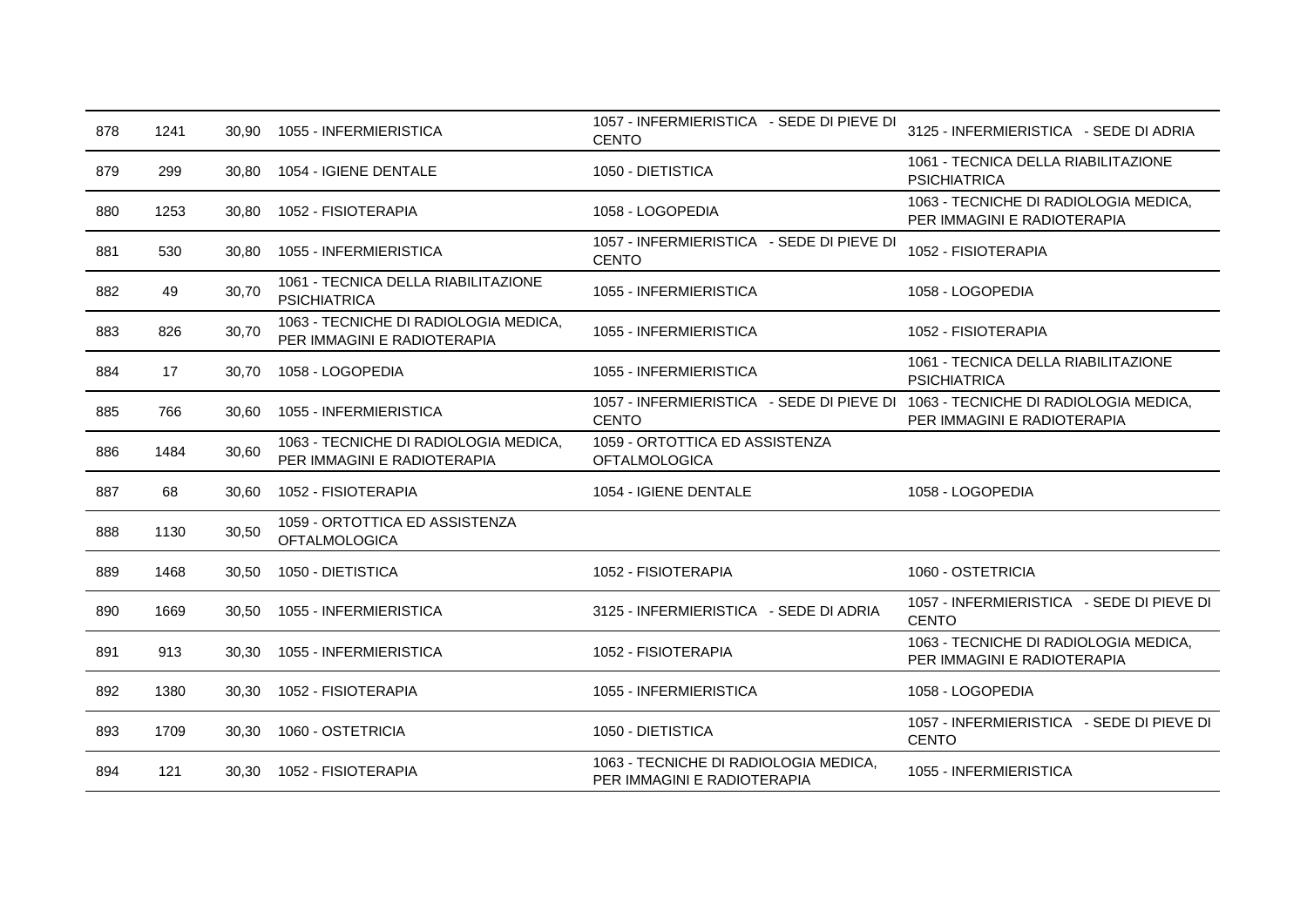| 895 | 1652 | 30,20 | 1052 - FISIOTERAPIA                                                  | 1050 - DIETISTICA                                                    | 1058 - LOGOPEDIA                                                     |
|-----|------|-------|----------------------------------------------------------------------|----------------------------------------------------------------------|----------------------------------------------------------------------|
| 896 | 925  | 30,20 | 1050 - DIETISTICA                                                    | 1059 - ORTOTTICA ED ASSISTENZA<br><b>OFTALMOLOGICA</b>               | 1063 - TECNICHE DI RADIOLOGIA MEDICA,<br>PER IMMAGINI E RADIOTERAPIA |
| 897 | 678  | 30,20 | 1050 - DIETISTICA                                                    | 1052 - FISIOTERAPIA                                                  | 1060 - OSTETRICIA                                                    |
| 898 | 605  | 30,20 | 1052 - FISIOTERAPIA                                                  |                                                                      |                                                                      |
| 899 | 602  | 30,10 | 1052 - FISIOTERAPIA                                                  | 1063 - TECNICHE DI RADIOLOGIA MEDICA,<br>PER IMMAGINI E RADIOTERAPIA | 1050 - DIETISTICA                                                    |
| 900 | 296  | 30,10 | 1060 - OSTETRICIA                                                    | 1055 - INFERMIERISTICA                                               | 1057 - INFERMIERISTICA - SEDE DI PIEVE DI<br><b>CENTO</b>            |
| 901 | 616  | 30,00 | 1052 - FISIOTERAPIA                                                  | 1055 - INFERMIERISTICA                                               | 1063 - TECNICHE DI RADIOLOGIA MEDICA,<br>PER IMMAGINI E RADIOTERAPIA |
| 902 | 905  | 29,90 | 1052 - FISIOTERAPIA                                                  | 1050 - DIETISTICA                                                    | 1063 - TECNICHE DI RADIOLOGIA MEDICA,<br>PER IMMAGINI E RADIOTERAPIA |
| 903 | 1162 | 29,90 | 1052 - FISIOTERAPIA                                                  | 1063 - TECNICHE DI RADIOLOGIA MEDICA,<br>PER IMMAGINI E RADIOTERAPIA | 1059 - ORTOTTICA ED ASSISTENZA<br><b>OFTALMOLOGICA</b>               |
| 904 | 1163 | 29,80 | 1052 - FISIOTERAPIA                                                  | 1055 - INFERMIERISTICA                                               | 1050 - DIETISTICA                                                    |
| 905 | 562  | 29,80 | 1055 - INFERMIERISTICA                                               | 3125 - INFERMIERISTICA - SEDE DI ADRIA                               | 1057 - INFERMIERISTICA - SEDE DI PIEVE DI<br><b>CENTO</b>            |
| 906 | 689  | 29,70 | 1063 - TECNICHE DI RADIOLOGIA MEDICA,<br>PER IMMAGINI E RADIOTERAPIA | 1058 - LOGOPEDIA                                                     | 1050 - DIETISTICA                                                    |
| 907 | 1217 | 29,70 | 1052 - FISIOTERAPIA                                                  | 1062 - TECNICHE DI LABORATORIO<br><b>BIOMEDICO</b>                   | 1054 - IGIENE DENTALE                                                |
| 908 | 1314 | 29,70 | 1050 - DIETISTICA                                                    |                                                                      |                                                                      |
| 909 | 424  | 29,70 | 1062 - TECNICHE DI LABORATORIO<br><b>BIOMEDICO</b>                   | 1052 - FISIOTERAPIA                                                  | 1063 - TECNICHE DI RADIOLOGIA MEDICA,<br>PER IMMAGINI E RADIOTERAPIA |
| 910 | 892  | 29.60 | 1058 - LOGOPEDIA                                                     |                                                                      |                                                                      |
| 911 | 1068 | 29,60 | 1063 - TECNICHE DI RADIOLOGIA MEDICA,<br>PER IMMAGINI E RADIOTERAPIA | 3125 - INFERMIERISTICA - SEDE DI ADRIA                               | 1055 - INFERMIERISTICA                                               |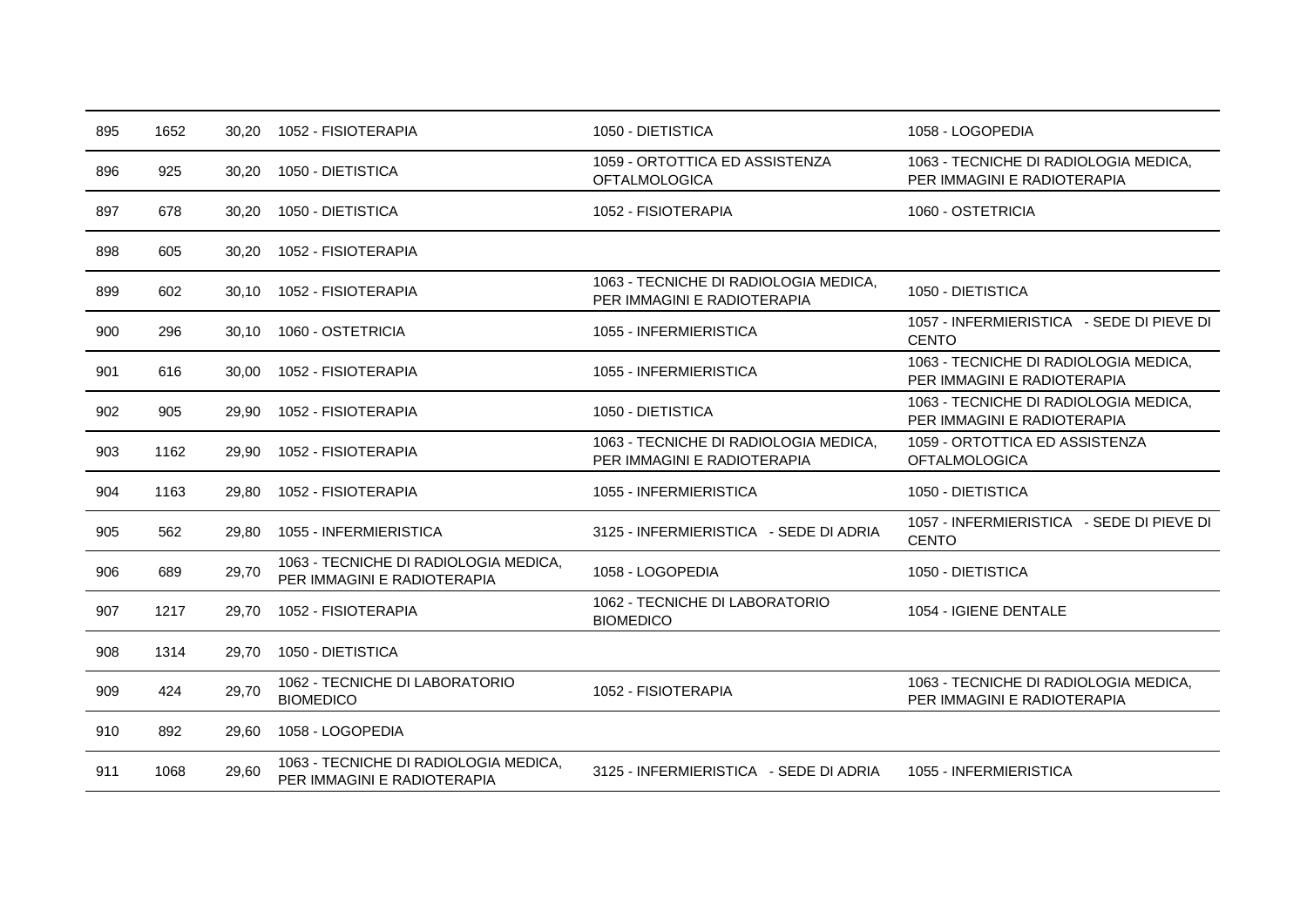| 912 | 997  | 29,60 | 1058 - LOGOPEDIA                                                     | 1061 - TECNICA DELLA RIABILITAZIONE<br><b>PSICHIATRICA</b> | 1059 - ORTOTTICA ED ASSISTENZA<br><b>OFTALMOLOGICA</b>               |
|-----|------|-------|----------------------------------------------------------------------|------------------------------------------------------------|----------------------------------------------------------------------|
| 913 | 115  | 29,60 | 1052 - FISIOTERAPIA                                                  | 1050 - DIETISTICA                                          | 1062 - TECNICHE DI LABORATORIO<br><b>BIOMEDICO</b>                   |
| 914 | 401  | 29,50 | 1060 - OSTETRICIA                                                    | 1050 - DIETISTICA                                          | 1058 - LOGOPEDIA                                                     |
| 915 | 153  | 29,40 | 1055 - INFERMIERISTICA                                               | 1057 - INFERMIERISTICA - SEDE DI PIEVE DI<br><b>CENTO</b>  | 1054 - IGIENE DENTALE                                                |
| 916 | 1463 | 29,40 | 1052 - FISIOTERAPIA                                                  | 1050 - DIETISTICA                                          | 1061 - TECNICA DELLA RIABILITAZIONE<br><b>PSICHIATRICA</b>           |
| 917 | 474  | 29,40 | 1055 - INFERMIERISTICA                                               | 1057 - INFERMIERISTICA - SEDE DI PIEVE DI<br><b>CENTO</b>  | 3125 - INFERMIERISTICA - SEDE DI ADRIA                               |
| 918 | 1209 | 29,40 | 1063 - TECNICHE DI RADIOLOGIA MEDICA,<br>PER IMMAGINI E RADIOTERAPIA | 1062 - TECNICHE DI LABORATORIO<br><b>BIOMEDICO</b>         | 1055 - INFERMIERISTICA                                               |
| 919 | 202  | 29,40 | 1050 - DIETISTICA                                                    | 1052 - FISIOTERAPIA                                        | 1062 - TECNICHE DI LABORATORIO<br><b>BIOMEDICO</b>                   |
| 920 | 1407 | 29,30 | 1057 - INFERMIERISTICA - SEDE DI PIEVE DI<br><b>CENTO</b>            | 1055 - INFERMIERISTICA                                     | 1060 - OSTETRICIA                                                    |
| 921 | 312  | 29,30 | 1058 - LOGOPEDIA                                                     | 1050 - DIETISTICA                                          | 1063 - TECNICHE DI RADIOLOGIA MEDICA,<br>PER IMMAGINI E RADIOTERAPIA |
| 922 | 90   | 29,30 | 1052 - FISIOTERAPIA                                                  | 1058 - LOGOPEDIA                                           | 1063 - TECNICHE DI RADIOLOGIA MEDICA.<br>PER IMMAGINI E RADIOTERAPIA |
| 923 | 1461 | 29,30 | 1055 - INFERMIERISTICA                                               | 1052 - FISIOTERAPIA                                        | 1054 - IGIENE DENTALE                                                |
| 924 | 1145 | 29.30 | 1055 - INFERMIERISTICA                                               | 1058 - LOGOPEDIA                                           | 1057 - INFERMIERISTICA - SEDE DI PIEVE DI<br><b>CENTO</b>            |
| 925 | 324  | 29,30 | 1055 - INFERMIERISTICA                                               | 1057 - INFERMIERISTICA - SEDE DI PIEVE DI<br><b>CENTO</b>  | 1052 - FISIOTERAPIA                                                  |
| 926 | 759  | 29,20 | 1058 - LOGOPEDIA                                                     | 1052 - FISIOTERAPIA                                        | 1063 - TECNICHE DI RADIOLOGIA MEDICA,<br>PER IMMAGINI E RADIOTERAPIA |
| 927 | 216  | 29,20 | 1052 - FISIOTERAPIA                                                  | 1050 - DIETISTICA                                          | 1063 - TECNICHE DI RADIOLOGIA MEDICA,<br>PER IMMAGINI E RADIOTERAPIA |
| 928 | 433  | 29,20 | 1052 - FISIOTERAPIA                                                  | 1050 - DIETISTICA                                          | 1055 - INFERMIERISTICA                                               |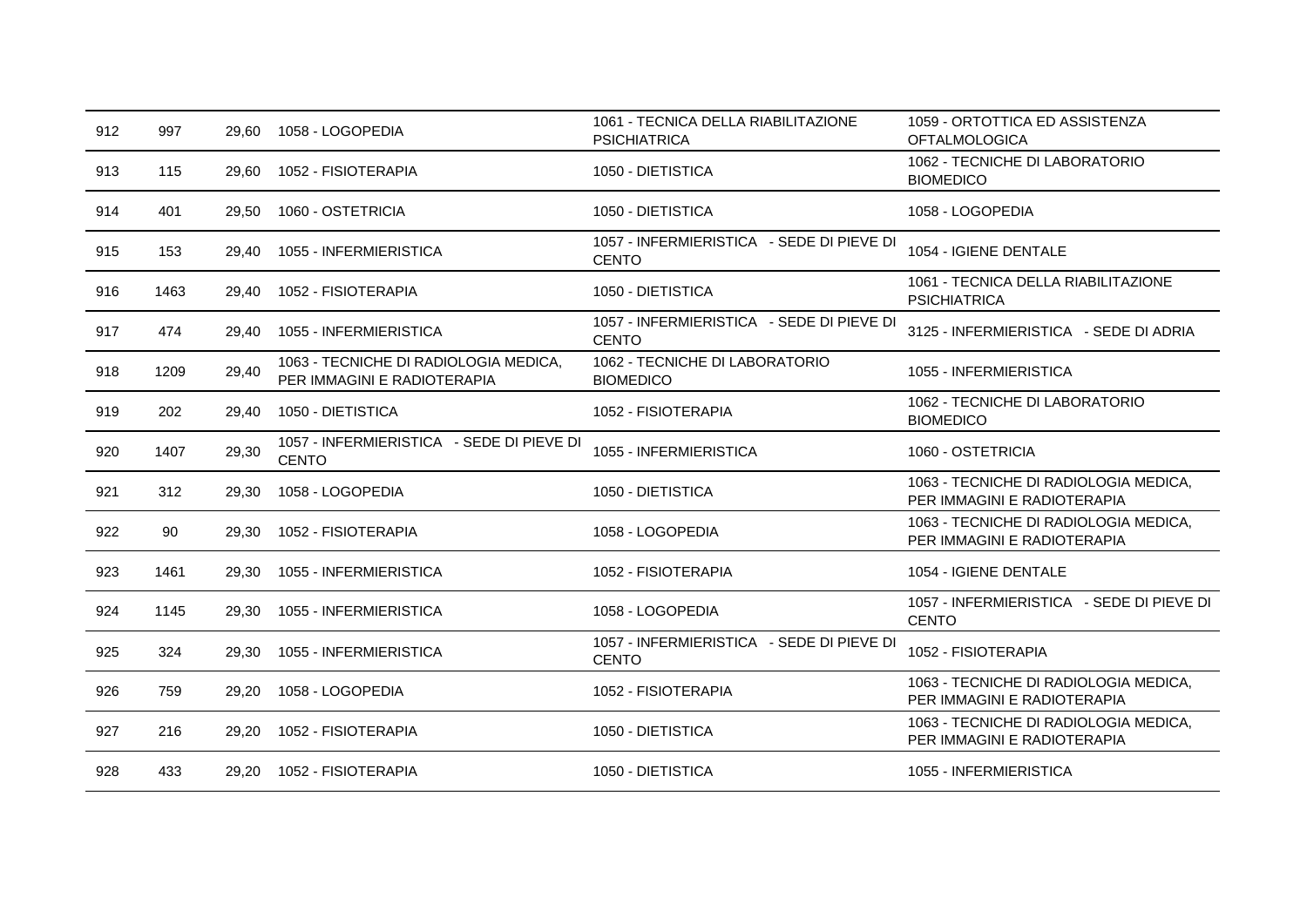| 929 | 952  | 29.20 | 1052 - FISIOTERAPIA                                | 1055 - INFERMIERISTICA                                                                        | 1060 - OSTETRICIA                                                    |
|-----|------|-------|----------------------------------------------------|-----------------------------------------------------------------------------------------------|----------------------------------------------------------------------|
| 930 | 1717 | 29.10 | 1052 - FISIOTERAPIA                                | 1055 - INFERMIERISTICA                                                                        | 1063 - TECNICHE DI RADIOLOGIA MEDICA,<br>PER IMMAGINI E RADIOTERAPIA |
| 931 | 1135 | 29,10 | 1050 - DIETISTICA                                  | 1059 - ORTOTTICA ED ASSISTENZA<br><b>OFTALMOLOGICA</b>                                        | 3125 - INFERMIERISTICA - SEDE DI ADRIA                               |
| 932 | 94   | 29.10 | 1060 - OSTETRICIA                                  | 1055 - INFERMIERISTICA                                                                        | 1058 - LOGOPEDIA                                                     |
| 933 | 15   | 29.10 | 1055 - INFERMIERISTICA                             | 1057 - INFERMIERISTICA - SEDE DI PIEVE DI 1061 - TECNICA DELLA RIABILITAZIONE<br><b>CENTO</b> | <b>PSICHIATRICA</b>                                                  |
| 934 | 1742 | 29,00 | 1052 - FISIOTERAPIA                                | 3125 - INFERMIERISTICA - SEDE DI ADRIA                                                        | 1063 - TECNICHE DI RADIOLOGIA MEDICA,<br>PER IMMAGINI E RADIOTERAPIA |
| 935 | 1485 | 29,00 | 1060 - OSTETRICIA                                  | 1055 - INFERMIERISTICA                                                                        | 1054 - IGIENE DENTALE                                                |
| 936 | 1695 | 29,00 | 1052 - FISIOTERAPIA                                | 1062 - TECNICHE DI LABORATORIO<br><b>BIOMEDICO</b>                                            | 1063 - TECNICHE DI RADIOLOGIA MEDICA,<br>PER IMMAGINI E RADIOTERAPIA |
| 937 | 143  | 29,00 | 1055 - INFERMIERISTICA                             | 1057 - INFERMIERISTICA - SEDE DI PIEVE DI 1061 - TECNICA DELLA RIABILITAZIONE<br><b>CENTO</b> | <b>PSICHIATRICA</b>                                                  |
| 938 | 1636 | 28,90 | 1054 - IGIENE DENTALE                              | 1050 - DIETISTICA                                                                             | 3125 - INFERMIERISTICA - SEDE DI ADRIA                               |
| 939 | 921  | 28.90 | 1055 - INFERMIERISTICA                             | 1063 - TECNICHE DI RADIOLOGIA MEDICA,<br>PER IMMAGINI E RADIOTERAPIA                          | 1052 - FISIOTERAPIA                                                  |
| 940 | 428  | 28.90 | 1052 - FISIOTERAPIA                                | 3125 - INFERMIERISTICA - SEDE DI ADRIA                                                        | 1050 - DIETISTICA                                                    |
| 941 | 961  | 28.80 | 1052 - FISIOTERAPIA                                | 1050 - DIETISTICA                                                                             | 1063 - TECNICHE DI RADIOLOGIA MEDICA,<br>PER IMMAGINI E RADIOTERAPIA |
| 942 | 972  | 28.80 | 1052 - FISIOTERAPIA                                | 1060 - OSTETRICIA                                                                             | 1055 - INFERMIERISTICA                                               |
| 943 | 636  | 28.80 | 1050 - DIETISTICA                                  | 1052 - FISIOTERAPIA                                                                           | 1063 - TECNICHE DI RADIOLOGIA MEDICA,<br>PER IMMAGINI E RADIOTERAPIA |
| 944 | 594  | 28,80 | 1062 - TECNICHE DI LABORATORIO<br><b>BIOMEDICO</b> | 1063 - TECNICHE DI RADIOLOGIA MEDICA,<br>PER IMMAGINI E RADIOTERAPIA                          | 1055 - INFERMIERISTICA                                               |
| 945 | 1762 | 28.70 | 1052 - FISIOTERAPIA                                |                                                                                               |                                                                      |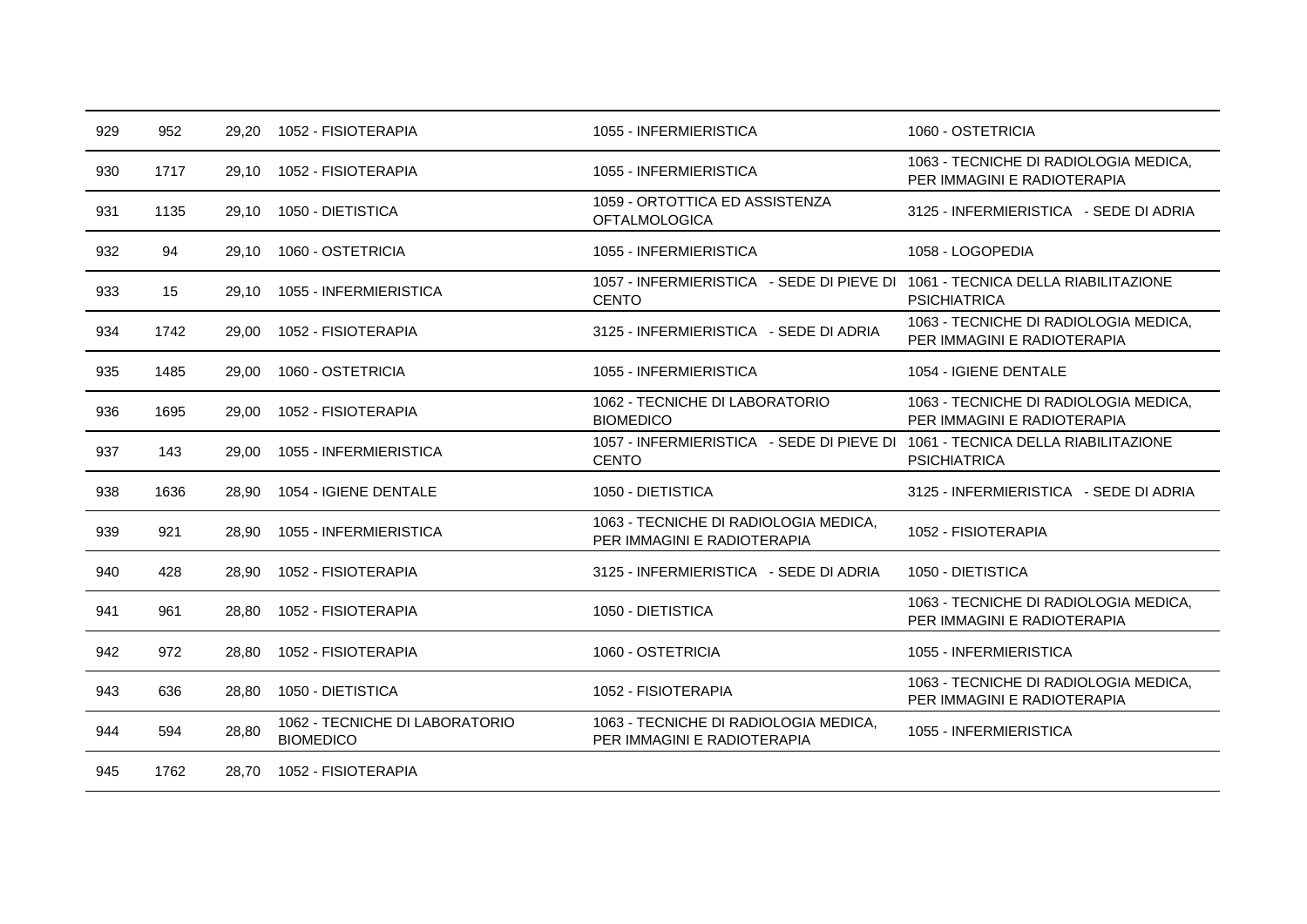| 946 | 1248 | 28,70 | 1050 - DIETISTICA                                                    |                                                    |                                                                      |
|-----|------|-------|----------------------------------------------------------------------|----------------------------------------------------|----------------------------------------------------------------------|
| 947 | 1208 | 28,70 | 1052 - FISIOTERAPIA                                                  | 1055 - INFERMIERISTICA                             | 1063 - TECNICHE DI RADIOLOGIA MEDICA,<br>PER IMMAGINI E RADIOTERAPIA |
| 948 | 1194 | 28,60 | 1054 - IGIENE DENTALE                                                |                                                    |                                                                      |
| 949 | 1746 | 28,60 | 1050 - DIETISTICA                                                    | 1062 - TECNICHE DI LABORATORIO<br><b>BIOMEDICO</b> | 1063 - TECNICHE DI RADIOLOGIA MEDICA,<br>PER IMMAGINI E RADIOTERAPIA |
| 950 | 1663 | 28,50 | 1063 - TECNICHE DI RADIOLOGIA MEDICA,<br>PER IMMAGINI E RADIOTERAPIA | 1055 - INFERMIERISTICA                             | 1052 - FISIOTERAPIA                                                  |
| 951 | 551  | 28,50 | 1054 - IGIENE DENTALE                                                | 1062 - TECNICHE DI LABORATORIO<br><b>BIOMEDICO</b> | 1059 - ORTOTTICA ED ASSISTENZA<br><b>OFTALMOLOGICA</b>               |
| 952 | 1658 | 28,50 | 1052 - FISIOTERAPIA                                                  | 1058 - LOGOPEDIA                                   | 1050 - DIETISTICA                                                    |
| 953 | 390  | 28,50 | 1058 - LOGOPEDIA                                                     | 1052 - FISIOTERAPIA                                | 1060 - OSTETRICIA                                                    |
| 954 | 542  | 28,50 | 1059 - ORTOTTICA ED ASSISTENZA<br><b>OFTALMOLOGICA</b>               | 1062 - TECNICHE DI LABORATORIO<br><b>BIOMEDICO</b> | 1055 - INFERMIERISTICA                                               |
| 955 | 504  | 28.40 | 1052 - FISIOTERAPIA                                                  |                                                    |                                                                      |
| 956 | 465  | 28.40 | 1052 - FISIOTERAPIA                                                  | 1054 - IGIENE DENTALE                              | 1063 - TECNICHE DI RADIOLOGIA MEDICA,<br>PER IMMAGINI E RADIOTERAPIA |
| 957 | 61   | 28,20 | 1055 - INFERMIERISTICA                                               | 1060 - OSTETRICIA                                  | 1062 - TECNICHE DI LABORATORIO<br><b>BIOMEDICO</b>                   |
| 958 | 697  | 28,20 | 1052 - FISIOTERAPIA                                                  | 1055 - INFERMIERISTICA                             | 1058 - LOGOPEDIA                                                     |
| 959 | 392  | 28,20 | 1052 - FISIOTERAPIA                                                  |                                                    |                                                                      |
| 960 | 1185 | 28,20 | 1055 - INFERMIERISTICA                                               | 1054 - IGIENE DENTALE                              | 1063 - TECNICHE DI RADIOLOGIA MEDICA,<br>PER IMMAGINI E RADIOTERAPIA |
| 961 | 1052 | 28,10 | 1058 - LOGOPEDIA                                                     |                                                    |                                                                      |
| 962 | 1691 | 28.00 | 1050 - DIETISTICA                                                    | 1062 - TECNICHE DI LABORATORIO<br><b>BIOMEDICO</b> | 1052 - FISIOTERAPIA                                                  |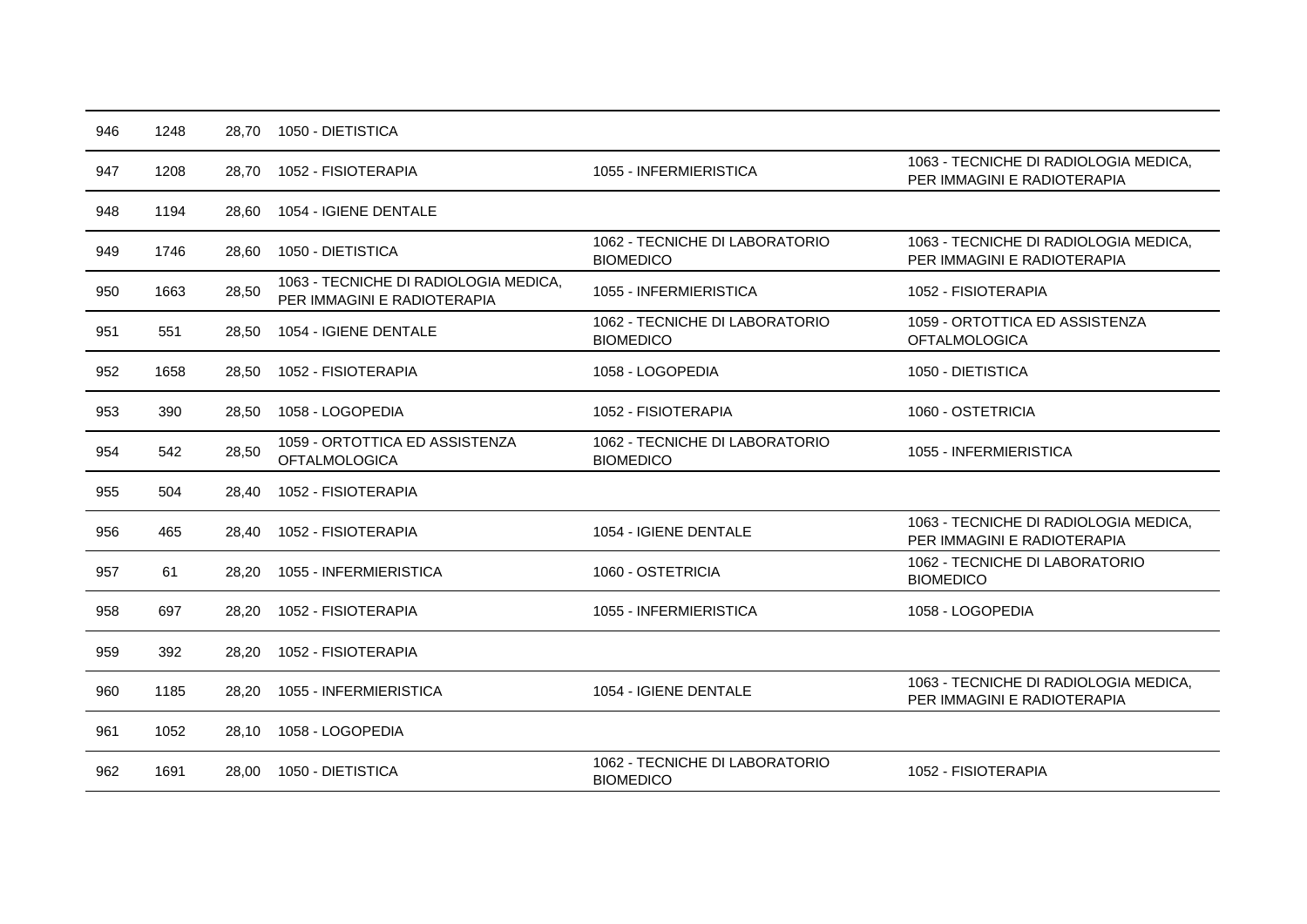| 963 | 1105 | 28.00 | 1055 - INFERMIERISTICA                                               | 1057 - INFERMIERISTICA - SEDE DI PIEVE DI<br><b>CENTO</b> | 3125 - INFERMIERISTICA - SEDE DI ADRIA                               |
|-----|------|-------|----------------------------------------------------------------------|-----------------------------------------------------------|----------------------------------------------------------------------|
| 964 | 773  | 28,00 | 1055 - INFERMIERISTICA                                               | 1052 - FISIOTERAPIA                                       | 1063 - TECNICHE DI RADIOLOGIA MEDICA,<br>PER IMMAGINI E RADIOTERAPIA |
| 965 | 1592 | 28,00 | 1055 - INFERMIERISTICA                                               | 3125 - INFERMIERISTICA - SEDE DI ADRIA                    | 1057 - INFERMIERISTICA - SEDE DI PIEVE DI<br><b>CENTO</b>            |
| 966 | 1453 | 28,00 | 1060 - OSTETRICIA                                                    | 1052 - FISIOTERAPIA                                       | 1063 - TECNICHE DI RADIOLOGIA MEDICA,<br>PER IMMAGINI E RADIOTERAPIA |
| 967 | 1195 | 27,90 | 1057 - INFERMIERISTICA - SEDE DI PIEVE DI<br><b>CENTO</b>            | 1055 - INFERMIERISTICA                                    | 1060 - OSTETRICIA                                                    |
| 968 | 1515 | 27,90 | 1060 - OSTETRICIA                                                    | 1055 - INFERMIERISTICA                                    | 1063 - TECNICHE DI RADIOLOGIA MEDICA,<br>PER IMMAGINI E RADIOTERAPIA |
| 969 | 1015 | 27,80 | 1063 - TECNICHE DI RADIOLOGIA MEDICA,<br>PER IMMAGINI E RADIOTERAPIA | 1052 - FISIOTERAPIA                                       | 1050 - DIETISTICA                                                    |
| 970 | 1381 | 27,80 | 1050 - DIETISTICA                                                    | 1055 - INFERMIERISTICA                                    | 1060 - OSTETRICIA                                                    |
| 971 | 805  | 27.80 | 1055 - INFERMIERISTICA                                               | 1057 - INFERMIERISTICA - SEDE DI PIEVE DI<br><b>CENTO</b> | 3125 - INFERMIERISTICA - SEDE DI ADRIA                               |
| 972 | 1674 | 27,80 | 1052 - FISIOTERAPIA                                                  | 1058 - LOGOPEDIA                                          | 1055 - INFERMIERISTICA                                               |
| 973 | 1009 | 27,70 | 1062 - TECNICHE DI LABORATORIO<br><b>BIOMEDICO</b>                   | 3125 - INFERMIERISTICA - SEDE DI ADRIA                    | 1055 - INFERMIERISTICA                                               |
| 974 | 1196 | 27,70 | 1063 - TECNICHE DI RADIOLOGIA MEDICA,<br>PER IMMAGINI E RADIOTERAPIA | 1058 - LOGOPEDIA                                          | 1060 - OSTETRICIA                                                    |
| 975 | 464  | 27,70 | 1060 - OSTETRICIA                                                    | 1057 - INFERMIERISTICA - SEDE DI PIEVE DI<br><b>CENTO</b> | 1058 - LOGOPEDIA                                                     |
| 976 | 1516 | 27,60 | 1052 - FISIOTERAPIA                                                  | 1050 - DIETISTICA                                         | 1062 - TECNICHE DI LABORATORIO<br><b>BIOMEDICO</b>                   |
| 977 | 355  | 27,60 | 1061 - TECNICA DELLA RIABILITAZIONE<br><b>PSICHIATRICA</b>           | 1058 - LOGOPEDIA                                          | 1052 - FISIOTERAPIA                                                  |
| 978 | 1549 | 27,50 | 1055 - INFERMIERISTICA                                               | 3125 - INFERMIERISTICA - SEDE DI ADRIA                    | 1057 - INFERMIERISTICA - SEDE DI PIEVE DI<br><b>CENTO</b>            |
| 979 | 791  |       | 27.50 1054 - IGIENE DENTALE                                          | 1055 - INFERMIERISTICA                                    | 1058 - LOGOPEDIA                                                     |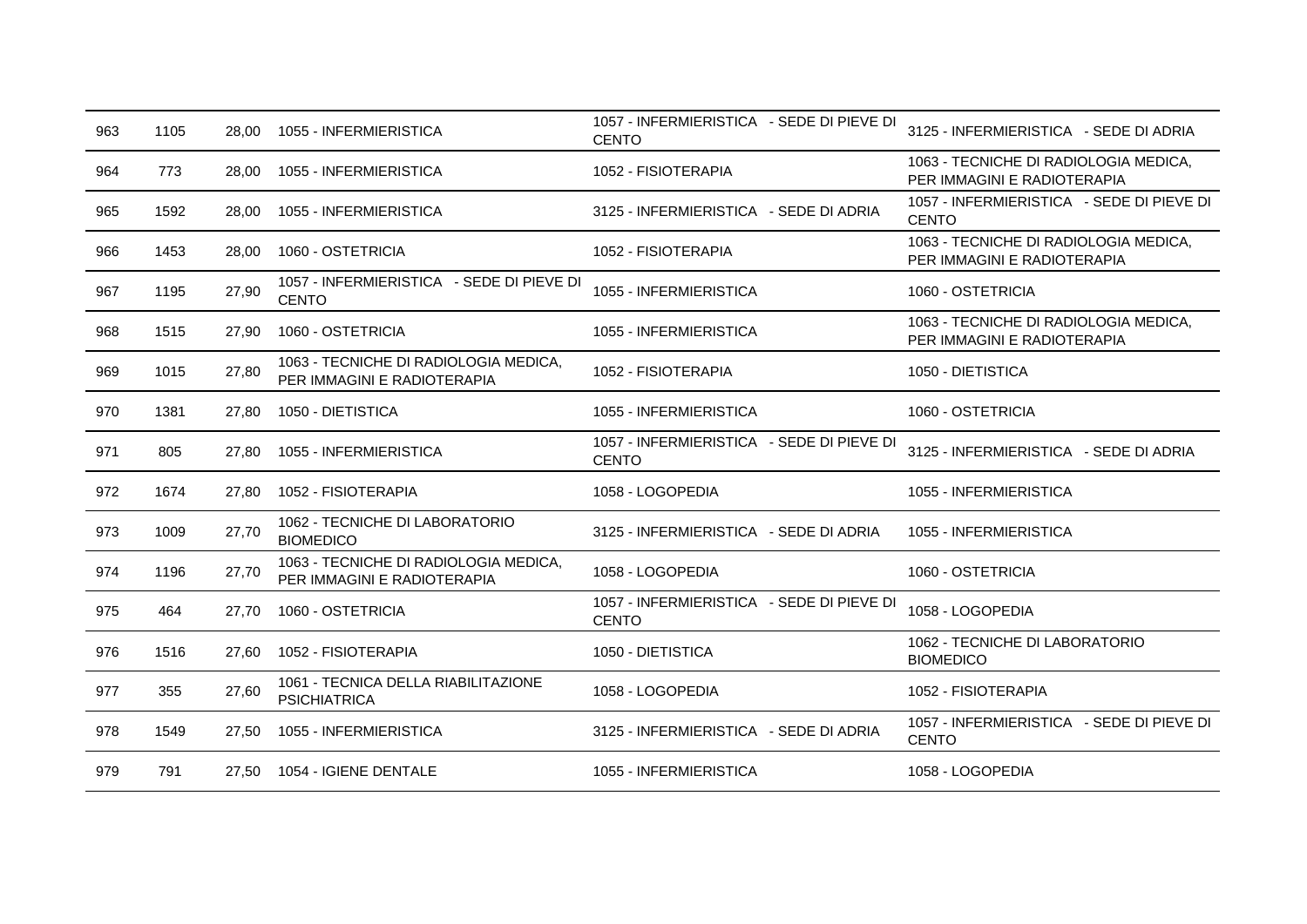| 980 | 482  | 27,50 | 1058 - LOGOPEDIA                                                     | 1052 - FISIOTERAPIA                                                  | 1057 - INFERMIERISTICA - SEDE DI PIEVE DI<br><b>CENTO</b>            |
|-----|------|-------|----------------------------------------------------------------------|----------------------------------------------------------------------|----------------------------------------------------------------------|
| 981 | 436  | 27,40 | 1060 - OSTETRICIA                                                    | 1063 - TECNICHE DI RADIOLOGIA MEDICA,<br>PER IMMAGINI E RADIOTERAPIA | 1055 - INFERMIERISTICA                                               |
| 982 | 217  | 27,40 | 1063 - TECNICHE DI RADIOLOGIA MEDICA,<br>PER IMMAGINI E RADIOTERAPIA | 1062 - TECNICHE DI LABORATORIO<br><b>BIOMEDICO</b>                   | 1050 - DIETISTICA                                                    |
| 983 | 84   | 27,40 | 1055 - INFERMIERISTICA                                               | 1063 - TECNICHE DI RADIOLOGIA MEDICA,<br>PER IMMAGINI E RADIOTERAPIA | 1062 - TECNICHE DI LABORATORIO<br><b>BIOMEDICO</b>                   |
| 984 | 1206 | 27,40 | 1054 - IGIENE DENTALE                                                | 1050 - DIETISTICA                                                    | 1060 - OSTETRICIA                                                    |
| 985 | 39   | 27,30 | 1055 - INFERMIERISTICA                                               | 1052 - FISIOTERAPIA                                                  | 3125 - INFERMIERISTICA - SEDE DI ADRIA                               |
| 986 | 1341 | 27,30 | 1052 - FISIOTERAPIA                                                  | 1060 - OSTETRICIA                                                    | 1055 - INFERMIERISTICA                                               |
| 987 | 1159 | 27,20 | 1055 - INFERMIERISTICA                                               | 1062 - TECNICHE DI LABORATORIO<br><b>BIOMEDICO</b>                   | 1063 - TECNICHE DI RADIOLOGIA MEDICA,<br>PER IMMAGINI E RADIOTERAPIA |
| 988 | 330  | 27,20 | 1060 - OSTETRICIA                                                    | 1063 - TECNICHE DI RADIOLOGIA MEDICA,<br>PER IMMAGINI E RADIOTERAPIA | 1059 - ORTOTTICA ED ASSISTENZA<br><b>OFTALMOLOGICA</b>               |
| 989 | 1645 | 27,20 | 3125 - INFERMIERISTICA - SEDE DI ADRIA                               | 1055 - INFERMIERISTICA                                               | 1054 - IGIENE DENTALE                                                |
| 990 | 840  | 27.10 | 1052 - FISIOTERAPIA                                                  | 1063 - TECNICHE DI RADIOLOGIA MEDICA,<br>PER IMMAGINI E RADIOTERAPIA | 1055 - INFERMIERISTICA                                               |
| 991 | 453  | 27,10 | 1052 - FISIOTERAPIA                                                  | 1063 - TECNICHE DI RADIOLOGIA MEDICA,<br>PER IMMAGINI E RADIOTERAPIA | 1050 - DIETISTICA                                                    |
| 992 | 1261 | 27,00 | 1063 - TECNICHE DI RADIOLOGIA MEDICA,<br>PER IMMAGINI E RADIOTERAPIA | 1059 - ORTOTTICA ED ASSISTENZA<br><b>OFTALMOLOGICA</b>               | 1054 - IGIENE DENTALE                                                |
| 993 | 66   | 27,00 | 1052 - FISIOTERAPIA                                                  | 1063 - TECNICHE DI RADIOLOGIA MEDICA,<br>PER IMMAGINI E RADIOTERAPIA | 1055 - INFERMIERISTICA                                               |
| 994 | 1127 | 26,90 | 1054 - IGIENE DENTALE                                                |                                                                      |                                                                      |
| 995 | 30   | 26,90 | 1052 - FISIOTERAPIA                                                  | 1054 - IGIENE DENTALE                                                | 1062 - TECNICHE DI LABORATORIO<br><b>BIOMEDICO</b>                   |
| 996 | 1010 | 26,80 | 1060 - OSTETRICIA                                                    | 1062 - TECNICHE DI LABORATORIO<br><b>BIOMEDICO</b>                   | 1058 - LOGOPEDIA                                                     |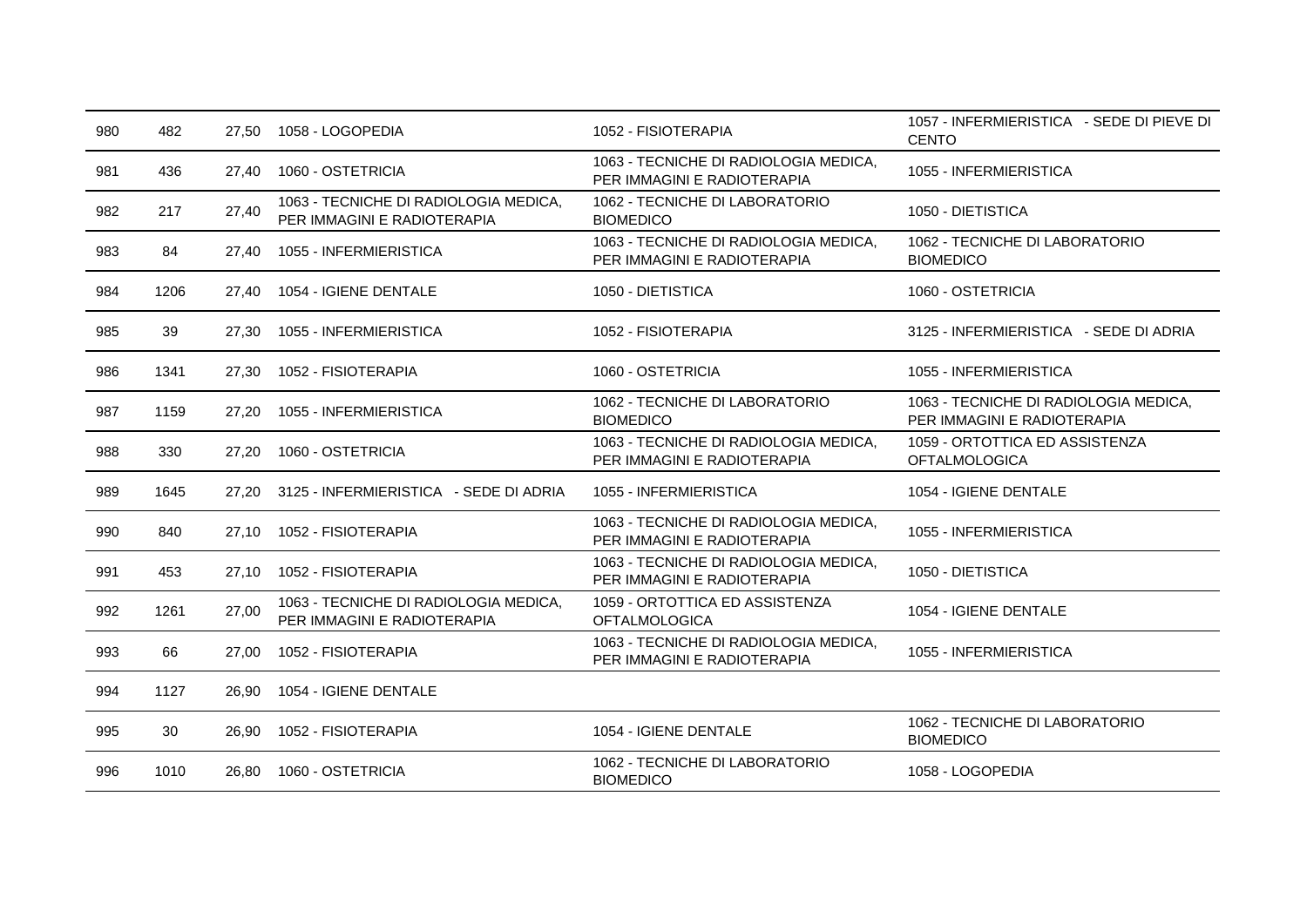| 997  | 1646 | 26,80 | 1062 - TECNICHE DI LABORATORIO<br><b>BIOMEDICO</b>                   | 3125 - INFERMIERISTICA - SEDE DI ADRIA                                                          | 1057 - INFERMIERISTICA - SEDE DI PIEVE DI<br><b>CENTO</b>            |
|------|------|-------|----------------------------------------------------------------------|-------------------------------------------------------------------------------------------------|----------------------------------------------------------------------|
| 998  | 911  | 26,70 | 1050 - DIETISTICA                                                    | 1062 - TECNICHE DI LABORATORIO<br><b>BIOMEDICO</b>                                              | 1063 - TECNICHE DI RADIOLOGIA MEDICA,<br>PER IMMAGINI E RADIOTERAPIA |
| 999  | 1203 | 26,70 | 1052 - FISIOTERAPIA                                                  | 1063 - TECNICHE DI RADIOLOGIA MEDICA,<br>PER IMMAGINI E RADIOTERAPIA                            | 1054 - IGIENE DENTALE                                                |
| 1000 | 1336 | 26,70 | 1063 - TECNICHE DI RADIOLOGIA MEDICA,<br>PER IMMAGINI E RADIOTERAPIA | 1060 - OSTETRICIA                                                                               | 1058 - LOGOPEDIA                                                     |
| 1001 | 1559 | 26,70 | 1052 - FISIOTERAPIA                                                  | 1058 - LOGOPEDIA                                                                                | 1055 - INFERMIERISTICA                                               |
| 1002 | 659  | 26,60 | 1055 - INFERMIERISTICA                                               |                                                                                                 |                                                                      |
| 1003 | 1522 | 26,50 | 1060 - OSTETRICIA                                                    | 1055 - INFERMIERISTICA                                                                          | 1063 - TECNICHE DI RADIOLOGIA MEDICA,<br>PER IMMAGINI E RADIOTERAPIA |
| 1004 | 623  | 26,50 | 1058 - LOGOPEDIA                                                     | 1052 - FISIOTERAPIA                                                                             | 1061 - TECNICA DELLA RIABILITAZIONE<br><b>PSICHIATRICA</b>           |
| 1005 | 1368 | 26.40 | 3125 - INFERMIERISTICA - SEDE DI ADRIA                               | 1057 - INFERMIERISTICA - SEDE DI PIEVE DI 1063 - TECNICHE DI RADIOLOGIA MEDICA,<br><b>CENTO</b> | PER IMMAGINI E RADIOTERAPIA                                          |
| 1006 | 617  | 26,40 | 1055 - INFERMIERISTICA                                               | 1057 - INFERMIERISTICA - SEDE DI PIEVE DI 1063 - TECNICHE DI RADIOLOGIA MEDICA.<br><b>CENTO</b> | PER IMMAGINI E RADIOTERAPIA                                          |
| 1007 | 80   | 26.40 | 1050 - DIETISTICA                                                    | 1055 - INFERMIERISTICA                                                                          | 1063 - TECNICHE DI RADIOLOGIA MEDICA,<br>PER IMMAGINI E RADIOTERAPIA |
| 1008 | 42   | 26,30 | 1052 - FISIOTERAPIA                                                  | 1058 - LOGOPEDIA                                                                                | 1055 - INFERMIERISTICA                                               |
| 1009 | 1061 | 26,20 | 1052 - FISIOTERAPIA                                                  | 1055 - INFERMIERISTICA                                                                          | 1062 - TECNICHE DI LABORATORIO<br><b>BIOMEDICO</b>                   |
| 1010 | 79   | 26,10 | 1052 - FISIOTERAPIA                                                  | 1050 - DIETISTICA                                                                               | 1062 - TECNICHE DI LABORATORIO<br><b>BIOMEDICO</b>                   |
| 1011 | 985  | 26,00 | 1055 - INFERMIERISTICA                                               | 1057 - INFERMIERISTICA - SEDE DI PIEVE DI<br><b>CENTO</b>                                       | 3125 - INFERMIERISTICA - SEDE DI ADRIA                               |
| 1012 | 600  | 26.00 | 1055 - INFERMIERISTICA                                               | 1057 - INFERMIERISTICA - SEDE DI PIEVE DI<br><b>CENTO</b>                                       |                                                                      |
| 1013 | 1482 | 25,90 | 1062 - TECNICHE DI LABORATORIO<br><b>BIOMEDICO</b>                   | 3125 - INFERMIERISTICA - SEDE DI ADRIA                                                          | 1057 - INFERMIERISTICA - SEDE DI PIEVE DI<br><b>CENTO</b>            |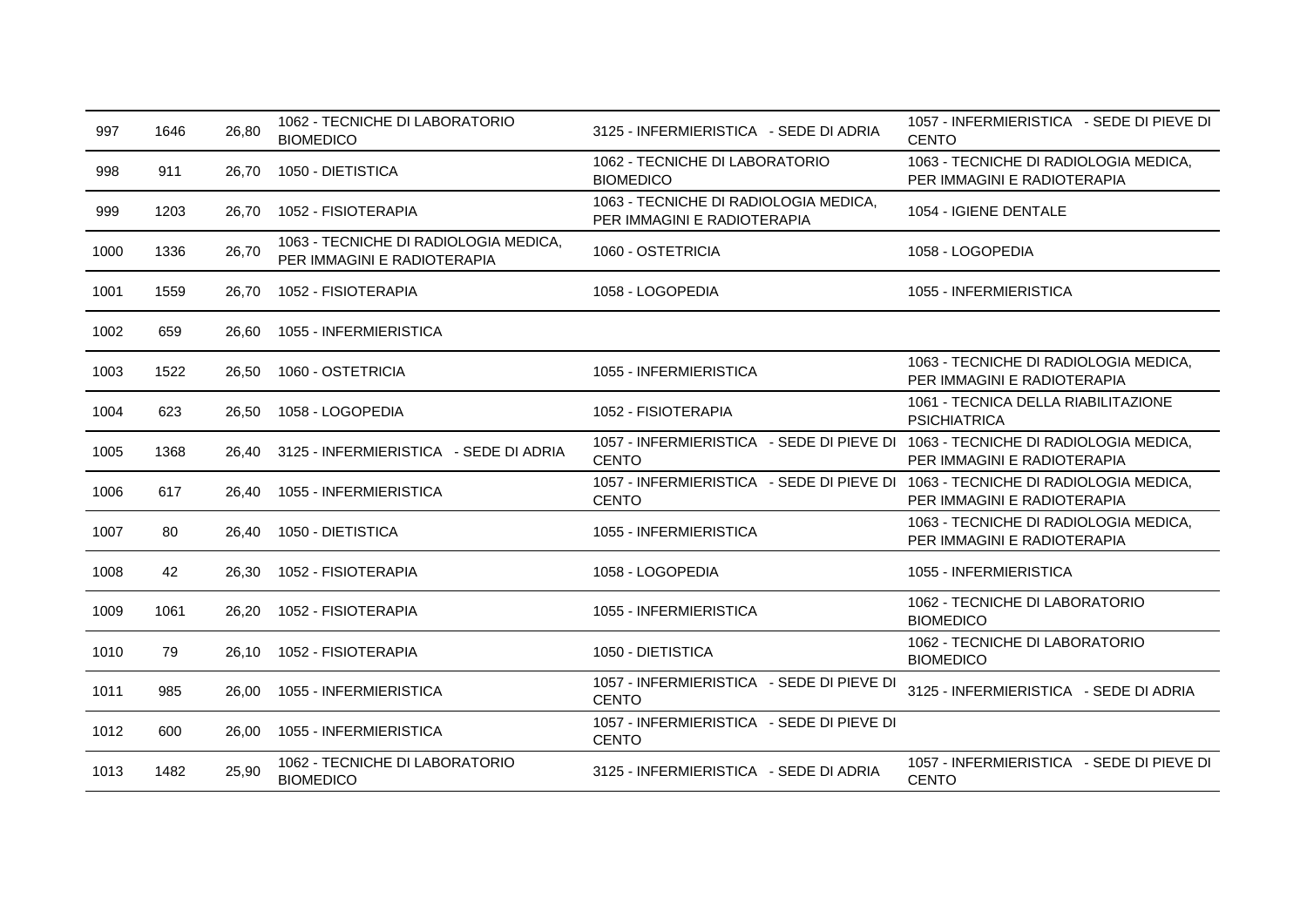| 1014 | 1008 | 25,90 | 1063 - TECNICHE DI RADIOLOGIA MEDICA,<br>PER IMMAGINI E RADIOTERAPIA                            | 1059 - ORTOTTICA ED ASSISTENZA<br><b>OFTALMOLOGICA</b>                                   | 1062 - TECNICHE DI LABORATORIO<br><b>BIOMEDICO</b>        |
|------|------|-------|-------------------------------------------------------------------------------------------------|------------------------------------------------------------------------------------------|-----------------------------------------------------------|
| 1015 | 661  | 25,90 | 1060 - OSTETRICIA                                                                               | 1055 - INFERMIERISTICA                                                                   | 1058 - LOGOPEDIA                                          |
| 1016 | 922  | 25,90 | 1057 - INFERMIERISTICA - SEDE DI PIEVE DI<br><b>CENTO</b>                                       | 3125 - INFERMIERISTICA - SEDE DI ADRIA                                                   | 1055 - INFERMIERISTICA                                    |
| 1017 | 809  | 25,80 | 1054 - IGIENE DENTALE                                                                           | 1055 - INFERMIERISTICA                                                                   | 1057 - INFERMIERISTICA - SEDE DI PIEVE DI<br><b>CENTO</b> |
| 1018 | 1293 | 25.70 | 3125 - INFERMIERISTICA - SEDE DI ADRIA                                                          | 1055 - INFERMIERISTICA                                                                   | 1057 - INFERMIERISTICA - SEDE DI PIEVE DI<br><b>CENTO</b> |
| 1019 | 532  | 25,70 | 1055 - INFERMIERISTICA                                                                          | 3125 - INFERMIERISTICA - SEDE DI ADRIA                                                   | 1057 - INFERMIERISTICA - SEDE DI PIEVE DI<br><b>CENTO</b> |
| 1020 | 890  | 25,60 | 1061 - TECNICA DELLA RIABILITAZIONE<br><b>PSICHIATRICA</b>                                      | 1050 - DIETISTICA                                                                        | 1062 - TECNICHE DI LABORATORIO<br><b>BIOMEDICO</b>        |
| 1021 | 881  | 25,60 | 1057 - INFERMIERISTICA - SEDE DI PIEVE DI 1063 - TECNICHE DI RADIOLOGIA MEDICA,<br><b>CENTO</b> | PER IMMAGINI E RADIOTERAPIA                                                              | 1054 - IGIENE DENTALE                                     |
| 1022 | 1303 | 25,60 | 1060 - OSTETRICIA                                                                               | 3125 - INFERMIERISTICA - SEDE DI ADRIA                                                   | 1055 - INFERMIERISTICA                                    |
| 1023 | 227  | 25.50 | 1052 - FISIOTERAPIA                                                                             | 1055 - INFERMIERISTICA                                                                   | 1054 - IGIENE DENTALE                                     |
| 1024 | 713  | 25,50 | 1050 - DIETISTICA                                                                               |                                                                                          |                                                           |
| 1025 | 673  | 25,50 | 1058 - LOGOPEDIA                                                                                | 1061 - TECNICA DELLA RIABILITAZIONE<br><b>PSICHIATRICA</b>                               | 1060 - OSTETRICIA                                         |
| 1026 | 974  | 25,40 | 3125 - INFERMIERISTICA - SEDE DI ADRIA                                                          | 1055 - INFERMIERISTICA                                                                   |                                                           |
| 1027 | 1678 | 25.40 | 1055 - INFERMIERISTICA                                                                          | 3125 - INFERMIERISTICA - SEDE DI ADRIA                                                   | 1057 - INFERMIERISTICA - SEDE DI PIEVE DI<br><b>CENTO</b> |
| 1028 | 358  | 25,40 | 1052 - FISIOTERAPIA                                                                             | 1063 - TECNICHE DI RADIOLOGIA MEDICA,<br>PER IMMAGINI E RADIOTERAPIA                     | 1062 - TECNICHE DI LABORATORIO<br><b>BIOMEDICO</b>        |
| 1029 | 1619 | 25,30 | 1060 - OSTETRICIA                                                                               | 1057 - INFERMIERISTICA - SEDE DI PIEVE DI 1062 - TECNICHE DI LABORATORIO<br><b>CENTO</b> | <b>BIOMEDICO</b>                                          |
| 1030 | 449  | 25,30 | 1055 - INFERMIERISTICA                                                                          | 3125 - INFERMIERISTICA - SEDE DI ADRIA                                                   | 1060 - OSTETRICIA                                         |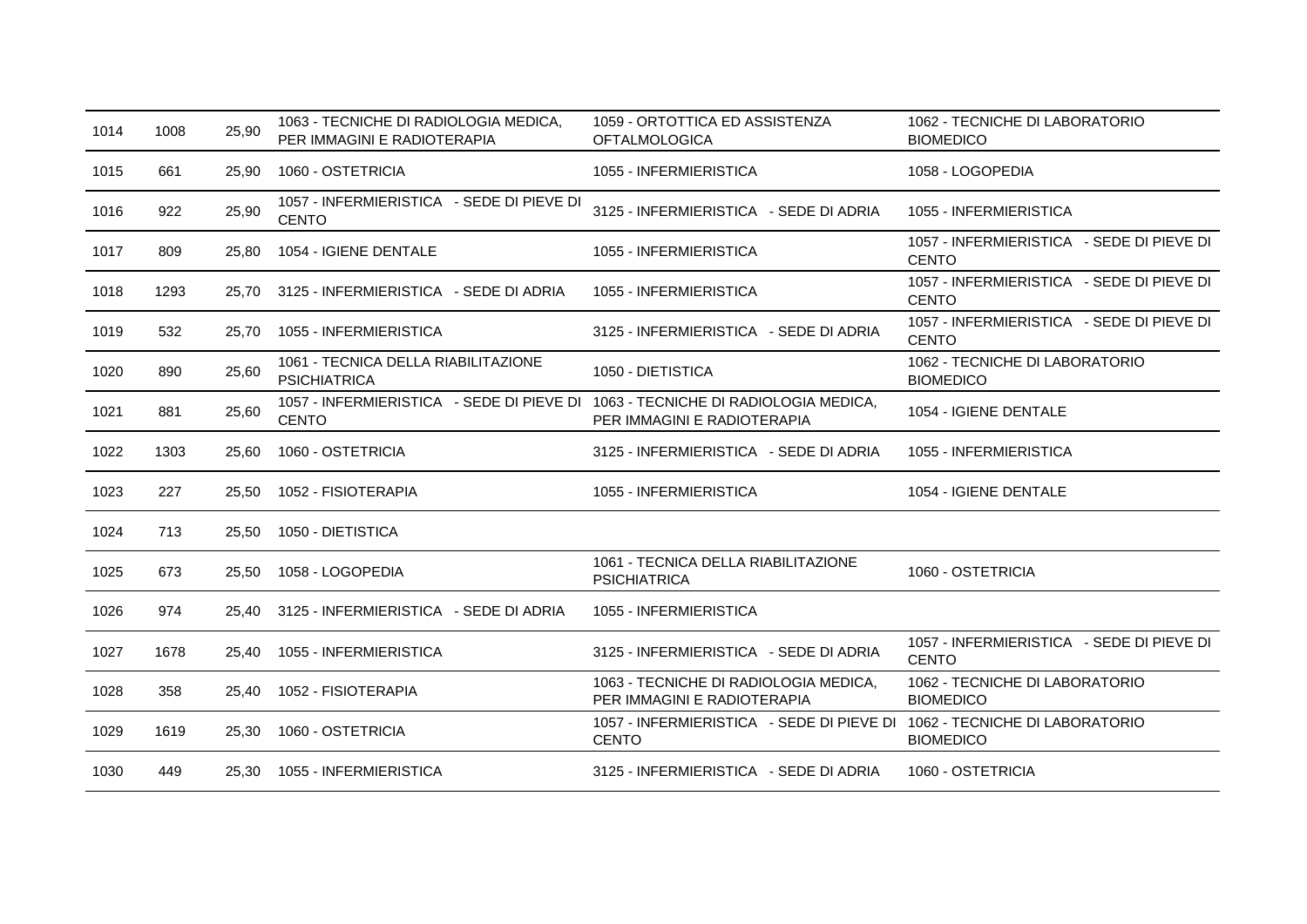| 1031 | 1749 | 25,20 | 1055 - INFERMIERISTICA                                               | 1057 - INFERMIERISTICA - SEDE DI PIEVE DI<br><b>CENTO</b>  | 3125 - INFERMIERISTICA - SEDE DI ADRIA                               |
|------|------|-------|----------------------------------------------------------------------|------------------------------------------------------------|----------------------------------------------------------------------|
| 1032 | 1124 | 25,20 | 3125 - INFERMIERISTICA - SEDE DI ADRIA                               | 1052 - FISIOTERAPIA                                        | 1055 - INFERMIERISTICA                                               |
| 1033 | 649  | 25,20 | 1052 - FISIOTERAPIA                                                  | 1061 - TECNICA DELLA RIABILITAZIONE<br><b>PSICHIATRICA</b> | 1062 - TECNICHE DI LABORATORIO<br><b>BIOMEDICO</b>                   |
| 1034 | 426  | 25,20 | 1054 - IGIENE DENTALE                                                | 1055 - INFERMIERISTICA                                     | 1052 - FISIOTERAPIA                                                  |
| 1035 | 1175 | 25,20 | 1052 - FISIOTERAPIA                                                  | 1058 - LOGOPEDIA                                           | 1055 - INFERMIERISTICA                                               |
| 1036 | 596  | 25,20 | 1060 - OSTETRICIA                                                    | 1058 - LOGOPEDIA                                           | 1055 - INFERMIERISTICA                                               |
| 1037 | 613  | 25,20 | 1058 - LOGOPEDIA                                                     | 1059 - ORTOTTICA ED ASSISTENZA<br><b>OFTALMOLOGICA</b>     | 1055 - INFERMIERISTICA                                               |
| 1038 | 145  | 25,10 | 1061 - TECNICA DELLA RIABILITAZIONE<br><b>PSICHIATRICA</b>           | 1050 - DIETISTICA                                          | 1055 - INFERMIERISTICA                                               |
| 1039 | 1164 | 25.10 | 3125 - INFERMIERISTICA - SEDE DI ADRIA                               | 1062 - TECNICHE DI LABORATORIO<br><b>BIOMEDICO</b>         | 1061 - TECNICA DELLA RIABILITAZIONE<br><b>PSICHIATRICA</b>           |
| 1040 | 1216 | 25,00 | 1058 - LOGOPEDIA                                                     | 1052 - FISIOTERAPIA                                        | 1055 - INFERMIERISTICA                                               |
| 1041 | 326  | 25.00 | 1054 - IGIENE DENTALE                                                | 1058 - LOGOPEDIA                                           | 1062 - TECNICHE DI LABORATORIO<br><b>BIOMEDICO</b>                   |
| 1042 | 949  | 25,00 | 1052 - FISIOTERAPIA                                                  | 1058 - LOGOPEDIA                                           | 1061 - TECNICA DELLA RIABILITAZIONE<br><b>PSICHIATRICA</b>           |
| 1043 | 573  | 25,00 | 1055 - INFERMIERISTICA                                               | 3125 - INFERMIERISTICA - SEDE DI ADRIA                     | 1063 - TECNICHE DI RADIOLOGIA MEDICA,<br>PER IMMAGINI E RADIOTERAPIA |
| 1044 | 457  | 24,90 | 1052 - FISIOTERAPIA                                                  | 1058 - LOGOPEDIA                                           | 1063 - TECNICHE DI RADIOLOGIA MEDICA,<br>PER IMMAGINI E RADIOTERAPIA |
| 1045 | 1570 | 24,90 | 3125 - INFERMIERISTICA - SEDE DI ADRIA                               | 1055 - INFERMIERISTICA                                     | 1063 - TECNICHE DI RADIOLOGIA MEDICA,<br>PER IMMAGINI E RADIOTERAPIA |
| 1046 | 981  | 24,80 | 1052 - FISIOTERAPIA                                                  |                                                            |                                                                      |
| 1047 | 257  | 24,80 | 1063 - TECNICHE DI RADIOLOGIA MEDICA,<br>PER IMMAGINI E RADIOTERAPIA |                                                            |                                                                      |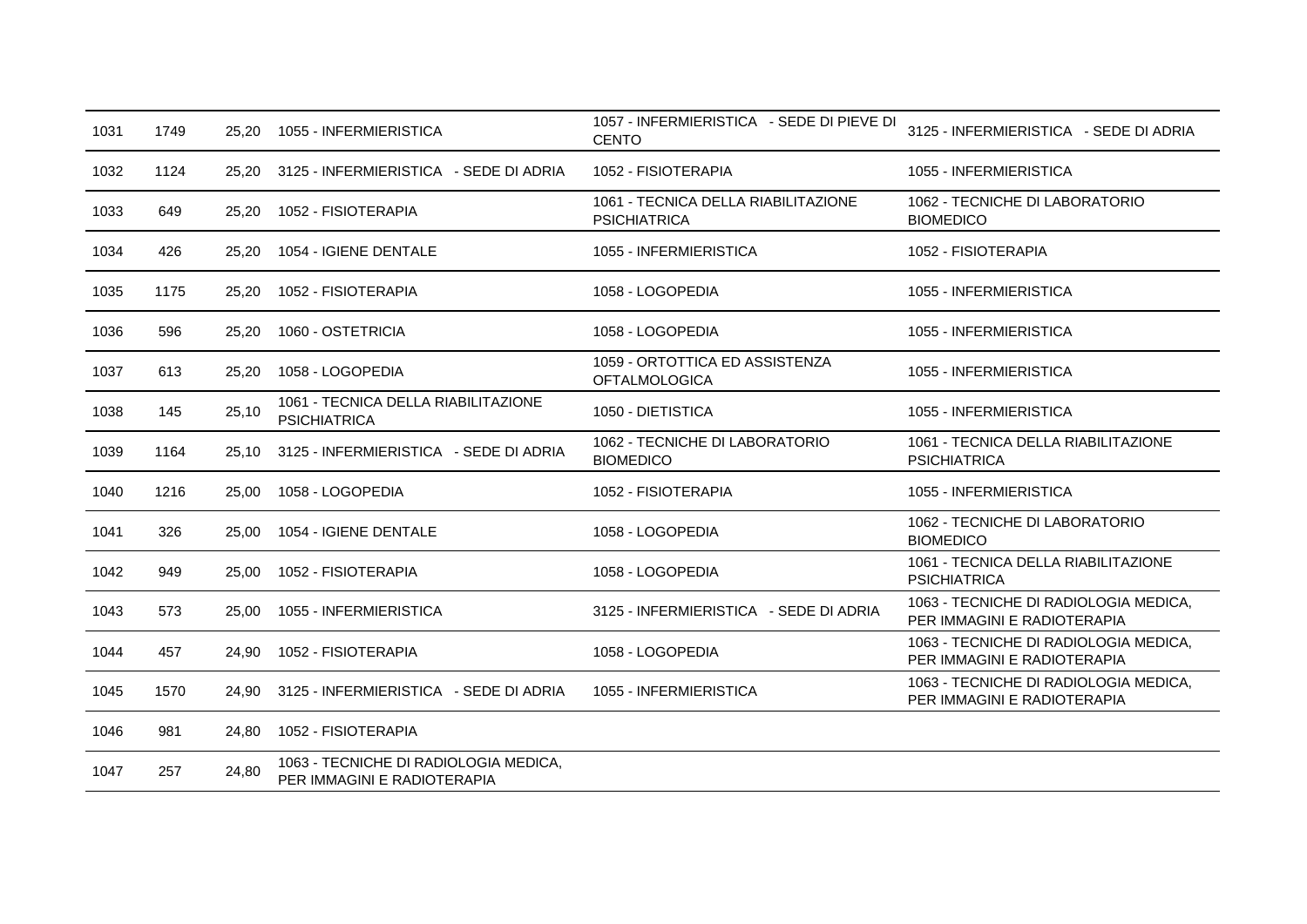| 1048 | 89   | 24.80 | 1052 - FISIOTERAPIA                                                  | 1063 - TECNICHE DI RADIOLOGIA MEDICA,<br>PER IMMAGINI E RADIOTERAPIA | 1062 - TECNICHE DI LABORATORIO<br><b>BIOMEDICO</b>                   |
|------|------|-------|----------------------------------------------------------------------|----------------------------------------------------------------------|----------------------------------------------------------------------|
| 1049 | 373  | 24,70 | 1055 - INFERMIERISTICA                                               | 3125 - INFERMIERISTICA - SEDE DI ADRIA                               | 1057 - INFERMIERISTICA - SEDE DI PIEVE DI<br><b>CENTO</b>            |
| 1050 | 1231 | 24,70 | 1057 - INFERMIERISTICA - SEDE DI PIEVE DI<br><b>CENTO</b>            | 1055 - INFERMIERISTICA                                               | 1063 - TECNICHE DI RADIOLOGIA MEDICA,<br>PER IMMAGINI E RADIOTERAPIA |
| 1051 | 1138 | 24.60 | 1052 - FISIOTERAPIA                                                  | 1058 - LOGOPEDIA                                                     | 1054 - IGIENE DENTALE                                                |
| 1052 | 1750 | 24,60 | 1057 - INFERMIERISTICA - SEDE DI PIEVE DI<br><b>CENTO</b>            | 1055 - INFERMIERISTICA                                               | 3125 - INFERMIERISTICA - SEDE DI ADRIA                               |
| 1053 | 1250 | 24.60 | 1052 - FISIOTERAPIA                                                  | 1055 - INFERMIERISTICA                                               | 1050 - DIETISTICA                                                    |
| 1054 | 491  | 24,50 | 1055 - INFERMIERISTICA                                               | 1060 - OSTETRICIA                                                    | 1057 - INFERMIERISTICA - SEDE DI PIEVE DI<br><b>CENTO</b>            |
| 1055 | 1406 | 24.50 | 3125 - INFERMIERISTICA - SEDE DI ADRIA                               | 1063 - TECNICHE DI RADIOLOGIA MEDICA,<br>PER IMMAGINI E RADIOTERAPIA | 1052 - FISIOTERAPIA                                                  |
| 1056 | 1625 | 24,50 | 1052 - FISIOTERAPIA                                                  | 1058 - LOGOPEDIA                                                     | 1061 - TECNICA DELLA RIABILITAZIONE<br><b>PSICHIATRICA</b>           |
| 1057 | 1417 | 24,40 | 1052 - FISIOTERAPIA                                                  | 1061 - TECNICA DELLA RIABILITAZIONE<br><b>PSICHIATRICA</b>           | 1057 - INFERMIERISTICA - SEDE DI PIEVE DI<br><b>CENTO</b>            |
| 1058 | 92   | 24,30 | 1060 - OSTETRICIA                                                    | 1052 - FISIOTERAPIA                                                  | 1055 - INFERMIERISTICA                                               |
| 1059 | 872  | 24,20 | 1052 - FISIOTERAPIA                                                  | 1055 - INFERMIERISTICA                                               | 1060 - OSTETRICIA                                                    |
| 1060 | 1527 | 24.20 | 1050 - DIETISTICA                                                    | 1062 - TECNICHE DI LABORATORIO<br><b>BIOMEDICO</b>                   | 1052 - FISIOTERAPIA                                                  |
| 1061 | 81   | 24,20 | 1063 - TECNICHE DI RADIOLOGIA MEDICA,<br>PER IMMAGINI E RADIOTERAPIA | 1055 - INFERMIERISTICA                                               | 1062 - TECNICHE DI LABORATORIO<br><b>BIOMEDICO</b>                   |
| 1062 | 528  | 24,20 | 1052 - FISIOTERAPIA                                                  | 1063 - TECNICHE DI RADIOLOGIA MEDICA,<br>PER IMMAGINI E RADIOTERAPIA | 1055 - INFERMIERISTICA                                               |
| 1063 | 232  | 24,10 | 1058 - LOGOPEDIA                                                     | 3125 - INFERMIERISTICA - SEDE DI ADRIA                               | 1055 - INFERMIERISTICA                                               |
| 1064 | 41   |       | 24,10 1052 - FISIOTERAPIA                                            | 1063 - TECNICHE DI RADIOLOGIA MEDICA,<br>PER IMMAGINI E RADIOTERAPIA | 1050 - DIETISTICA                                                    |
|      |      |       |                                                                      |                                                                      |                                                                      |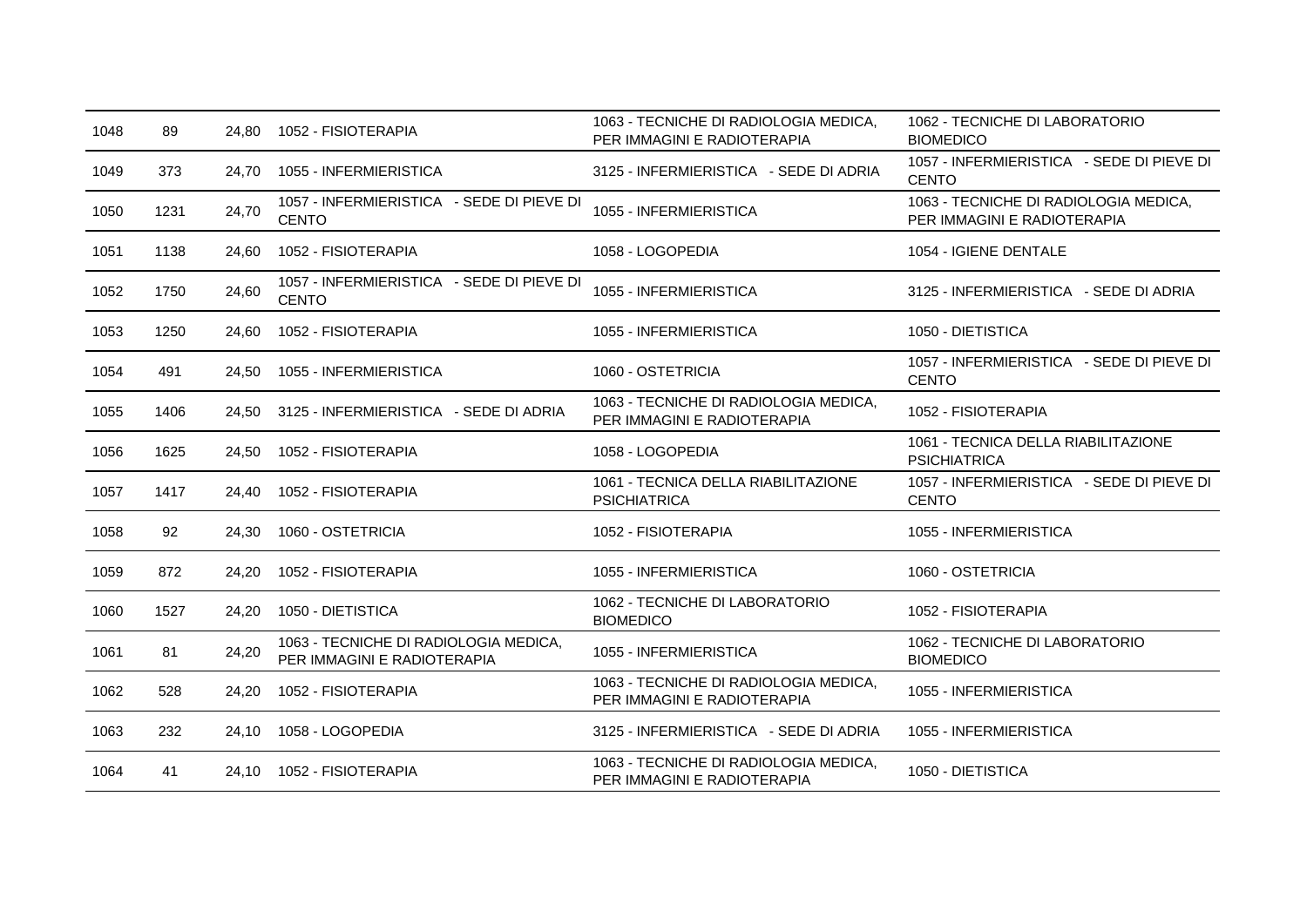| 1065 | 1335 | 24,10 | 1063 - TECNICHE DI RADIOLOGIA MEDICA,<br>PER IMMAGINI E RADIOTERAPIA | 1055 - INFERMIERISTICA                                    | 1060 - OSTETRICIA                                                    |
|------|------|-------|----------------------------------------------------------------------|-----------------------------------------------------------|----------------------------------------------------------------------|
| 1066 | 556  | 24,00 | 1060 - OSTETRICIA                                                    | 1057 - INFERMIERISTICA - SEDE DI PIEVE DI<br><b>CENTO</b> | 1055 - INFERMIERISTICA                                               |
| 1067 | 884  | 24,00 | 1055 - INFERMIERISTICA                                               | 1057 - INFERMIERISTICA - SEDE DI PIEVE DI<br><b>CENTO</b> | 3125 - INFERMIERISTICA - SEDE DI ADRIA                               |
| 1068 | 934  | 24.00 | 3125 - INFERMIERISTICA - SEDE DI ADRIA                               | 1055 - INFERMIERISTICA                                    | 1057 - INFERMIERISTICA - SEDE DI PIEVE DI<br><b>CENTO</b>            |
| 1069 | 833  | 23,90 | 1055 - INFERMIERISTICA                                               | 3125 - INFERMIERISTICA - SEDE DI ADRIA                    | 1057 - INFERMIERISTICA - SEDE DI PIEVE DI<br><b>CENTO</b>            |
| 1070 | 1739 | 23,90 | 1058 - LOGOPEDIA                                                     | 1052 - FISIOTERAPIA                                       | 1055 - INFERMIERISTICA                                               |
| 1071 | 1176 | 23,80 | 1055 - INFERMIERISTICA                                               | 1060 - OSTETRICIA                                         | 1057 - INFERMIERISTICA - SEDE DI PIEVE DI<br><b>CENTO</b>            |
| 1072 | 700  | 23.80 | 1052 - FISIOTERAPIA                                                  | 1050 - DIETISTICA                                         | 1055 - INFERMIERISTICA                                               |
| 1073 | 97   | 23,70 | 1055 - INFERMIERISTICA                                               | 1057 - INFERMIERISTICA - SEDE DI PIEVE DI<br><b>CENTO</b> | 3125 - INFERMIERISTICA - SEDE DI ADRIA                               |
| 1074 | 291  | 23,70 | 1060 - OSTETRICIA                                                    | 1050 - DIETISTICA                                         | 1054 - IGIENE DENTALE                                                |
| 1075 | 941  | 23.70 | 1054 - IGIENE DENTALE                                                | 1060 - OSTETRICIA                                         | 1063 - TECNICHE DI RADIOLOGIA MEDICA,<br>PER IMMAGINI E RADIOTERAPIA |
| 1076 | 843  | 23,70 | 1063 - TECNICHE DI RADIOLOGIA MEDICA,<br>PER IMMAGINI E RADIOTERAPIA | 1055 - INFERMIERISTICA                                    | 3125 - INFERMIERISTICA - SEDE DI ADRIA                               |
| 1077 | 113  | 23,70 | 1059 - ORTOTTICA ED ASSISTENZA<br><b>OFTALMOLOGICA</b>               | 1055 - INFERMIERISTICA                                    | 1057 - INFERMIERISTICA - SEDE DI PIEVE DI<br><b>CENTO</b>            |
| 1078 | 729  | 23,60 | 1054 - IGIENE DENTALE                                                | 1060 - OSTETRICIA                                         | 1063 - TECNICHE DI RADIOLOGIA MEDICA,<br>PER IMMAGINI E RADIOTERAPIA |
| 1079 | 1343 | 23,60 | 1058 - LOGOPEDIA                                                     | 1054 - IGIENE DENTALE                                     | 1062 - TECNICHE DI LABORATORIO<br><b>BIOMEDICO</b>                   |
| 1080 | 1188 | 23.60 | 1054 - IGIENE DENTALE                                                | 1050 - DIETISTICA                                         | 1055 - INFERMIERISTICA                                               |
| 1081 | 591  |       | 23,50 1052 - FISIOTERAPIA                                            | 1058 - LOGOPEDIA                                          | 1059 - ORTOTTICA ED ASSISTENZA<br><b>OFTALMOLOGICA</b>               |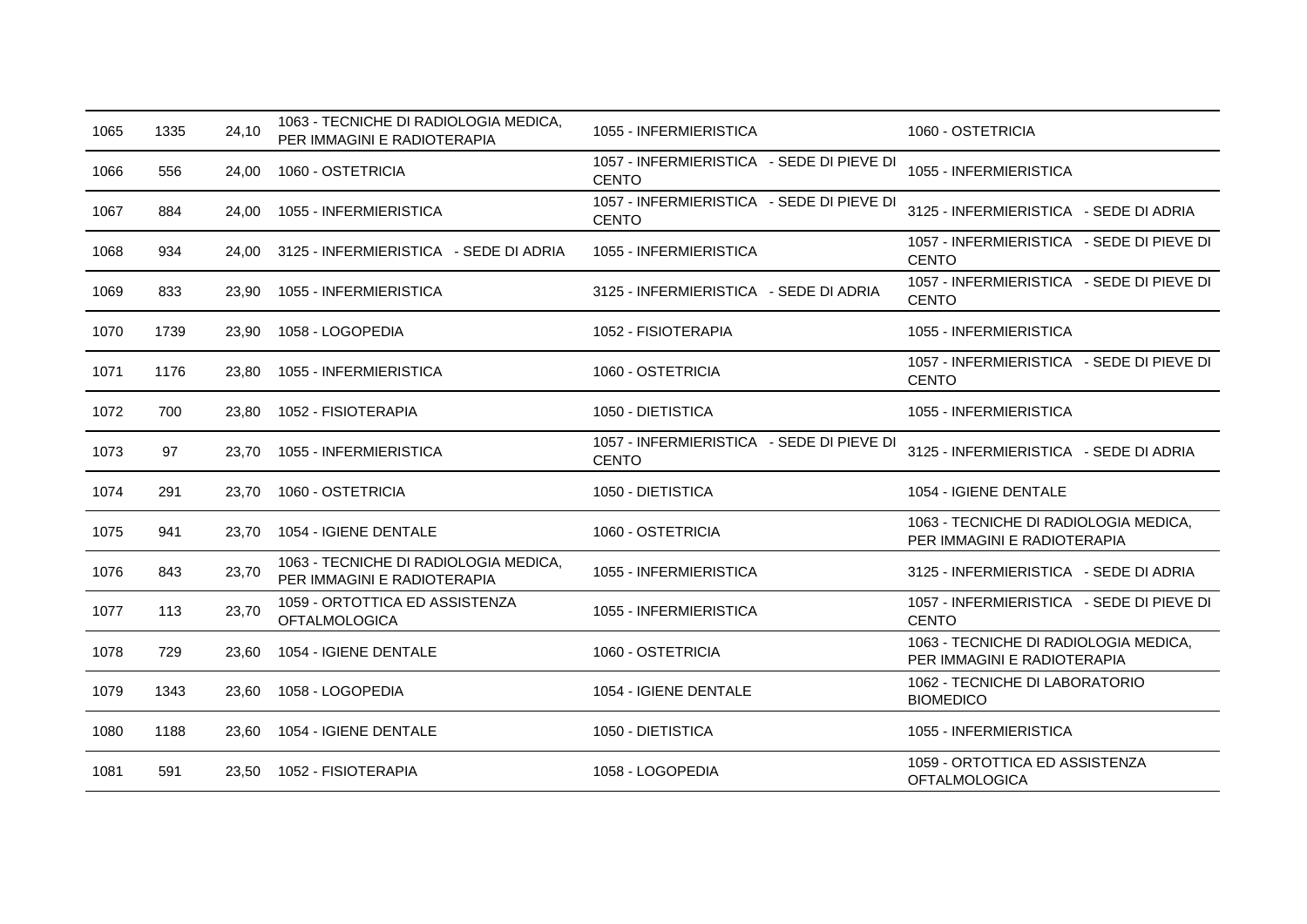| 1082 | 1219 | 23,50 | 1058 - LOGOPEDIA                                                                                | 1059 - ORTOTTICA ED ASSISTENZA<br><b>OFTALMOLOGICA</b>               | 1055 - INFERMIERISTICA                                               |
|------|------|-------|-------------------------------------------------------------------------------------------------|----------------------------------------------------------------------|----------------------------------------------------------------------|
| 1083 | 139  | 23,30 | 1055 - INFERMIERISTICA                                                                          | 3125 - INFERMIERISTICA - SEDE DI ADRIA                               | 1054 - IGIENE DENTALE                                                |
| 1084 | 165  | 23,30 | 1052 - FISIOTERAPIA                                                                             | 1058 - LOGOPEDIA                                                     | 1050 - DIETISTICA                                                    |
| 1085 | 904  | 23,30 | 1052 - FISIOTERAPIA                                                                             | 1063 - TECNICHE DI RADIOLOGIA MEDICA,<br>PER IMMAGINI E RADIOTERAPIA | 1062 - TECNICHE DI LABORATORIO<br><b>BIOMEDICO</b>                   |
| 1086 | 906  | 23,30 | 1063 - TECNICHE DI RADIOLOGIA MEDICA,<br>PER IMMAGINI E RADIOTERAPIA                            | 1062 - TECNICHE DI LABORATORIO<br><b>BIOMEDICO</b>                   | 1055 - INFERMIERISTICA                                               |
| 1087 | 1710 | 23,30 | 1055 - INFERMIERISTICA                                                                          | 1057 - INFERMIERISTICA - SEDE DI PIEVE DI<br><b>CENTO</b>            | 3125 - INFERMIERISTICA - SEDE DI ADRIA                               |
| 1088 | 508  | 23,20 | 1052 - FISIOTERAPIA                                                                             | 1054 - IGIENE DENTALE                                                | 1055 - INFERMIERISTICA                                               |
| 1089 | 51   | 23,20 | 1055 - INFERMIERISTICA                                                                          | 1052 - FISIOTERAPIA                                                  | 1063 - TECNICHE DI RADIOLOGIA MEDICA,<br>PER IMMAGINI E RADIOTERAPIA |
| 1090 | 1535 | 23,00 | 1057 - INFERMIERISTICA - SEDE DI PIEVE DI 1063 - TECNICHE DI RADIOLOGIA MEDICA,<br><b>CENTO</b> | PER IMMAGINI E RADIOTERAPIA                                          | 3125 - INFERMIERISTICA - SEDE DI ADRIA                               |
| 1091 | 1446 | 23,00 | 1052 - FISIOTERAPIA                                                                             | 1055 - INFERMIERISTICA                                               | 1063 - TECNICHE DI RADIOLOGIA MEDICA,<br>PER IMMAGINI E RADIOTERAPIA |
| 1092 | 536  | 23,00 | 1052 - FISIOTERAPIA                                                                             | 1050 - DIETISTICA                                                    | 1054 - IGIENE DENTALE                                                |
| 1093 | 1513 | 23,00 | 1050 - DIETISTICA                                                                               | 1057 - INFERMIERISTICA - SEDE DI PIEVE DI<br><b>CENTO</b>            | 1058 - LOGOPEDIA                                                     |
| 1094 | 936  | 23.00 | 1052 - FISIOTERAPIA                                                                             | 1063 - TECNICHE DI RADIOLOGIA MEDICA,<br>PER IMMAGINI E RADIOTERAPIA | 1062 - TECNICHE DI LABORATORIO<br><b>BIOMEDICO</b>                   |
| 1095 | 546  | 23,00 | 1054 - IGIENE DENTALE                                                                           | 1058 - LOGOPEDIA                                                     | 1059 - ORTOTTICA ED ASSISTENZA<br><b>OFTALMOLOGICA</b>               |
| 1096 | 1540 | 22.90 | 1060 - OSTETRICIA                                                                               | 1058 - LOGOPEDIA                                                     | 1050 - DIETISTICA                                                    |
| 1097 | 1628 | 22,90 | 1057 - INFERMIERISTICA - SEDE DI PIEVE DI<br><b>CENTO</b>                                       | 1055 - INFERMIERISTICA                                               | 1062 - TECNICHE DI LABORATORIO<br><b>BIOMEDICO</b>                   |
| 1098 | 751  | 22,90 | 1054 - IGIENE DENTALE                                                                           | 1058 - LOGOPEDIA                                                     | 1060 - OSTETRICIA                                                    |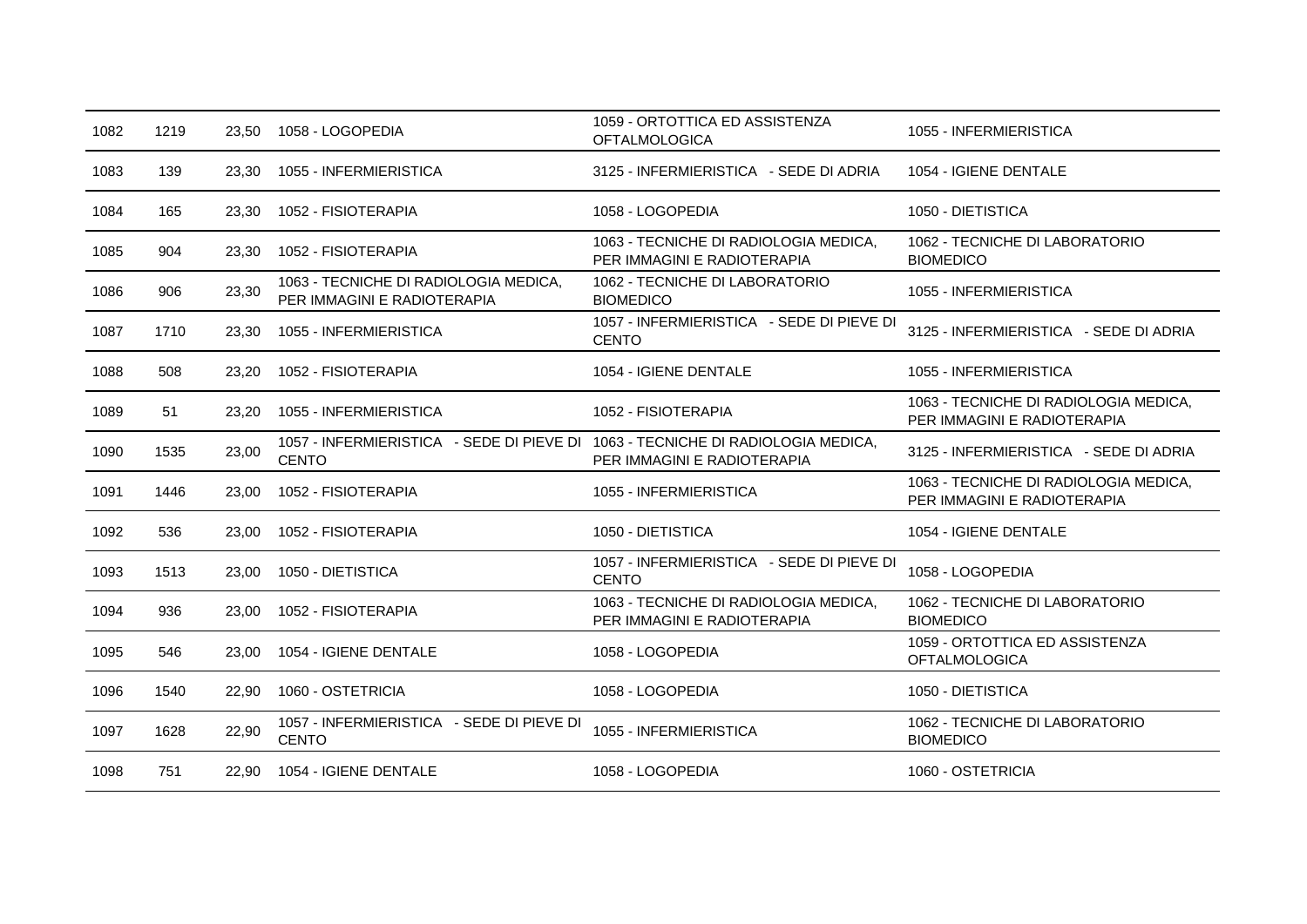| 1063 - TECNICHE DI RADIOLOGIA MEDICA,<br>1055 - INFERMIERISTICA<br>1100<br>845<br>1052 - FISIOTERAPIA<br>22,80<br>PER IMMAGINI E RADIOTERAPIA<br>1063 - TECNICHE DI RADIOLOGIA MEDICA,<br>1055 - INFERMIERISTICA<br>1101<br>485<br>1054 - IGIENE DENTALE<br>22.80<br>PER IMMAGINI E RADIOTERAPIA<br>1057 - INFERMIERISTICA - SEDE DI PIEVE DI<br>3125 - INFERMIERISTICA - SEDE DI ADRIA<br>1102<br>264<br>1055 - INFERMIERISTICA<br>22,80<br><b>CENTO</b><br>1057 - INFERMIERISTICA - SEDE DI PIEVE DI<br>3125 - INFERMIERISTICA - SEDE DI ADRIA<br>770<br>1055 - INFERMIERISTICA<br>1103<br>22.70<br><b>CENTO</b><br>1063 - TECNICHE DI RADIOLOGIA MEDICA,<br>1052 - FISIOTERAPIA<br>1104<br>1071<br>1055 - INFERMIERISTICA<br>22,70<br>PER IMMAGINI E RADIOTERAPIA<br>3125 - INFERMIERISTICA - SEDE DI ADRIA<br>1105<br>924<br>22.70<br>1057 - INFERMIERISTICA - SEDE DI PIEVE DI |  |
|-------------------------------------------------------------------------------------------------------------------------------------------------------------------------------------------------------------------------------------------------------------------------------------------------------------------------------------------------------------------------------------------------------------------------------------------------------------------------------------------------------------------------------------------------------------------------------------------------------------------------------------------------------------------------------------------------------------------------------------------------------------------------------------------------------------------------------------------------------------------------------------|--|
|                                                                                                                                                                                                                                                                                                                                                                                                                                                                                                                                                                                                                                                                                                                                                                                                                                                                                     |  |
|                                                                                                                                                                                                                                                                                                                                                                                                                                                                                                                                                                                                                                                                                                                                                                                                                                                                                     |  |
|                                                                                                                                                                                                                                                                                                                                                                                                                                                                                                                                                                                                                                                                                                                                                                                                                                                                                     |  |
|                                                                                                                                                                                                                                                                                                                                                                                                                                                                                                                                                                                                                                                                                                                                                                                                                                                                                     |  |
|                                                                                                                                                                                                                                                                                                                                                                                                                                                                                                                                                                                                                                                                                                                                                                                                                                                                                     |  |
|                                                                                                                                                                                                                                                                                                                                                                                                                                                                                                                                                                                                                                                                                                                                                                                                                                                                                     |  |
| 22,60<br>3125 - INFERMIERISTICA - SEDE DI ADRIA<br>1106<br>1680<br>1055 - INFERMIERISTICA<br><b>CENTO</b>                                                                                                                                                                                                                                                                                                                                                                                                                                                                                                                                                                                                                                                                                                                                                                           |  |
| 1063 - TECNICHE DI RADIOLOGIA MEDICA,<br>1107<br>1052 - FISIOTERAPIA<br>828<br>22,60<br>1054 - IGIENE DENTALE<br>PER IMMAGINI E RADIOTERAPIA                                                                                                                                                                                                                                                                                                                                                                                                                                                                                                                                                                                                                                                                                                                                        |  |
| 1061 - TECNICA DELLA RIABILITAZIONE<br>1108<br>275<br>1058 - LOGOPEDIA<br>1060 - OSTETRICIA<br>22,60<br><b>PSICHIATRICA</b>                                                                                                                                                                                                                                                                                                                                                                                                                                                                                                                                                                                                                                                                                                                                                         |  |
| 1062 - TECNICHE DI LABORATORIO<br>1063 - TECNICHE DI RADIOLOGIA MEDICA,<br>1109<br>953<br>1055 - INFERMIERISTICA<br>22,50<br><b>BIOMEDICO</b><br>PER IMMAGINI E RADIOTERAPIA                                                                                                                                                                                                                                                                                                                                                                                                                                                                                                                                                                                                                                                                                                        |  |
| 1063 - TECNICHE DI RADIOLOGIA MEDICA,<br>22,50<br>1052 - FISIOTERAPIA<br>1055 - INFERMIERISTICA<br>1110<br>303<br>PER IMMAGINI E RADIOTERAPIA                                                                                                                                                                                                                                                                                                                                                                                                                                                                                                                                                                                                                                                                                                                                       |  |
| 1063 - TECNICHE DI RADIOLOGIA MEDICA,<br>1052 - FISIOTERAPIA<br>1055 - INFERMIERISTICA<br>1111<br>267<br>22,40<br>PER IMMAGINI E RADIOTERAPIA                                                                                                                                                                                                                                                                                                                                                                                                                                                                                                                                                                                                                                                                                                                                       |  |
| 1057 - INFERMIERISTICA - SEDE DI PIEVE DI<br>3125 - INFERMIERISTICA - SEDE DI ADRIA<br>1112<br>801<br>1055 - INFERMIERISTICA<br>22,30<br><b>CENTO</b>                                                                                                                                                                                                                                                                                                                                                                                                                                                                                                                                                                                                                                                                                                                               |  |
| 1113<br>682<br>1058 - LOGOPEDIA<br>22.30                                                                                                                                                                                                                                                                                                                                                                                                                                                                                                                                                                                                                                                                                                                                                                                                                                            |  |
| 1058 - LOGOPEDIA<br>1052 - FISIOTERAPIA<br>1055 - INFERMIERISTICA<br>1114<br>1167<br>22,30                                                                                                                                                                                                                                                                                                                                                                                                                                                                                                                                                                                                                                                                                                                                                                                          |  |
| 1057 - INFERMIERISTICA - SEDE DI PIEVE DI<br>1115<br>1055 - INFERMIERISTICA<br>1045<br>22,20<br><b>CENTO</b>                                                                                                                                                                                                                                                                                                                                                                                                                                                                                                                                                                                                                                                                                                                                                                        |  |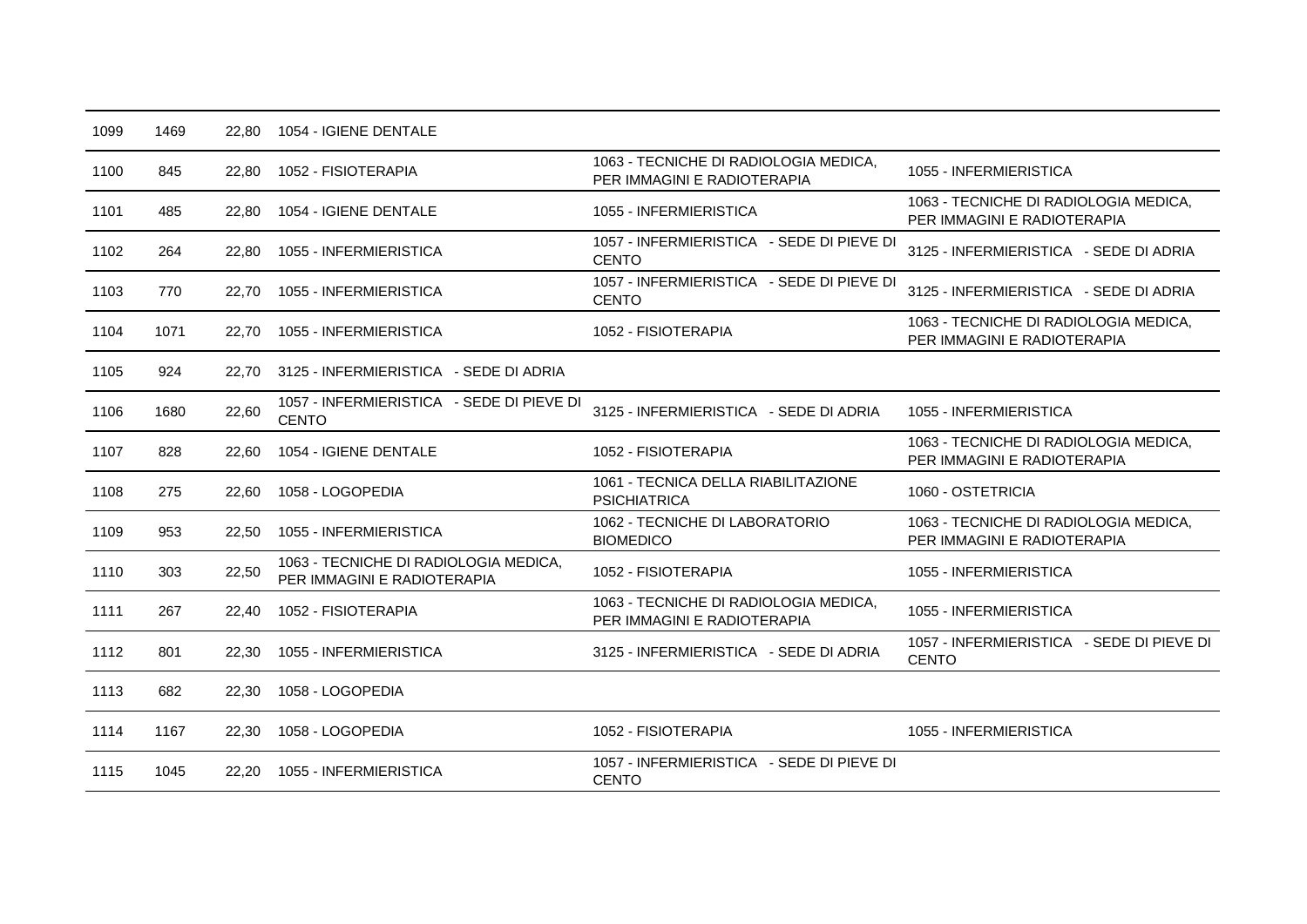| 1116 | 550  | 22.20 | 3125 - INFERMIERISTICA - SEDE DI ADRIA                               | 1057 - INFERMIERISTICA - SEDE DI PIEVE DI<br><b>CENTO</b>            | 1055 - INFERMIERISTICA                                               |
|------|------|-------|----------------------------------------------------------------------|----------------------------------------------------------------------|----------------------------------------------------------------------|
| 1117 | 368  | 22,20 | 1054 - IGIENE DENTALE                                                | 1060 - OSTETRICIA                                                    | 1055 - INFERMIERISTICA                                               |
| 1118 | 912  | 22,10 | 1052 - FISIOTERAPIA                                                  |                                                                      |                                                                      |
| 1119 | 336  | 22,10 | 1052 - FISIOTERAPIA                                                  | 1054 - IGIENE DENTALE                                                | 1058 - LOGOPEDIA                                                     |
| 1120 | 1021 | 22,10 | 1057 - INFERMIERISTICA - SEDE DI PIEVE DI<br><b>CENTO</b>            | 1055 - INFERMIERISTICA                                               | 1063 - TECNICHE DI RADIOLOGIA MEDICA,<br>PER IMMAGINI E RADIOTERAPIA |
| 1121 | 633  | 22,10 | 1061 - TECNICA DELLA RIABILITAZIONE<br><b>PSICHIATRICA</b>           | 1063 - TECNICHE DI RADIOLOGIA MEDICA,<br>PER IMMAGINI E RADIOTERAPIA | 1055 - INFERMIERISTICA                                               |
| 1122 | 1286 | 22,10 | 1063 - TECNICHE DI RADIOLOGIA MEDICA,<br>PER IMMAGINI E RADIOTERAPIA | 1055 - INFERMIERISTICA                                               | 1054 - IGIENE DENTALE                                                |
| 1123 | 1189 | 22,10 | 1055 - INFERMIERISTICA                                               | 3125 - INFERMIERISTICA - SEDE DI ADRIA                               | 1057 - INFERMIERISTICA - SEDE DI PIEVE DI<br><b>CENTO</b>            |
| 1124 | 242  | 22.00 | 1055 - INFERMIERISTICA                                               | 1057 - INFERMIERISTICA - SEDE DI PIEVE DI<br><b>CENTO</b>            | 3125 - INFERMIERISTICA - SEDE DI ADRIA                               |
| 1125 | 1147 | 22.00 | 1058 - LOGOPEDIA                                                     | 1052 - FISIOTERAPIA                                                  | 1055 - INFERMIERISTICA                                               |
| 1126 | 1401 | 22.00 | 3125 - INFERMIERISTICA - SEDE DI ADRIA                               | 1055 - INFERMIERISTICA                                               | 1057 - INFERMIERISTICA - SEDE DI PIEVE DI<br><b>CENTO</b>            |
| 1127 | 841  | 22,00 | 1052 - FISIOTERAPIA                                                  | 1058 - LOGOPEDIA                                                     | 1063 - TECNICHE DI RADIOLOGIA MEDICA,<br>PER IMMAGINI E RADIOTERAPIA |
| 1128 | 475  | 22.00 | 1055 - INFERMIERISTICA                                               | 3125 - INFERMIERISTICA - SEDE DI ADRIA                               | 1063 - TECNICHE DI RADIOLOGIA MEDICA,<br>PER IMMAGINI E RADIOTERAPIA |
| 1129 | 378  | 21,90 | 1052 - FISIOTERAPIA                                                  | 1060 - OSTETRICIA                                                    | 1055 - INFERMIERISTICA                                               |
| 1130 | 553  | 21,90 | 1050 - DIETISTICA                                                    | 1058 - LOGOPEDIA                                                     | 1060 - OSTETRICIA                                                    |
| 1131 | 189  | 21,80 | 1055 - INFERMIERISTICA                                               | 1060 - OSTETRICIA                                                    | 1052 - FISIOTERAPIA                                                  |
| 1132 | 1088 | 21,80 | 1060 - OSTETRICIA                                                    | 1050 - DIETISTICA                                                    | 1063 - TECNICHE DI RADIOLOGIA MEDICA,<br>PER IMMAGINI E RADIOTERAPIA |
|      |      |       |                                                                      |                                                                      |                                                                      |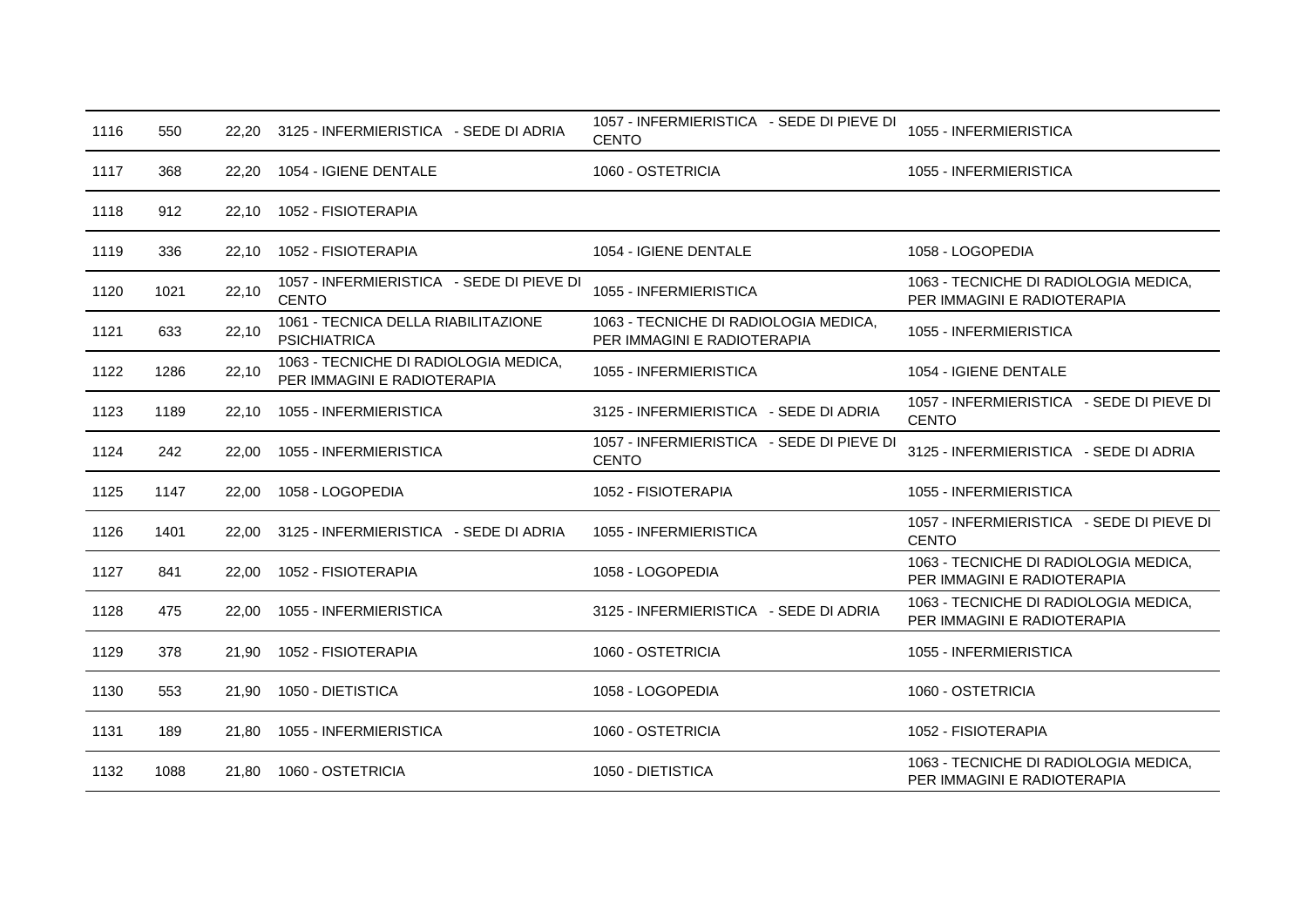| 1133 | 1186 |       | 21,80 3125 - INFERMIERISTICA - SEDE DI ADRIA                         |                                                                      |                                                            |
|------|------|-------|----------------------------------------------------------------------|----------------------------------------------------------------------|------------------------------------------------------------|
| 1134 | 1313 | 21,80 | 3125 - INFERMIERISTICA - SEDE DI ADRIA                               | 1057 - INFERMIERISTICA - SEDE DI PIEVE DI<br><b>CENTO</b>            | 1055 - INFERMIERISTICA                                     |
| 1135 | 836  | 21,70 | 3125 - INFERMIERISTICA - SEDE DI ADRIA                               | 1063 - TECNICHE DI RADIOLOGIA MEDICA,<br>PER IMMAGINI E RADIOTERAPIA | 1052 - FISIOTERAPIA                                        |
| 1136 | 63   | 21,70 | 1063 - TECNICHE DI RADIOLOGIA MEDICA,<br>PER IMMAGINI E RADIOTERAPIA | 1058 - LOGOPEDIA                                                     | 1059 - ORTOTTICA ED ASSISTENZA<br><b>OFTALMOLOGICA</b>     |
| 1137 | 442  | 21,70 | 1058 - LOGOPEDIA                                                     | 1052 - FISIOTERAPIA                                                  | 1055 - INFERMIERISTICA                                     |
| 1138 | 384  | 21.60 | 1060 - OSTETRICIA                                                    | 1055 - INFERMIERISTICA                                               | 1061 - TECNICA DELLA RIABILITAZIONE<br><b>PSICHIATRICA</b> |
| 1139 | 849  | 21,60 | 1061 - TECNICA DELLA RIABILITAZIONE<br><b>PSICHIATRICA</b>           | 1055 - INFERMIERISTICA                                               |                                                            |
| 1140 | 127  | 21,50 | 3125 - INFERMIERISTICA - SEDE DI ADRIA                               | 1060 - OSTETRICIA                                                    | 1059 - ORTOTTICA ED ASSISTENZA<br><b>OFTALMOLOGICA</b>     |
| 1141 | 1724 | 21,40 | 1061 - TECNICA DELLA RIABILITAZIONE<br><b>PSICHIATRICA</b>           | 1052 - FISIOTERAPIA                                                  | 1062 - TECNICHE DI LABORATORIO<br><b>BIOMEDICO</b>         |
| 1142 | 1576 | 21,40 | 1060 - OSTETRICIA                                                    | 1057 - INFERMIERISTICA - SEDE DI PIEVE DI<br><b>CENTO</b>            | 1062 - TECNICHE DI LABORATORIO<br><b>BIOMEDICO</b>         |
| 1143 | 680  | 21,40 | 1060 - OSTETRICIA                                                    | 1063 - TECNICHE DI RADIOLOGIA MEDICA,<br>PER IMMAGINI E RADIOTERAPIA | 1055 - INFERMIERISTICA                                     |
| 1144 | 14   | 21,40 | 1063 - TECNICHE DI RADIOLOGIA MEDICA,<br>PER IMMAGINI E RADIOTERAPIA | 1062 - TECNICHE DI LABORATORIO<br><b>BIOMEDICO</b>                   | 1055 - INFERMIERISTICA                                     |
| 1145 | 1087 | 21,30 | 1052 - FISIOTERAPIA                                                  | 1058 - LOGOPEDIA                                                     | 1055 - INFERMIERISTICA                                     |
| 1146 | 383  | 21,30 | 1052 - FISIOTERAPIA                                                  | 1063 - TECNICHE DI RADIOLOGIA MEDICA,<br>PER IMMAGINI E RADIOTERAPIA | 1054 - IGIENE DENTALE                                      |
| 1147 | 1615 | 21,30 | 1058 - LOGOPEDIA                                                     | 1061 - TECNICA DELLA RIABILITAZIONE<br><b>PSICHIATRICA</b>           | 1060 - OSTETRICIA                                          |
| 1148 | 1329 | 21,30 | 1052 - FISIOTERAPIA                                                  | 1050 - DIETISTICA                                                    | 1061 - TECNICA DELLA RIABILITAZIONE<br><b>PSICHIATRICA</b> |
| 1149 | 747  |       | 21.20 1054 - IGIENE DENTALE                                          | 1063 - TECNICHE DI RADIOLOGIA MEDICA,<br>PER IMMAGINI E RADIOTERAPIA | 1055 - INFERMIERISTICA                                     |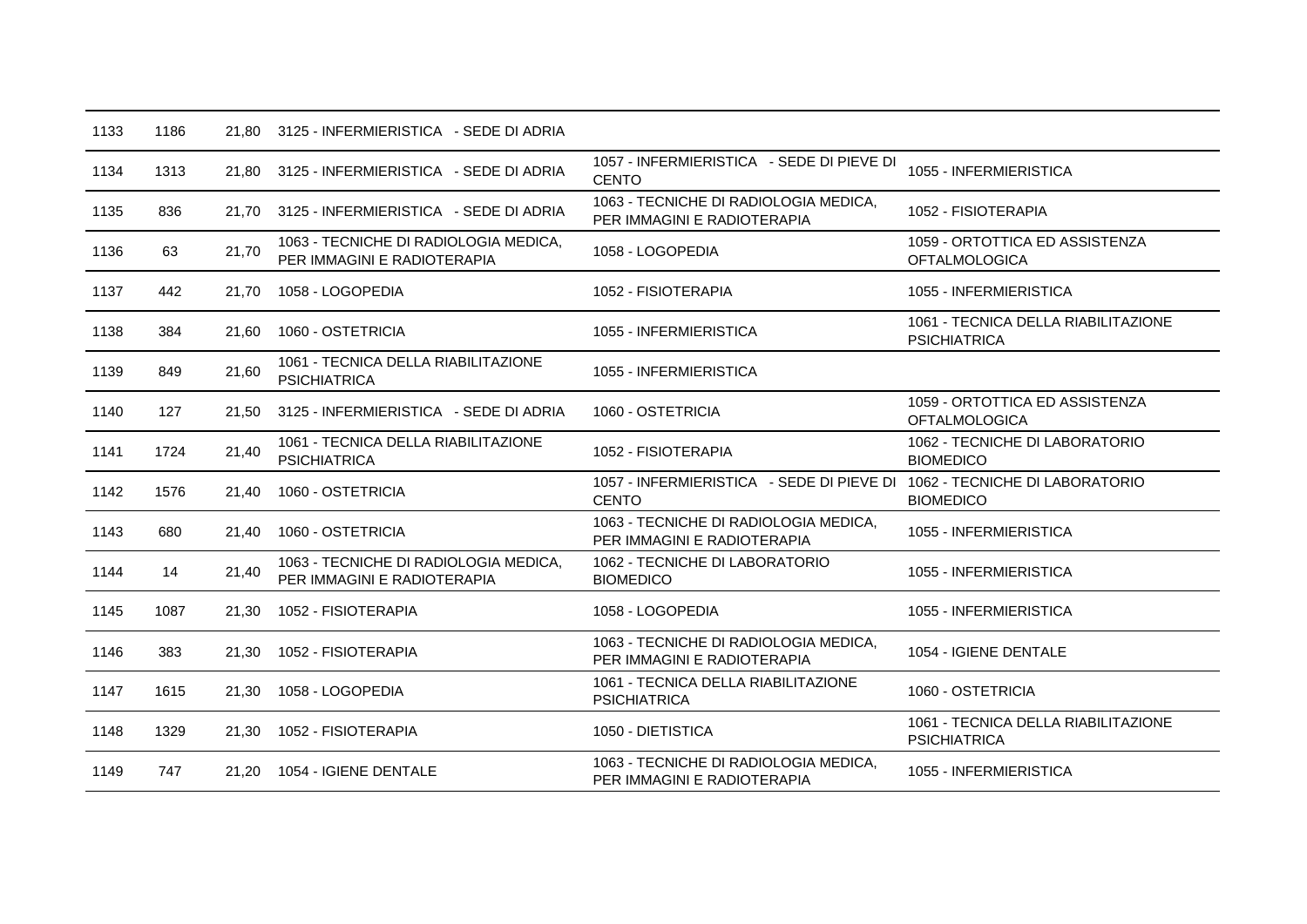| 1150 | 1689 |       | 21.20 1052 - FISIOTERAPIA                                            | 1050 - DIETISTICA                                                                        | 1055 - INFERMIERISTICA                                               |
|------|------|-------|----------------------------------------------------------------------|------------------------------------------------------------------------------------------|----------------------------------------------------------------------|
| 1151 | 1630 | 21,20 | 1054 - IGIENE DENTALE                                                | 1057 - INFERMIERISTICA - SEDE DI PIEVE DI 1059 - ORTOTTICA ED ASSISTENZA<br><b>CENTO</b> | <b>OFTALMOLOGICA</b>                                                 |
| 1152 | 1403 | 21.00 | 3125 - INFERMIERISTICA - SEDE DI ADRIA                               | 1055 - INFERMIERISTICA                                                                   | 1057 - INFERMIERISTICA - SEDE DI PIEVE DI<br><b>CENTO</b>            |
| 1153 | 1432 | 21,00 | 1052 - FISIOTERAPIA                                                  | 1063 - TECNICHE DI RADIOLOGIA MEDICA,<br>PER IMMAGINI E RADIOTERAPIA                     | 1061 - TECNICA DELLA RIABILITAZIONE<br><b>PSICHIATRICA</b>           |
| 1154 | 1569 | 21,00 | 1052 - FISIOTERAPIA                                                  | 1062 - TECNICHE DI LABORATORIO<br><b>BIOMEDICO</b>                                       | 1063 - TECNICHE DI RADIOLOGIA MEDICA,<br>PER IMMAGINI E RADIOTERAPIA |
| 1155 | 272  | 21,00 | 1061 - TECNICA DELLA RIABILITAZIONE<br><b>PSICHIATRICA</b>           |                                                                                          |                                                                      |
| 1156 | 753  | 20,80 | 1054 - IGIENE DENTALE                                                | 1050 - DIETISTICA                                                                        | 1055 - INFERMIERISTICA                                               |
| 1157 | 1756 | 20,70 | 1060 - OSTETRICIA                                                    | 1054 - IGIENE DENTALE                                                                    | 1057 - INFERMIERISTICA - SEDE DI PIEVE DI<br><b>CENTO</b>            |
| 1158 | 347  | 20.70 | 1050 - DIETISTICA                                                    | 1055 - INFERMIERISTICA                                                                   | 1057 - INFERMIERISTICA - SEDE DI PIEVE DI<br><b>CENTO</b>            |
| 1159 | 256  | 20,70 | 1052 - FISIOTERAPIA                                                  | 1055 - INFERMIERISTICA                                                                   | 1058 - LOGOPEDIA                                                     |
| 1160 | 1073 | 20.70 | 1054 - IGIENE DENTALE                                                | 1055 - INFERMIERISTICA                                                                   | 1063 - TECNICHE DI RADIOLOGIA MEDICA,<br>PER IMMAGINI E RADIOTERAPIA |
| 1161 | 271  | 20.70 | 1052 - FISIOTERAPIA                                                  | 1063 - TECNICHE DI RADIOLOGIA MEDICA,<br>PER IMMAGINI E RADIOTERAPIA                     | 3125 - INFERMIERISTICA - SEDE DI ADRIA                               |
| 1162 | 255  | 20,60 | 1057 - INFERMIERISTICA - SEDE DI PIEVE DI<br><b>CENTO</b>            | 1060 - OSTETRICIA                                                                        | 1058 - LOGOPEDIA                                                     |
| 1163 | 1218 | 20.60 | 1052 - FISIOTERAPIA                                                  | 1060 - OSTETRICIA                                                                        | 1055 - INFERMIERISTICA                                               |
| 1164 | 1288 | 20,50 | 1063 - TECNICHE DI RADIOLOGIA MEDICA,<br>PER IMMAGINI E RADIOTERAPIA | 1052 - FISIOTERAPIA                                                                      | 1050 - DIETISTICA                                                    |
| 1165 | 1287 | 20,50 | 1058 - LOGOPEDIA                                                     | 1061 - TECNICA DELLA RIABILITAZIONE<br><b>PSICHIATRICA</b>                               | 1060 - OSTETRICIA                                                    |
| 1166 | 1237 | 20,50 | 1055 - INFERMIERISTICA                                               | 1057 - INFERMIERISTICA - SEDE DI PIEVE DI<br><b>CENTO</b>                                | 3125 - INFERMIERISTICA - SEDE DI ADRIA                               |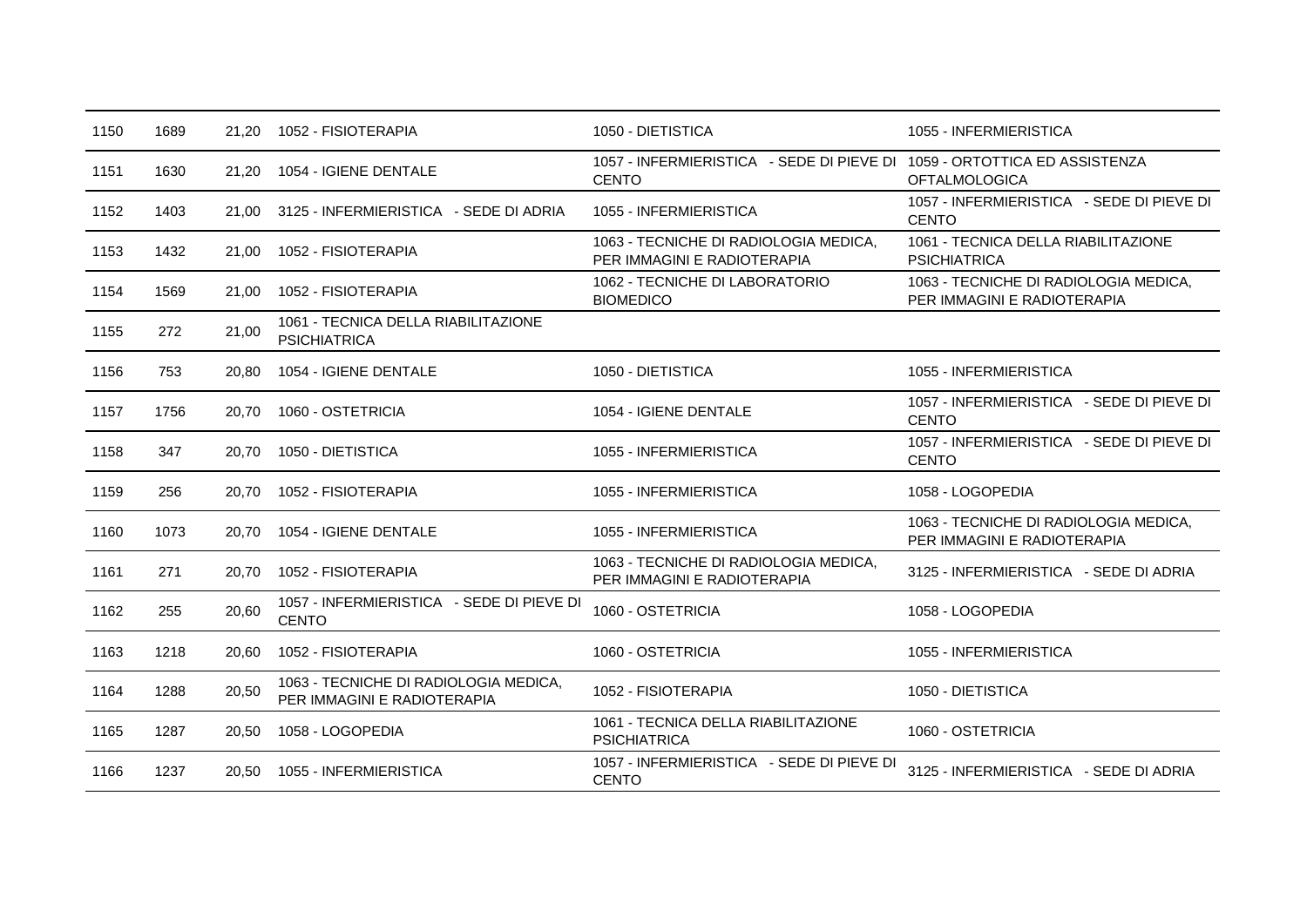| 1167 | 197  | 20,50 | 1061 - TECNICA DELLA RIABILITAZIONE<br><b>PSICHIATRICA</b> | 1050 - DIETISTICA                                                                             | 1058 - LOGOPEDIA                                                     |
|------|------|-------|------------------------------------------------------------|-----------------------------------------------------------------------------------------------|----------------------------------------------------------------------|
| 1168 | 468  | 20,40 | 1055 - INFERMIERISTICA                                     | 1050 - DIETISTICA                                                                             | 1063 - TECNICHE DI RADIOLOGIA MEDICA,<br>PER IMMAGINI E RADIOTERAPIA |
| 1169 | 494  | 20,40 | 1060 - OSTETRICIA                                          | 1057 - INFERMIERISTICA - SEDE DI PIEVE DI 1061 - TECNICA DELLA RIABILITAZIONE<br><b>CENTO</b> | <b>PSICHIATRICA</b>                                                  |
| 1170 | 198  | 20,40 | 1062 - TECNICHE DI LABORATORIO<br><b>BIOMEDICO</b>         | 1052 - FISIOTERAPIA                                                                           | 1063 - TECNICHE DI RADIOLOGIA MEDICA,<br>PER IMMAGINI E RADIOTERAPIA |
| 1171 | 1039 | 20,30 | 1050 - DIETISTICA                                          | 1061 - TECNICA DELLA RIABILITAZIONE<br><b>PSICHIATRICA</b>                                    | 1054 - IGIENE DENTALE                                                |
| 1172 | 1558 | 20,20 | 1060 - OSTETRICIA                                          | 1055 - INFERMIERISTICA                                                                        | 1063 - TECNICHE DI RADIOLOGIA MEDICA,<br>PER IMMAGINI E RADIOTERAPIA |
| 1173 | 725  | 20,10 | 1058 - LOGOPEDIA                                           | 1061 - TECNICA DELLA RIABILITAZIONE<br><b>PSICHIATRICA</b>                                    | 1059 - ORTOTTICA ED ASSISTENZA<br><b>OFTALMOLOGICA</b>               |
| 1174 | 411  | 20.10 | 1052 - FISIOTERAPIA                                        | 1058 - LOGOPEDIA                                                                              | 1061 - TECNICA DELLA RIABILITAZIONE<br><b>PSICHIATRICA</b>           |
| 1175 | 957  | 20,10 | 1055 - INFERMIERISTICA                                     | 1052 - FISIOTERAPIA                                                                           | 1063 - TECNICHE DI RADIOLOGIA MEDICA,<br>PER IMMAGINI E RADIOTERAPIA |
| 1176 | 746  | 20.10 | 1055 - INFERMIERISTICA                                     | 1057 - INFERMIERISTICA - SEDE DI PIEVE DI<br><b>CENTO</b>                                     | 3125 - INFERMIERISTICA - SEDE DI ADRIA                               |
| 1177 | 850  | 20,10 | 1055 - INFERMIERISTICA                                     | 3125 - INFERMIERISTICA - SEDE DI ADRIA                                                        | 1057 - INFERMIERISTICA - SEDE DI PIEVE DI<br><b>CENTO</b>            |
| 1178 | 1598 | 20,10 | 1054 - IGIENE DENTALE                                      | 1060 - OSTETRICIA                                                                             | 1062 - TECNICHE DI LABORATORIO<br><b>BIOMEDICO</b>                   |
| 1179 | 993  | 20.00 | 1052 - FISIOTERAPIA                                        | 1055 - INFERMIERISTICA                                                                        | 1057 - INFERMIERISTICA - SEDE DI PIEVE DI<br><b>CENTO</b>            |
| 1180 | 46   | 20.00 | 1055 - INFERMIERISTICA                                     | 3125 - INFERMIERISTICA - SEDE DI ADRIA                                                        | 1057 - INFERMIERISTICA - SEDE DI PIEVE DI<br><b>CENTO</b>            |
| 1181 | 1321 | 19,90 | 1058 - LOGOPEDIA                                           | 1061 - TECNICA DELLA RIABILITAZIONE<br><b>PSICHIATRICA</b>                                    | 1062 - TECNICHE DI LABORATORIO<br><b>BIOMEDICO</b>                   |
| 1182 | 1096 | 19,90 | 1052 - FISIOTERAPIA                                        | 1058 - LOGOPEDIA                                                                              | 1055 - INFERMIERISTICA                                               |
| 1183 | 1441 | 19.90 | 1054 - IGIENE DENTALE                                      | 1050 - DIETISTICA                                                                             | 1052 - FISIOTERAPIA                                                  |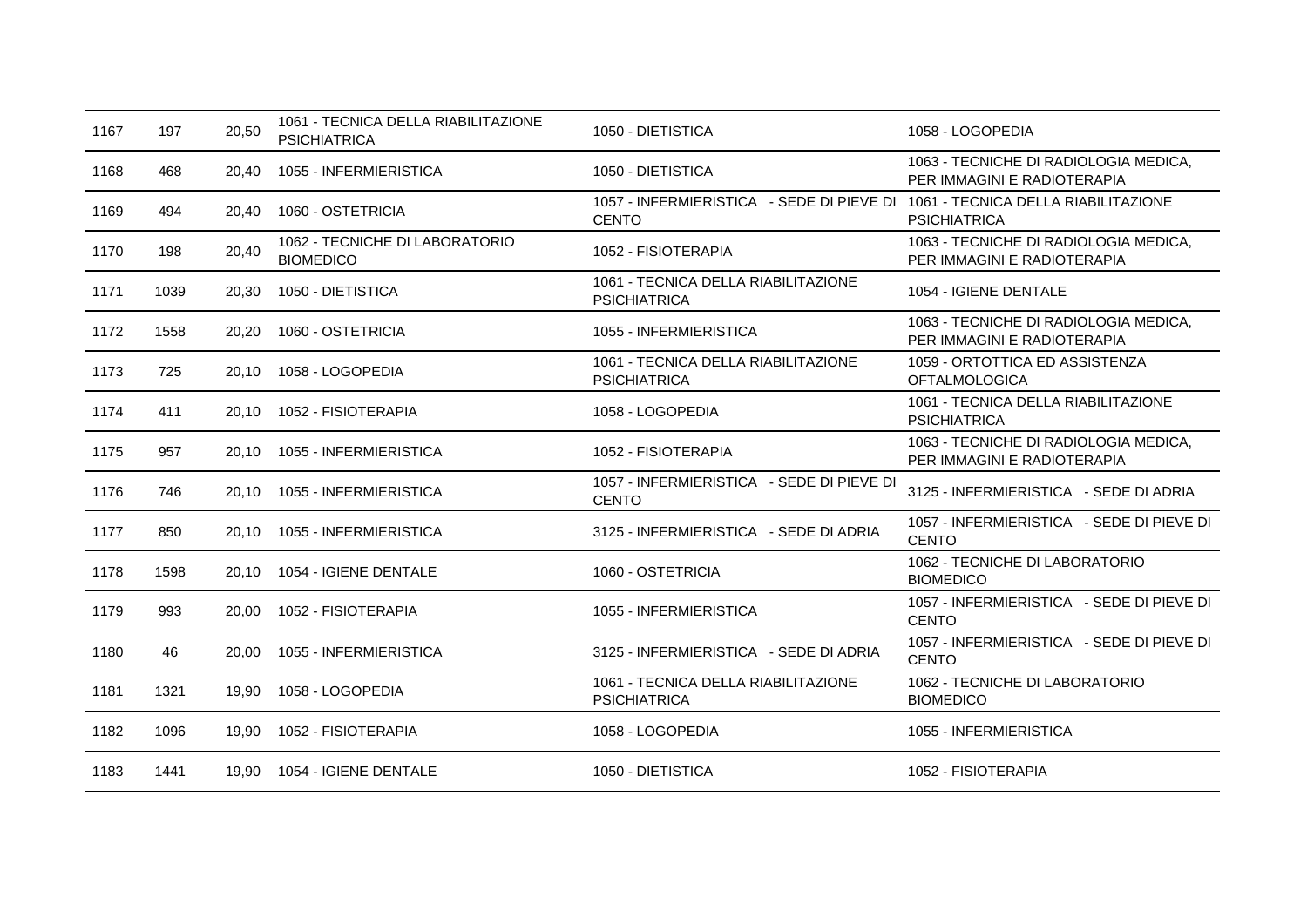| 1184 | 859  | 19.90 | 1060 - OSTETRICIA                                          | 1055 - INFERMIERISTICA                                               | 1058 - LOGOPEDIA                                                     |
|------|------|-------|------------------------------------------------------------|----------------------------------------------------------------------|----------------------------------------------------------------------|
| 1185 | 745  | 19,90 | 3125 - INFERMIERISTICA - SEDE DI ADRIA                     | 1057 - INFERMIERISTICA - SEDE DI PIEVE DI<br><b>CENTO</b>            | 1055 - INFERMIERISTICA                                               |
| 1186 | 310  | 19,90 | 1055 - INFERMIERISTICA                                     | 3125 - INFERMIERISTICA - SEDE DI ADRIA                               | 1057 - INFERMIERISTICA - SEDE DI PIEVE DI<br><b>CENTO</b>            |
| 1187 | 830  | 19,80 | 1061 - TECNICA DELLA RIABILITAZIONE<br><b>PSICHIATRICA</b> | 1063 - TECNICHE DI RADIOLOGIA MEDICA,<br>PER IMMAGINI E RADIOTERAPIA |                                                                      |
| 1188 | 222  | 19,80 | 1058 - LOGOPEDIA                                           | 1061 - TECNICA DELLA RIABILITAZIONE<br><b>PSICHIATRICA</b>           |                                                                      |
| 1189 | 502  | 19,80 | 1058 - LOGOPEDIA                                           | 1050 - DIETISTICA                                                    | 1052 - FISIOTERAPIA                                                  |
| 1190 | 903  | 19,80 | 1055 - INFERMIERISTICA                                     | 1061 - TECNICA DELLA RIABILITAZIONE<br><b>PSICHIATRICA</b>           | 1060 - OSTETRICIA                                                    |
| 1191 | 1011 | 19,70 | 1058 - LOGOPEDIA                                           | 1050 - DIETISTICA                                                    | 1060 - OSTETRICIA                                                    |
| 1192 | 1133 | 19,70 | 1050 - DIETISTICA                                          | 1052 - FISIOTERAPIA                                                  | 1058 - LOGOPEDIA                                                     |
| 1193 | 1027 | 19,70 | 3125 - INFERMIERISTICA - SEDE DI ADRIA                     | 1057 - INFERMIERISTICA - SEDE DI PIEVE DI<br><b>CENTO</b>            | 1055 - INFERMIERISTICA                                               |
| 1194 | 1571 | 19,70 | 1055 - INFERMIERISTICA                                     | 1057 - INFERMIERISTICA - SEDE DI PIEVE DI<br><b>CENTO</b>            | 1052 - FISIOTERAPIA                                                  |
| 1195 | 1328 | 19,70 | 1055 - INFERMIERISTICA                                     | 1061 - TECNICA DELLA RIABILITAZIONE<br><b>PSICHIATRICA</b>           | 1052 - FISIOTERAPIA                                                  |
| 1196 | 1129 | 19.60 | 1052 - FISIOTERAPIA                                        | 1054 - IGIENE DENTALE                                                | 1062 - TECNICHE DI LABORATORIO<br><b>BIOMEDICO</b>                   |
| 1197 | 235  | 19.60 | 1052 - FISIOTERAPIA                                        | 1063 - TECNICHE DI RADIOLOGIA MEDICA,<br>PER IMMAGINI E RADIOTERAPIA | 1058 - LOGOPEDIA                                                     |
| 1198 | 692  | 19.60 | 1054 - IGIENE DENTALE                                      | 1061 - TECNICA DELLA RIABILITAZIONE<br><b>PSICHIATRICA</b>           | 1055 - INFERMIERISTICA                                               |
| 1199 | 817  | 19,60 | 1057 - INFERMIERISTICA - SEDE DI PIEVE DI<br><b>CENTO</b>  | 1055 - INFERMIERISTICA                                               | 1058 - LOGOPEDIA                                                     |
| 1200 | 1415 | 19,60 | 1055 - INFERMIERISTICA                                     | 1052 - FISIOTERAPIA                                                  | 1063 - TECNICHE DI RADIOLOGIA MEDICA,<br>PER IMMAGINI E RADIOTERAPIA |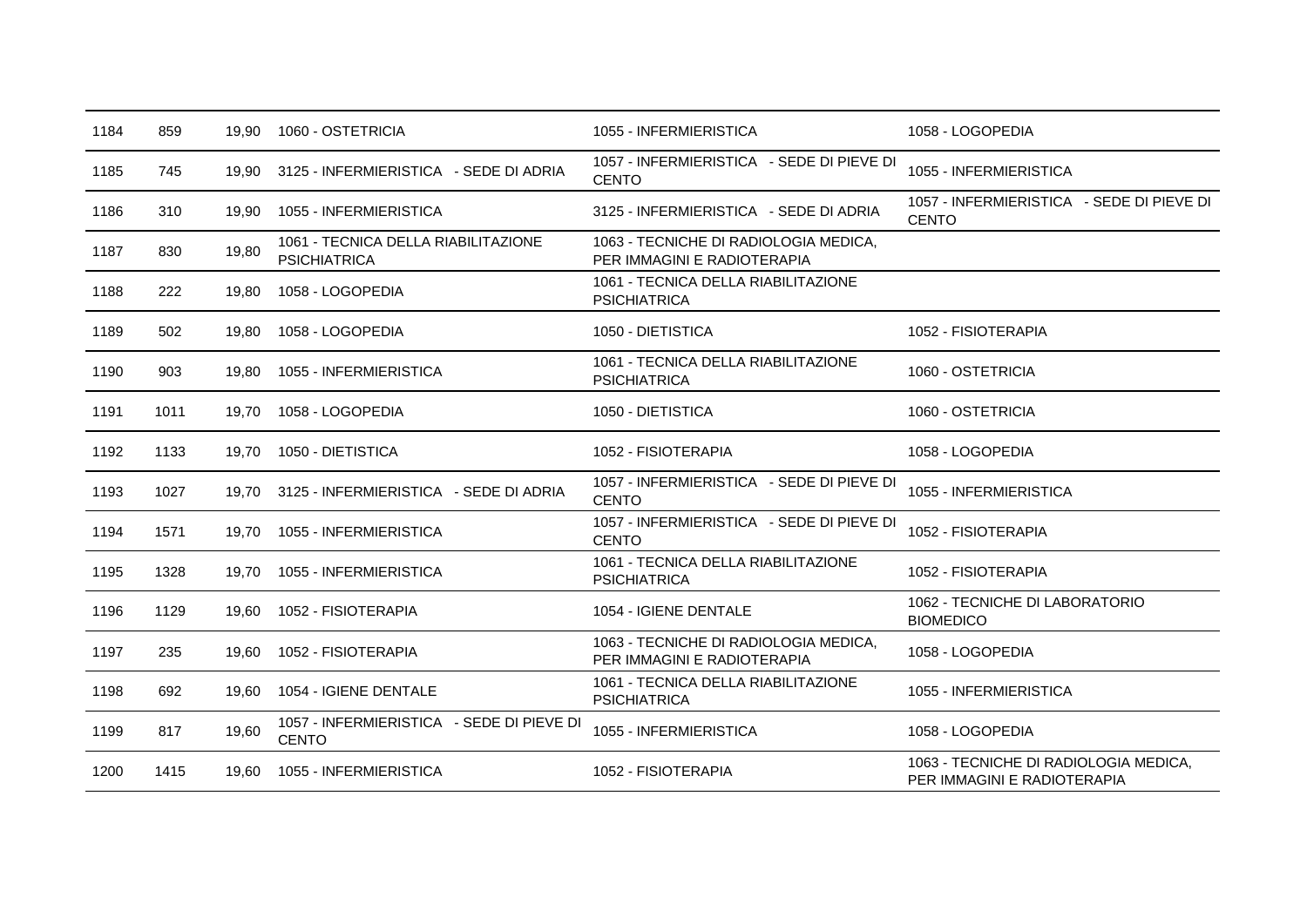| 1201 | 1022 | 19.60 | 1052 - FISIOTERAPIA                                                  | 1050 - DIETISTICA                                                    | 1058 - LOGOPEDIA                                                     |
|------|------|-------|----------------------------------------------------------------------|----------------------------------------------------------------------|----------------------------------------------------------------------|
| 1202 | 1505 | 19,50 | 1050 - DIETISTICA                                                    | 1058 - LOGOPEDIA                                                     | 1062 - TECNICHE DI LABORATORIO<br><b>BIOMEDICO</b>                   |
| 1203 | 1551 | 19,50 | 1055 - INFERMIERISTICA                                               | 1061 - TECNICA DELLA RIABILITAZIONE<br><b>PSICHIATRICA</b>           | 1060 - OSTETRICIA                                                    |
| 1204 | 432  | 19,40 | 1061 - TECNICA DELLA RIABILITAZIONE<br><b>PSICHIATRICA</b>           |                                                                      |                                                                      |
| 1205 | 8    | 19,40 | 3125 - INFERMIERISTICA - SEDE DI ADRIA                               | 1057 - INFERMIERISTICA - SEDE DI PIEVE DI<br><b>CENTO</b>            | 1055 - INFERMIERISTICA                                               |
| 1206 | 351  | 19,40 | 1062 - TECNICHE DI LABORATORIO<br><b>BIOMEDICO</b>                   | 3125 - INFERMIERISTICA - SEDE DI ADRIA                               | 1063 - TECNICHE DI RADIOLOGIA MEDICA,<br>PER IMMAGINI E RADIOTERAPIA |
| 1207 | 374  | 19,30 | 1055 - INFERMIERISTICA                                               | 1060 - OSTETRICIA                                                    | 3125 - INFERMIERISTICA - SEDE DI ADRIA                               |
| 1208 | 1154 | 19,30 | 1052 - FISIOTERAPIA                                                  | 1050 - DIETISTICA                                                    | 1063 - TECNICHE DI RADIOLOGIA MEDICA,<br>PER IMMAGINI E RADIOTERAPIA |
| 1209 | 821  | 19,20 | 1055 - INFERMIERISTICA                                               | 1052 - FISIOTERAPIA                                                  | 1058 - LOGOPEDIA                                                     |
| 1210 | 895  | 19,20 | 1054 - IGIENE DENTALE                                                | 1059 - ORTOTTICA ED ASSISTENZA<br><b>OFTALMOLOGICA</b>               | 1062 - TECNICHE DI LABORATORIO<br><b>BIOMEDICO</b>                   |
| 1211 | 1716 | 19,20 | 1058 - LOGOPEDIA                                                     | 1063 - TECNICHE DI RADIOLOGIA MEDICA,<br>PER IMMAGINI E RADIOTERAPIA | 1054 - IGIENE DENTALE                                                |
| 1212 | 744  | 19,20 | 1058 - LOGOPEDIA                                                     | 1052 - FISIOTERAPIA                                                  | 1055 - INFERMIERISTICA                                               |
| 1213 | 612  | 19,10 | 1057 - INFERMIERISTICA - SEDE DI PIEVE DI<br><b>CENTO</b>            | 3125 - INFERMIERISTICA - SEDE DI ADRIA                               | 1055 - INFERMIERISTICA                                               |
| 1214 | 1213 | 19,10 | 1055 - INFERMIERISTICA                                               | 1057 - INFERMIERISTICA - SEDE DI PIEVE DI<br><b>CENTO</b>            | 3125 - INFERMIERISTICA - SEDE DI ADRIA                               |
| 1215 | 620  | 19,10 | 1052 - FISIOTERAPIA                                                  | 1055 - INFERMIERISTICA                                               | 1057 - INFERMIERISTICA - SEDE DI PIEVE DI<br><b>CENTO</b>            |
| 1216 | 359  | 19,00 | 1063 - TECNICHE DI RADIOLOGIA MEDICA,<br>PER IMMAGINI E RADIOTERAPIA | 1057 - INFERMIERISTICA - SEDE DI PIEVE DI<br><b>CENTO</b>            | 1055 - INFERMIERISTICA                                               |
| 1217 | 439  | 18,90 | 1055 - INFERMIERISTICA                                               | 1061 - TECNICA DELLA RIABILITAZIONE<br><b>PSICHIATRICA</b>           | 1060 - OSTETRICIA                                                    |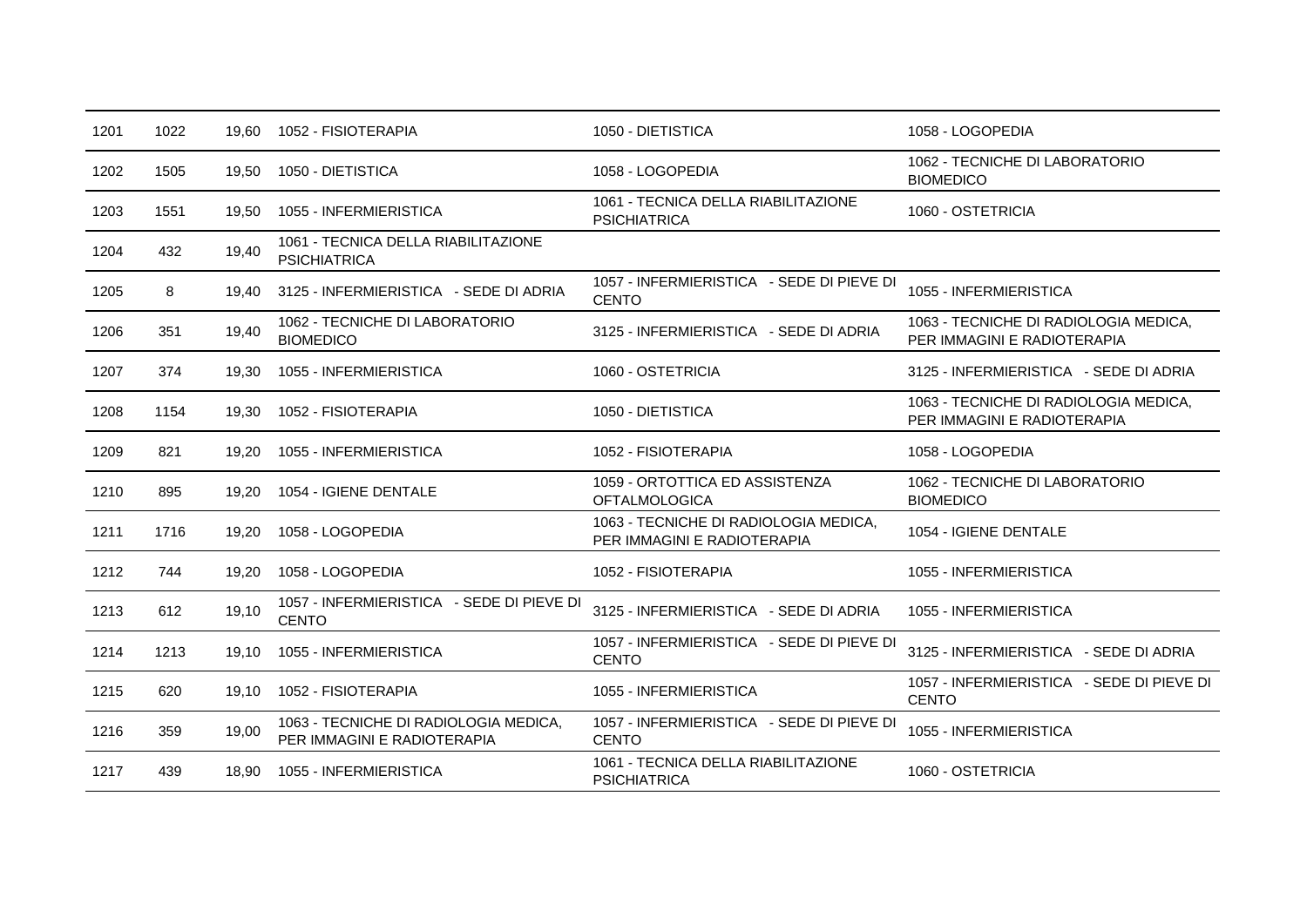| 1218 | 469  | 18,90 | 1063 - TECNICHE DI RADIOLOGIA MEDICA,<br>PER IMMAGINI E RADIOTERAPIA | 1062 - TECNICHE DI LABORATORIO<br><b>BIOMEDICO</b>                                       | 1057 - INFERMIERISTICA - SEDE DI PIEVE DI<br><b>CENTO</b>            |
|------|------|-------|----------------------------------------------------------------------|------------------------------------------------------------------------------------------|----------------------------------------------------------------------|
| 1219 | 992  | 18,80 | 1052 - FISIOTERAPIA                                                  | 1055 - INFERMIERISTICA                                                                   | 1063 - TECNICHE DI RADIOLOGIA MEDICA,<br>PER IMMAGINI E RADIOTERAPIA |
| 1220 | 866  | 18,80 | 1057 - INFERMIERISTICA - SEDE DI PIEVE DI<br><b>CENTO</b>            | 1055 - INFERMIERISTICA                                                                   | 1052 - FISIOTERAPIA                                                  |
| 1221 | 155  | 18,80 | 1054 - IGIENE DENTALE                                                | 1050 - DIETISTICA                                                                        | 1058 - LOGOPEDIA                                                     |
| 1222 | 1733 | 18.80 | 1054 - IGIENE DENTALE                                                | 1050 - DIETISTICA                                                                        | 1058 - LOGOPEDIA                                                     |
| 1223 | 670  | 18,80 | 1063 - TECNICHE DI RADIOLOGIA MEDICA,<br>PER IMMAGINI E RADIOTERAPIA | 1050 - DIETISTICA                                                                        | 1062 - TECNICHE DI LABORATORIO<br><b>BIOMEDICO</b>                   |
| 1224 | 1738 | 18,70 | 1055 - INFERMIERISTICA                                               | 3125 - INFERMIERISTICA - SEDE DI ADRIA                                                   | 1057 - INFERMIERISTICA - SEDE DI PIEVE DI<br><b>CENTO</b>            |
| 1225 | 589  | 18,50 | 1052 - FISIOTERAPIA                                                  | 1050 - DIETISTICA                                                                        | 1060 - OSTETRICIA                                                    |
| 1226 | 1079 | 18,40 | 1057 - INFERMIERISTICA - SEDE DI PIEVE DI<br><b>CENTO</b>            |                                                                                          |                                                                      |
| 1227 | 1481 | 18,40 | 1060 - OSTETRICIA                                                    | 1050 - DIETISTICA                                                                        |                                                                      |
| 1228 | 1411 | 18,40 | 1055 - INFERMIERISTICA                                               | 1057 - INFERMIERISTICA - SEDE DI PIEVE DI<br><b>CENTO</b>                                | 1060 - OSTETRICIA                                                    |
| 1229 | 1586 | 18,30 | 1055 - INFERMIERISTICA                                               | 3125 - INFERMIERISTICA - SEDE DI ADRIA                                                   | 1060 - OSTETRICIA                                                    |
| 1230 | 1358 | 18.30 | 1054 - IGIENE DENTALE                                                | 1057 - INFERMIERISTICA - SEDE DI PIEVE DI 1062 - TECNICHE DI LABORATORIO<br><b>CENTO</b> | <b>BIOMEDICO</b>                                                     |
| 1231 | 1508 | 18,30 | 1060 - OSTETRICIA                                                    | 1061 - TECNICA DELLA RIABILITAZIONE<br><b>PSICHIATRICA</b>                               | 1059 - ORTOTTICA ED ASSISTENZA<br><b>OFTALMOLOGICA</b>               |
| 1232 | 496  | 18,30 | 1060 - OSTETRICIA                                                    | 1058 - LOGOPEDIA                                                                         | 1055 - INFERMIERISTICA                                               |
| 1233 | 1298 | 18,20 | 1055 - INFERMIERISTICA                                               | 1057 - INFERMIERISTICA - SEDE DI PIEVE DI<br><b>CENTO</b>                                | 3125 - INFERMIERISTICA - SEDE DI ADRIA                               |
| 1234 | 1512 |       | 18,20 1052 - FISIOTERAPIA                                            | 1050 - DIETISTICA                                                                        | 1058 - LOGOPEDIA                                                     |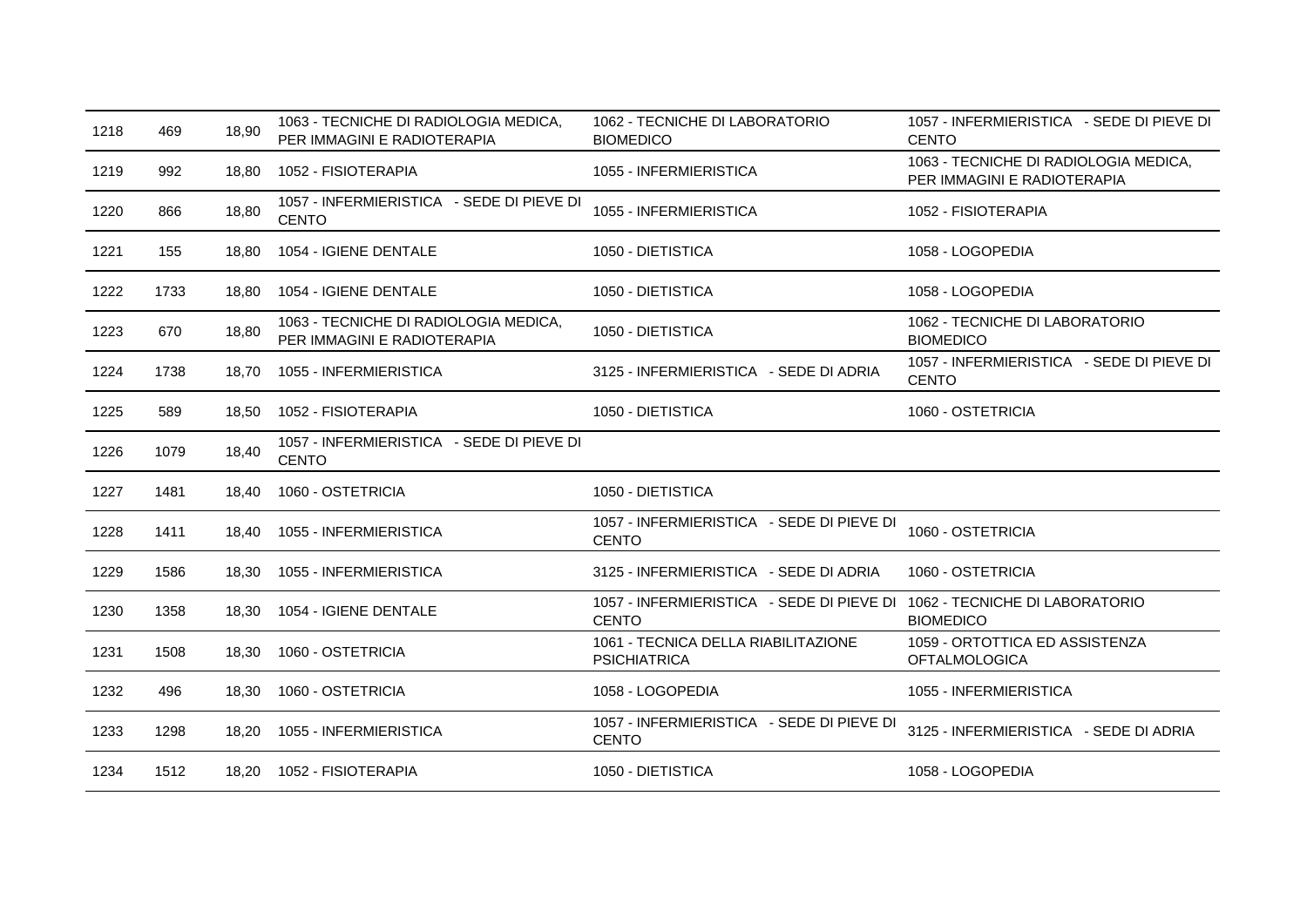| 1235 | 1614 | 18.00 | 1060 - OSTETRICIA                                         | 1055 - INFERMIERISTICA                                               | 3125 - INFERMIERISTICA - SEDE DI ADRIA                               |
|------|------|-------|-----------------------------------------------------------|----------------------------------------------------------------------|----------------------------------------------------------------------|
| 1236 | 128  | 18,00 | 1052 - FISIOTERAPIA                                       | 1055 - INFERMIERISTICA                                               | 1063 - TECNICHE DI RADIOLOGIA MEDICA,<br>PER IMMAGINI E RADIOTERAPIA |
| 1237 | 537  | 18,00 | 1058 - LOGOPEDIA                                          | 1061 - TECNICA DELLA RIABILITAZIONE<br><b>PSICHIATRICA</b>           | 1059 - ORTOTTICA ED ASSISTENZA<br><b>OFTALMOLOGICA</b>               |
| 1238 | 737  | 18,00 | 1060 - OSTETRICIA                                         | 1055 - INFERMIERISTICA                                               | 1057 - INFERMIERISTICA - SEDE DI PIEVE DI<br><b>CENTO</b>            |
| 1239 | 1653 | 17,90 | 1060 - OSTETRICIA                                         | 1055 - INFERMIERISTICA                                               | 1057 - INFERMIERISTICA - SEDE DI PIEVE DI<br><b>CENTO</b>            |
| 1240 | 215  | 17.90 | 1055 - INFERMIERISTICA                                    | 1063 - TECNICHE DI RADIOLOGIA MEDICA,<br>PER IMMAGINI E RADIOTERAPIA | 1054 - IGIENE DENTALE                                                |
| 1241 | 1377 | 17,90 | 1057 - INFERMIERISTICA - SEDE DI PIEVE DI<br><b>CENTO</b> | 1055 - INFERMIERISTICA                                               | 1050 - DIETISTICA                                                    |
| 1242 | 834  | 17,80 | 1058 - LOGOPEDIA                                          |                                                                      |                                                                      |
| 1243 | 366  | 17.80 | 1060 - OSTETRICIA                                         | 1055 - INFERMIERISTICA                                               | 1052 - FISIOTERAPIA                                                  |
| 1244 | 1686 | 17,80 | 1052 - FISIOTERAPIA                                       | 1055 - INFERMIERISTICA                                               | 1063 - TECNICHE DI RADIOLOGIA MEDICA,<br>PER IMMAGINI E RADIOTERAPIA |
| 1245 | 1672 | 17.70 | 1052 - FISIOTERAPIA                                       | 1050 - DIETISTICA                                                    | 1058 - LOGOPEDIA                                                     |
| 1246 | 978  | 17.70 | 1058 - LOGOPEDIA                                          | 1055 - INFERMIERISTICA                                               | 1061 - TECNICA DELLA RIABILITAZIONE<br><b>PSICHIATRICA</b>           |
| 1247 | 25   | 17,70 | 1055 - INFERMIERISTICA                                    | 1057 - INFERMIERISTICA - SEDE DI PIEVE DI<br><b>CENTO</b>            | 3125 - INFERMIERISTICA - SEDE DI ADRIA                               |
| 1248 | 103  | 17.70 | 1052 - FISIOTERAPIA                                       | 1060 - OSTETRICIA                                                    | 1057 - INFERMIERISTICA - SEDE DI PIEVE DI<br><b>CENTO</b>            |
| 1249 | 1436 | 17.60 | 1055 - INFERMIERISTICA                                    | 1054 - IGIENE DENTALE                                                | 3125 - INFERMIERISTICA - SEDE DI ADRIA                               |
| 1250 | 1017 | 17,60 | 1052 - FISIOTERAPIA                                       | 1063 - TECNICHE DI RADIOLOGIA MEDICA,<br>PER IMMAGINI E RADIOTERAPIA | 1057 - INFERMIERISTICA - SEDE DI PIEVE DI<br><b>CENTO</b>            |
| 1251 | 1296 |       | 17.60 1055 - INFERMIERISTICA                              | 1058 - LOGOPEDIA                                                     | 1063 - TECNICHE DI RADIOLOGIA MEDICA,<br>PER IMMAGINI E RADIOTERAPIA |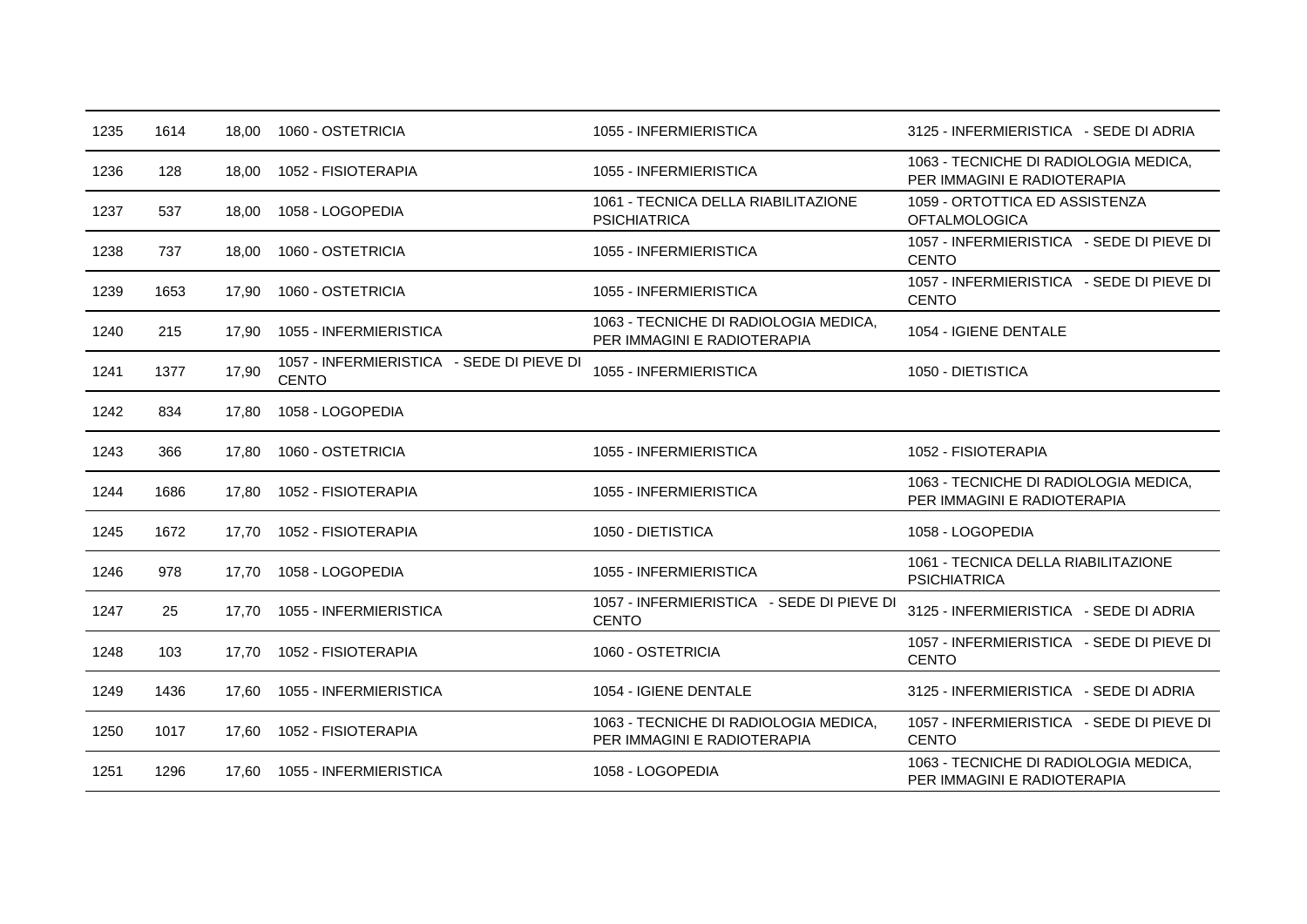| 1252 | 730  | 17,50 | 1058 - LOGOPEDIA                                                     | 1061 - TECNICA DELLA RIABILITAZIONE<br><b>PSICHIATRICA</b>           | 1052 - FISIOTERAPIA                                                  |
|------|------|-------|----------------------------------------------------------------------|----------------------------------------------------------------------|----------------------------------------------------------------------|
| 1253 | 1423 | 17,30 | 1058 - LOGOPEDIA                                                     | 1055 - INFERMIERISTICA                                               | 1059 - ORTOTTICA ED ASSISTENZA<br><b>OFTALMOLOGICA</b>               |
| 1254 | 1309 | 17.20 | 1050 - DIETISTICA                                                    | 1061 - TECNICA DELLA RIABILITAZIONE<br><b>PSICHIATRICA</b>           |                                                                      |
| 1255 | 181  | 17,20 | 1055 - INFERMIERISTICA                                               | 3125 - INFERMIERISTICA - SEDE DI ADRIA                               | 1057 - INFERMIERISTICA - SEDE DI PIEVE DI<br><b>CENTO</b>            |
| 1256 | 1183 | 17,20 | 1063 - TECNICHE DI RADIOLOGIA MEDICA,<br>PER IMMAGINI E RADIOTERAPIA | 1062 - TECNICHE DI LABORATORIO<br><b>BIOMEDICO</b>                   | 1055 - INFERMIERISTICA                                               |
| 1257 | 308  | 17.20 | 1054 - IGIENE DENTALE                                                | 1058 - LOGOPEDIA                                                     | 1050 - DIETISTICA                                                    |
| 1258 | 585  | 17,10 | 1052 - FISIOTERAPIA                                                  |                                                                      |                                                                      |
| 1259 | 540  | 17,10 | 1063 - TECNICHE DI RADIOLOGIA MEDICA,<br>PER IMMAGINI E RADIOTERAPIA | 1052 - FISIOTERAPIA                                                  | 1058 - LOGOPEDIA                                                     |
| 1260 | 1141 | 17,00 | 1052 - FISIOTERAPIA                                                  | 1059 - ORTOTTICA ED ASSISTENZA<br><b>OFTALMOLOGICA</b>               | 1063 - TECNICHE DI RADIOLOGIA MEDICA,<br>PER IMMAGINI E RADIOTERAPIA |
| 1261 | 1541 | 17,00 | 1057 - INFERMIERISTICA - SEDE DI PIEVE DI<br><b>CENTO</b>            | 1058 - LOGOPEDIA                                                     | 3125 - INFERMIERISTICA - SEDE DI ADRIA                               |
| 1262 | 1418 | 16,90 | 1058 - LOGOPEDIA                                                     | 1050 - DIETISTICA                                                    |                                                                      |
| 1263 | 1012 | 16,80 | 1063 - TECNICHE DI RADIOLOGIA MEDICA,<br>PER IMMAGINI E RADIOTERAPIA | 1055 - INFERMIERISTICA                                               | 1060 - OSTETRICIA                                                    |
| 1264 | 201  | 16.70 | 1052 - FISIOTERAPIA                                                  | 1055 - INFERMIERISTICA                                               | 1054 - IGIENE DENTALE                                                |
| 1265 | 393  | 16.70 | 1055 - INFERMIERISTICA                                               | 3125 - INFERMIERISTICA - SEDE DI ADRIA                               | 1057 - INFERMIERISTICA - SEDE DI PIEVE DI<br><b>CENTO</b>            |
| 1266 | 587  | 16.60 | 1055 - INFERMIERISTICA                                               | 3125 - INFERMIERISTICA - SEDE DI ADRIA                               | 1057 - INFERMIERISTICA - SEDE DI PIEVE DI<br><b>CENTO</b>            |
| 1267 | 644  | 16,50 | 1060 - OSTETRICIA                                                    | 1063 - TECNICHE DI RADIOLOGIA MEDICA,<br>PER IMMAGINI E RADIOTERAPIA | 1055 - INFERMIERISTICA                                               |
| 1268 | 19   | 16,40 | 1055 - INFERMIERISTICA                                               | 1063 - TECNICHE DI RADIOLOGIA MEDICA,<br>PER IMMAGINI E RADIOTERAPIA | 1062 - TECNICHE DI LABORATORIO<br><b>BIOMEDICO</b>                   |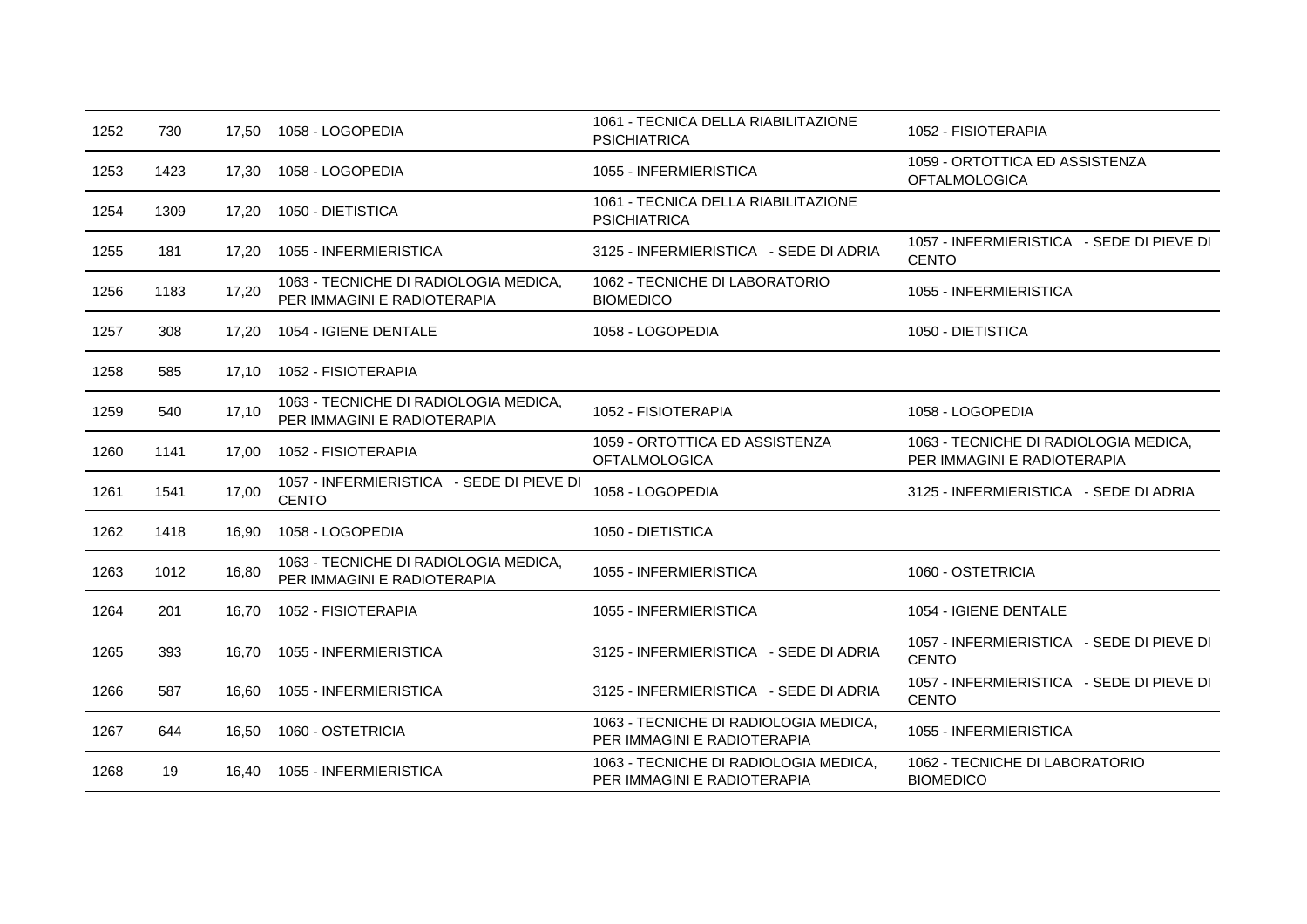| 1269 | 422  | 16,30 | 1052 - FISIOTERAPIA                    | 1054 - IGIENE DENTALE                                      | 1055 - INFERMIERISTICA                                               |
|------|------|-------|----------------------------------------|------------------------------------------------------------|----------------------------------------------------------------------|
| 1270 | 1018 | 16,30 | 1055 - INFERMIERISTICA                 | 3125 - INFERMIERISTICA - SEDE DI ADRIA                     | 1057 - INFERMIERISTICA - SEDE DI PIEVE DI<br><b>CENTO</b>            |
| 1271 | 295  | 16,30 | 1052 - FISIOTERAPIA                    | 1058 - LOGOPEDIA                                           | 1054 - IGIENE DENTALE                                                |
| 1272 | 598  | 16,30 | 1060 - OSTETRICIA                      |                                                            |                                                                      |
| 1273 | 883  | 16.20 | 1054 - IGIENE DENTALE                  | 1052 - FISIOTERAPIA                                        | 1057 - INFERMIERISTICA - SEDE DI PIEVE DI<br><b>CENTO</b>            |
| 1274 | 592  | 16,20 | 1060 - OSTETRICIA                      | 1055 - INFERMIERISTICA                                     | 3125 - INFERMIERISTICA - SEDE DI ADRIA                               |
| 1275 | 1040 | 16,00 | 1052 - FISIOTERAPIA                    |                                                            |                                                                      |
| 1276 | 174  | 16.00 | 1055 - INFERMIERISTICA                 | 1061 - TECNICA DELLA RIABILITAZIONE<br><b>PSICHIATRICA</b> | 1050 - DIETISTICA                                                    |
| 1277 | 441  | 16,00 | 1058 - LOGOPEDIA                       | 1061 - TECNICA DELLA RIABILITAZIONE<br><b>PSICHIATRICA</b> | 1062 - TECNICHE DI LABORATORIO<br><b>BIOMEDICO</b>                   |
| 1278 | 710  | 16,00 | 1055 - INFERMIERISTICA                 |                                                            |                                                                      |
| 1279 | 1506 | 15,60 | 1054 - IGIENE DENTALE                  |                                                            |                                                                      |
| 1280 | 1761 | 15,60 | 1055 - INFERMIERISTICA                 | 3125 - INFERMIERISTICA - SEDE DI ADRIA                     | 1057 - INFERMIERISTICA - SEDE DI PIEVE DI<br><b>CENTO</b>            |
| 1281 | 1190 | 15.50 | 1060 - OSTETRICIA                      | 1055 - INFERMIERISTICA                                     | 1063 - TECNICHE DI RADIOLOGIA MEDICA,<br>PER IMMAGINI E RADIOTERAPIA |
| 1282 | 62   | 15.50 | 1058 - LOGOPEDIA                       | 1060 - OSTETRICIA                                          | 1052 - FISIOTERAPIA                                                  |
| 1283 | 314  | 15,40 | 1060 - OSTETRICIA                      | 1055 - INFERMIERISTICA                                     | 1057 - INFERMIERISTICA - SEDE DI PIEVE DI<br><b>CENTO</b>            |
| 1284 | 1252 | 15.40 | 3125 - INFERMIERISTICA - SEDE DI ADRIA |                                                            |                                                                      |
| 1285 | 722  | 15,40 | 1054 - IGIENE DENTALE                  | 1055 - INFERMIERISTICA                                     | 1050 - DIETISTICA                                                    |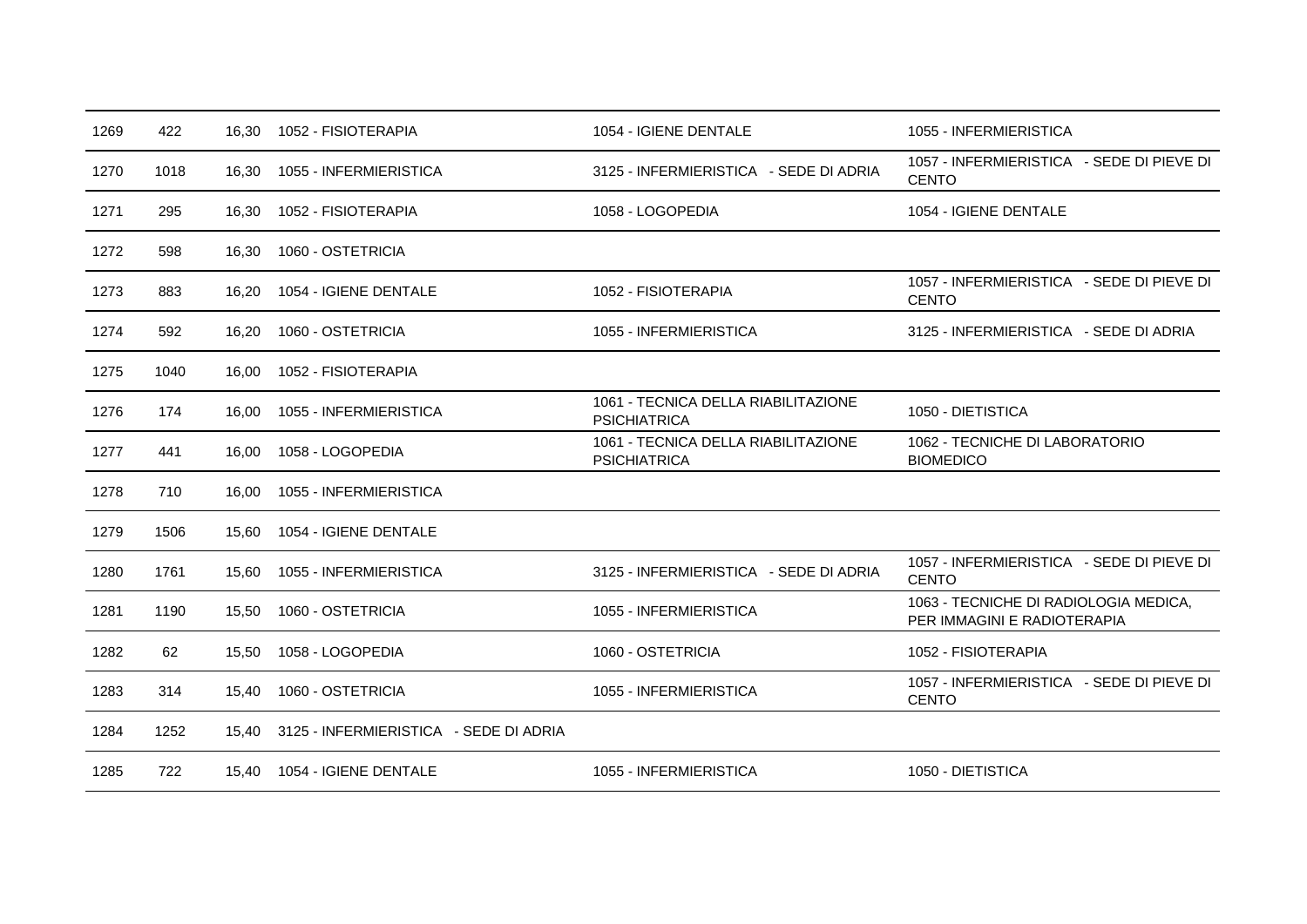| 1286 | 726  | 15,40 | 1052 - FISIOTERAPIA                                                  | 1054 - IGIENE DENTALE                                                | 1055 - INFERMIERISTICA                                               |
|------|------|-------|----------------------------------------------------------------------|----------------------------------------------------------------------|----------------------------------------------------------------------|
| 1287 | 178  | 15,30 | 1054 - IGIENE DENTALE                                                | 1059 - ORTOTTICA ED ASSISTENZA<br><b>OFTALMOLOGICA</b>               | 3125 - INFERMIERISTICA - SEDE DI ADRIA                               |
| 1288 | 389  | 15,20 | 3125 - INFERMIERISTICA - SEDE DI ADRIA                               | 1055 - INFERMIERISTICA                                               | 1057 - INFERMIERISTICA - SEDE DI PIEVE DI<br><b>CENTO</b>            |
| 1289 | 1307 | 15,20 | 1060 - OSTETRICIA                                                    | 1055 - INFERMIERISTICA                                               | 1058 - LOGOPEDIA                                                     |
| 1290 | 243  | 15,20 | 1063 - TECNICHE DI RADIOLOGIA MEDICA,<br>PER IMMAGINI E RADIOTERAPIA | 1058 - LOGOPEDIA                                                     | 1050 - DIETISTICA                                                    |
| 1291 | 259  | 15,20 | 1062 - TECNICHE DI LABORATORIO<br><b>BIOMEDICO</b>                   | 1059 - ORTOTTICA ED ASSISTENZA<br><b>OFTALMOLOGICA</b>               | 1050 - DIETISTICA                                                    |
| 1292 | 1624 | 15,00 | 1055 - INFERMIERISTICA                                               | 1057 - INFERMIERISTICA - SEDE DI PIEVE DI<br><b>CENTO</b>            | 3125 - INFERMIERISTICA - SEDE DI ADRIA                               |
| 1293 | 1101 | 15.00 | 3125 - INFERMIERISTICA - SEDE DI ADRIA                               | 1061 - TECNICA DELLA RIABILITAZIONE<br><b>PSICHIATRICA</b>           | 1060 - OSTETRICIA                                                    |
| 1294 | 735  | 14,90 | 1052 - FISIOTERAPIA                                                  | 1055 - INFERMIERISTICA                                               | 1063 - TECNICHE DI RADIOLOGIA MEDICA,<br>PER IMMAGINI E RADIOTERAPIA |
| 1295 | 970  | 14.80 | 1052 - FISIOTERAPIA                                                  | 1055 - INFERMIERISTICA                                               | 1063 - TECNICHE DI RADIOLOGIA MEDICA,<br>PER IMMAGINI E RADIOTERAPIA |
| 1296 | 531  | 14.70 | 3125 - INFERMIERISTICA - SEDE DI ADRIA                               |                                                                      |                                                                      |
| 1297 | 104  | 14.70 | 1055 - INFERMIERISTICA                                               | 1063 - TECNICHE DI RADIOLOGIA MEDICA,<br>PER IMMAGINI E RADIOTERAPIA | 1060 - OSTETRICIA                                                    |
| 1298 | 1257 | 14,70 | 1060 - OSTETRICIA                                                    | 1055 - INFERMIERISTICA                                               | 3125 - INFERMIERISTICA - SEDE DI ADRIA                               |
| 1299 | 837  | 14,70 | 1050 - DIETISTICA                                                    | 1058 - LOGOPEDIA                                                     | 1059 - ORTOTTICA ED ASSISTENZA<br><b>OFTALMOLOGICA</b>               |
| 1300 | 40   | 14.70 | 1055 - INFERMIERISTICA                                               | 1063 - TECNICHE DI RADIOLOGIA MEDICA,<br>PER IMMAGINI E RADIOTERAPIA | 1057 - INFERMIERISTICA - SEDE DI PIEVE DI<br><b>CENTO</b>            |
| 1301 | 319  | 14,70 | 1055 - INFERMIERISTICA                                               | 3125 - INFERMIERISTICA - SEDE DI ADRIA                               | 1057 - INFERMIERISTICA - SEDE DI PIEVE DI<br><b>CENTO</b>            |
| 1302 | 1387 | 14.60 | 1052 - FISIOTERAPIA                                                  | 1055 - INFERMIERISTICA                                               | 3125 - INFERMIERISTICA - SEDE DI ADRIA                               |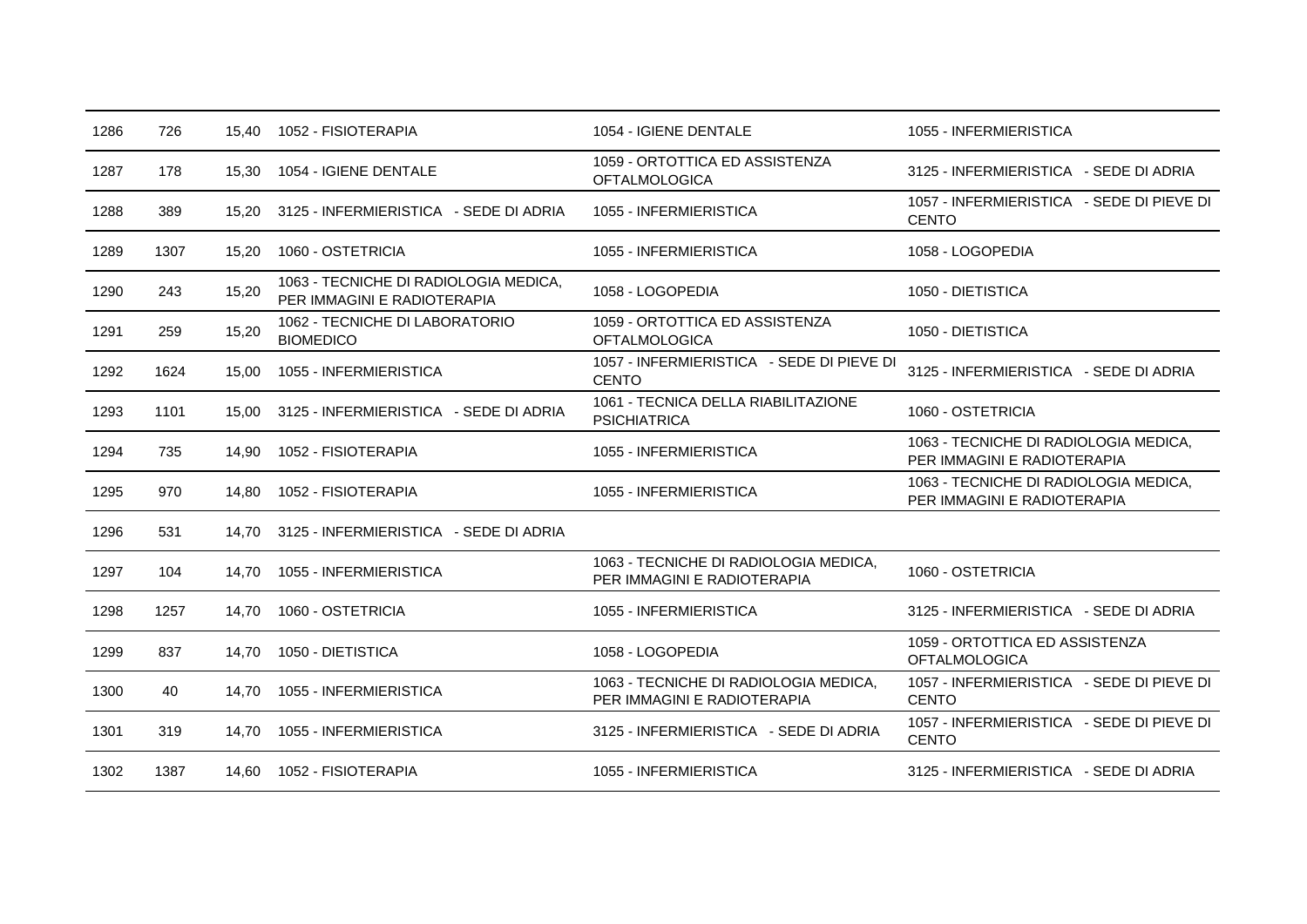| 1303 | 1704 | 14,50 | 1054 - IGIENE DENTALE                                                | 1052 - FISIOTERAPIA                                                                             | 1063 - TECNICHE DI RADIOLOGIA MEDICA,<br>PER IMMAGINI E RADIOTERAPIA |
|------|------|-------|----------------------------------------------------------------------|-------------------------------------------------------------------------------------------------|----------------------------------------------------------------------|
| 1304 | 1459 | 14.50 | 3125 - INFERMIERISTICA - SEDE DI ADRIA                               | 1057 - INFERMIERISTICA - SEDE DI PIEVE DI<br><b>CENTO</b>                                       | 1055 - INFERMIERISTICA                                               |
| 1305 | 814  | 14,40 | 3125 - INFERMIERISTICA - SEDE DI ADRIA                               | 1055 - INFERMIERISTICA                                                                          | 1057 - INFERMIERISTICA - SEDE DI PIEVE DI<br><b>CENTO</b>            |
| 1306 | 1437 | 14,40 | 1057 - INFERMIERISTICA - SEDE DI PIEVE DI<br><b>CENTO</b>            | 1055 - INFERMIERISTICA                                                                          | 1060 - OSTETRICIA                                                    |
| 1307 | 1682 | 14,30 | 1061 - TECNICA DELLA RIABILITAZIONE<br><b>PSICHIATRICA</b>           | 1063 - TECNICHE DI RADIOLOGIA MEDICA,<br>PER IMMAGINI E RADIOTERAPIA                            | 1055 - INFERMIERISTICA                                               |
| 1308 | 526  | 14,30 | 1057 - INFERMIERISTICA - SEDE DI PIEVE DI<br><b>CENTO</b>            | 1055 - INFERMIERISTICA                                                                          | 1061 - TECNICA DELLA RIABILITAZIONE<br><b>PSICHIATRICA</b>           |
| 1309 | 1385 | 14,30 | 1060 - OSTETRICIA                                                    | 1055 - INFERMIERISTICA                                                                          | 1063 - TECNICHE DI RADIOLOGIA MEDICA,<br>PER IMMAGINI E RADIOTERAPIA |
| 1310 | 338  | 14,30 | 1060 - OSTETRICIA                                                    | 1055 - INFERMIERISTICA                                                                          | 1057 - INFERMIERISTICA - SEDE DI PIEVE DI<br><b>CENTO</b>            |
| 1311 | 1308 | 14,20 | 1050 - DIETISTICA                                                    |                                                                                                 |                                                                      |
| 1312 | 731  | 14,00 | 1055 - INFERMIERISTICA                                               | 1057 - INFERMIERISTICA - SEDE DI PIEVE DI 1063 - TECNICHE DI RADIOLOGIA MEDICA,<br><b>CENTO</b> | PER IMMAGINI E RADIOTERAPIA                                          |
| 1313 | 1707 | 14,00 | 1063 - TECNICHE DI RADIOLOGIA MEDICA,<br>PER IMMAGINI E RADIOTERAPIA | 1055 - INFERMIERISTICA                                                                          | 1052 - FISIOTERAPIA                                                  |
| 1314 | 1509 | 14,00 | 1050 - DIETISTICA                                                    | 1061 - TECNICA DELLA RIABILITAZIONE<br><b>PSICHIATRICA</b>                                      | 1055 - INFERMIERISTICA                                               |
| 1315 | 5    | 14.00 | 1055 - INFERMIERISTICA                                               | 1063 - TECNICHE DI RADIOLOGIA MEDICA,<br>PER IMMAGINI E RADIOTERAPIA                            | 1062 - TECNICHE DI LABORATORIO<br><b>BIOMEDICO</b>                   |
| 1316 | 1412 | 14,00 | 1055 - INFERMIERISTICA                                               | 3125 - INFERMIERISTICA - SEDE DI ADRIA                                                          | 1057 - INFERMIERISTICA - SEDE DI PIEVE DI<br><b>CENTO</b>            |
| 1317 | 252  | 14,00 | 3125 - INFERMIERISTICA - SEDE DI ADRIA                               | 1055 - INFERMIERISTICA                                                                          | 1057 - INFERMIERISTICA - SEDE DI PIEVE DI<br><b>CENTO</b>            |
| 1318 | 1560 | 14.00 | 1055 - INFERMIERISTICA                                               |                                                                                                 |                                                                      |
| 1319 | 897  | 13,90 | 1055 - INFERMIERISTICA                                               | 3125 - INFERMIERISTICA - SEDE DI ADRIA                                                          | 1057 - INFERMIERISTICA - SEDE DI PIEVE DI<br><b>CENTO</b>            |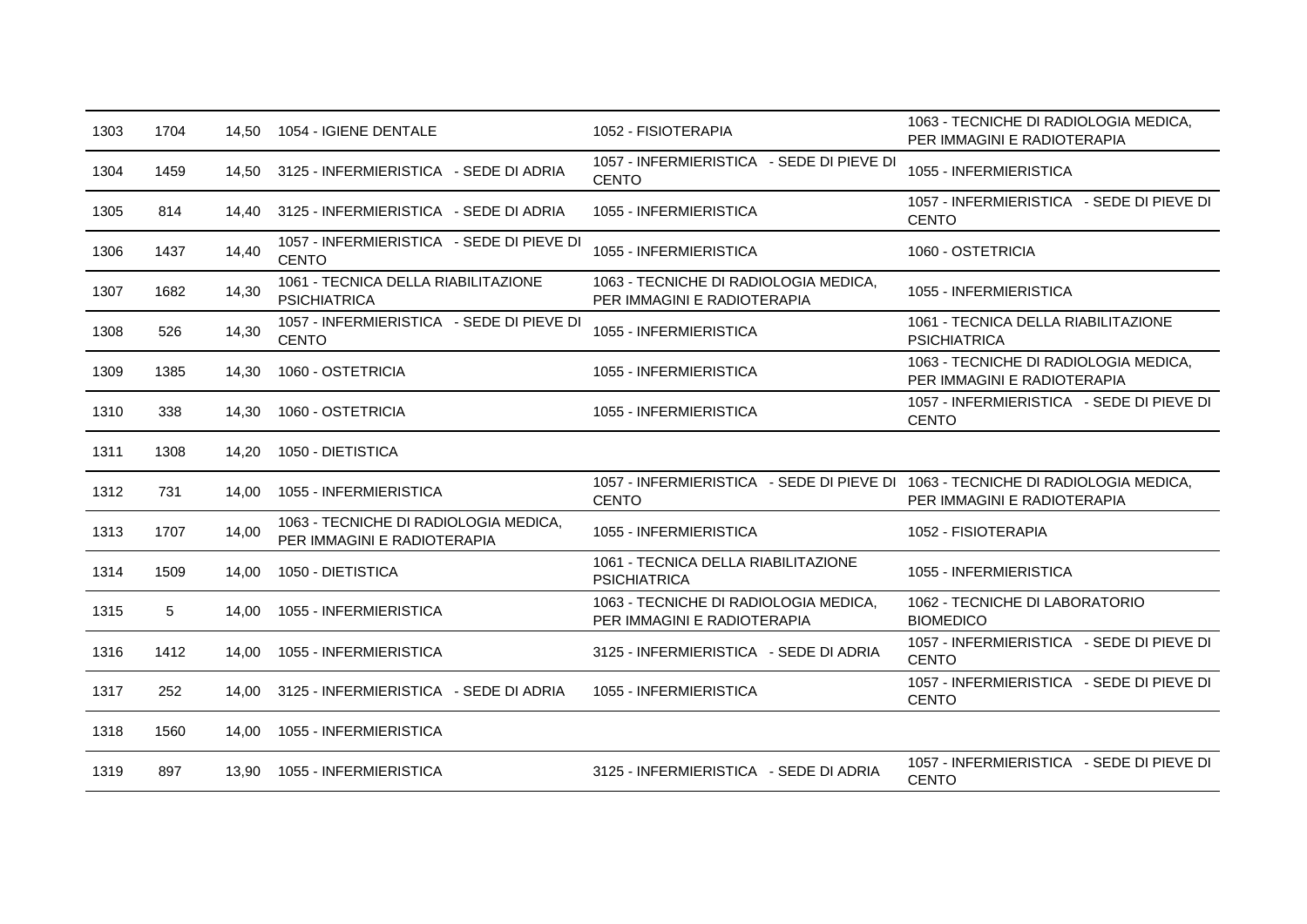| 1320 | 21   | 13,90 | 1054 - IGIENE DENTALE                                      | 1052 - FISIOTERAPIA                                                  | 1058 - LOGOPEDIA                                          |
|------|------|-------|------------------------------------------------------------|----------------------------------------------------------------------|-----------------------------------------------------------|
| 1321 | 263  | 13,80 | 3125 - INFERMIERISTICA - SEDE DI ADRIA                     | 1055 - INFERMIERISTICA                                               | 1057 - INFERMIERISTICA - SEDE DI PIEVE DI<br><b>CENTO</b> |
| 1322 | 565  | 13.80 | 1060 - OSTETRICIA                                          | 1055 - INFERMIERISTICA                                               | 3125 - INFERMIERISTICA - SEDE DI ADRIA                    |
| 1323 | 996  | 13,70 | 1050 - DIETISTICA                                          | 1052 - FISIOTERAPIA                                                  | 1054 - IGIENE DENTALE                                     |
| 1324 | 538  | 13,60 | 1062 - TECNICHE DI LABORATORIO<br><b>BIOMEDICO</b>         | 1055 - INFERMIERISTICA                                               | 3125 - INFERMIERISTICA - SEDE DI ADRIA                    |
| 1325 | 1470 | 13,40 | 1052 - FISIOTERAPIA                                        | 1063 - TECNICHE DI RADIOLOGIA MEDICA,<br>PER IMMAGINI E RADIOTERAPIA | 1062 - TECNICHE DI LABORATORIO<br><b>BIOMEDICO</b>        |
| 1326 | 1239 | 13.30 | 3125 - INFERMIERISTICA - SEDE DI ADRIA                     | 1055 - INFERMIERISTICA                                               | 1050 - DIETISTICA                                         |
| 1327 | 786  | 13,20 | 1054 - IGIENE DENTALE                                      | 1063 - TECNICHE DI RADIOLOGIA MEDICA,<br>PER IMMAGINI E RADIOTERAPIA |                                                           |
| 1328 | 886  | 13,20 | 1052 - FISIOTERAPIA                                        | 1059 - ORTOTTICA ED ASSISTENZA<br><b>OFTALMOLOGICA</b>               | 1062 - TECNICHE DI LABORATORIO<br><b>BIOMEDICO</b>        |
| 1329 | 331  | 13,10 | 3125 - INFERMIERISTICA - SEDE DI ADRIA                     | 1057 - INFERMIERISTICA - SEDE DI PIEVE DI<br><b>CENTO</b>            | 1055 - INFERMIERISTICA                                    |
| 1330 | 33   | 13.00 | 1055 - INFERMIERISTICA                                     | 1058 - LOGOPEDIA                                                     | 1062 - TECNICHE DI LABORATORIO<br><b>BIOMEDICO</b>        |
| 1331 | 1602 | 12,90 | 1052 - FISIOTERAPIA                                        | 1063 - TECNICHE DI RADIOLOGIA MEDICA,<br>PER IMMAGINI E RADIOTERAPIA | 1050 - DIETISTICA                                         |
| 1332 | 333  | 12,90 | 1058 - LOGOPEDIA                                           | 1050 - DIETISTICA                                                    | 1052 - FISIOTERAPIA                                       |
| 1333 | 456  | 12,90 | 1055 - INFERMIERISTICA                                     | 3125 - INFERMIERISTICA - SEDE DI ADRIA                               | 1062 - TECNICHE DI LABORATORIO<br><b>BIOMEDICO</b>        |
| 1334 | 1268 | 12,80 | 1055 - INFERMIERISTICA                                     | 1063 - TECNICHE DI RADIOLOGIA MEDICA,<br>PER IMMAGINI E RADIOTERAPIA | 1050 - DIETISTICA                                         |
| 1335 | 287  | 12,80 | 1061 - TECNICA DELLA RIABILITAZIONE<br><b>PSICHIATRICA</b> | 1063 - TECNICHE DI RADIOLOGIA MEDICA,<br>PER IMMAGINI E RADIOTERAPIA | 1055 - INFERMIERISTICA                                    |
| 1336 | 1562 | 12,70 | 1052 - FISIOTERAPIA                                        | 1058 - LOGOPEDIA                                                     | 1050 - DIETISTICA                                         |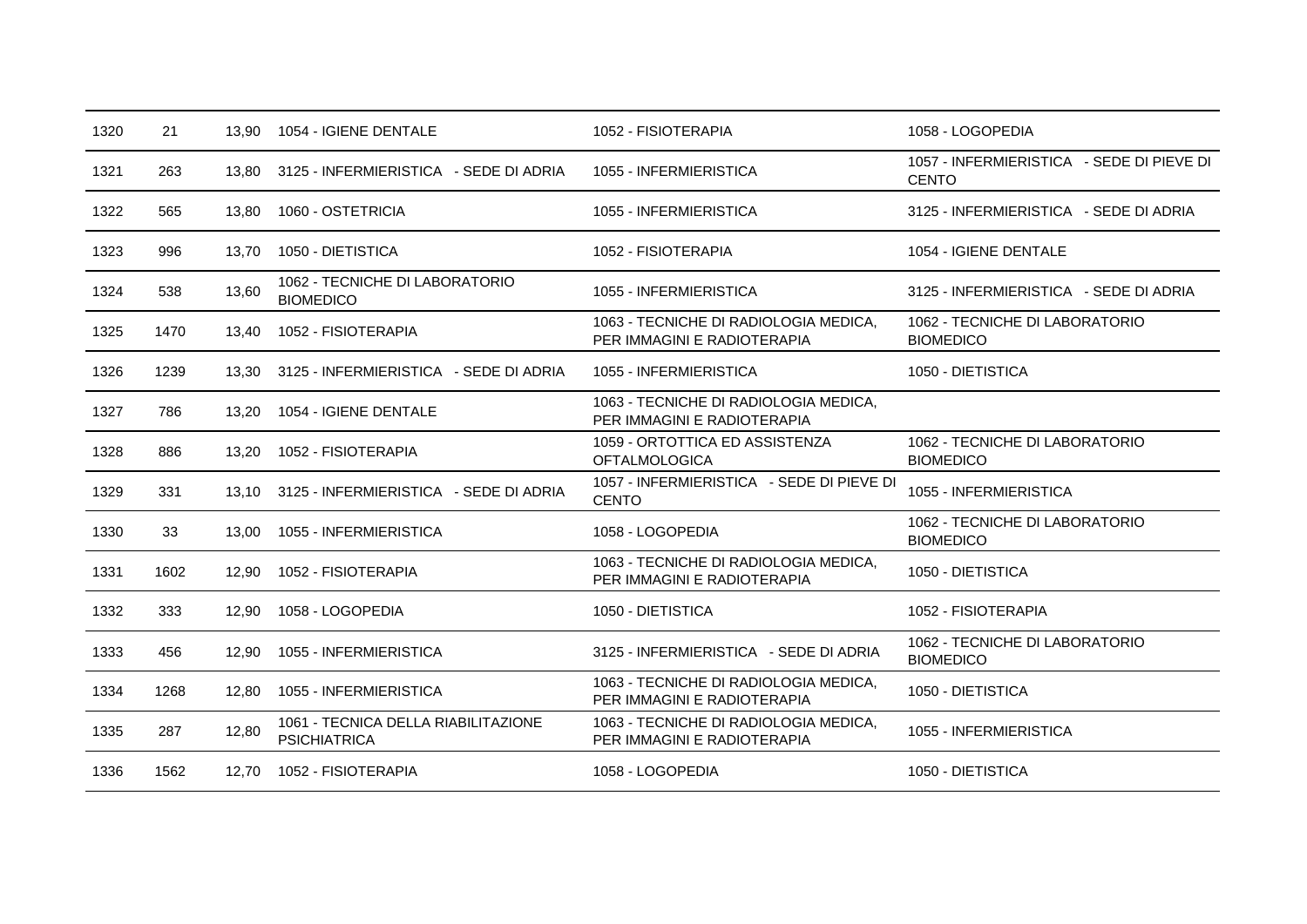| 1337 | 1169 | 12,60 | 1060 - OSTETRICIA                                                                               | 3125 - INFERMIERISTICA - SEDE DI ADRIA                                                   | 1055 - INFERMIERISTICA                                               |
|------|------|-------|-------------------------------------------------------------------------------------------------|------------------------------------------------------------------------------------------|----------------------------------------------------------------------|
| 1338 | 802  | 12,60 | 1057 - INFERMIERISTICA - SEDE DI PIEVE DI 1063 - TECNICHE DI RADIOLOGIA MEDICA,<br><b>CENTO</b> | PER IMMAGINI E RADIOTERAPIA                                                              | 1050 - DIETISTICA                                                    |
| 1339 | 870  | 12,50 | 1063 - TECNICHE DI RADIOLOGIA MEDICA,<br>PER IMMAGINI E RADIOTERAPIA                            | 1054 - IGIENE DENTALE                                                                    | 1052 - FISIOTERAPIA                                                  |
| 1340 | 292  | 12.50 | 1055 - INFERMIERISTICA                                                                          | 1057 - INFERMIERISTICA - SEDE DI PIEVE DI<br><b>CENTO</b>                                | 3125 - INFERMIERISTICA - SEDE DI ADRIA                               |
| 1341 | 880  | 12,50 | 1052 - FISIOTERAPIA                                                                             |                                                                                          |                                                                      |
| 1342 | 806  | 12,50 | 1055 - INFERMIERISTICA                                                                          | 1057 - INFERMIERISTICA - SEDE DI PIEVE DI<br><b>CENTO</b>                                | 3125 - INFERMIERISTICA - SEDE DI ADRIA                               |
| 1343 | 1389 | 12,40 | 1061 - TECNICA DELLA RIABILITAZIONE<br><b>PSICHIATRICA</b>                                      | 1058 - LOGOPEDIA                                                                         | 1052 - FISIOTERAPIA                                                  |
| 1344 | 238  | 12,40 | 1061 - TECNICA DELLA RIABILITAZIONE<br><b>PSICHIATRICA</b>                                      |                                                                                          |                                                                      |
| 1345 | 977  | 12,20 | 1054 - IGIENE DENTALE                                                                           | 1057 - INFERMIERISTICA - SEDE DI PIEVE DI 1062 - TECNICHE DI LABORATORIO<br><b>CENTO</b> | <b>BIOMEDICO</b>                                                     |
| 1346 | 414  | 12,20 | 1063 - TECNICHE DI RADIOLOGIA MEDICA,<br>PER IMMAGINI E RADIOTERAPIA                            | 1058 - LOGOPEDIA                                                                         | 1054 - IGIENE DENTALE                                                |
| 1347 | 756  | 12,20 | 1055 - INFERMIERISTICA                                                                          | 1052 - FISIOTERAPIA                                                                      | 1062 - TECNICHE DI LABORATORIO<br><b>BIOMEDICO</b>                   |
| 1348 | 604  | 12.10 | 1052 - FISIOTERAPIA                                                                             | 1055 - INFERMIERISTICA                                                                   | 1054 - IGIENE DENTALE                                                |
| 1349 | 998  | 12,10 | 1057 - INFERMIERISTICA - SEDE DI PIEVE DI<br><b>CENTO</b>                                       | 1055 - INFERMIERISTICA                                                                   | 3125 - INFERMIERISTICA - SEDE DI ADRIA                               |
| 1350 | 788  | 12,00 | 1052 - FISIOTERAPIA                                                                             | 1058 - LOGOPEDIA                                                                         | 1063 - TECNICHE DI RADIOLOGIA MEDICA,<br>PER IMMAGINI E RADIOTERAPIA |
| 1351 | 1363 | 12,00 | 1055 - INFERMIERISTICA                                                                          | 3125 - INFERMIERISTICA - SEDE DI ADRIA                                                   | 1057 - INFERMIERISTICA - SEDE DI PIEVE DI<br><b>CENTO</b>            |
| 1352 | 1736 | 11,80 | 1058 - LOGOPEDIA                                                                                | 1059 - ORTOTTICA ED ASSISTENZA<br><b>OFTALMOLOGICA</b>                                   | 3125 - INFERMIERISTICA - SEDE DI ADRIA                               |
| 1353 | 110  | 11,80 | 1054 - IGIENE DENTALE                                                                           | 1050 - DIETISTICA                                                                        | 1052 - FISIOTERAPIA                                                  |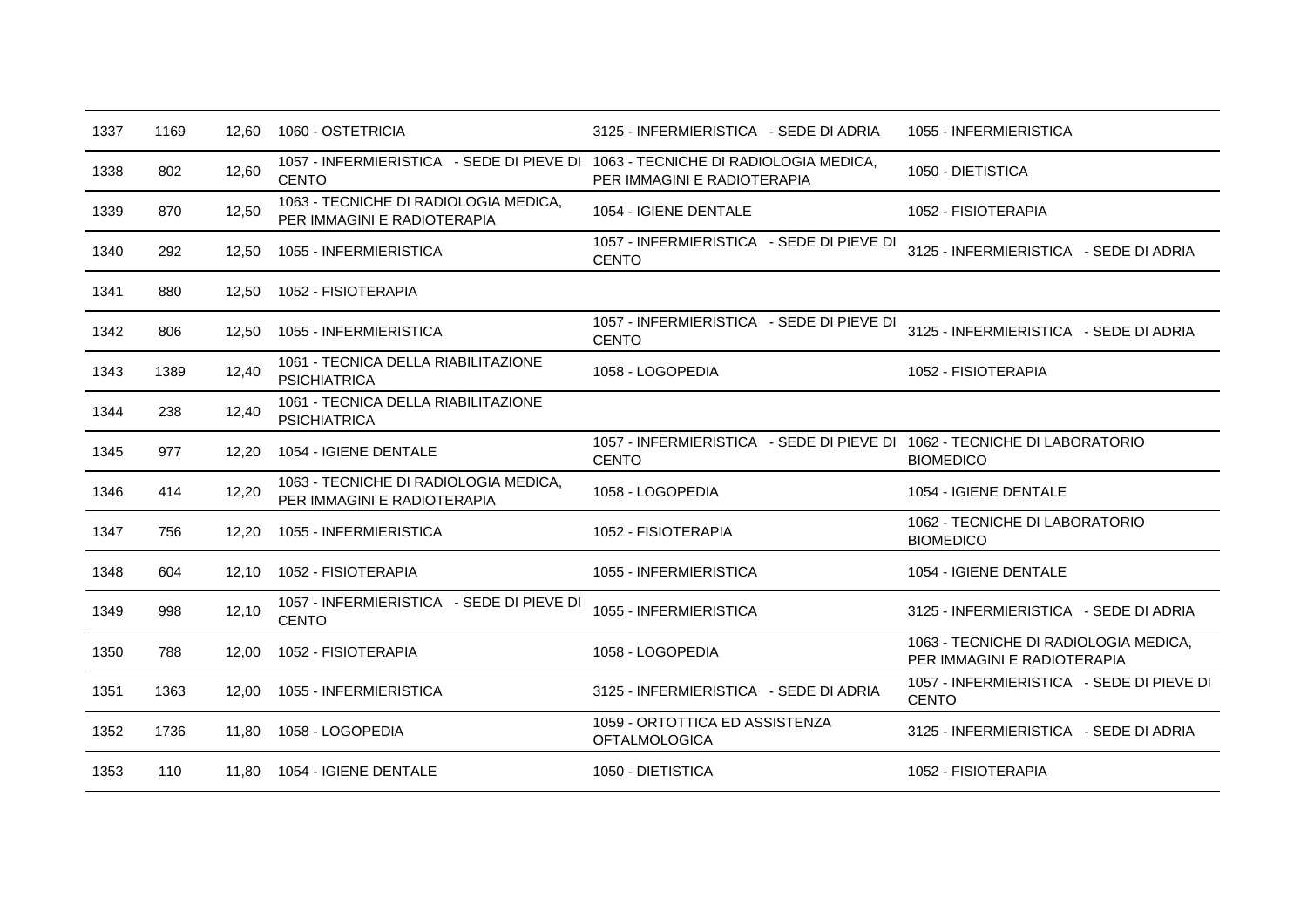| 1354 | 1589 |       | 11.60 1055 - INFERMIERISTICA                 | 3125 - INFERMIERISTICA - SEDE DI ADRIA                               | 1050 - DIETISTICA                                          |
|------|------|-------|----------------------------------------------|----------------------------------------------------------------------|------------------------------------------------------------|
| 1355 | 1285 | 11,60 | 1055 - INFERMIERISTICA                       | 1052 - FISIOTERAPIA                                                  | 3125 - INFERMIERISTICA - SEDE DI ADRIA                     |
| 1356 | 435  | 11.50 | 1054 - IGIENE DENTALE                        | 1055 - INFERMIERISTICA                                               | 1062 - TECNICHE DI LABORATORIO<br><b>BIOMEDICO</b>         |
| 1357 | 229  | 11,40 | 1052 - FISIOTERAPIA                          | 3125 - INFERMIERISTICA - SEDE DI ADRIA                               | 1055 - INFERMIERISTICA                                     |
| 1358 | 169  | 11,40 | 1050 - DIETISTICA                            | 1061 - TECNICA DELLA RIABILITAZIONE<br><b>PSICHIATRICA</b>           | 1058 - LOGOPEDIA                                           |
| 1359 | 213  | 11.40 | 1050 - DIETISTICA                            | 1058 - LOGOPEDIA                                                     | 1061 - TECNICA DELLA RIABILITAZIONE<br><b>PSICHIATRICA</b> |
| 1360 | 1754 | 11,40 | 1054 - IGIENE DENTALE                        | 1055 - INFERMIERISTICA                                               | 1050 - DIETISTICA                                          |
| 1361 | 1072 | 11,30 | 1058 - LOGOPEDIA                             |                                                                      |                                                            |
| 1362 | 577  | 11,20 | 1052 - FISIOTERAPIA                          | 1062 - TECNICHE DI LABORATORIO<br><b>BIOMEDICO</b>                   | 1050 - DIETISTICA                                          |
| 1363 | 281  | 11,20 | 1055 - INFERMIERISTICA                       | 1057 - INFERMIERISTICA - SEDE DI PIEVE DI<br><b>CENTO</b>            | 1052 - FISIOTERAPIA                                        |
| 1364 | 547  | 11.20 | 3125 - INFERMIERISTICA - SEDE DI ADRIA       | 1063 - TECNICHE DI RADIOLOGIA MEDICA,<br>PER IMMAGINI E RADIOTERAPIA | 1052 - FISIOTERAPIA                                        |
| 1365 | 505  |       | 11.10 3125 - INFERMIERISTICA - SEDE DI ADRIA | 1057 - INFERMIERISTICA - SEDE DI PIEVE DI<br><b>CENTO</b>            | 1055 - INFERMIERISTICA                                     |
| 1366 | 917  | 10,90 | 1055 - INFERMIERISTICA                       | 3125 - INFERMIERISTICA - SEDE DI ADRIA                               | 1057 - INFERMIERISTICA - SEDE DI PIEVE DI<br><b>CENTO</b>  |
| 1367 | 559  | 10.90 | 3125 - INFERMIERISTICA - SEDE DI ADRIA       | 1055 - INFERMIERISTICA                                               | 1057 - INFERMIERISTICA - SEDE DI PIEVE DI<br><b>CENTO</b>  |
| 1368 | 1543 | 10,90 | 1055 - INFERMIERISTICA                       | 1063 - TECNICHE DI RADIOLOGIA MEDICA,<br>PER IMMAGINI E RADIOTERAPIA | 1062 - TECNICHE DI LABORATORIO<br><b>BIOMEDICO</b>         |
| 1369 | 619  | 10,80 | 1055 - INFERMIERISTICA                       | 3125 - INFERMIERISTICA - SEDE DI ADRIA                               |                                                            |
| 1370 | 1545 | 10.60 | 1055 - INFERMIERISTICA                       |                                                                      |                                                            |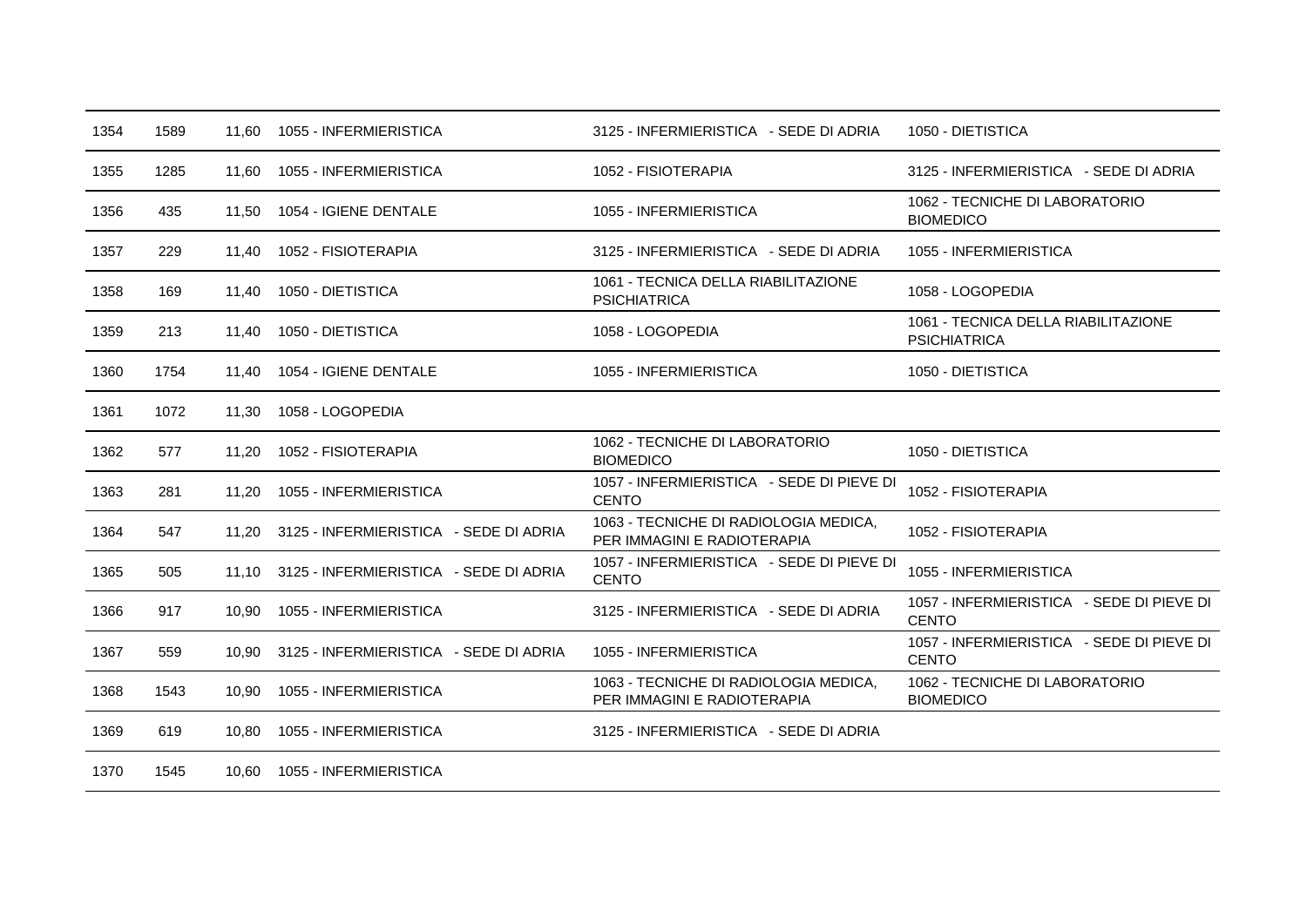| 1371 | 419  | 10.60 | 1055 - INFERMIERISTICA                                               |                                                                      |                                                                      |
|------|------|-------|----------------------------------------------------------------------|----------------------------------------------------------------------|----------------------------------------------------------------------|
| 1372 | 1618 | 10,50 | 1063 - TECNICHE DI RADIOLOGIA MEDICA,<br>PER IMMAGINI E RADIOTERAPIA | 1062 - TECNICHE DI LABORATORIO<br><b>BIOMEDICO</b>                   | 1058 - LOGOPEDIA                                                     |
| 1373 | 1325 | 10.50 | 1052 - FISIOTERAPIA                                                  | 1055 - INFERMIERISTICA                                               |                                                                      |
| 1374 | 641  | 10.50 | 1052 - FISIOTERAPIA                                                  | 1055 - INFERMIERISTICA                                               | 3125 - INFERMIERISTICA - SEDE DI ADRIA                               |
| 1375 | 1450 | 10.50 | 3125 - INFERMIERISTICA - SEDE DI ADRIA                               | 1057 - INFERMIERISTICA - SEDE DI PIEVE DI<br><b>CENTO</b>            | 1055 - INFERMIERISTICA                                               |
| 1376 | 1165 | 10,30 | 1057 - INFERMIERISTICA - SEDE DI PIEVE DI<br><b>CENTO</b>            | 3125 - INFERMIERISTICA - SEDE DI ADRIA                               | 1062 - TECNICHE DI LABORATORIO<br><b>BIOMEDICO</b>                   |
| 1377 | 1702 | 10,30 | 1055 - INFERMIERISTICA                                               | 1057 - INFERMIERISTICA - SEDE DI PIEVE DI<br><b>CENTO</b>            | 3125 - INFERMIERISTICA - SEDE DI ADRIA                               |
| 1378 | 1753 | 10,30 | 1052 - FISIOTERAPIA                                                  | 1058 - LOGOPEDIA                                                     | 1061 - TECNICA DELLA RIABILITAZIONE<br><b>PSICHIATRICA</b>           |
| 1379 | 919  | 10,30 | 1059 - ORTOTTICA ED ASSISTENZA<br><b>OFTALMOLOGICA</b>               | 1055 - INFERMIERISTICA                                               | 1063 - TECNICHE DI RADIOLOGIA MEDICA,<br>PER IMMAGINI E RADIOTERAPIA |
| 1380 | 175  | 10.20 | 3125 - INFERMIERISTICA - SEDE DI ADRIA                               | 1060 - OSTETRICIA                                                    | 1062 - TECNICHE DI LABORATORIO<br><b>BIOMEDICO</b>                   |
| 1381 | 1074 | 10,20 | 1061 - TECNICA DELLA RIABILITAZIONE<br><b>PSICHIATRICA</b>           | 1058 - LOGOPEDIA                                                     | 1063 - TECNICHE DI RADIOLOGIA MEDICA,<br>PER IMMAGINI E RADIOTERAPIA |
| 1382 | 1487 | 10.10 | 1055 - INFERMIERISTICA                                               | 1057 - INFERMIERISTICA - SEDE DI PIEVE DI<br><b>CENTO</b>            | 3125 - INFERMIERISTICA - SEDE DI ADRIA                               |
| 1383 | 650  | 10.10 | 1055 - INFERMIERISTICA                                               | 1057 - INFERMIERISTICA - SEDE DI PIEVE DI<br><b>CENTO</b>            | 1054 - IGIENE DENTALE                                                |
| 1384 | 982  | 10.10 | 1058 - LOGOPEDIA                                                     | 1050 - DIETISTICA                                                    | 1059 - ORTOTTICA ED ASSISTENZA<br><b>OFTALMOLOGICA</b>               |
| 1385 | 315  | 10,00 | 1055 - INFERMIERISTICA                                               | 1063 - TECNICHE DI RADIOLOGIA MEDICA,<br>PER IMMAGINI E RADIOTERAPIA | 1052 - FISIOTERAPIA                                                  |
| 1386 | 1499 | 10.00 | 1060 - OSTETRICIA                                                    | 1052 - FISIOTERAPIA                                                  | 1063 - TECNICHE DI RADIOLOGIA MEDICA,<br>PER IMMAGINI E RADIOTERAPIA |
| 1387 | 864  | 10.00 | 1052 - FISIOTERAPIA                                                  | 1050 - DIETISTICA                                                    | 1063 - TECNICHE DI RADIOLOGIA MEDICA,<br>PER IMMAGINI E RADIOTERAPIA |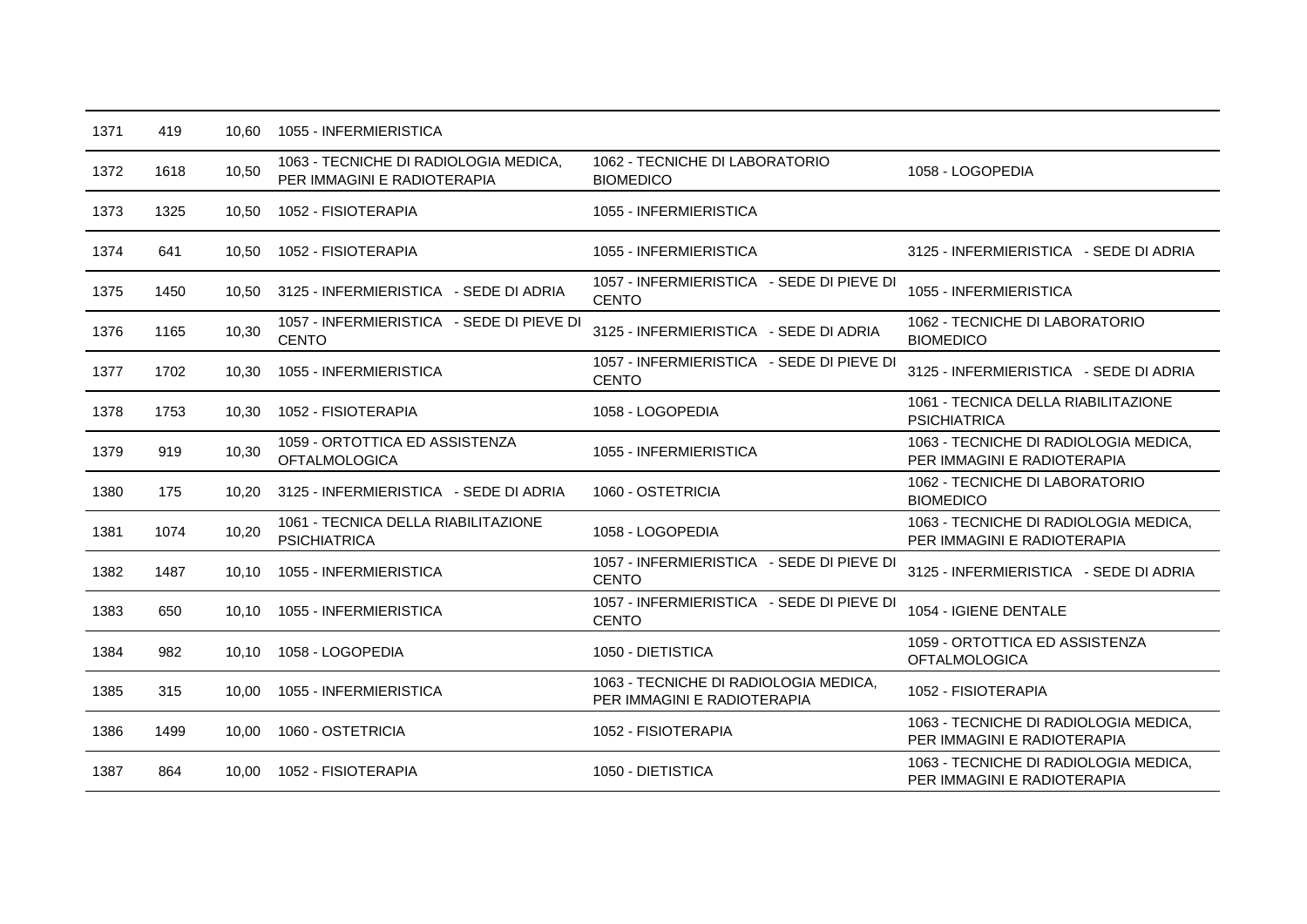| 1388 | 99   | 9,90 | 3125 - INFERMIERISTICA - SEDE DI ADRIA                    | 1060 - OSTETRICIA                                                    | 1055 - INFERMIERISTICA                                               |
|------|------|------|-----------------------------------------------------------|----------------------------------------------------------------------|----------------------------------------------------------------------|
| 1389 | 956  | 9,80 | 1055 - INFERMIERISTICA                                    | 3125 - INFERMIERISTICA - SEDE DI ADRIA                               | 1057 - INFERMIERISTICA - SEDE DI PIEVE DI<br><b>CENTO</b>            |
| 1390 | 1629 | 9,80 | 1060 - OSTETRICIA                                         | 1055 - INFERMIERISTICA                                               | 1057 - INFERMIERISTICA - SEDE DI PIEVE DI<br><b>CENTO</b>            |
| 1391 | 1057 | 9,70 | 3125 - INFERMIERISTICA - SEDE DI ADRIA                    | 1059 - ORTOTTICA ED ASSISTENZA<br><b>OFTALMOLOGICA</b>               | 1063 - TECNICHE DI RADIOLOGIA MEDICA,<br>PER IMMAGINI E RADIOTERAPIA |
| 1392 | 1155 | 9,60 | 1052 - FISIOTERAPIA                                       | 1063 - TECNICHE DI RADIOLOGIA MEDICA,<br>PER IMMAGINI E RADIOTERAPIA | 1055 - INFERMIERISTICA                                               |
| 1393 | 187  | 9,50 | 3125 - INFERMIERISTICA - SEDE DI ADRIA                    | 1055 - INFERMIERISTICA                                               | 1052 - FISIOTERAPIA                                                  |
| 1394 | 375  | 9,50 | 1059 - ORTOTTICA ED ASSISTENZA<br><b>OFTALMOLOGICA</b>    | 1055 - INFERMIERISTICA                                               | 1057 - INFERMIERISTICA - SEDE DI PIEVE DI<br><b>CENTO</b>            |
| 1395 | 1553 | 9,50 | 1057 - INFERMIERISTICA - SEDE DI PIEVE DI<br><b>CENTO</b> | 1055 - INFERMIERISTICA                                               | 3125 - INFERMIERISTICA - SEDE DI ADRIA                               |
| 1396 | 1694 | 9,30 | 1057 - INFERMIERISTICA - SEDE DI PIEVE DI<br><b>CENTO</b> | 1055 - INFERMIERISTICA                                               | 3125 - INFERMIERISTICA - SEDE DI ADRIA                               |
| 1397 | 655  | 9,20 | 1052 - FISIOTERAPIA                                       | 1050 - DIETISTICA                                                    | 1058 - LOGOPEDIA                                                     |
| 1398 | 1696 | 9,20 | 1052 - FISIOTERAPIA                                       | 1055 - INFERMIERISTICA                                               |                                                                      |
| 1399 | 1634 | 9,10 | 1055 - INFERMIERISTICA                                    | 3125 - INFERMIERISTICA - SEDE DI ADRIA                               | 1057 - INFERMIERISTICA - SEDE DI PIEVE DI<br><b>CENTO</b>            |
| 1400 | 535  | 9,10 | 1055 - INFERMIERISTICA                                    | 1057 - INFERMIERISTICA - SEDE DI PIEVE DI<br><b>CENTO</b>            | 1060 - OSTETRICIA                                                    |
| 1401 | 780  | 9,10 | 1054 - IGIENE DENTALE                                     |                                                                      |                                                                      |
| 1402 | 675  | 9,10 | 1050 - DIETISTICA                                         | 1055 - INFERMIERISTICA                                               | 1052 - FISIOTERAPIA                                                  |
| 1403 | 763  | 9,00 | 3125 - INFERMIERISTICA - SEDE DI ADRIA                    | 1055 - INFERMIERISTICA                                               | 1057 - INFERMIERISTICA - SEDE DI PIEVE DI<br><b>CENTO</b>            |
| 1404 | 827  | 9.00 | 3125 - INFERMIERISTICA - SEDE DI ADRIA                    | 1054 - IGIENE DENTALE                                                | 1060 - OSTETRICIA                                                    |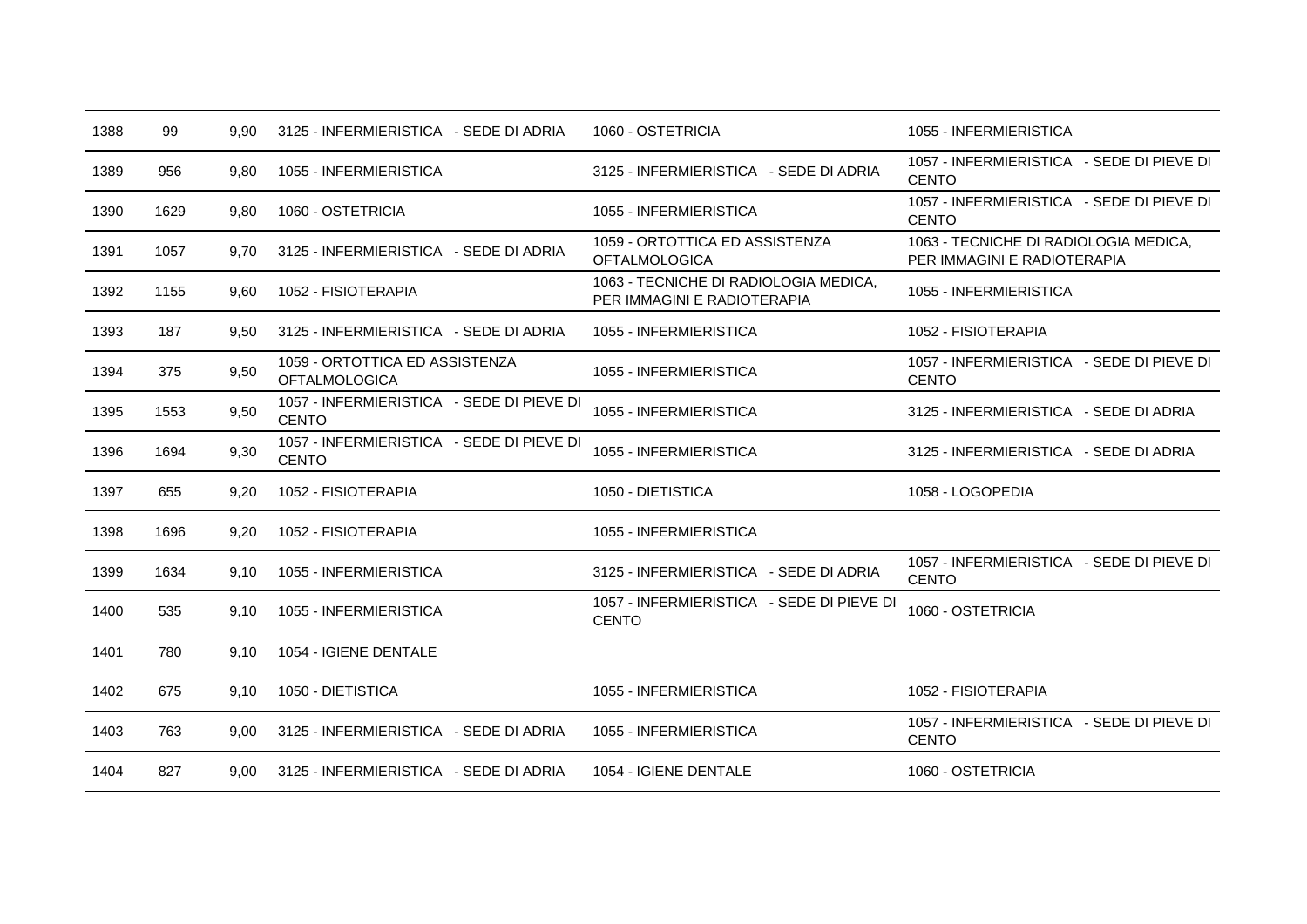| 1405 | 1338 | 8,90 | 1058 - LOGOPEDIA                                                     | 1061 - TECNICA DELLA RIABILITAZIONE<br><b>PSICHIATRICA</b>           | 1055 - INFERMIERISTICA                                               |
|------|------|------|----------------------------------------------------------------------|----------------------------------------------------------------------|----------------------------------------------------------------------|
| 1406 | 1094 | 8,90 | 3125 - INFERMIERISTICA - SEDE DI ADRIA                               | 1057 - INFERMIERISTICA - SEDE DI PIEVE DI<br><b>CENTO</b>            | 1055 - INFERMIERISTICA                                               |
| 1407 | 576  | 8,80 | 1057 - INFERMIERISTICA - SEDE DI PIEVE DI<br><b>CENTO</b>            | 1052 - FISIOTERAPIA                                                  | 1063 - TECNICHE DI RADIOLOGIA MEDICA,<br>PER IMMAGINI E RADIOTERAPIA |
| 1408 | 1299 | 8,70 | 1060 - OSTETRICIA                                                    | 1055 - INFERMIERISTICA                                               | 1052 - FISIOTERAPIA                                                  |
| 1409 | 1546 | 8,70 | 1055 - INFERMIERISTICA                                               | 1057 - INFERMIERISTICA - SEDE DI PIEVE DI<br><b>CENTO</b>            | 3125 - INFERMIERISTICA - SEDE DI ADRIA                               |
| 1410 | 624  | 8,70 | 1055 - INFERMIERISTICA                                               | 1060 - OSTETRICIA                                                    | 1050 - DIETISTICA                                                    |
| 1411 | 1397 | 8,60 | 1052 - FISIOTERAPIA                                                  |                                                                      |                                                                      |
| 1412 | 151  | 8,50 | 3125 - INFERMIERISTICA - SEDE DI ADRIA                               | 1052 - FISIOTERAPIA                                                  | 1063 - TECNICHE DI RADIOLOGIA MEDICA,<br>PER IMMAGINI E RADIOTERAPIA |
| 1413 | 512  | 8,40 | 1057 - INFERMIERISTICA - SEDE DI PIEVE DI<br><b>CENTO</b>            | 1054 - IGIENE DENTALE                                                | 1058 - LOGOPEDIA                                                     |
| 1414 | 877  | 8,40 | 1055 - INFERMIERISTICA                                               | 3125 - INFERMIERISTICA - SEDE DI ADRIA                               | 1060 - OSTETRICIA                                                    |
| 1415 | 454  | 8,30 | 1052 - FISIOTERAPIA                                                  | 1063 - TECNICHE DI RADIOLOGIA MEDICA,<br>PER IMMAGINI E RADIOTERAPIA | 1057 - INFERMIERISTICA - SEDE DI PIEVE DI<br><b>CENTO</b>            |
| 1416 | 119  | 8,30 | 1060 - OSTETRICIA                                                    | 1055 - INFERMIERISTICA                                               | 1052 - FISIOTERAPIA                                                  |
| 1417 | 907  | 8,30 | 1057 - INFERMIERISTICA - SEDE DI PIEVE DI<br><b>CENTO</b>            |                                                                      |                                                                      |
| 1418 | 1059 | 8,30 | 1058 - LOGOPEDIA                                                     | 1052 - FISIOTERAPIA                                                  | 1055 - INFERMIERISTICA                                               |
| 1419 | 1651 | 8,20 | 1063 - TECNICHE DI RADIOLOGIA MEDICA,<br>PER IMMAGINI E RADIOTERAPIA | 1059 - ORTOTTICA ED ASSISTENZA<br><b>OFTALMOLOGICA</b>               | 1062 - TECNICHE DI LABORATORIO<br><b>BIOMEDICO</b>                   |
| 1420 | 1454 | 8,20 | 1060 - OSTETRICIA                                                    | 1055 - INFERMIERISTICA                                               | 3125 - INFERMIERISTICA - SEDE DI ADRIA                               |
| 1421 | 443  | 8,00 | 1050 - DIETISTICA                                                    | 1058 - LOGOPEDIA                                                     | 1059 - ORTOTTICA ED ASSISTENZA<br><b>OFTALMOLOGICA</b>               |
|      |      |      |                                                                      |                                                                      |                                                                      |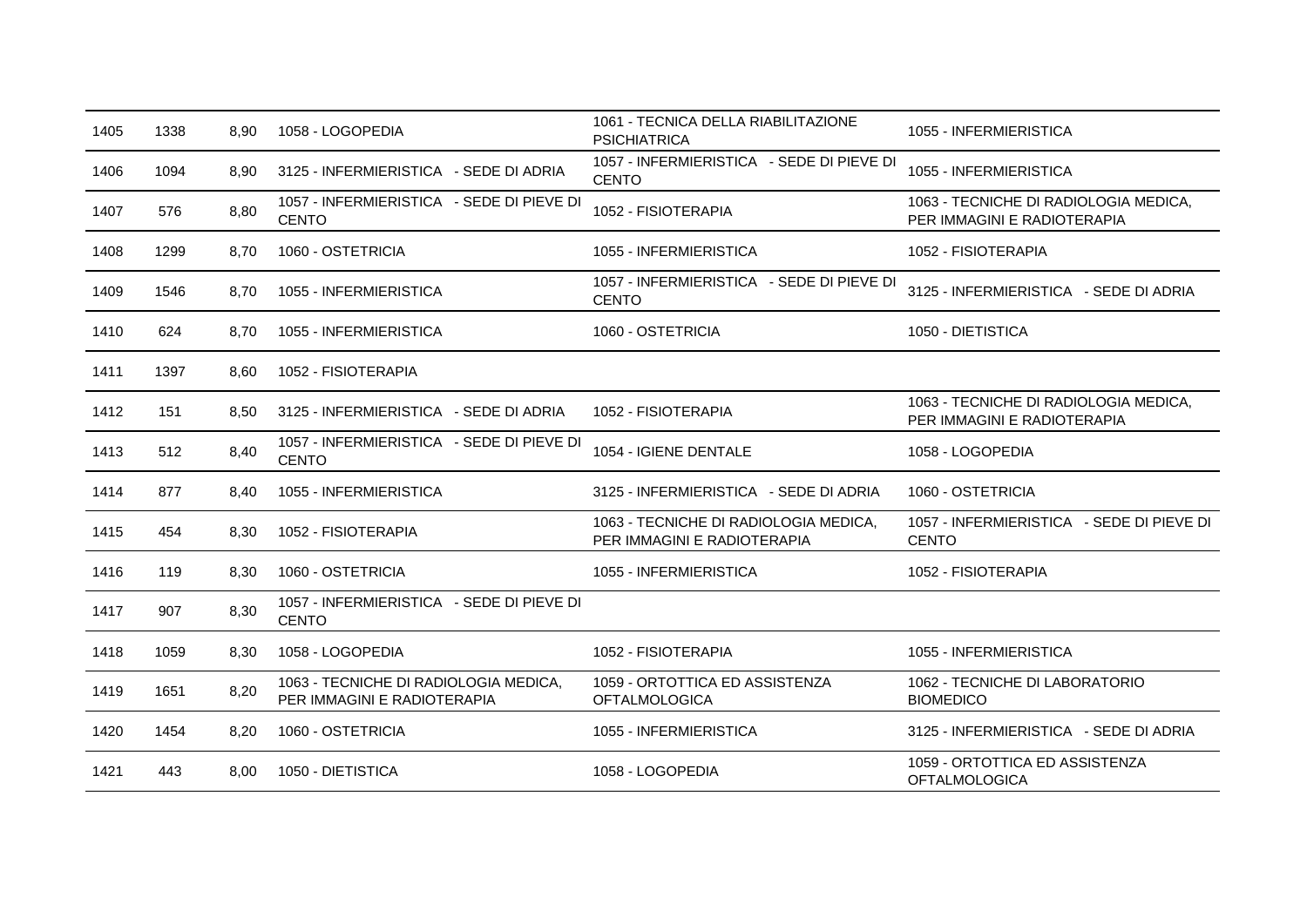| 1422 | 741  | 7,70 | 1055 - INFERMIERISTICA                                     | 1057 - INFERMIERISTICA - SEDE DI PIEVE DI<br><b>CENTO</b>                                       | 3125 - INFERMIERISTICA - SEDE DI ADRIA                               |
|------|------|------|------------------------------------------------------------|-------------------------------------------------------------------------------------------------|----------------------------------------------------------------------|
| 1423 | 293  | 7.70 | 1058 - LOGOPEDIA                                           | 1050 - DIETISTICA                                                                               | 1055 - INFERMIERISTICA                                               |
| 1424 | 1606 | 7,50 | 1052 - FISIOTERAPIA                                        | 1055 - INFERMIERISTICA                                                                          | 1063 - TECNICHE DI RADIOLOGIA MEDICA,<br>PER IMMAGINI E RADIOTERAPIA |
| 1425 | 1521 | 7,50 | 1055 - INFERMIERISTICA                                     | 1063 - TECNICHE DI RADIOLOGIA MEDICA,<br>PER IMMAGINI E RADIOTERAPIA                            | 1062 - TECNICHE DI LABORATORIO<br><b>BIOMEDICO</b>                   |
| 1426 | 524  | 7,40 | 1055 - INFERMIERISTICA                                     | 1063 - TECNICHE DI RADIOLOGIA MEDICA,<br>PER IMMAGINI E RADIOTERAPIA                            | 1052 - FISIOTERAPIA                                                  |
| 1427 | 590  | 7,40 | 1061 - TECNICA DELLA RIABILITAZIONE<br><b>PSICHIATRICA</b> | 1057 - INFERMIERISTICA - SEDE DI PIEVE DI<br><b>CENTO</b>                                       | 1050 - DIETISTICA                                                    |
| 1428 | 938  | 7,20 | 1058 - LOGOPEDIA                                           | 1063 - TECNICHE DI RADIOLOGIA MEDICA,<br>PER IMMAGINI E RADIOTERAPIA                            | 1055 - INFERMIERISTICA                                               |
| 1429 | 664  | 7,20 | 1055 - INFERMIERISTICA                                     | 3125 - INFERMIERISTICA - SEDE DI ADRIA                                                          | 1057 - INFERMIERISTICA - SEDE DI PIEVE DI<br><b>CENTO</b>            |
| 1430 | 316  | 7,20 | 1060 - OSTETRICIA                                          | 1055 - INFERMIERISTICA                                                                          | 1061 - TECNICA DELLA RIABILITAZIONE<br><b>PSICHIATRICA</b>           |
| 1431 | 1692 | 7,10 | 1052 - FISIOTERAPIA                                        | 1057 - INFERMIERISTICA - SEDE DI PIEVE DI 1063 - TECNICHE DI RADIOLOGIA MEDICA,<br><b>CENTO</b> | PER IMMAGINI E RADIOTERAPIA                                          |
| 1432 | 1002 | 7,00 | 1062 - TECNICHE DI LABORATORIO<br><b>BIOMEDICO</b>         | 1060 - OSTETRICIA                                                                               | 1055 - INFERMIERISTICA                                               |
| 1433 | 167  | 6,80 | 1055 - INFERMIERISTICA                                     | 3125 - INFERMIERISTICA - SEDE DI ADRIA                                                          | 1057 - INFERMIERISTICA - SEDE DI PIEVE DI<br><b>CENTO</b>            |
| 1434 | 1410 | 6,60 | 1060 - OSTETRICIA                                          | 1055 - INFERMIERISTICA                                                                          | 1052 - FISIOTERAPIA                                                  |
| 1435 | 490  | 6,50 | 1055 - INFERMIERISTICA                                     | 1052 - FISIOTERAPIA                                                                             | 1063 - TECNICHE DI RADIOLOGIA MEDICA,<br>PER IMMAGINI E RADIOTERAPIA |
| 1436 | 258  | 6,50 | 1058 - LOGOPEDIA                                           | 1055 - INFERMIERISTICA                                                                          | 1061 - TECNICA DELLA RIABILITAZIONE<br><b>PSICHIATRICA</b>           |
| 1437 | 914  | 6,50 | 1054 - IGIENE DENTALE                                      | 1052 - FISIOTERAPIA                                                                             | 1050 - DIETISTICA                                                    |
| 1438 | 418  | 6,40 | 1052 - FISIOTERAPIA                                        | 1063 - TECNICHE DI RADIOLOGIA MEDICA,<br>PER IMMAGINI E RADIOTERAPIA                            | 1058 - LOGOPEDIA                                                     |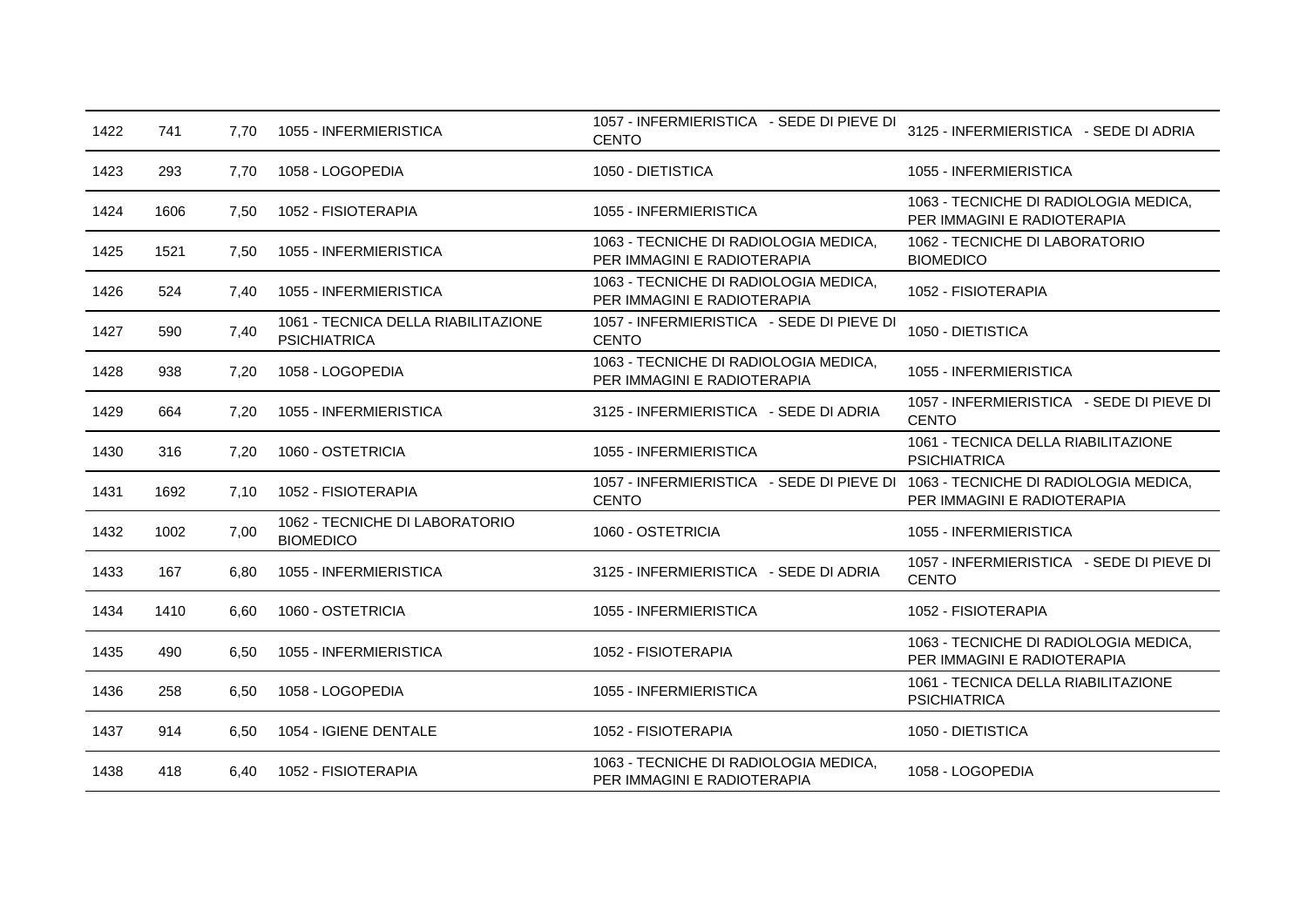| 1439 | 1723 | 6,40 | 1060 - OSTETRICIA                                                    | 1052 - FISIOTERAPIA                                                  | 1050 - DIETISTICA                                                    |
|------|------|------|----------------------------------------------------------------------|----------------------------------------------------------------------|----------------------------------------------------------------------|
| 1440 | 1752 | 6,40 | 1057 - INFERMIERISTICA - SEDE DI PIEVE DI<br><b>CENTO</b>            | 1055 - INFERMIERISTICA                                               | 1052 - FISIOTERAPIA                                                  |
| 1441 | 679  | 6,40 | 1054 - IGIENE DENTALE                                                | 1058 - LOGOPEDIA                                                     | 1059 - ORTOTTICA ED ASSISTENZA<br><b>OFTALMOLOGICA</b>               |
| 1442 | 1056 | 6,30 | 1050 - DIETISTICA                                                    | 1060 - OSTETRICIA                                                    |                                                                      |
| 1443 | 1214 | 6,30 | 1061 - TECNICA DELLA RIABILITAZIONE<br><b>PSICHIATRICA</b>           | 1058 - LOGOPEDIA                                                     | 1050 - DIETISTICA                                                    |
| 1444 | 44   | 6,00 | 1063 - TECNICHE DI RADIOLOGIA MEDICA,<br>PER IMMAGINI E RADIOTERAPIA | 1059 - ORTOTTICA ED ASSISTENZA<br><b>OFTALMOLOGICA</b>               | 1055 - INFERMIERISTICA                                               |
| 1445 | 597  | 5,80 | 1055 - INFERMIERISTICA                                               | 1063 - TECNICHE DI RADIOLOGIA MEDICA,<br>PER IMMAGINI E RADIOTERAPIA |                                                                      |
| 1446 | 376  | 5,70 | 1058 - LOGOPEDIA                                                     | 1052 - FISIOTERAPIA                                                  | 1061 - TECNICA DELLA RIABILITAZIONE<br><b>PSICHIATRICA</b>           |
| 1447 | 131  | 5,60 | 1055 - INFERMIERISTICA                                               | 1063 - TECNICHE DI RADIOLOGIA MEDICA,<br>PER IMMAGINI E RADIOTERAPIA | 1062 - TECNICHE DI LABORATORIO<br><b>BIOMEDICO</b>                   |
| 1448 | 357  | 5.40 | 1055 - INFERMIERISTICA                                               | 1057 - INFERMIERISTICA - SEDE DI PIEVE DI<br><b>CENTO</b>            | 3125 - INFERMIERISTICA - SEDE DI ADRIA                               |
| 1449 | 320  | 5,20 | 3125 - INFERMIERISTICA - SEDE DI ADRIA                               | 1052 - FISIOTERAPIA                                                  | 1063 - TECNICHE DI RADIOLOGIA MEDICA,<br>PER IMMAGINI E RADIOTERAPIA |
| 1450 | 552  | 5,10 | 1050 - DIETISTICA                                                    | 1055 - INFERMIERISTICA                                               | 1062 - TECNICHE DI LABORATORIO<br><b>BIOMEDICO</b>                   |
| 1451 | 889  | 5.10 | 3125 - INFERMIERISTICA - SEDE DI ADRIA                               | 1055 - INFERMIERISTICA                                               | 1063 - TECNICHE DI RADIOLOGIA MEDICA,<br>PER IMMAGINI E RADIOTERAPIA |
| 1452 | 539  | 5,10 | 1062 - TECNICHE DI LABORATORIO<br><b>BIOMEDICO</b>                   | 1055 - INFERMIERISTICA                                               | 3125 - INFERMIERISTICA - SEDE DI ADRIA                               |
| 1453 | 444  | 4,90 | 1063 - TECNICHE DI RADIOLOGIA MEDICA,<br>PER IMMAGINI E RADIOTERAPIA | 1052 - FISIOTERAPIA                                                  | 1055 - INFERMIERISTICA                                               |
| 1454 | 1344 | 4,80 | 1055 - INFERMIERISTICA                                               | 1057 - INFERMIERISTICA - SEDE DI PIEVE DI<br><b>CENTO</b>            | 3125 - INFERMIERISTICA - SEDE DI ADRIA                               |
| 1455 | 473  | 4.80 | 3125 - INFERMIERISTICA - SEDE DI ADRIA                               | 1050 - DIETISTICA                                                    | 1058 - LOGOPEDIA                                                     |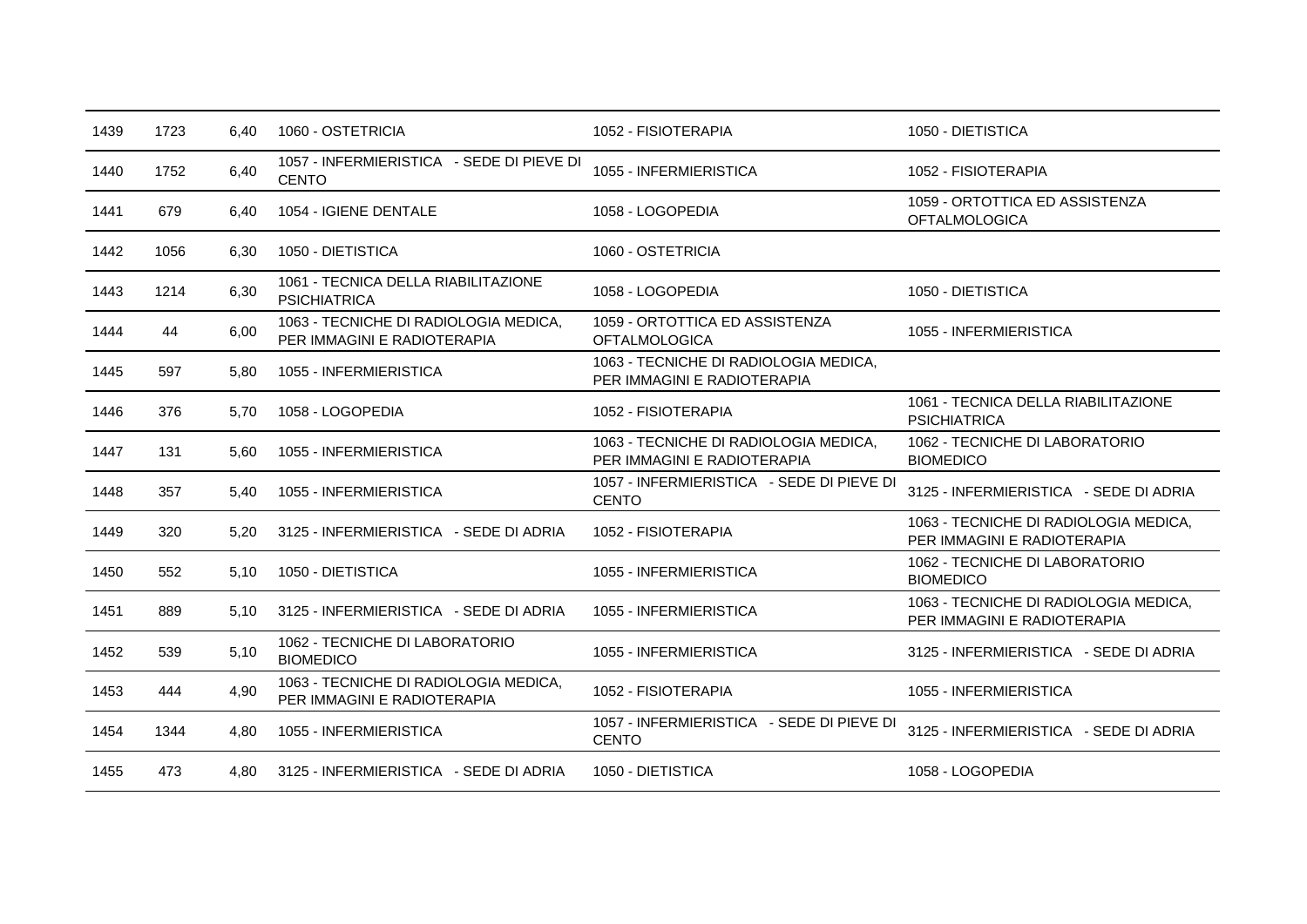| 1456 | 1160 | 4.60 | 1055 - INFERMIERISTICA                                               | 3125 - INFERMIERISTICA - SEDE DI ADRIA                               | 1052 - FISIOTERAPIA                                                  |
|------|------|------|----------------------------------------------------------------------|----------------------------------------------------------------------|----------------------------------------------------------------------|
| 1457 | 1351 | 4,50 | 1052 - FISIOTERAPIA                                                  | 1050 - DIETISTICA                                                    | 1063 - TECNICHE DI RADIOLOGIA MEDICA,<br>PER IMMAGINI E RADIOTERAPIA |
| 1458 | 1376 | 4,50 | 1052 - FISIOTERAPIA                                                  |                                                                      |                                                                      |
| 1459 | 789  | 4,40 | 1052 - FISIOTERAPIA                                                  | 1055 - INFERMIERISTICA                                               | 1057 - INFERMIERISTICA - SEDE DI PIEVE DI<br><b>CENTO</b>            |
| 1460 | 1033 | 4.10 | 3125 - INFERMIERISTICA - SEDE DI ADRIA                               | 1055 - INFERMIERISTICA                                               | 1060 - OSTETRICIA                                                    |
| 1461 | 942  | 4,00 | 1059 - ORTOTTICA ED ASSISTENZA<br><b>OFTALMOLOGICA</b>               | 1055 - INFERMIERISTICA                                               | 3125 - INFERMIERISTICA - SEDE DI ADRIA                               |
| 1462 | 1648 | 4,00 | 1058 - LOGOPEDIA                                                     | 1052 - FISIOTERAPIA                                                  |                                                                      |
| 1463 | 434  | 3,90 | 1052 - FISIOTERAPIA                                                  | 1063 - TECNICHE DI RADIOLOGIA MEDICA,<br>PER IMMAGINI E RADIOTERAPIA | 1050 - DIETISTICA                                                    |
| 1464 | 929  | 3,90 | 1055 - INFERMIERISTICA                                               | 3125 - INFERMIERISTICA - SEDE DI ADRIA                               | 1057 - INFERMIERISTICA - SEDE DI PIEVE DI<br><b>CENTO</b>            |
| 1465 | 499  | 3,90 | 3125 - INFERMIERISTICA - SEDE DI ADRIA                               | 1055 - INFERMIERISTICA                                               | 1050 - DIETISTICA                                                    |
| 1466 | 1333 | 3,80 | 1063 - TECNICHE DI RADIOLOGIA MEDICA.<br>PER IMMAGINI E RADIOTERAPIA | 3125 - INFERMIERISTICA - SEDE DI ADRIA                               | 1055 - INFERMIERISTICA                                               |
| 1467 | 1197 | 3.70 | 1054 - IGIENE DENTALE                                                | 1055 - INFERMIERISTICA                                               | 1052 - FISIOTERAPIA                                                  |
| 1468 | 1386 | 3,70 | 1055 - INFERMIERISTICA                                               | 1059 - ORTOTTICA ED ASSISTENZA<br><b>OFTALMOLOGICA</b>               | 1062 - TECNICHE DI LABORATORIO<br><b>BIOMEDICO</b>                   |
| 1469 | 1247 | 3,70 | 1058 - LOGOPEDIA                                                     | 1061 - TECNICA DELLA RIABILITAZIONE<br><b>PSICHIATRICA</b>           | 1059 - ORTOTTICA ED ASSISTENZA<br><b>OFTALMOLOGICA</b>               |
| 1470 | 1452 | 3,70 | 1055 - INFERMIERISTICA                                               | 1062 - TECNICHE DI LABORATORIO<br><b>BIOMEDICO</b>                   | 1054 - IGIENE DENTALE                                                |
| 1471 | 58   | 3,60 | 3125 - INFERMIERISTICA - SEDE DI ADRIA                               | 1055 - INFERMIERISTICA                                               | 1060 - OSTETRICIA                                                    |
| 1472 | 1172 | 3,50 | 1055 - INFERMIERISTICA                                               |                                                                      |                                                                      |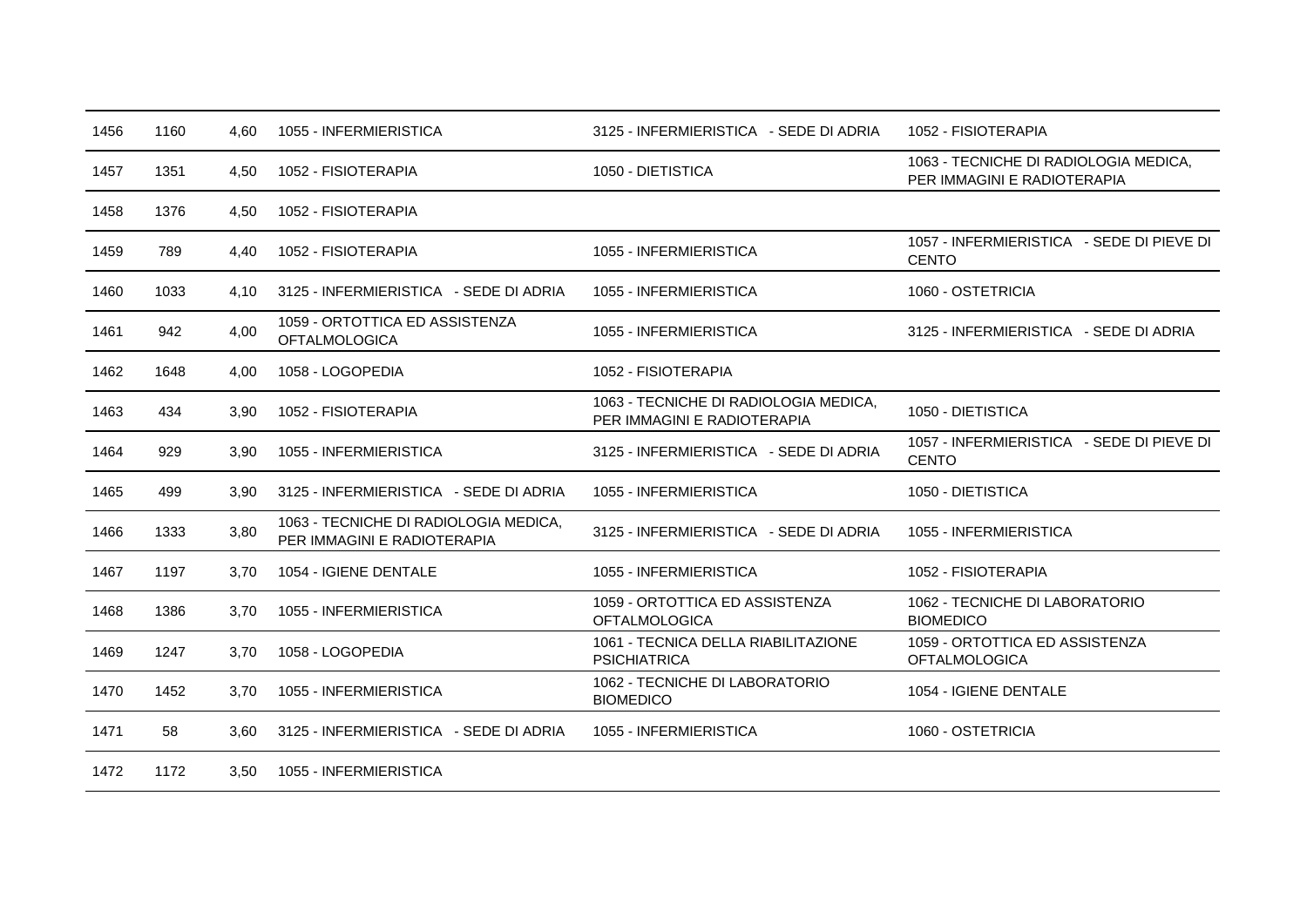| 1473 | 107  | 3,50 | 1058 - LOGOPEDIA                                                     | 1057 - INFERMIERISTICA - SEDE DI PIEVE DI<br><b>CENTO</b>            |                                                            |
|------|------|------|----------------------------------------------------------------------|----------------------------------------------------------------------|------------------------------------------------------------|
| 1474 | 1006 | 3,20 | 3125 - INFERMIERISTICA - SEDE DI ADRIA                               | 1063 - TECNICHE DI RADIOLOGIA MEDICA,<br>PER IMMAGINI E RADIOTERAPIA | 1052 - FISIOTERAPIA                                        |
| 1475 | 166  | 3.10 | 1055 - INFERMIERISTICA                                               | 1057 - INFERMIERISTICA - SEDE DI PIEVE DI<br><b>CENTO</b>            | 1060 - OSTETRICIA                                          |
| 1476 | 1102 | 2,90 | 1055 - INFERMIERISTICA                                               | 1060 - OSTETRICIA                                                    | 1061 - TECNICA DELLA RIABILITAZIONE<br><b>PSICHIATRICA</b> |
| 1477 | 269  | 2,80 | 1054 - IGIENE DENTALE                                                |                                                                      |                                                            |
| 1478 | 1291 | 2.70 | 1055 - INFERMIERISTICA                                               | 1063 - TECNICHE DI RADIOLOGIA MEDICA,<br>PER IMMAGINI E RADIOTERAPIA | 1052 - FISIOTERAPIA                                        |
| 1479 | 1043 | 2,40 | 1063 - TECNICHE DI RADIOLOGIA MEDICA,<br>PER IMMAGINI E RADIOTERAPIA | 1062 - TECNICHE DI LABORATORIO<br><b>BIOMEDICO</b>                   | 1055 - INFERMIERISTICA                                     |
| 1480 | 186  | 2,40 | 1057 - INFERMIERISTICA - SEDE DI PIEVE DI<br><b>CENTO</b>            | 3125 - INFERMIERISTICA - SEDE DI ADRIA                               | 1055 - INFERMIERISTICA                                     |
| 1481 | 1400 | 2,30 | 1057 - INFERMIERISTICA - SEDE DI PIEVE DI<br><b>CENTO</b>            | 1055 - INFERMIERISTICA                                               | 3125 - INFERMIERISTICA - SEDE DI ADRIA                     |
| 1482 | 1486 | 2,30 | 3125 - INFERMIERISTICA - SEDE DI ADRIA                               | 1055 - INFERMIERISTICA                                               |                                                            |
| 1483 | 1392 | 2,30 | 1052 - FISIOTERAPIA                                                  | 1055 - INFERMIERISTICA                                               |                                                            |
| 1484 | 1460 | 2,30 | 3125 - INFERMIERISTICA - SEDE DI ADRIA                               |                                                                      |                                                            |
| 1485 | 1637 | 2,00 | 1061 - TECNICA DELLA RIABILITAZIONE<br><b>PSICHIATRICA</b>           | 1055 - INFERMIERISTICA                                               | 1058 - LOGOPEDIA                                           |
| 1486 | 943  | 1,50 | 3125 - INFERMIERISTICA - SEDE DI ADRIA                               | 1057 - INFERMIERISTICA - SEDE DI PIEVE DI<br><b>CENTO</b>            | 1052 - FISIOTERAPIA                                        |
| 1487 | 225  | 1,50 | 1055 - INFERMIERISTICA                                               |                                                                      |                                                            |
| 1488 | 423  | 1,40 | 1052 - FISIOTERAPIA                                                  | 1063 - TECNICHE DI RADIOLOGIA MEDICA,<br>PER IMMAGINI E RADIOTERAPIA | 1062 - TECNICHE DI LABORATORIO<br><b>BIOMEDICO</b>         |
| 1489 | 637  | 1,30 | 1055 - INFERMIERISTICA                                               | 3125 - INFERMIERISTICA - SEDE DI ADRIA                               | 1057 - INFERMIERISTICA - SEDE DI PIEVE DI<br><b>CENTO</b>  |
|      |      |      |                                                                      |                                                                      |                                                            |